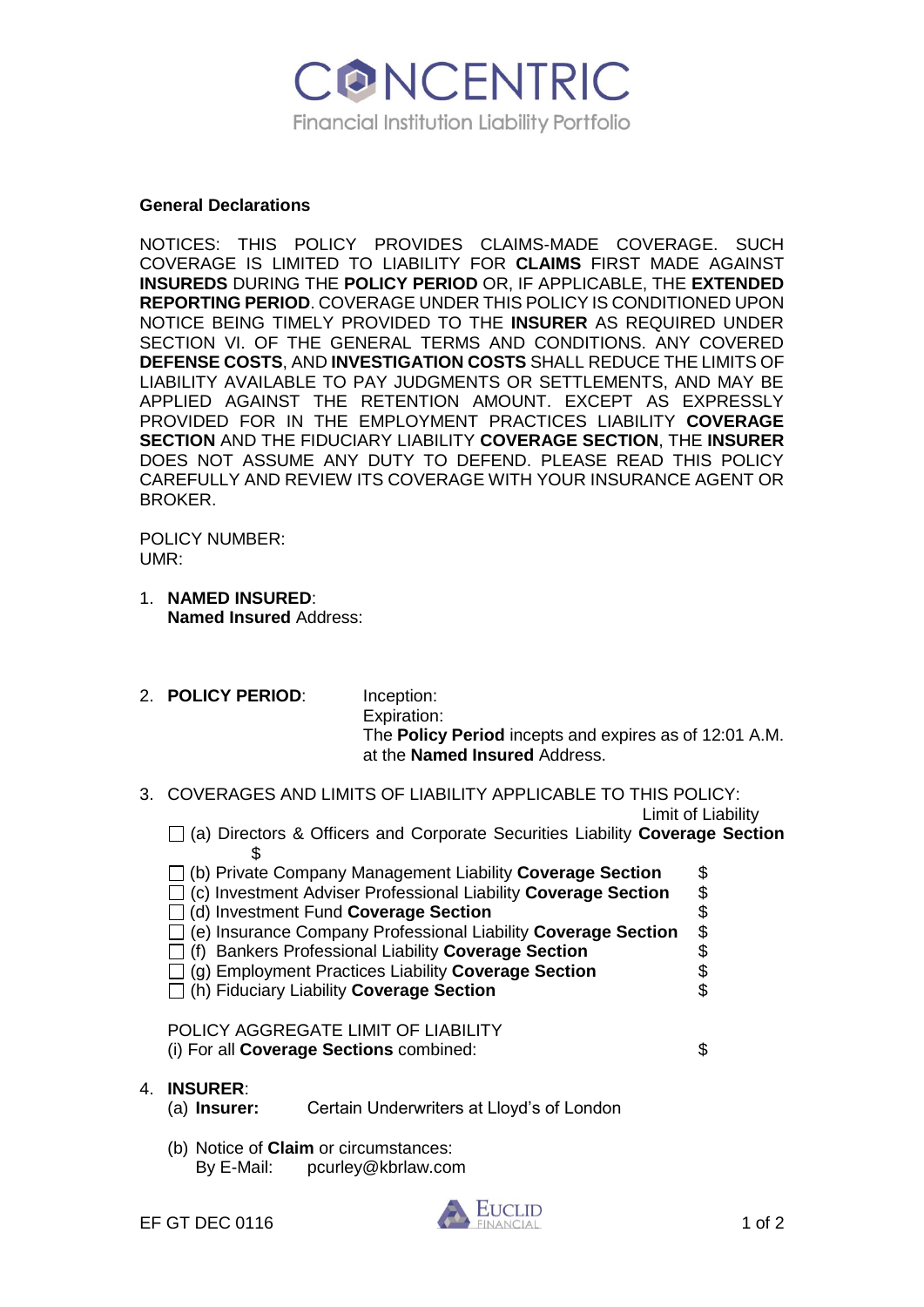By Mail: Paul T. Curley Kaufman Borgeest & Ryan LLP 200 Summit Lake Drive Valhalla, NY 10595

- (c) All other notices: Euclid Financial Institution Underwriters, LLC 234 Spring Lake Drive Itasca IL 60143
- 5. EXTENDED REPORTING PERIOD:<br>Period: 12 Months Period: 12 Months<br>Premium: % of % of the annual premium
- 6. PREMIUM: \$

IN WITNESS WHEREOF, the **Insurer** has caused this policy to be signed below by its President, Secretary or duly authorized representative.

\_\_\_\_\_\_\_\_\_\_\_\_\_\_\_\_\_\_\_\_\_\_\_\_\_\_\_\_\_\_\_\_ AUTHORIZED REPRESENTATIVE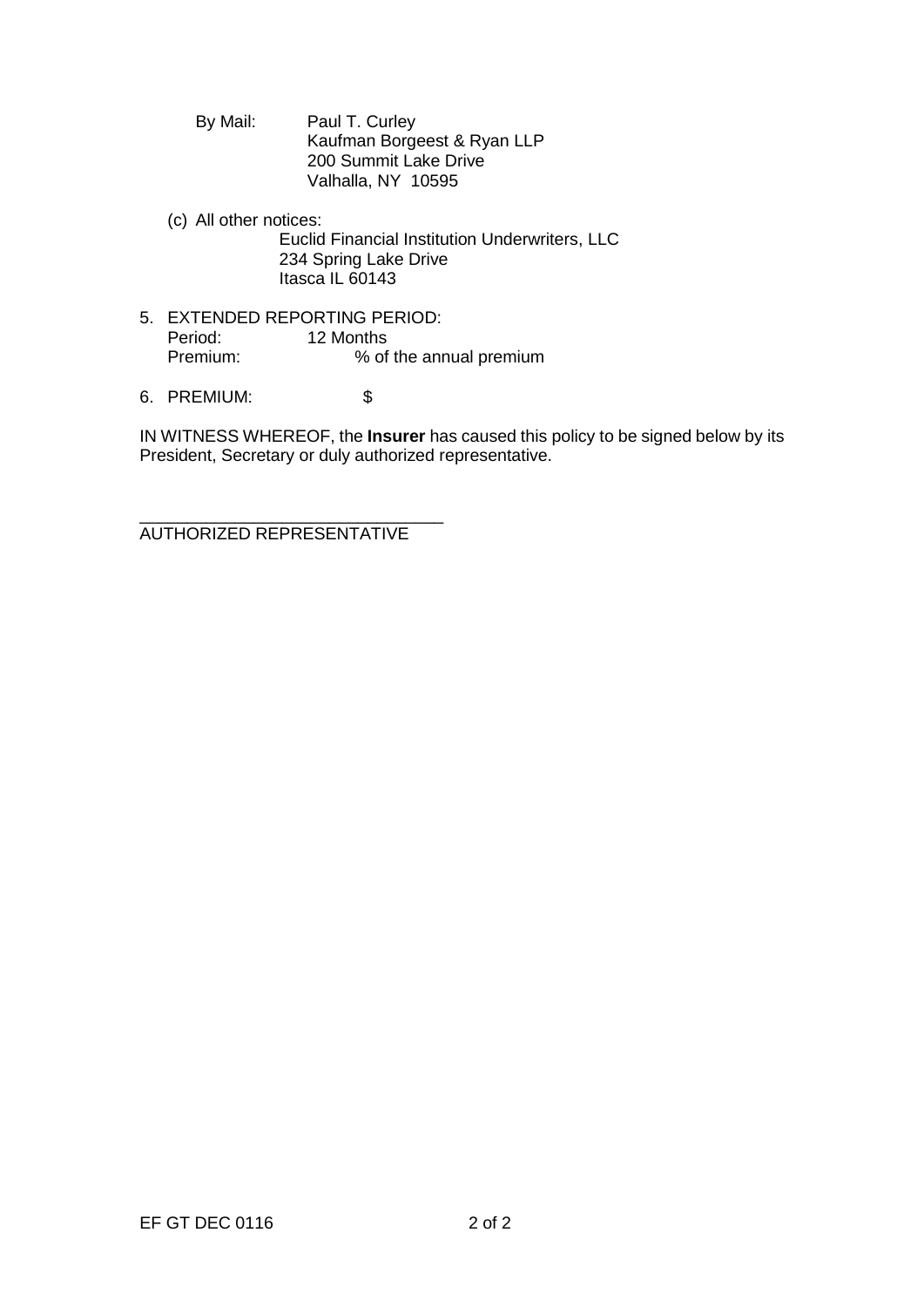

#### **General Terms and Conditions**

In consideration of the premium charged, and in reliance upon the statements made by the **Insureds** in the **Application**, which forms a part of this policy, the **Insurer**  agrees as follows:

## **I. TERMS AND CONDITIONS**

In addition to the terms and conditions set forth in these General Terms and Conditions, the terms and conditions of each **Coverage Section** shall apply to, and only to that particular **Coverage Section** and in no way shall be construed to apply to any other **Coverage Section**. If any provision of the General Terms and Conditions is inconsistent or in conflict with terms and conditions of any **Coverage Section**, the terms and conditions of such **Coverage Section** shall control for purposes of that **Coverage Section**.

### **II. DEFINITIONS**

The following terms whenever set forth in boldface type in this policy, whether in singular or in plural, shall have the meanings indicated. Any other terms set forth in boldface type in the General Terms and Conditions will have the meanings indicated in the applicable **Coverage Section**.

### A. **Application** means

- 1. the signed application for this policy, if any; all applications for any policy of which this policy is a renewal or replacement; and any attachments, information, warranty, or other materials submitted therewith or incorporated therein; and
- 2. any filings made by the **Company** to the Securities Exchange Commission or any similar state, local, or foreign governmental entity, within the 12 months preceding the inception date of this policy.

The materials defined in 1. and 2. above shall be deemed attached to and part of this policy.

### B. **Company** means

- 1. the **Named Insured**;
- 2. any **Subsidiary**; and
- 3. the **Named Insured** or any **Subsidiary** as a debtor-in-possession under United States of America bankruptcy law or similar legal status under foreign law.

**Company** does not include and coverage shall not apply under any **Coverage Section** to, any **Subsidiary**, or any **Executive** or **Employee** of any **Subsidiary**, for any **Wrongful Act** committed, attempted, or allegedly committed or attempted, prior to or subsequent to such entity having met the definition of **Subsidiary** as defined in that **Coverage Section**.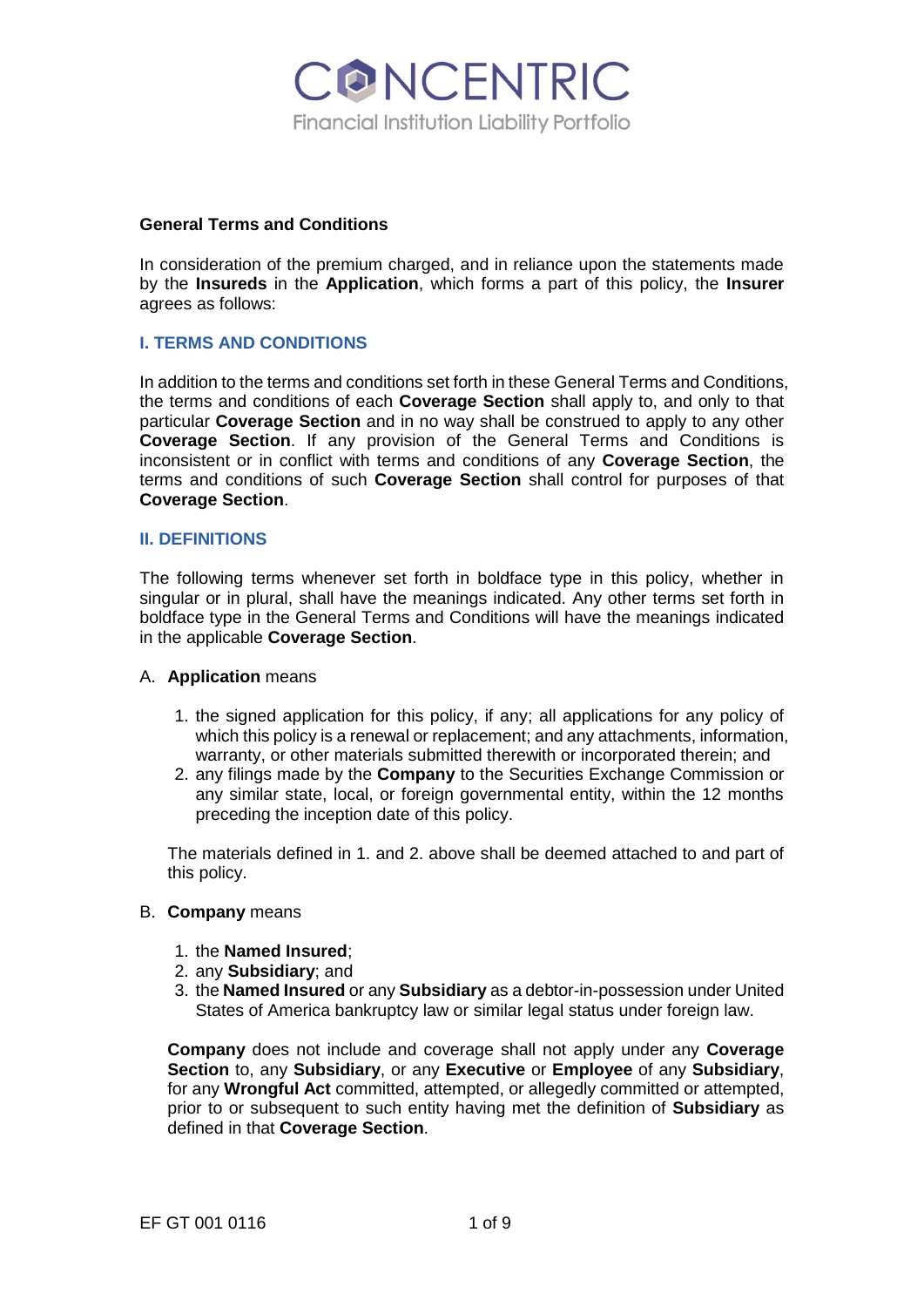- C. **Coverage Section** means collectively or individually the Directors & Officers and Corporate Securities Liability **Coverage Section**, the Private Company Management Liability **Coverage** Section, the Investment Adviser Professional Liability **Coverage Section**, the Investment Fund **Coverage Section**, the Insurance Company Professional Liability **Coverage Section**, the Bankers Professional Liability **Coverage Section**, the Employment Practices Liability **Coverage Section**, or the Fiduciary Liability **Coverage Section**, but only with respect to those indicated as included as part of this policy by all three of the following:
	- 1. indicated by  $\boxed{X}$  in the General Declarations. ( $\boxed{ }$  indicates the **Coverage Section** is not included)
	- 2. for which a **Coverage Section** Limit of Liability is indicated in Item 4 of the General Declarations; and
	- 3. for which such **Coverage Section** Declarations and coverage form are attached to and form part of this policy.
- D. **Domestic Partner** means a person legally recognized as a domestic or civil union partner under the provisions of any applicable federal, state or local statutory or common law under the provisions of any formal program established by a **Company**.
- E. **Financial Insolvency** means:
	- 1. the appointment by any government official, agency, commission, court or other governmental authority of a receiver, conservator, liquidator, trustee, rehabilitator or similar official to take control of, supervise, manage or liquidate a **Company**;
	- 2. the filing of a petition under the bankruptcy laws of the United States of America by a **Company**; or
	- 3. as to both 1. or 2. of this Definition, any equivalent events outside the United States of America.
- F. **Indemnifiable Loss** means **Loss** for which a **Company**, **Fund Organization** or **Outside Entity** is permitted or required to indemnify or advance to the **Individual Insureds**.
- G. **Insurer** means the insurance company set forth in Item 4 of the General Declarations.

### H. **Management Control** means

- 1. owning interests representing more than 50% of the voting, appointment or designation power for the selection of a majority of: the board of directors of a corporation, the management committee members of a joint venture or partnership, or the members of the management board of a limited liability company; or
- 2. having the right, pursuant to written contract or the by-laws, charter, operating agreement or similar documents of a **Company**, to elect, appoint or designate a majority of: the board of directors of a corporation, the management committee of a joint venture or partnership, or the management board of a limited liability company.
- I. **Named Insured** means the entity set forth in Item 1. of the General Declarations.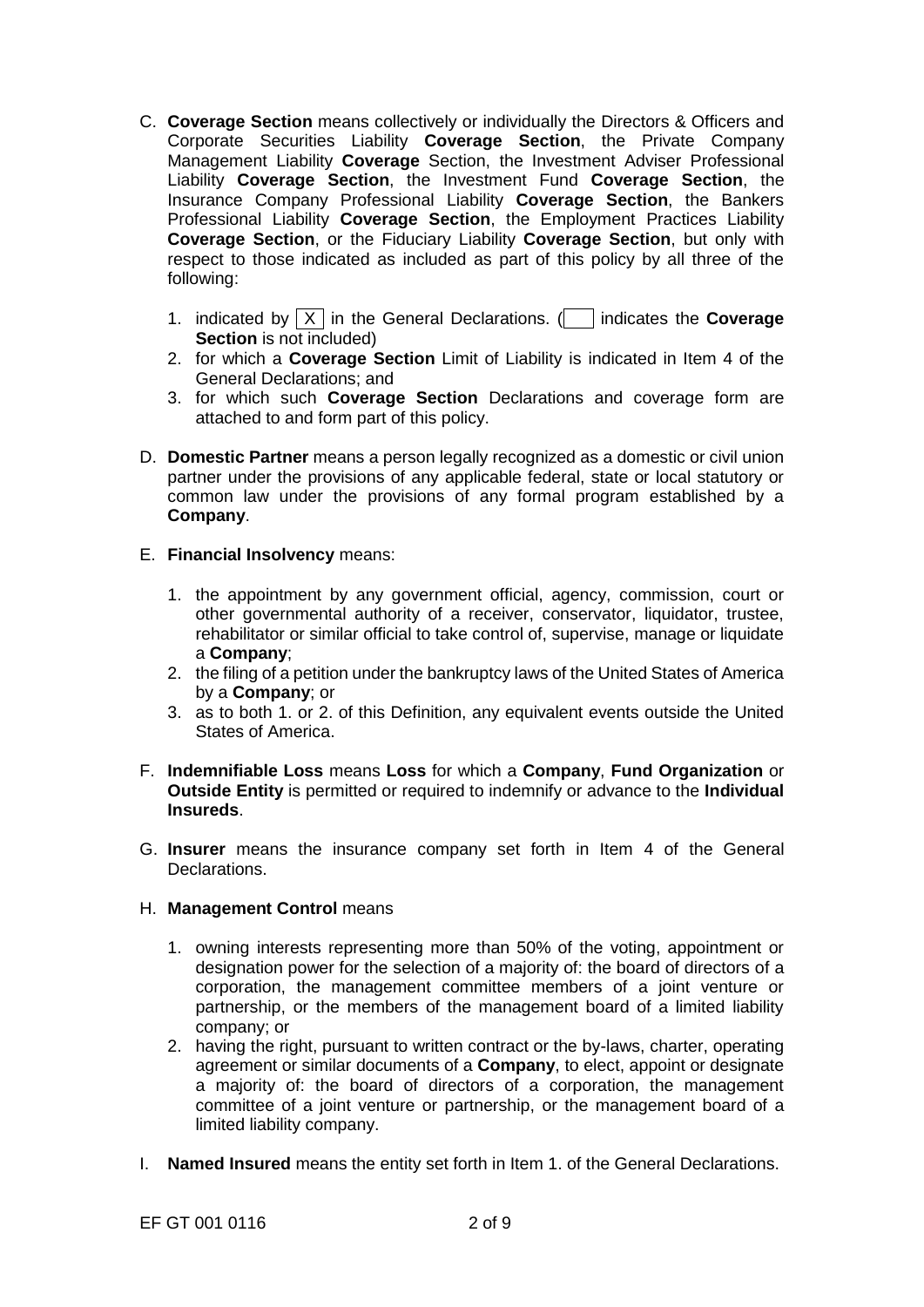- J. **Non-indemnifiable Loss** means **Loss** which an **Individual Insured** becomes legally obligated to pay on account of any **Claim**, for which a **Company**, **Fund Organization** or **Outside Entity** fails to indemnify such **Individual Insured** and:
	- 1. such entity's failure to indemnify is a result of such entity's insolvency; or
	- 2. such entity is not permitted to indemnify such **Individual Insured** pursuant to statutory or common law.
- K. **Policy Period** means the period of time from the inception date set forth in Item 2 of the General Declarations to the earlier of the expiration date set forth in Item 2 of the General Declarations or the effective date of cancellation of this policy. In the event of cancellation of this policy, the effective date of cancellation shall replace the expiration date in Item 2 of the General Declarations.
- L. **Related Wrongful Acts** means **Wrongful Acts** which are the same, repeated or continuous **Wrongful Acts**, or **Wrongful Acts** which arise from a common causal connection or cause the same or related damages, or have a common nexus or nucleus of facts. **Claims** can allege **Related Wrongful Acts** regardless of whether such **Claims** involve the same or different claimants, **Insureds** or legal causes of action.

# **III. SPOUSES, ESTATES**

Subject otherwise to the terms, conditions and limitations of this policy, this policy provides coverage for any **Claim** solely for **Wrongful Acts** committed or allegedly committed by the **Individual Insureds** made against:

- A. the estates, heirs, or legal representatives of such **Individual Insureds**, in the event of their incompetency, insolvency or bankruptcy; or
- B. the lawful spouse or legally recognized **Domestic Partner** (whether such status is derived by reason of statutory law, common law or otherwise of any applicable jurisdiction in the world and hereinafter included in the term "spouse") of any such **Individual Insured** for all **Claims** arising solely out of his or her status as spouse of an **Individual Insured**, including a **Claim** that seeks damages recoverable from marital community property, property jointly held by the **Individual Insured** and the spouse, or property transferred from the **Individual Insured** to the spouse.

This extension shall not afford coverage for any **Claim** for any actual or alleged **Wrongful Act** of the spouse, but shall apply only to **Claims** arising out of any actual or alleged **Wrongful Acts** of an **Individual Insured**, subject to the policy's terms, conditions and exclusions.

# **IV. LIMITS OF LIABILITY**

- A. The Policy Aggregate Limit of Liability set forth in Item 4(i) of the General Declarations shall be the maximum aggregate limit of the **Insurer**'s liability for all **Loss**, including **Defense Costs**, under all **Coverage Sections** combined. The purchase of the Extended Reporting Period shall not in any way increase or reinstate any Limits of Liability.
- B. The **Coverage Section** Limit of Liability set forth in Items 4(a), 4(b), 4(c), 4(d), 4(e), 4(f), 4(g), and 4(h) of the General Declarations shall be the maximum aggregate limit of the **Insurer**'s liability under each applicable **Coverage Section** for all **Loss**, including **Defense Costs**, under that respective **Coverage Section**. Each such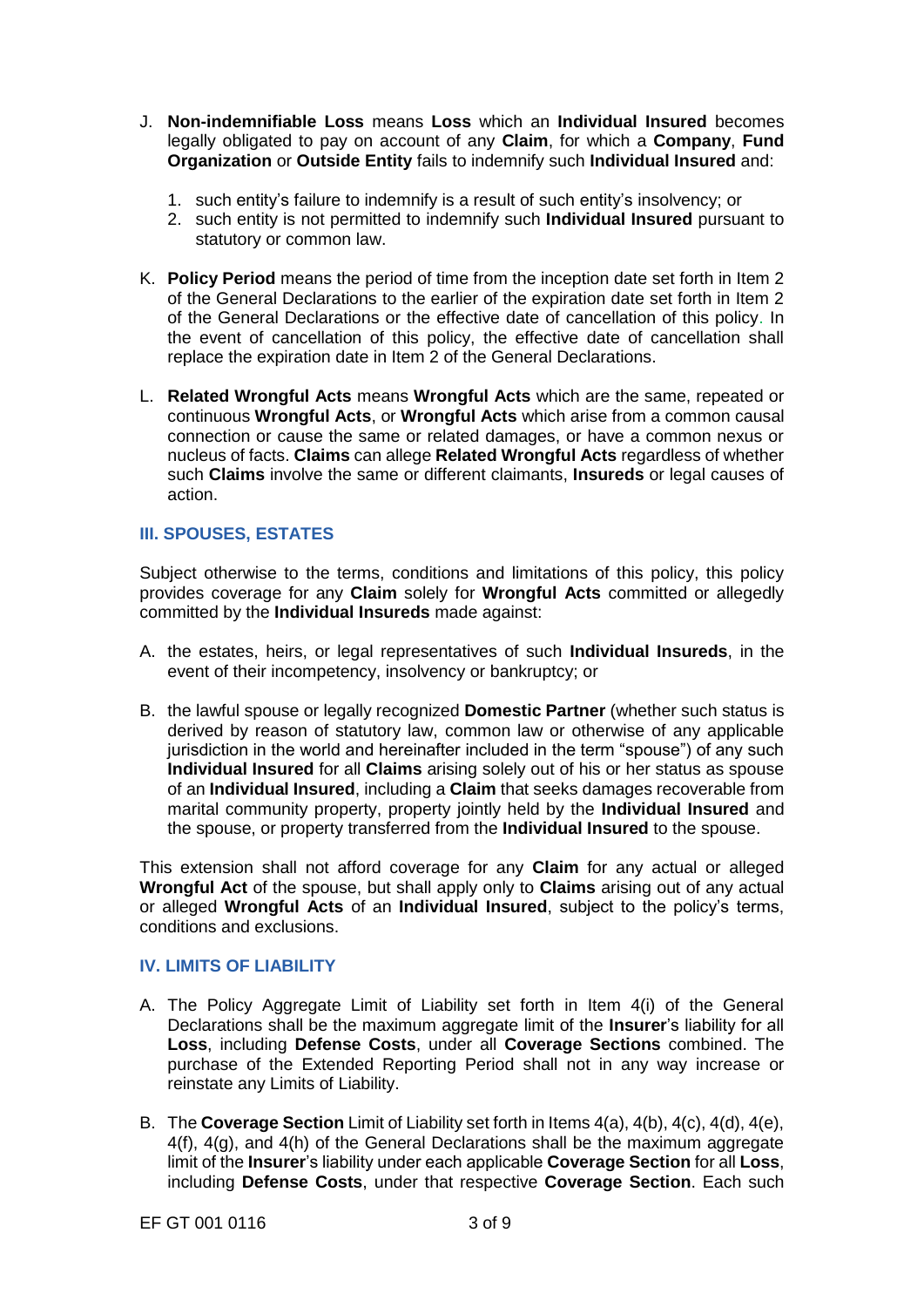**Coverage Section** Limit of Liability shall be part of and not in addition to the Policy Aggregate Limit of Liability set forth in Item 4(i) of the General Declarations. The Policy Aggregate Limit of Liability set forth in Item 4(i) of the General Declarations shall be reduced and may be exhausted by payments of **Loss** under any one or more of the applicable **Coverage Sections**.

- C. Any sub-limits of liability set forth in any applicable **Coverage Section** Declarations shall be part of and not in addition to the Policy Aggregate Limit of Liability set forth in Item 4(i) of the General Declarations and the applicable **Coverage Section** Limit of Liability set forth in that respective **Coverage Section** Declarations.
- D. The **Insurer**'s obligations for all **Claims** shall cease upon exhaustion of the Policy Aggregate Limit of Liability and, to the extent any individual applicable **Coverage Section** Limit of Liability is exhausted, the **Insurer**'s obligations for all **Claims**  under that particular **Coverage Section** shall cease.
- E. **Defense Costs** incurred by the **Insurer** or by the **Insureds** shall be part of and not in addition to the applicable limits of liability. Payment of **Defense Costs** by the **Insurer** shall reduce and may exhaust all applicable limits of liability.
- F. All **Claims** arising out of the same **Wrongful Act** or **Related Wrongful Acts** shall be deemed a single **Claim** and shall be deemed to be first made against the **Insureds** on the date the earliest of such **Claims** is first made against any **Insureds.**

# **V. RETENTIONS**

- A. The Retentions set forth in the respective **Coverage Section** Declarations are separate Retentions pertaining only to **Claims** under that applicable **Coverage Section**. The application of a Retention under one **Coverage Section** shall not reduce or eliminate the Retention under any other applicable **Coverage Section**.
- B. With respect to a **Claim** under any applicable **Coverage Section**, the **Insurer** shall only pay **Loss** which is in excess of the amount set forth in the **Coverage Section** Declarations as the Retention applicable to each such **Claim** under the applicable **Coverage Section**. Such Retention shall be borne by the **Insureds** and shall remain uninsured.
- C. If more than one Retention is applicable to any one **Claim**, the applicable Retentions will be applied separately to the **Loss** resulting from such **Claim**, and the payment of any Retention under one **Coverage Section** will not reduce or eliminate the Retention under any other.
- D. Amounts incurred for **Defense Costs** shall be applied against the applicable Retention.

# **VI. REPORTING AND NOTICE**

- A. The **Insured** shall, as a condition precedent to the obligations of the **Insurer** under this policy, give notice to the **Insurer** by mail or electronically to the address set forth in Item 4(b) of the General Declarations of:
	- 1. any **Claim** made against an **Insured,**
	- 2. any matter which could involve the payment of **Voluntary Compliance Loss**  under the **Fiduciary Liability Coverage Section,** if purchased; or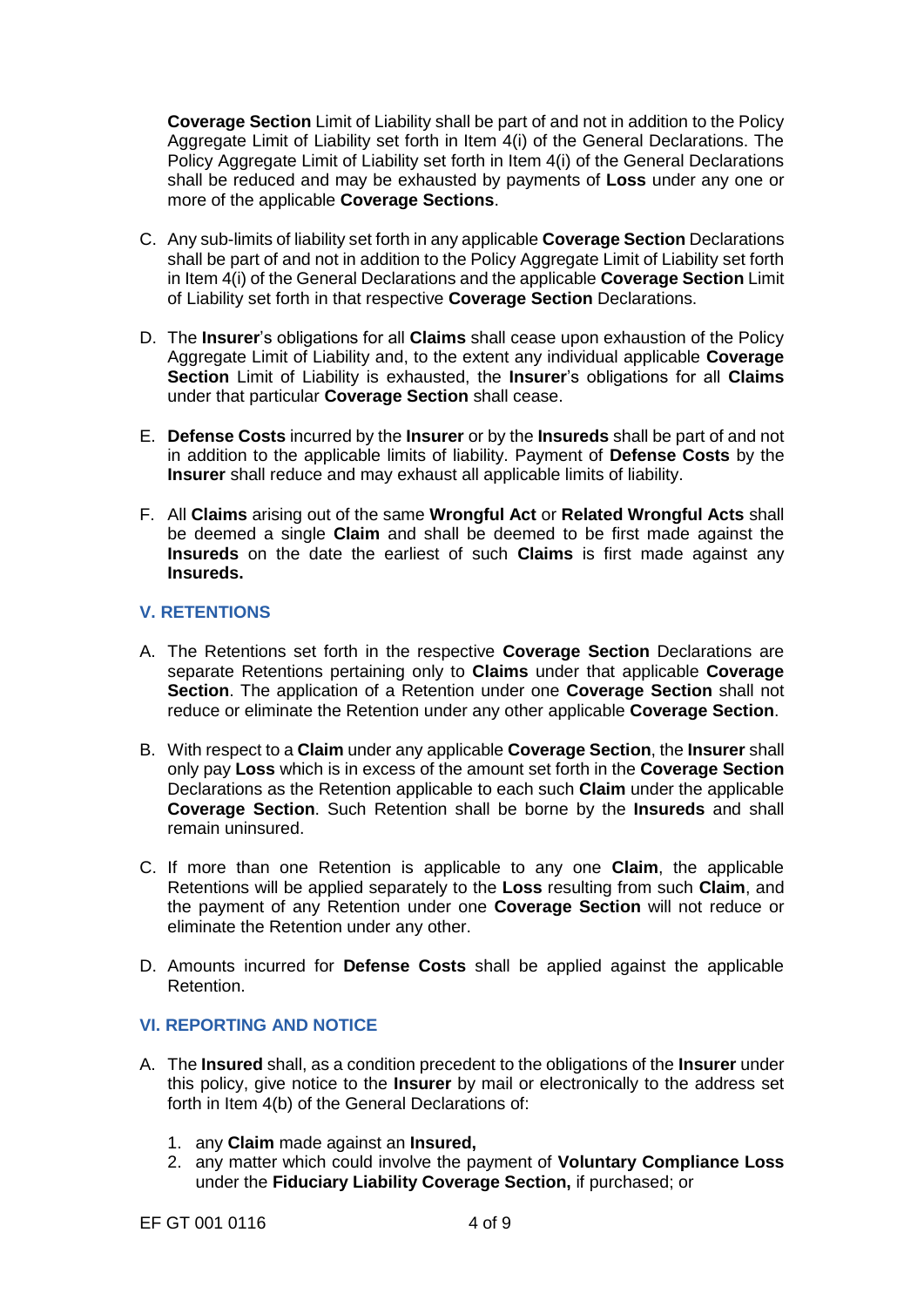3. any **Derivative Demand** under the Directors & Officers and Corporate Securities Liability **Coverage Section**, Private Company Management Liability **Coverage Section**, or Investment Fund **Coverage Section**, if purchased,

as soon as practicable but no later than (i) the earlier of 60 days after the expiration date shown in Item 2 of the General Declarations or cancellation of the policy or (ii) prior to the end of the Extended Reporting Period, if applicable.

Any subsequent **Claim** which is made against an **Insured** and reported to the **Insurer** alleging, arising out of, based upon or attributable to the facts, circumstances, or a **Wrongful Act** alleged in a prior **Claim** for which notice already has been given, or which alleges any **Wrongful Act** which is a **Related Wrongful Act** shall be deemed a **Claim** first made at the time the prior **Claim** was first noticed to the **Insurer**.

B. If during the **Policy Period** or the Extended Reporting Period**,** if applicable, the **Insureds** become aware of any circumstances and a **Wrongful Act** which may reasonably be expected to give rise to a **Claim** being made against the **Insureds**  and notice is given to the **Insurer** by mail or electronically to the address set forth in Item 4 (b) of the General Declarations of such circumstances, along with a description of the alleged **Wrongful Act,** the allegations anticipated, the reasons for anticipating a **Claim**, and full particulars as to dates, persons and entities involved, then any **Claim** which subsequently is made against the **Insureds** and reported to the **Insurer** alleging, arising out of, based upon or attributable to such circumstances and a **Wrongful Act** which is the same as or is a **Related Wrongful**  Act to that alleged or contained in such circumstances, shall be considered made at the time such notice of such circumstance or **Wrongful Act** originally was reported.

Notice pursuant to A. or B. above shall reference the policy number set forth in the General Declarations. If mailed, the date received by the **Insurer** shall constitute the date that such notice was given.

C. All notices other than those notices provided for in A. and B. above shall be sent to the **Insurer** at the address set forth in Item 4(c) of the General Declarations.

## **VII. CANCELLATION**

This policy or any individual **Coverage Section** may be canceled by the **Named Insured** at any time by mailing written notice to the **Insurer** stating which **Coverage Sections** are to be canceled or that the entire policy is to be canceled and when thereafter such cancellation shall be effective. The mailing of such notice shall be sufficient notice and the effective date of cancellation shall be the date the **Insurer**  received such notice or any later date specified in the notice, and such effective date shall become the end of the **Policy Period** either for the entire policy or for that respective **Coverage Section**, whichever is cancelled.

This policy may be canceled by or on behalf of the **Insurer** only in the event of nonpayment of premium by the **Named Insured**. In the event of non-payment of premium by the **Named Insured**, the **Insurer** may cancel this policy by delivering to the **Named Insured** or by mailing to the **Named Insured**, by registered, certified or other first class mail, at the **Named Insured**'s address as stated in Item 1 of the General Declarations, written notice stating when, not less than 10 days thereafter, the cancellation shall be effective. The mailing of such notice as aforesaid shall be sufficient proof of notice. The **Policy Period** terminates at the date and hour specified in such notice.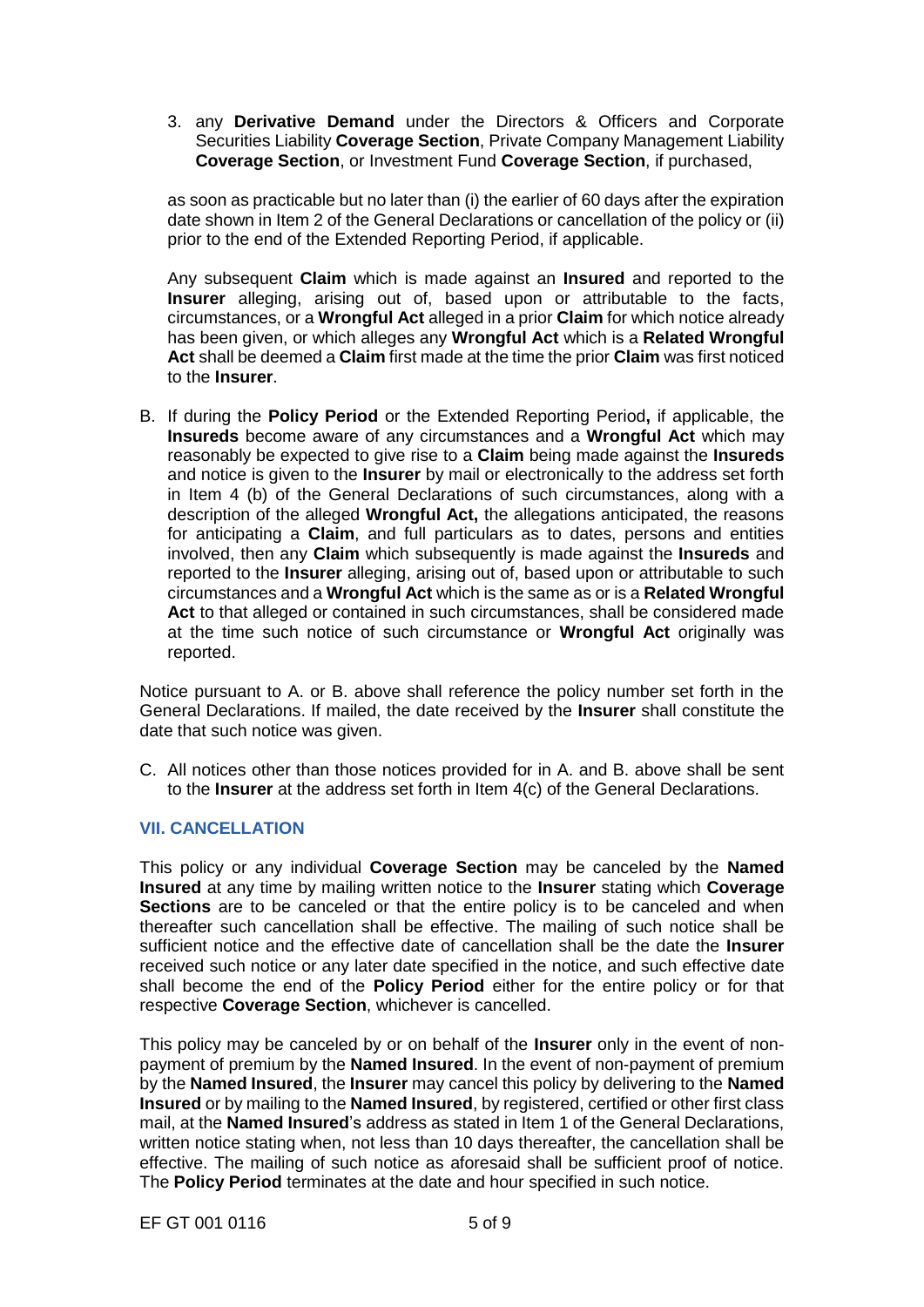If the policy or any **Coverage Section** shall be canceled by the **Named Insured**, the **Insurer** shall retain the short rate proportion of the applicable premium herein.

If the Policy is canceled by the **Insurer**, the **Insurer** shall retain the pro rata proportion of the applicable premium herein.

Payment or tender of any unearned premium by the **Insurer** shall not be a condition precedent to the effectiveness of cancellation, but such payment shall be made as soon as practicable.

## **VIII. EXTENDED REPORTING PERIOD**

Upon expiration or cancellation of this policy, other than for non-payment of premium, the **Insureds** shall have the right, upon payment of the additional premium indicated in Item 5. of the General Declarations, to an extension of the Notice of Claim provision described in VI. Reporting and Notice of these General Terms and Conditions, for the length of time shown in Item 5 of the General Declarations, commencing on the earlier of the expiration date or effective date of cancellation. Such extension of time to report a **Claim** (herein referred to as the Extended Reporting Period wherever it appears in this policy) shall apply only to **Wrongful Acts** committed, attempted, or allegedly committed or attempted, prior to the earlier of the expiration date or effective date of cancellation, and which are not otherwise excluded by any terms and conditions of this policy. Any **Claim** first made during the Extended Reporting Period shall be deemed to have been made during the **Policy Period**.

As a condition precedent to the right to purchase the Extended Reporting Period, the total premium for this policy must have been paid and the premium for the Extended Reporting Period must be paid in full with written notice of the **Insured**'s election to purchase the Extended Reporting Period not more than 30 days after the earlier of the expiration date or effective date of cancellation. The **Insured**'s right to purchase the Extended Reporting Period shall otherwise lapse.

If the Extended Reporting Period is purchased, the additional premium shall be deemed fully earned, and the Extended Reporting Period cannot be canceled by any **Insured** or the **Insurer**.

If any premium is owed for the policy, any premium received from the **Named Insured**  shall first be applied to the premium owing for the policy with the remainder applied to the premium for the Extended Reporting Period. The Extended Reporting Period shall not take effect unless the outstanding premium for the policy is paid in full and the premium for the Extended Reporting Period is paid when due.

The purchase of the Extended Reporting Period shall not in any way increase or reinstate any limits of liability.

### **IX. CHANGE OF CONTROL**

If during the **Policy Period**:

A. the **Named Insured** shall consolidate with or merge into, or sell all or substantially all of its assets to any other person or entity or group of persons or entities acting in concert, or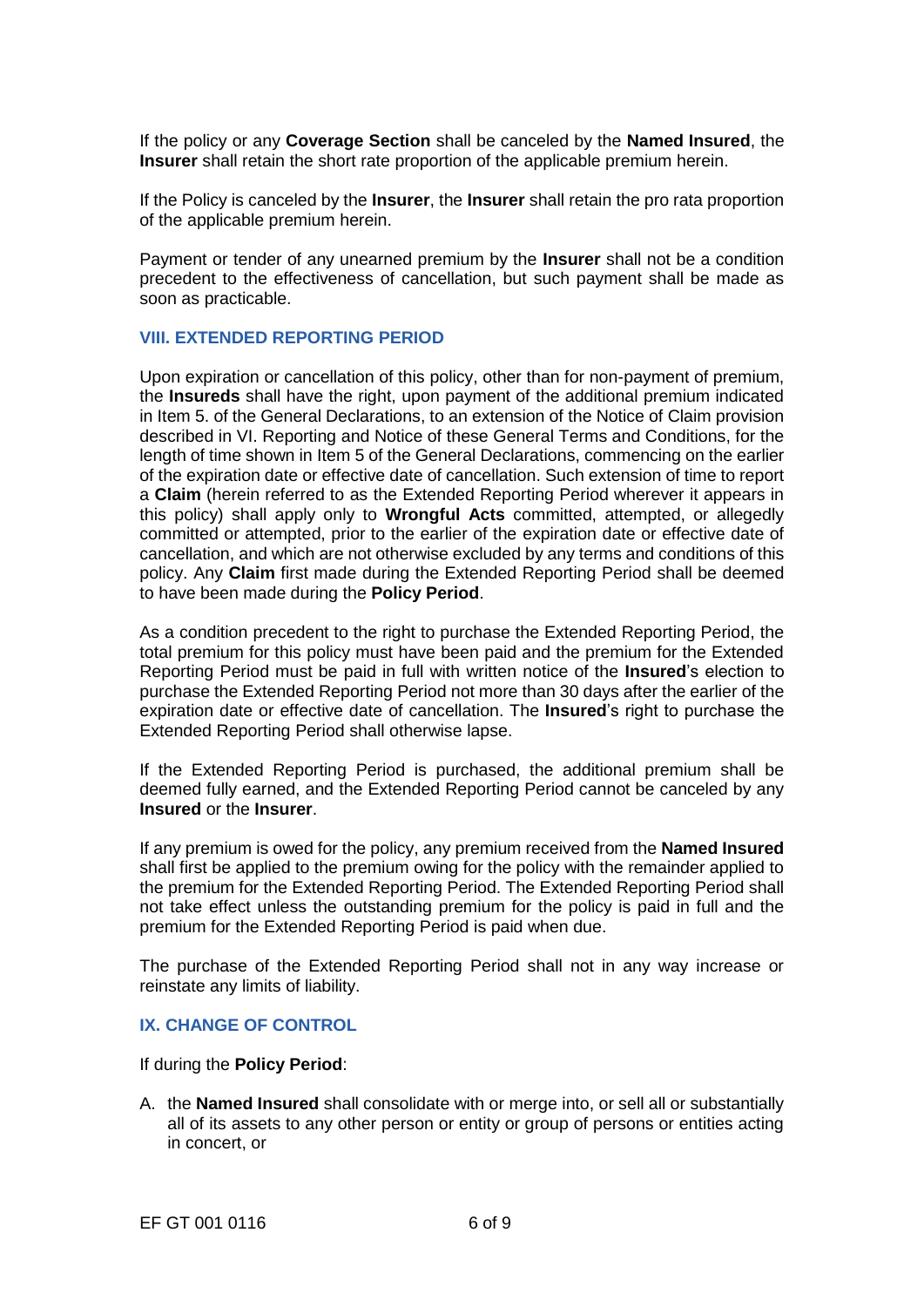B. any person or entity or group of persons or entities acting in concert shall acquire **Management Control** of the **Named Insured**,

(A. and/or B. herein referred to as a Change In Control), then this policy may not be cancelled thereafter and it shall not, in any event, apply to any **Claim** alleging in whole or in part any **Wrongful Acts** committed, attempted or allegedly committed or attempted by any **Insured** subsequent the date of such Change In Control.

The **Named Insured** shall give the **Insurer** written notice of the Change In Control as soon as practicable, but no later than 30 days after the effective date of the Change In Control together with such other information as the **Insurer** may require.

# **X. SUBROGATION**

In the event of any payment under this policy, the **Insurer** shall be subrogated to the extent of such payment to all the **Insureds'** rights of recovery thereof, and the **Insureds** shall execute all papers required and shall do everything that may be necessary to secure such rights, including the execution of such documents necessary to enable the **Insurer** to bring suit effectively in the name of any **Insured**. In no event, however, shall the **Insurer** exercise its rights of subrogation against an **Individual Insured** under this policy unless such **Individual Insured** has been convicted of a criminal act or been determined by a final, non-appealable adjudication in any underlying proceeding to have committed a dishonest or fraudulent act or to have obtained any profit or advantage to which such **Individual Insured** was not legally entitled.

In the event that the **Insurer** shall for any reason pay **Indemnifiable Loss** on behalf of an **Individual Insured**, the **Insurer**'s subrogation rights shall include, but not be limited to, the assertion of indemnification or contribution rights with respect to any such payments it makes or advances. Additionally, upon the **Insurer** making any payment of **Loss** within the applicable Retention, the **Insurer** shall have a direct contractual right under this policy to recover from the **Company**, or in the event of the bankruptcy of the **Company**, from the debtor-in-possession (or equivalent status outside the United States), such **Loss** which was paid within the Retention. Such direct contractual right of recovery against the **Company** shall be in addition to and independent of the **Insurer**'s subrogation right pursuant to this Section X. and any other rights the **Insurer** may have under applicable law.

### **XI. REPRESENTATIONS AND SEVERABILITY**

- A. The **Insureds** represent that the information contained in the **Application** is true, accurate and complete. This policy is issued in reliance upon the material representations contained in the **Application**. If the **Application** contains material misrepresentations or omissions made with intent to deceive or that materially affect the acceptance of the risk or the hazard assumed by the **Insurer**, this policy shall not afford any coverage for any **Insured** who knew at the inception of the **Policy Period** of the facts that were misrepresented in, or were omitted from, the **Application**. The **Application** shall be deemed attached to, and incorporated into, this policy.
- B. For the purpose of determining coverage for each **Insured**:
	- 1. the **Application** shall be construed as a separate application for coverage by each **Insured**;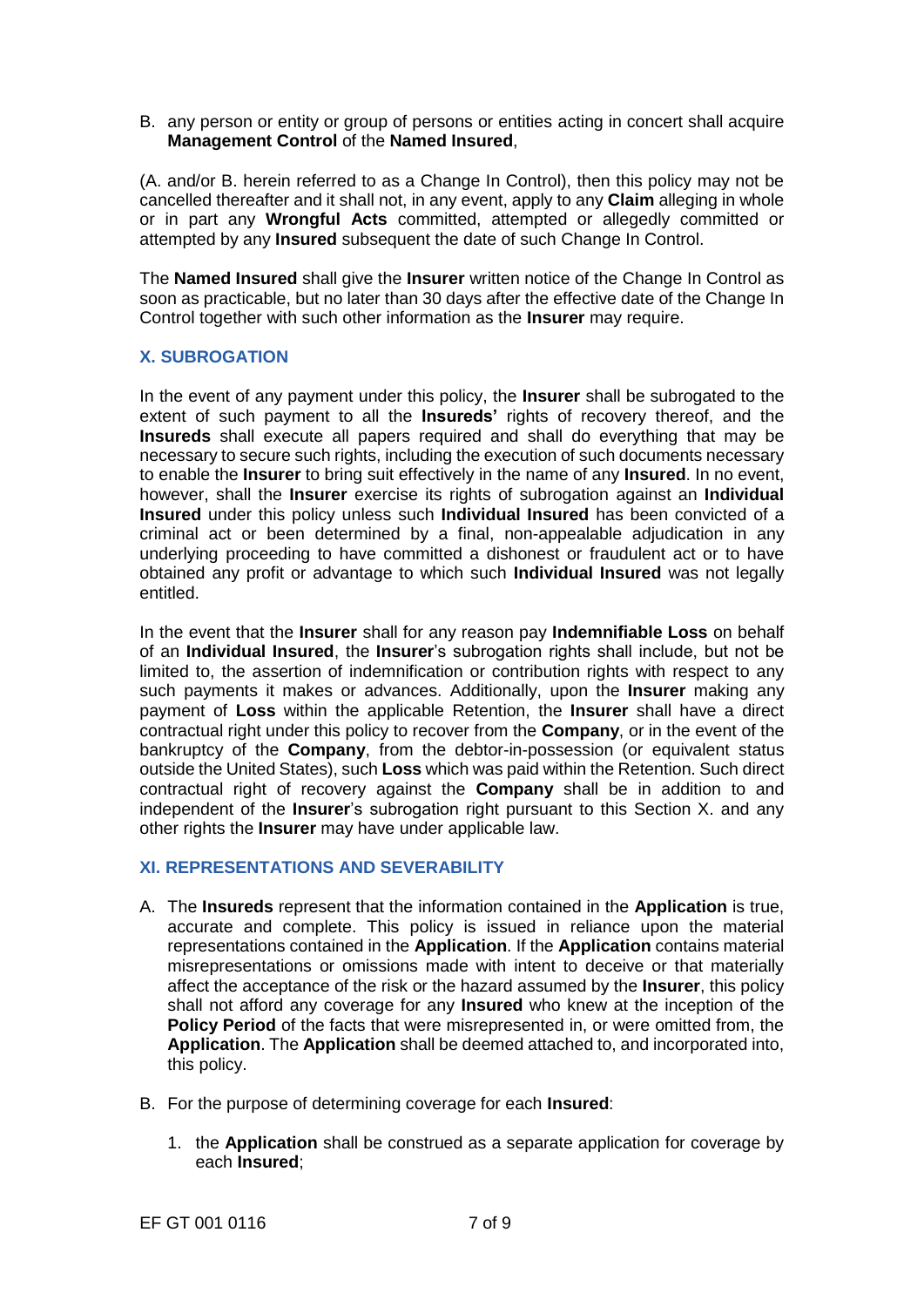- 2. knowledge possessed by any **Insured** shall not be imputed to any **Individual Insured**; and
- 3. only knowledge possessed by the **Named Insured's** chief executive officer, chief financial officer, or general counsel or the person signing the **Application**  shall be imputed to a **Company**.
- C. Except as described above, knowledge possessed by any **Insured** shall not be imputed to any other **Insured**.
- D. Notwithstanding any other provision of this policy, the **Insurer** shall not rescind this Policy.

# **XII. NOTICE AND AUTHORITY**

The **Named Insured** shall act on behalf of all **Insureds** with respect to the giving of notice of any **Claim**, the giving and receiving of notice of cancellation and non-renewal, the payment of premiums and the receiving of any return premiums that may become due under this policy, the receipt and acceptance of any endorsements issued to form a part of this policy, the exercising or declining of the right to tender the defense of a **Claim** to the **Insurer,** and the exercising or declining to exercise any right to an Extended Reporting Period**.**

#### **XIII. ASSIGNMENT**

No change in, modification of or assignment of interest under this policy shall be effective except when made by written endorsement to this policy which is signed by an authorized representative of the **Insurer**.

#### **XIV. ACTION**

No action shall lie against the **Insurer** unless, as a condition precedent thereto, there shall have been full compliance with all of the terms of this policy, nor until the amount of the **Insured**'s obligation to pay shall have been finally determined either by final judgment against the **Insured** or by written agreement of the **Insured**, the claimant and the **Insurer**.

Any person or entity, or the legal representative thereof, who has secured such judgment or written agreement shall thereafter be entitled to recover under this policy to the extent of the insurance afforded by this policy. No person or entity shall have any right under this policy to join the **Insurer** as a party to any action against the **Insured** or a **Company** to determine the **Insured**'s liability, nor shall the **Insurer** be impleaded by the **Insured** or a **Company** or their legal representative.

## **XV. BANKRUPTCY**

Bankruptcy or insolvency of any **Insured** or the **Insured**'s estate shall not relieve the **Insurer** of its obligations nor deprive the **Insurer** of its rights or defenses under this policy.

## **XVI. COVERAGE TERRITORY**

Where legally permissible, this policy shall apply to any **Claim** made against any **Insured** anywhere in the world.

For **Claims** made and maintained and **Wrongful Acts** committed in any jurisdiction other than the United States of America or any of its territories or possessions, all

EF GT 001 0116 8 of 9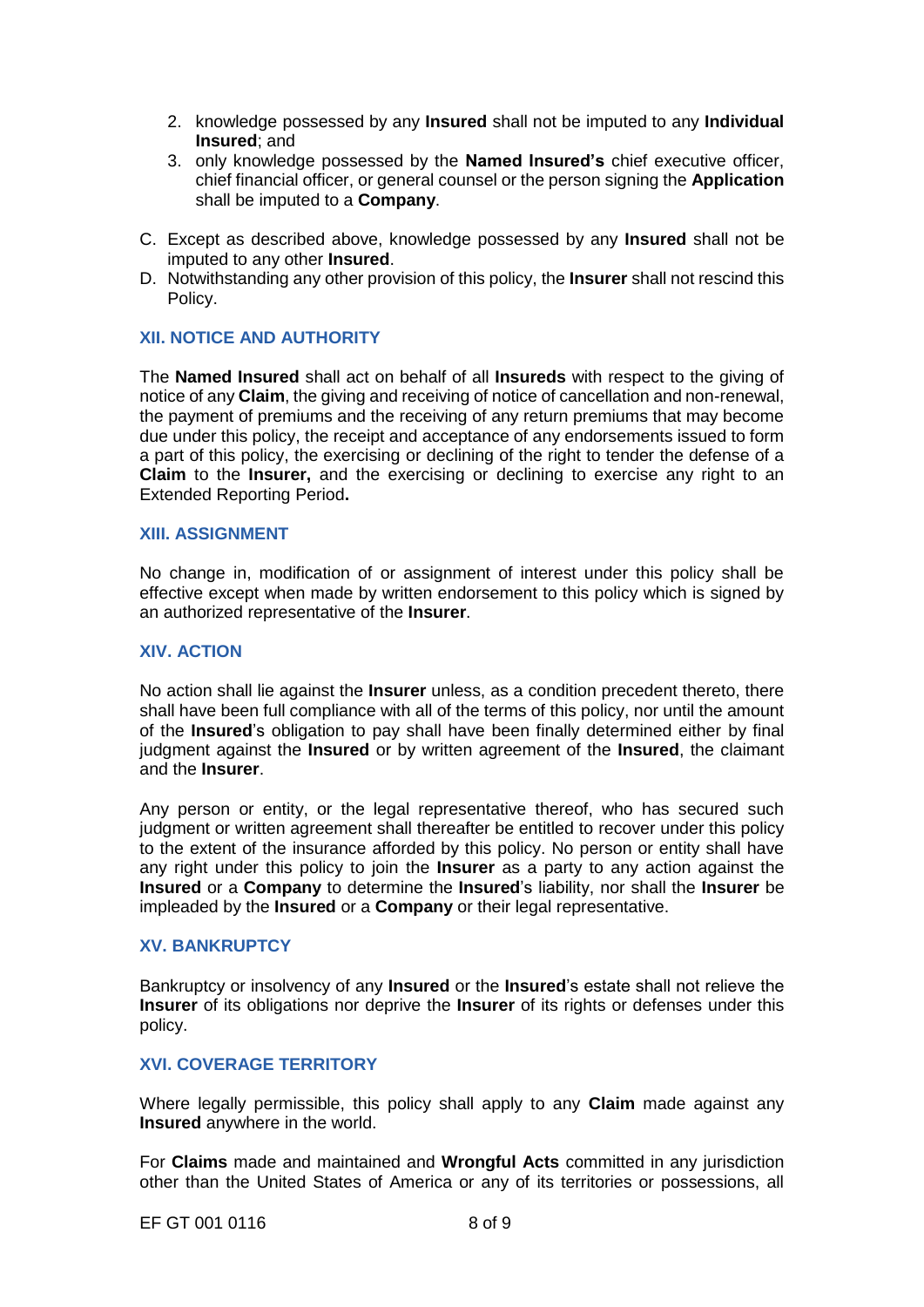premiums, limits of liability, Retentions, **Loss** and other amounts are expressed and payable in the currency of the United States of America. If judgment is rendered, settlement is denominated or other elements of **Loss** are stated or incurred in a currency other than United States of America dollars, payment of covered **Loss**  (subject to the terms, conditions and limitations of this policy) will be made either in such other currency (at the option of the **Insurer** and if agreeable to the **Named Insured**) or in United States of America dollars at the rate of exchange published in The Wall Street Journal on the next publication date of The Wall Street Journal after the **Insurer**'s obligation to pay such **Loss** is established.

# **XVII. GOVERNMENTAL RESTRICTIONS**

This policy does not apply to the extent that trade or economic sanctions or other laws or regulations prohibit the **Insurer** from providing insurance.

### **XVIII. HEADINGS**

The descriptions in the headings and subheadings of this policy, including in any **Coverage Section**, are solely for convenience and form no part of the terms and conditions of coverage.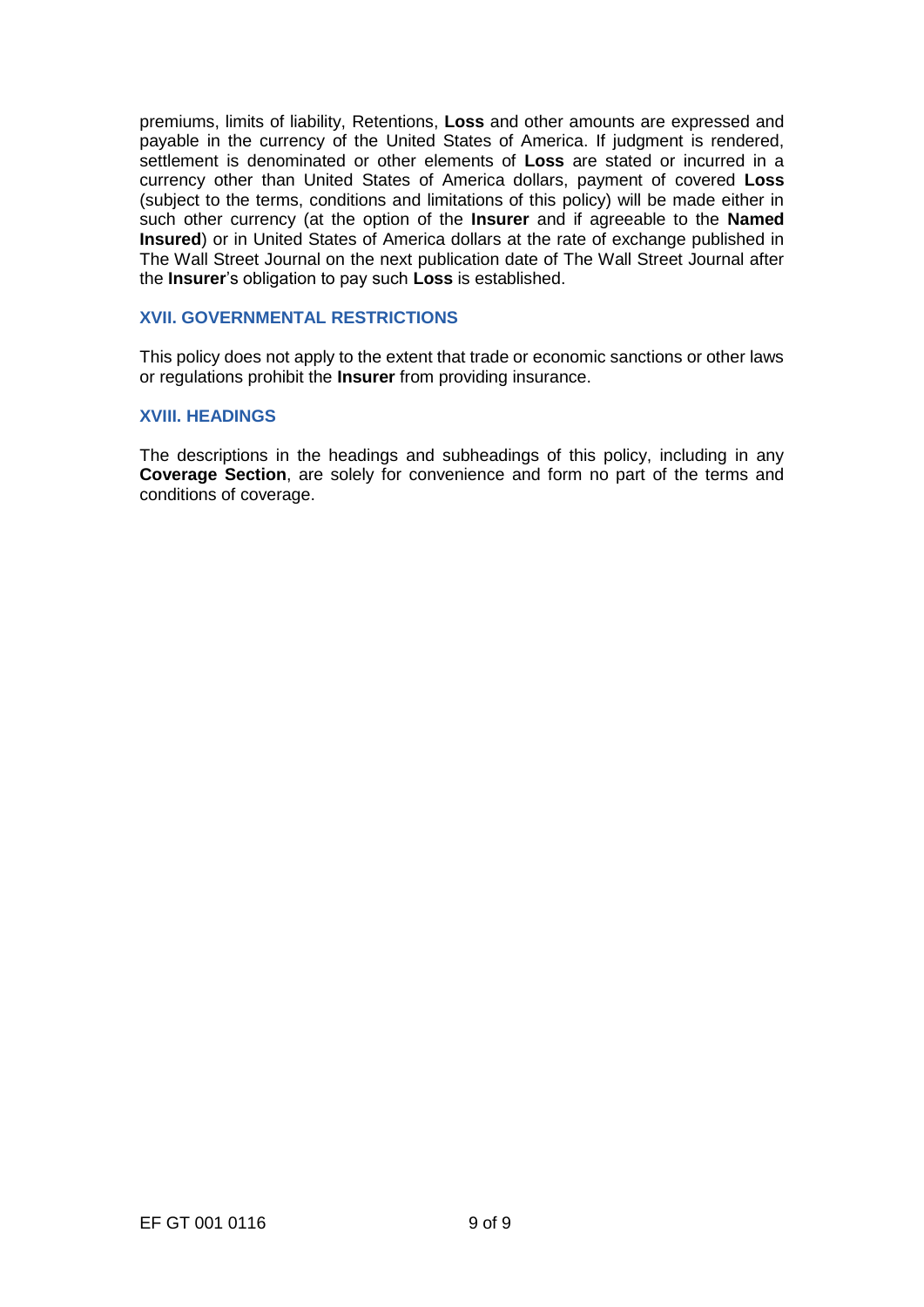

**Directors & Officers and Corporate Securities Liability Coverage Section Declarations**

# 1. **NAMED INSURED**:

- 2. **POLICY PERIOD**: Inception: Expiration: The **Policy Period** incepts and expires as of 12:01 A.M. at the **Named Insured** Address.
- 3. (a) **COVERAGE SECTION** LIMIT OF LIABILITY: \$ (b) **Derivative Demand** Investigation Sub-Limit of Liability:

## 4. RETENTIONS:

| (a) Each Claim under Coverage A:                                 |     |
|------------------------------------------------------------------|-----|
| (b) Each Claim other than a Securities Claim under Coverage B:\$ |     |
| (c) Each Securities Claim under Coverage B or C:                 | S   |
| (d) Each Derivative Demand under Coverage D:                     | \$. |
|                                                                  |     |

5. CONTINUITY DATE: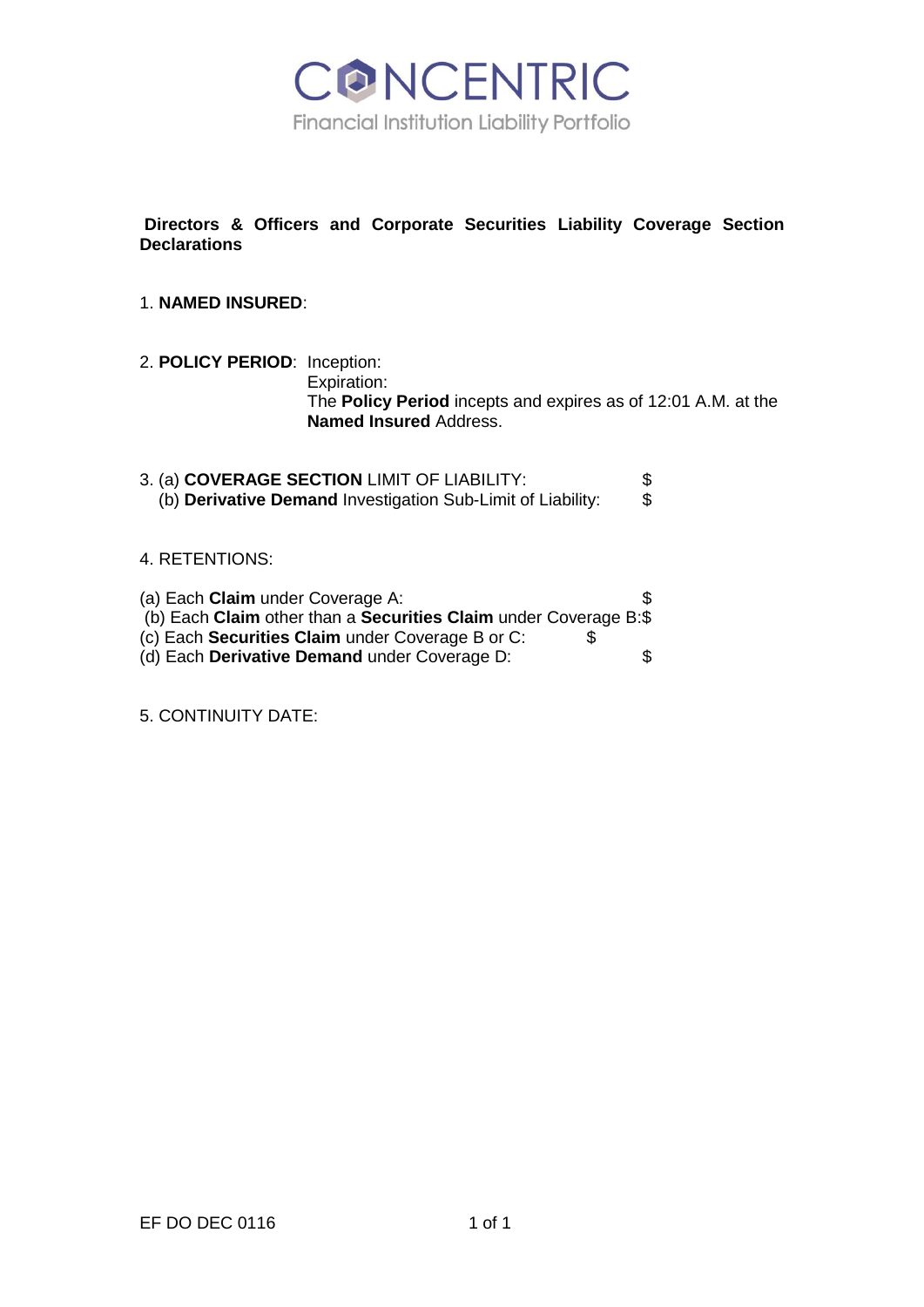

## **Directors & Officers and Corporate Securities Liability Coverage Section**

In consideration of the premium charged, in reliance upon the statements made by the **Insureds** in the **Application**, which forms a part of this policy, and subject to all terms and conditions, the **Insurer** agrees as follows:

## **I. Insuring Agreements**

### **Coverage A: Individual Insurance Coverage**

The **Insurer** shall pay **Loss** of an **Individual Insured** arising from a **Claim** first made against such **Individual Insured** during the **Policy Period** or the Extended Reporting Period, if applicable, for any **Wrongful Act** of such **Individual Insured**, except when and to the extent that a **Company** has indemnified the **Individual Insured** for such **Loss**.

### **Coverage B: Company Reimbursement Coverage**

The **Insurer** shall pay **Loss** of a **Company** arising from a **Claim** first made against an **Individual Insured** during the **Policy Period** or the Extended Reporting Period**,** if applicable, for any **Wrongful Act** of such **Individual Insured**, but only when and to the extent that such **Company** has indemnified such **Individual Insured** for such **Loss.**

### **Coverage C: Company Coverage**

The **Insurer** shall pay **Loss** of a **Company** arising from a **Securities Claim** first made against a **Company** during the **Policy Period** or the Extended Reporting Period if applicable for any **Wrongful Act** of a **Company**.

### **Coverage D: Derivative Demand Investigation Costs Coverage**

The **Insurer** shall pay **Investigation Costs** up to the amount of the **Derivative Demand** Investigation Sub-Limit of Liability set forth in Item 3(b) of the Directors & Officers and Corporate Securities Liability **Coverage Section** Declarations incurred by a **Company** solely in response to a **Derivative Demand** first made and reported to the **Insurer** during the **Policy Period.** Payment of any **Investigation Costs** under this **Coverage Section** shall not waive any of the **Insurer**'s rights under this policy or at law.

### **II. Definitions**

In addition to the Definitions in the General Terms and Conditions, the following terms whenever set forth in boldface type in this **Coverage Section**, whether in singular or in plural, shall have the meanings indicated.

### A. **Claim** means

1. a written demand, other than a **Derivative Demand,** for monetary, nonmonetary or injunctive relief (including any request to toll or waive any statute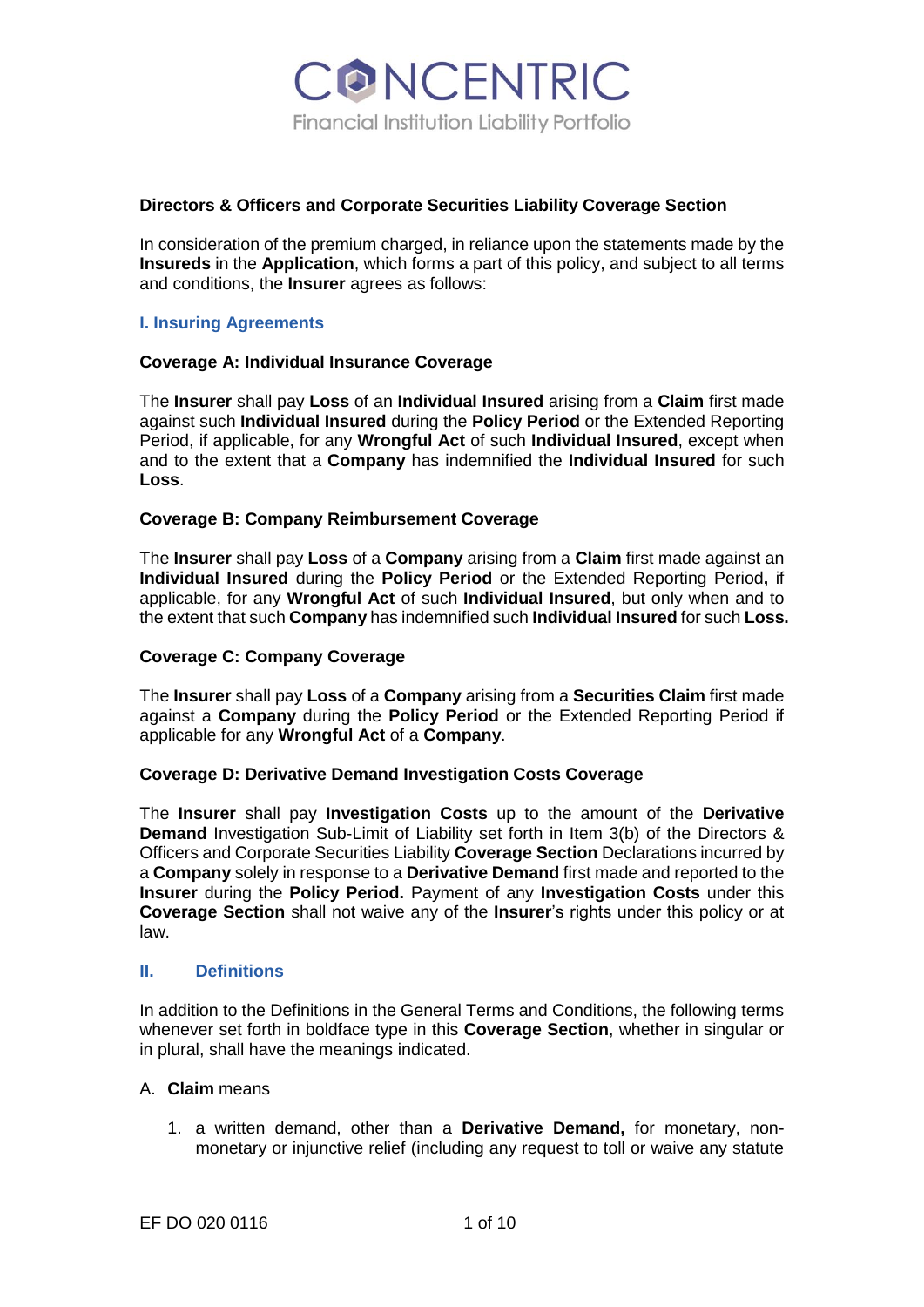of limitations and including any demand for mediation, arbitration or any other alternative dispute resolution process);

- 2. a civil, criminal, administrative, regulatory or arbitration proceeding for monetary, nonmonetary or injunctive relief which is commenced by:
	- (i) service of a complaint or similar pleading;
	- (ii) return of an indictment, information or similar document (in the case of a criminal proceeding); or
	- (iii) receipt or filing of a notice of charges;
- 3. a civil, criminal, administrative or regulatory investigation of an **Individual Insured**:
	- (i) once such **Individual Insured** is identified in writing by such investigating authority or enforcement body as a person against whom a proceeding described in subparagraph 2 of this Definition may be commenced; or
	- (ii) in the case of an investigation by the Securities and Exchange Commission("**SEC**") or a similar state or foreign government authority, after:
		- (a) the service of a subpoena upon such **Individual Insured**; or
		- (b) the **Individual Insured** is identified in a written "Wells" or other notice from the **SEC** or a similar state or foreign government authority that describes actual or alleged violations of laws by such **Individual Insured**;
- 4. a formal request for the extradition of an **Individual Insured** in any country by another country for trial or to answer a criminal accusation.
- B. **Defense Costs** means reasonable and necessary fees, costs and expenses consented to by the **Insurer** (including premiums for any appeal bond, attachment bond or similar bond arising out of a covered judgment, but without any obligation to apply for or furnish any such bond), resulting solely from the investigation, adjustment, defense and appeal of a **Claim** against an **Insured**, but excluding compensation of any **Individual Insured**. **Defense Costs** shall not include any fees, costs or expenses incurred prior to the time that a **Claim** is first made against an **Insured**.
- C. **Derivative Demand** means a written demand by one or more security holders of a **Company,** without the assistance, participation or solicitation of any **Executive**, upon the board of directors (or equivalent management body) of such **Company**  requesting that it file on behalf of the **Company** a civil proceeding in a court of law against any **Executive** for a **Wrongful Act.**
- D. **Employee** means any past, present or future employee of a **Company**, whether such employee is in a supervisory, co-worker or subordinate position or otherwise, including:
	- 1. any part-time, seasonal and temporary employee,
	- 2. volunteer, individual who is contracted to perform work for a **Company**, or independent contractor for a **Company** in his or her capacity as such, or
	- 3. any individual who is leased to a **Company**,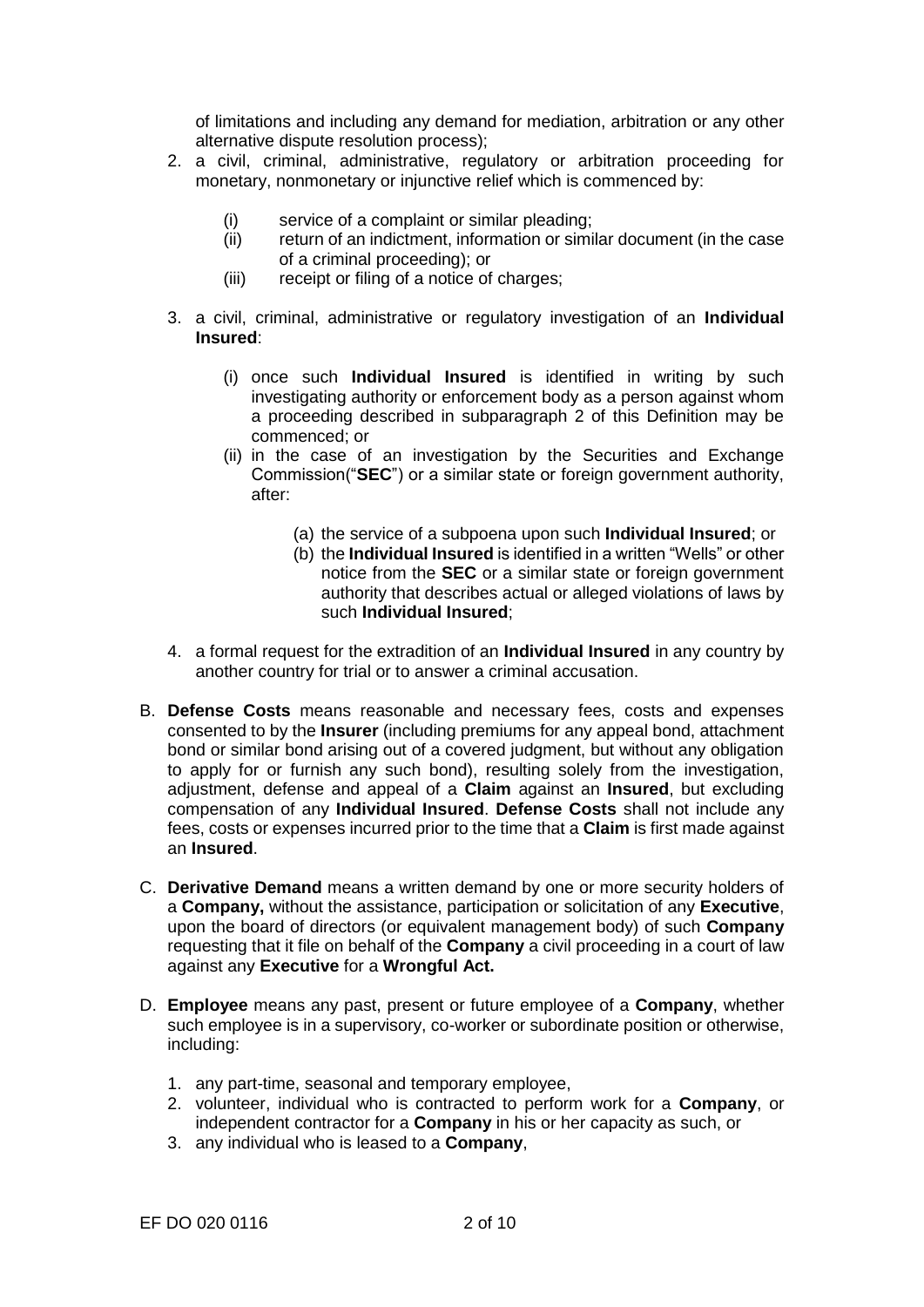but only if such **Company** provides indemnification to such employees, volunteers or individuals in the same manner as is provided to such **Company's** own employees; provided, however, a **Company** may request that no coverage be provided under this **Coverage Section** for an independent contractor or leased employee named in a specific **Claim**. Such request must be made in writing and within 90 days of the **Claim** being reported to the **Insurer**. If no such request is made, this **Coverage Section** shall apply as if the **Company** determined that such independent contractor or leased employee shall receive coverage.

- E. **Employment Practices Violation** means the following actual or alleged acts whether committed directly or indirectly, intentionally or unintentionally:
	- 1. wrongful, including constructive termination of employment (actual or constructive),dismissal or discharge;
	- 2. breach of an implied contract of employment;
	- 3. harassment, sexual harassment or creation of a hostile work environment;
	- 4. discrimination (including, but not limited to, discrimination based upon age, gender, race, color, national origin, religion, sexual orientation or preference, pregnancy or disability);
	- 5. **Retaliation**;
	- 6. employment-related misrepresentations to an **Employee** of a **Company** or applicant for employment with a **Company** or an **Outside Entity**;
	- 7. employment-related libel, slander, humiliation, defamation or invasion of privacy;
	- 8. wrongful failure to employ or promote;
	- 9. wrongful deprivation of a career opportunity with a **Company**, wrongful discipline, wrongful demotion or negligent **Employee** evaluation, including the giving of negative or defamatory statements in connection with an **Employee**  reference;
	- 10. failure to grant tenure; or
	- 11. with respect to 1 through 10 above, negligent hiring, retention, training, supervision, infliction of emotional distress or mental anguish, failure to provide or enforce adequate or consistent organizational policies and procedures, or violation of an individual's civil rights;

but only if the actual or alleged **Employment Practices Violation** is brought by an **Employee** or an **Outside Entity Employee**, or by an applicant for employment with a **Company** or an **Outside Entity**.

- F. **Executive** means
	- 1. any natural person who was, now is or shall become a duly elected or appointed director, officer, trustee, governor, general partner, managing general partner, venture partner, administrative general partner, principal, management committee member of a duly constituted committee, or member of the Board of Managers of a **Company**;
	- 2. any past, present or future person in a duly elected or appointed position in a **Company** which is organized and operated in a jurisdiction other than the United States of America or any of its territories or possessions that is equivalent to an executive position listed in paragraph 1. of this Definition; or
	- 3. any past, present or future General Counsel, Chief Compliance Officer, or Risk Manager (or equivalent position) of the **Named Insured**.
- G. **Individual Insured** means any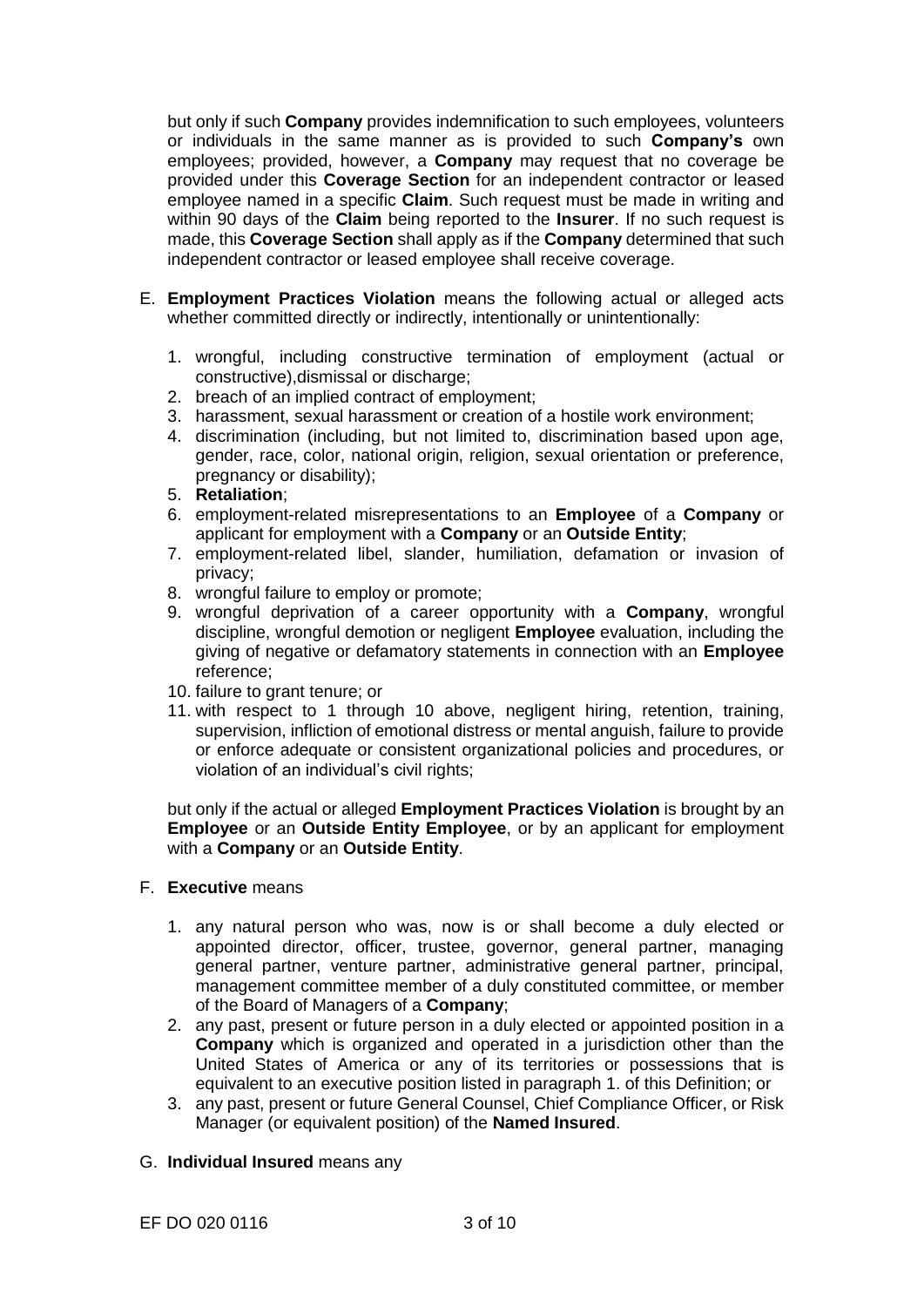- 1. **Executive**;
- 2. **Employee**; or
- 3. **Outside Entity Executive**
- H. **Insured** means any
	- 1. **Company**; or
	- 2. **Individual Insured**.
- I. **Investigation Costs** means the reasonable and necessary costs, charges, fees and expenses consented to by the **Insurer** (including, but not limited to, attorney's fees and expert's fees but not including any settlement, judgment or damages and not including any compensation or fees of any **Individual Insured**) incurred by the **Company** or its board of directors (or any equivalent management body), or any committee of the board of directors(or any equivalent management body), solely in connection with the investigation or evaluation of a **Derivative Demand.**
- J. **Loss** means
	- 1. the amount that any Insured becomes legally obligated to pay in connection with any covered **Claim**, including, but not limited to:
		- (i) judgments (including pre-judgment and post-judgment interest on any covered portion thereof) and settlements; and
		- (ii) damages, including punitive or exemplary damages and the multiple portion of multiplied damages relating to punitive or exemplary damages to the extent allowed by applicable law. The enforceability of this subparagraph (ii) shall be governed by such applicable law that most favors coverage for such punitive, exemplary and multiple damages;
	- 2. **Defense Costs**;
	- 3. with respect to Coverage D of this **Coverage Section**, **Investigation Costs**.

**Loss** shall not include, other than **Defense Costs**:

- 1. any amount for which the **Insureds** are not financially liable or which are without legal recourse to the **Insureds**;
- 1. matters which may be deemed uninsurable under the law pursuant to which this policy shall be construed, provided that the **Insurer** shall not assert that, in a **Securities Claim** alleging violations of Section 11, 12 or 15 of the Securities Act of 1933, as amended, the portion of any amounts incurred by **Insureds**  which is attributable to such violations constitutes uninsurable loss, and, unless precluded from doing so in a court order, shall treat that portion of all such settlements, judgments and **Defense Costs** as constituting **Loss** under this **Coverage Section**;
- 2. civil or criminal fines or penalties;
- 3. taxes or tax penalties (whether imposed by federal, state, local or other governmental authority);
- 4. the costs and expenses of complying with any injunctive relief or other form of nonmonetary relief;
- 5. compensation, salary, wages, fees, benefits, overhead, charges or expenses of any **Insured;**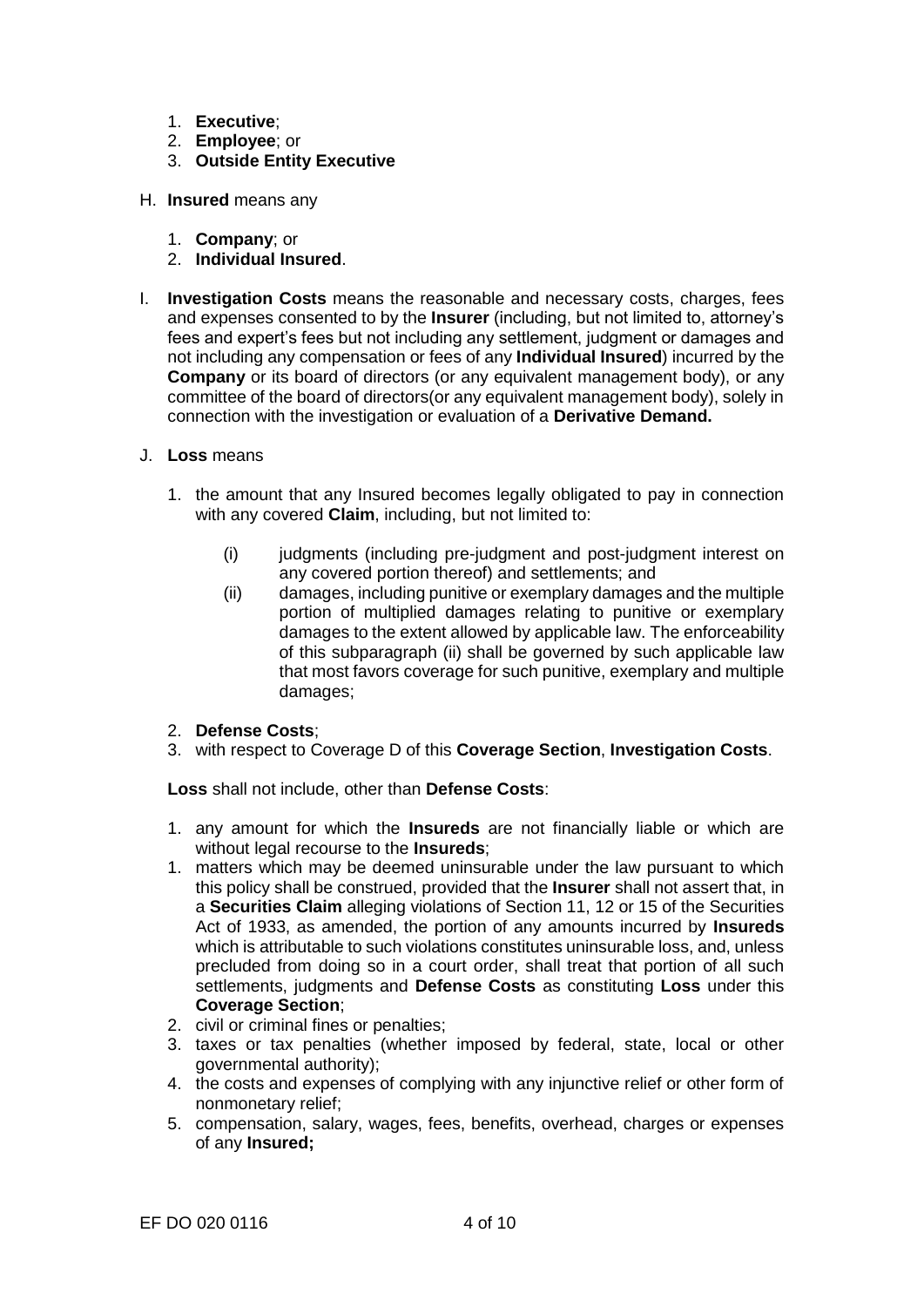- 6. any amounts owed pursuant to the terms of any contract or agreement, including any amounts related to any such exposures based on the contract or agreement;
- 7. any amount representing the increase in price or consideration where the **Claim** involves allegations that the price or consideration paid or offered to be paid for a merger, consolidation or acquisition of all or a majority of stock issued by or assets owned by any person or entity is inadequate or unfair; or
- 8. any reimbursement required under the Sarbanes-Oxley Act of 2002 or any rules, regulations or amendments promulgated thereunder, or any other type of reimbursement, restitution or disgorgement.
- K. **Outside Entity** means any not-for-profit organization, other than a **Subsidiary.**
- L. **Outside Entity Executive** means any **Executive** of a **Company** serving in the capacity as director, officer, trustee, trustee emeritus or governor of an **Outside Entity**, but only if such service is at the specific request or direction of a **Company**. In the event of a disagreement between a **Company** and an individual as to whether such individual was acting at the specific request or direction of such **Company**, this **Coverage Section** shall abide by the determination of the **Named Insured** on this issue and such determination shall be made by written notice to the **Insurer** within 90 days after the **Claim** first is reported to the **Insurer** pursuant to the terms of the policy. In the event no determination is made within such period, this **Coverage Section** shall apply as if the **Named Insured** determined that such **Executive** was not acting at such **Company**'s specific request or direction.
- M. **Pollutants** means any solid, liquid, gaseous, biological, radiological or thermal irritant or contaminant, including smoke, vapor, dust, fibers, mold, spores, fungi, germs, soot, fumes, acids, alkalis, chemicals and Waste. "Waste" includes, but is not limited to, materials to be recycled, reconditioned or reclaimed and nuclear materials.
- N. **Securities Claim** means a **Claim** made against any **Insured**:
	- 1. alleging a violation of any federal, state, local or foreign regulation, rule or statute regulating securities, including, but not limited to, the purchase or sale, or offer or solicitation of an offer to purchase or sell securities which is:
		- (i) brought by any person or entity alleging, arising out of, based upon or attributable to the purchase or sale of, or offer or solicitation of an offer to purchase or sell, any securities of a **Company**; or
		- (ii) brought by a security holder of a **Company** with respect to such security holder's interest in securities of such **Company**; or
	- 2. brought derivatively on behalf of a **Company** by a security holder of such **Company**.
- O. **Subsidiary** means
	- 1. any entity in which the **Company** has or had **Management Control** on or before the inception date of the policy either directly or indirectly through one or more other **Subsidiaries**;
	- 2. any entity in which the **Company** acquires **Management Control** during the **Policy Period**, either directly or indirectly through one or more other **Subsidiaries**; and whose assets do not exceed 35% of the assets of the **Company**, prior to the **Company** acquiring **Management Control** of the **Subsidiary**; or
	- 3. any entity in which the **Company** acquires **Management Control** during the **Policy Period**, either directly or indirectly through one or more other **Subsidiaries** and whose assets exceed 35% of the assets of the Company,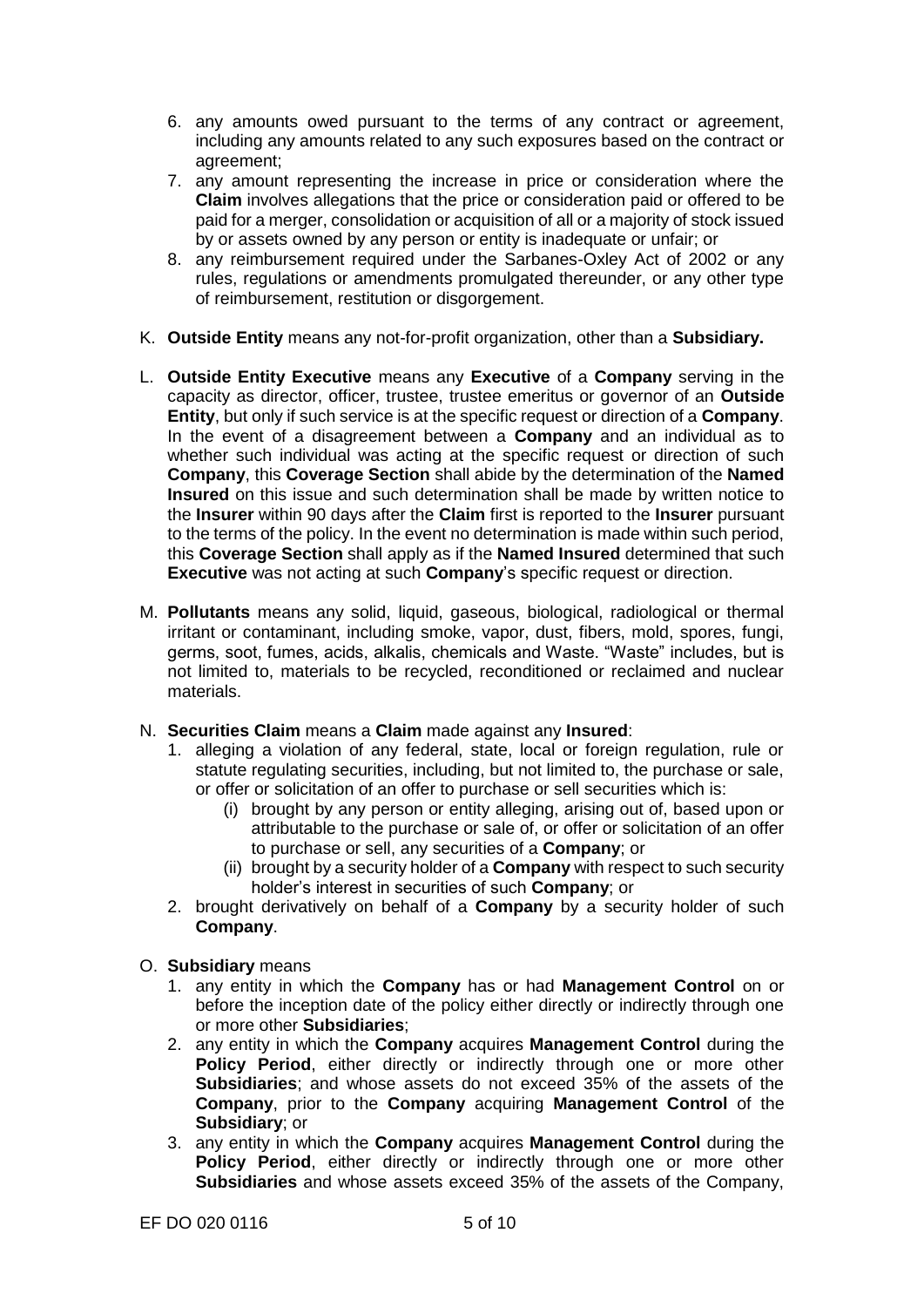prior to the Company acquiring **Management Control** of the **Subsidiary** but only for a period of 90 days subsequent to the **Company** acquiring **Management Control** of the **Subsidiary.**

- P. **Wrongful Act** means
	- 1. any actual or alleged breach of duty, neglect, error, misstatement, misleading statement, omission or act, including but not limited to an **Employment Practices Violation**, by an **Individual Insured** in his or her capacity as such, or any matter claimed against such **Individual Insured** solely by reason of his or her status as an **Executive, Employee,** or **Outside Entity Executive**; or
	- 2. any actual or alleged breach of duty, neglect, error, misstatement, misleading statement, omission or act by a **Company** in connection with a **Securities Claim**.

# **III. Exclusions**

The **Insurer** shall not be liable to make any payment for **Loss** in connection with any **Claim** made against any **Insured**:

- A. alleging, arising out of, based upon or attributable to:
	- 1. gaining of any profit, remuneration or advantage to which the **Insured** was not legally entitled, if a final, non-appealable adjudication in any underlying proceeding establishes the gaining of such profit, remuneration or advantage; or
	- 2. committing of any deliberate criminal or deliberate fraudulent act, or any willful violation of any statute, rule or law, if a final, non-appealable adjudication in any underlying proceeding establishes that such deliberate criminal or deliberate fraudulent act, or willful violation of statute, rule or law was committed.

For purposes of determining the applicability of this Exclusion, (i) the facts pertaining to and knowledge possessed by any **Insured** shall not be imputed to any **Individual Insured**; and (ii) only facts pertaining to and knowledge possessed by any past, present or future chief executive officer or chief financial officer shall be imputed to such **Company;**

- B. alleging, arising out of, based upon or attributable to the circumstances alleged or the same **Wrongful Act** or **Related Wrongful Act** alleged or contained in any claim or demand which has been reported, or to any circumstances, **Wrongful Act**  or **Related Wrongful Act** of which notice has been given, under any prior insurer's policy or policy of which this **Coverage Section** is a renewal or replacement or which it may succeed in time;
- C. alleging, arising out of, based upon or attributable to any demand, suit or other proceeding pending against, or order, decree or judgment entered for or against, any **Insured** on or prior to the Continuity Date set forth in Item 5 of the Directors & Officers and Corporate Securities Liability **Coverage Section** Declarations**,** or the alleging of any **Wrongful Act** which is the same as or a **Related Wrongful Act** to that alleged in such pending or prior demand, suit or proceeding or in the underlying demand, order, decree or judgment;
- D. alleging, arising out of, based upon or attributable to any **Wrongful Act** committed or allegedly committed by an **Individual Insured** in his or her capacity as an **Outside Entity Executive** prior to the Continuity Date set forth in Item 5 of the Directors & Officers and Corporate Securities Liability **Coverage Section** Declarations if any **Insured**, as of such **Continuity Date**, knew or could have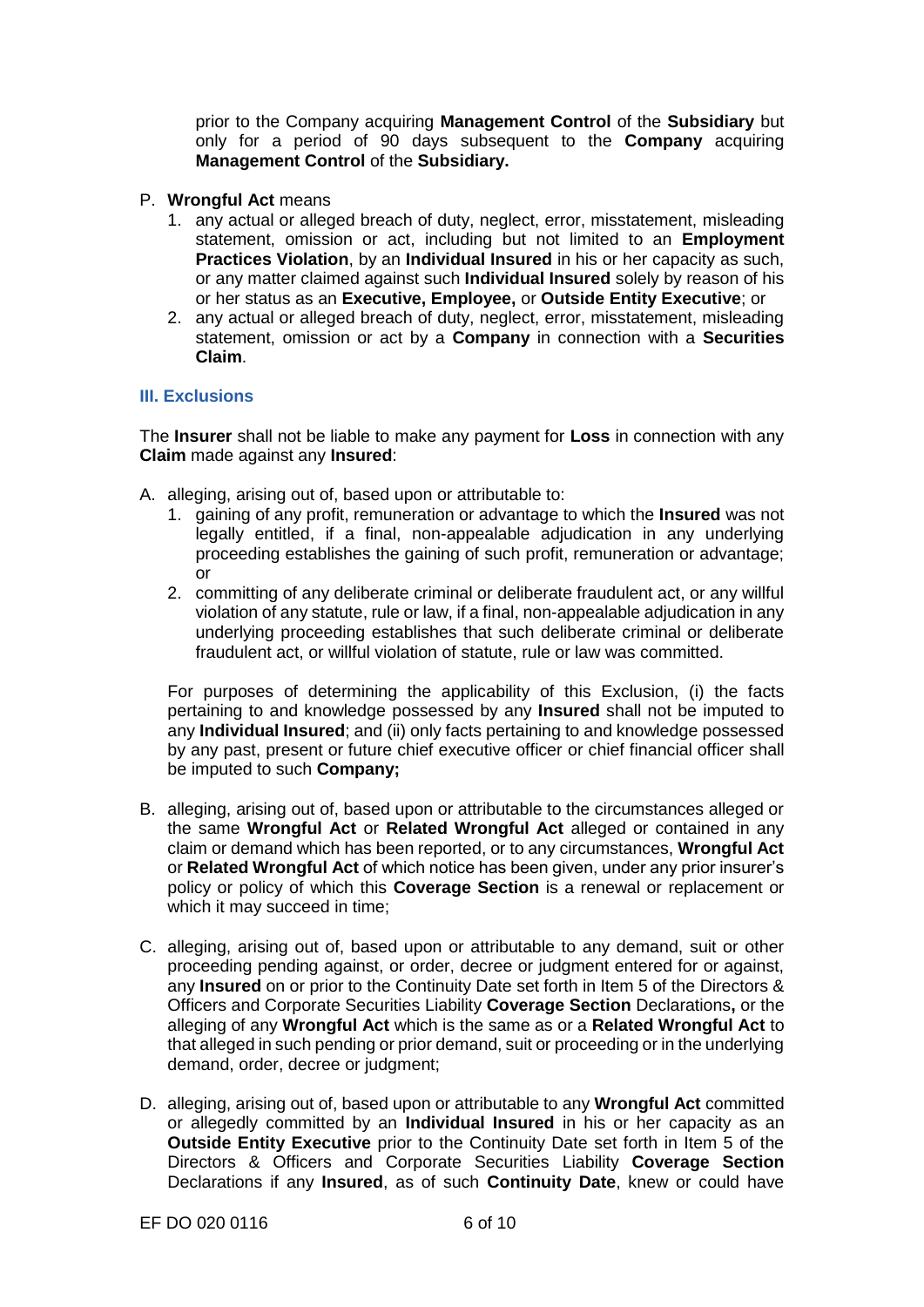reasonably foreseen that such **Wrongful Act** could lead to a **Claim** under this **Coverage Section**;

- E. alleging, arising out of, based upon or attributable to any actual or alleged act, error or omission of an **Individual Insured** serving in any capacity other than as an **Executive** or **Employee** of a **Company** or as an **Outside Entity Executive** of an **Outside Entity**;
- F. which is brought by or on behalf of any **Insured** in any capacity, or by any entity that owns more than 50% of the outstanding securities of the **Named Insured**. This Exclusion shall not apply to:
	- 1. any **Claim** brought or maintained derivatively on behalf of a **Company**  by one or more securityholders of such **Company**; provided such **Claim**  is brought and maintained without any active assistance or participation of, or solicitation by any **Individual Insured**, other than assistance, for which 18 U.S.C. 1514A(a) (the Sarbanes-Oxley Act of 2002), or any similar "whistleblower" protection provision of any applicable federal, state, local or foreign securities law, affords protection to such **Individual Insured**;
	- 2. any employment **Claim** brought or maintained by or on behalf of an **Individual Insured**;
	- 3. any **Claim** brought or maintained by an **Individual Insured** for contribution or indemnity, if such **Claim** directly results from another **Claim** covered under this **Coverage Section**;
	- 4. any **Claim** brought or maintained against an **Individual Insured** by a bankruptcy or insolvency trustee, examiner, receiver, any assignee of such trustee, examiner or receiver, or any creditors' committee, that has been appointed to take control of, supervise, manage or liquidate the **Named Insured**;
	- 5. any **Claim** brought or maintained by an **Individual Insured** if such **Individual Insured** has not served in the capacity of an **Individual Insured** within any of the three (3) years immediately preceding the date the **Claim** was made, and such **Claim** is brought and maintained totally independent of and without the solicitation, assistance, active participation, or intervention of any other **Insured**;
	- 6. any **Claim** brought and maintained outside the United States of America or any of its territories or possessions, Canada or any other common law country (including any territories thereof); or
	- 7. any **Claim** brought or maintained by an **Employee** of a **Company**; provided such **Employee** is not and has never been an **Executive** of any **Company**;
- G. for bodily injury, personal injury, emotional distress, mental anguish, sickness, disease or death of any person, or damage to, loss of use or destruction of any data or tangible property. This Exclusion shall not apply to a **Securities Claim**;
- H. for any actual, alleged or threatened discharge, dispersal, release or escape of **Pollutants**, or any direction or request to test for, monitor, clean up, remove, contain, treat, detoxify or neutralize **Pollutants**. Other than for expenses (including, but not limited to, legal and professional fees) incurred in testing for, monitoring, cleaning up, removing, containing, treating, neutralizing, detoxifying or assessing the effects of **Pollutants,** this Exclusion shall not apply to:
	- A. a **Claim** under Coverage A of this **Coverage Section;** or
	- B. **Loss** in connection with a **Securities Claim**;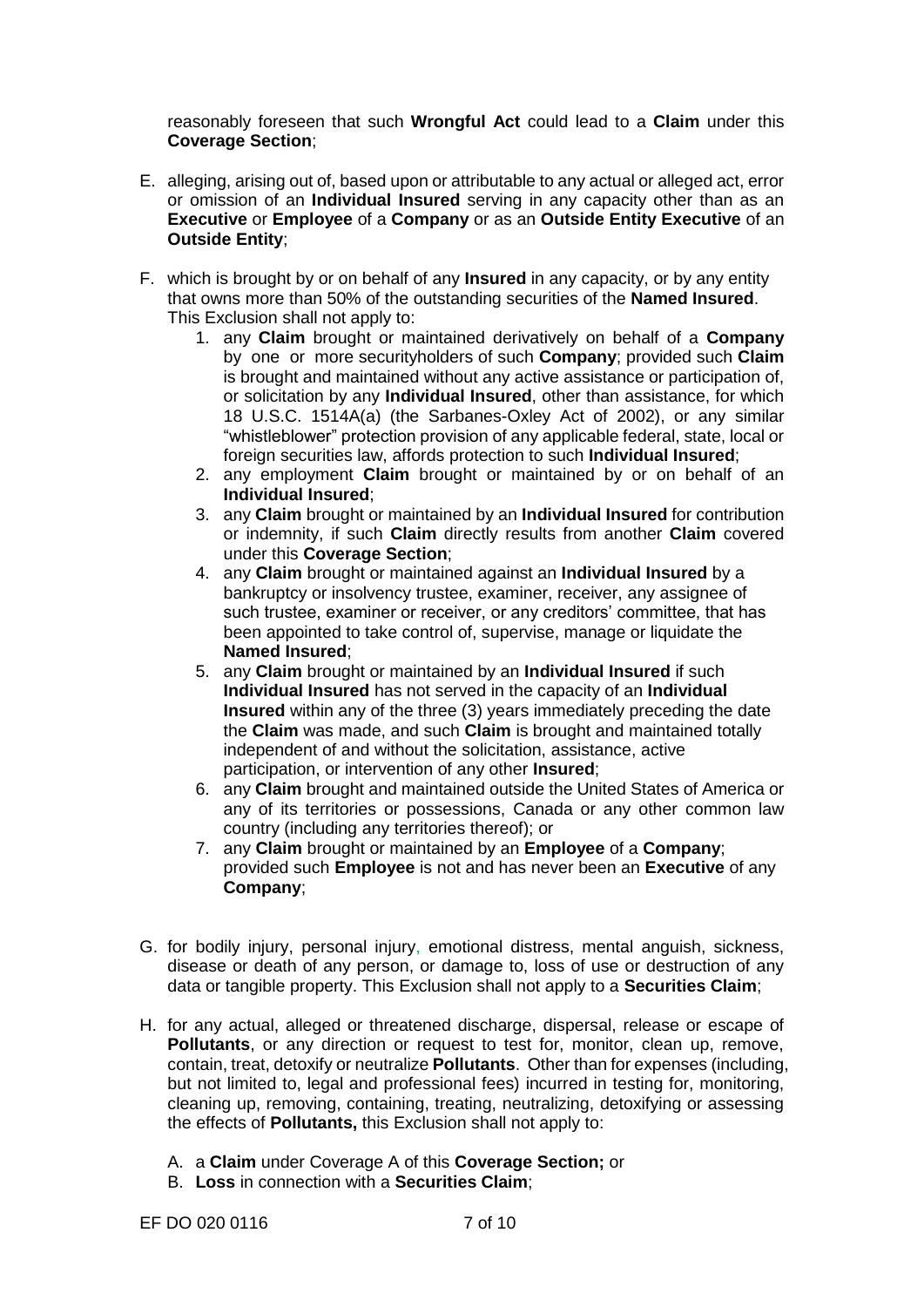- I. for any actual or alleged violations of any of the responsibilities, obligations or duties imposed by the Employee Retirement Income Security Act of 1974, the Fair Labor Standards Act, the National Labor Relations Act, the Worker Adjustment and Retraining Notification Act, the Worker Adjustment and Retraining Notification Act, the Consolidated Omnibus Budget Reconciliation Act, the Occupational Safety and Health Act, any workers' compensation, unemployment compensation, unemployment insurance, retirement benefits, social security benefits, disability benefits, any rules or regulations of the foregoing promulgated thereunder, and amendments thereto, or any similar federal, state, local or foreign statutory law or common law. This Exclusion shall not apply to a **Securities Claim**;
- J. The **Insurer** shall not be liable to make any payment for any **Investigation Costs**  in connection with any **Derivative Demand** under Coverage D**:**
	- 1. alleging, arising out of, based upon or attributable to any fact, circumstance, situation, transaction, event or **Wrongful Act** which has been reported under any policy of which this **Coverage Section** is a renewal or replacement or which it may succeed in time;
	- 2. alleging, arising out of, based upon or attributable to any demand, suit or other proceeding pending against, or order, decree or judgment entered for or against, any **Insured** on or prior to the Continuity Date set forth in Item 5 of the Directors & Officers and Corporate Securities Liability **Coverage Section** Declarations**,** or involving any **Derivative Demand** which is the same or related to that at issue in any pending or prior demand, suit, proceeding or in the underlying demand, order, decree or judgment;

## **IV. Limit of Liability**

The following provisions shall apply in addition to the provisions of Section IV. Limit of Liability of the General Terms and Conditions:

- A. Subject to the Policy Aggregate Limit of Liability set forth in Item 3 of the General Declarations, the **Coverage Section** Limit of Liability set forth in Item 3(a) of the Directors & Officers and Corporate Securities Liability **Coverage Section** Declarations shall be the maximum aggregate limit of the **Insurer**'s liability for all **Loss** under this **Coverage Section.** Upon exhaustion of the Limit of Liability set forth in Item 3(a) of the Directors & Officers and Corporate Securities Liability **Coverage Section** Declarations, or the Policy Aggregate Limit of Liability in Item 3 of the General Declarations, the **Insurer**'s obligations under this **Coverage Section** shall be deemed completely fulfilled and extinguished.
- B. The maximum limit of the **Insurer**'s liability for all **Investigation Costs** incurred in response to **Derivative Demands** made during the **Policy Period**, in the aggregate, shall be the **Derivative Demand Investigation** Sub-Limit of Liability set forth in Item 3(b) of the Directors & Officers and Corporate Securities Liability **Coverage Section** Declarations. The **Derivative Demand Investigation** Sub-Limit of Liability shall be the maximum limit of the **Insurer** under this **Coverage Section** for all **Investigation Costs** regardless of the number of **Derivative Demands** made during the **Policy Period** or the number of **Executives** subject to such **Derivative Demands** and shall be part of, and not in addition to, the **Coverage Section** Limit of Liability set forth in Item 3(a) of the Directors & Officers and Corporate Securities Liability **Coverage Section** Declarations which is also part of and not in addition to the Policy Aggregate Policy Limit of Liability set forth in Item 3 of the General Declarations.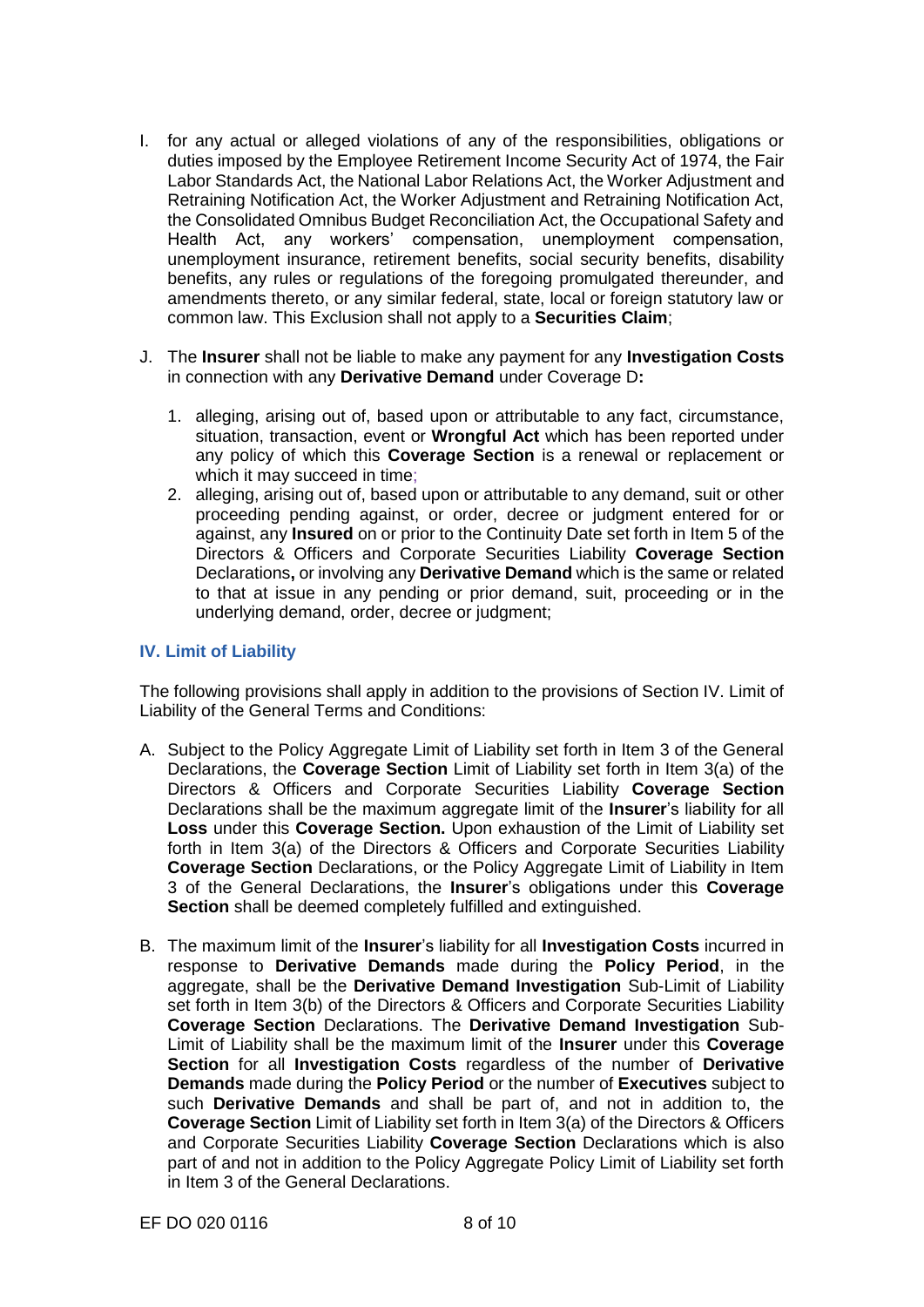# **V. Retentions**

The following provisions shall apply in addition to the provisions of Section V. Retentions of the General Terms and Conditions:

- A. The **Insurer** shall only be liable for the amount of **Loss** arising from a **Claim** which is in excess of the applicable Retention set forth in Item 4 of the Directors & Officers and Corporate Securities Liability **Coverage Section** Declarations. The Retention shall be borne by the **Insureds** and shall remain uninsured, with regard to:
	- 1. all **Loss** for which the **Company** is required or permitted to provide indemnification to an **Individual Insured**; and
	- 2. **Loss** of a **Company**.
- B. A single Retention shall apply to **Loss** arising from all **Claims** alleging the same **Wrongful Act** or **Related Wrongful Acts**.
- C. The Retention set forth in Item 4(a) of the Directors & Officers and Corporate Securities Liability **Coverage Section** Declarations shall apply to each **Claim**  under Coverage A of this **Coverage Section**. The Retention set forth in Item 4(b) of the Directors & Officers and Corporate Securities Liability **Coverage Section** Declarations shall apply to each **Claim** other than a **Securities Claim** under Coverage B of this **Coverage Section**. The Retention set forth in Item 4(c) of the Directors & Officers and Corporate Securities Liability **Coverage Section** Declarations shall apply to each **Securities Claim** under Coverage B or Coverage C of this **Coverage Section**. The Retention set forth in Item 4(d) of the Directors & Officers and Corporate Securities Liability **Coverage Section** Declarations shall apply to each **Derivative Demand** under Coverage D of this **Coverage Section**.
- D. The Retention applicable to Coverage B shall apply to **Indemnifiable Loss**, whether or not actual indemnification is made, unless such indemnification is not made by a **Company** solely by reason of its **Financial Insolvency**. A **Company**'s certificate of incorporation, charter or other organization documents, including bylaws and resolutions, shall be deemed to require indemnification and advancement to an **Individual Insured** to the fullest extent permitted by law. In the event a **Company** is unable to pay the applicable Retention due to **Financial Insolvency**, then the **Insurer** shall advance payment for **Loss** within the applicable Retention. The **Insurer** shall be entitled to recover the amount of **Loss** advanced within the Retention from such **Company** pursuant to Section VI.B. of this **Coverage Section** and Section X. Subrogation of the General Terms and Conditions.

### **VI. Defense Costs, Defense Counsel, Settlements & Judgments**

A. Defense

The **Insurer** does not assume any duty to defend a **Claim**. The **Insureds** shall defend and contest any **Claim** made against them. An **Insured** shall not retain defense counsel or incur any **Defense Costs** without the prior written consent of the **Insurer**, such consent not to be unreasonably withheld. An **Insured** may select a defense counsel different from that selected by other **Insureds** if such selection is required due to an actual conflict of interest and only with the express prior written consent of the **Insurer**.

B. Advancement

EF DO 020 0116 9 of 10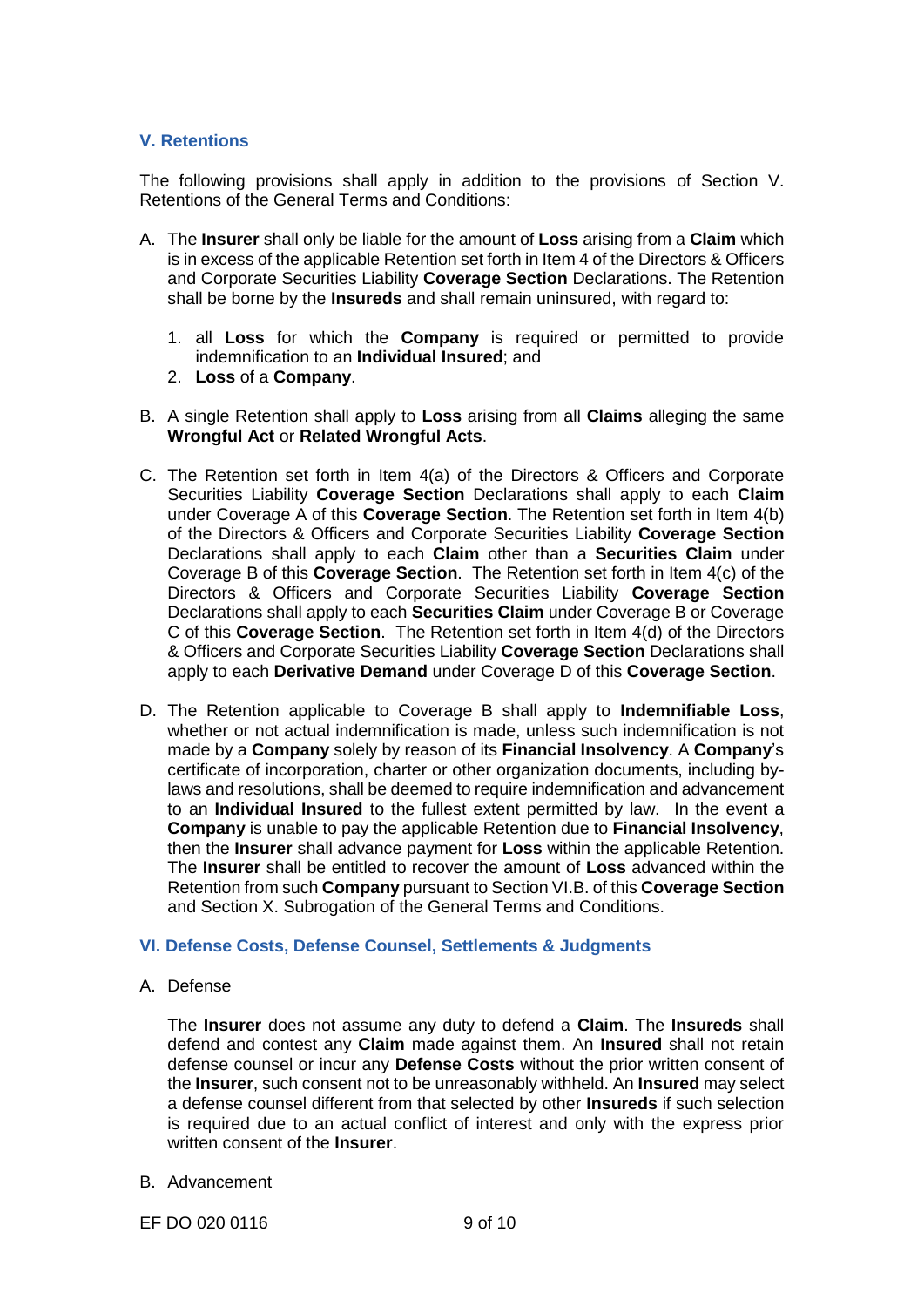The **Insurer** shall advance **Defense Costs** in excess of the applicable Retention on behalf of the **Insured** prior to final disposition of the **Claim**. Such advanced payments by the **Insurer** shall be repaid to the **Insurer** by each and every **Insured**, severally according to their respective interests, in the event and to the extent that any such **Insured** shall not be entitled under the Terms and Conditions of this **Coverage Section** to payment of such **Loss**.

C. Cooperation

The **Insurer** shall have the right to associate fully and effectively with each and every **Insured** in the defense of any **Claim** that appears reasonably likely to involve the **Insurer**, including, but not limited to, negotiating a settlement. Each and every **Insured** agrees to provide such information as the **Insurer** may reasonably require and to give the **Insurer** full cooperation and take such actions which, in such **Insurer**'s judgment, are deemed necessary and practicable to prevent or limit **Loss**  arising from any **Wrongful Act**.

## D. Prior Written Consent

The **Insured** shall not admit or assume any liability, enter into any settlement agreement, stipulate to any judgment, or incur any **Defense Costs** or **Investigation Costs** without the prior written consent of the **Insurer**. If the **Insured**  admits or assumes any liability in connection with any **Claim** without the consent of the **Insurer**, then the **Insurer** shall not have any obligation to pay **Loss** with respect to such **Claim**. Only those settlements, stipulated judgments, **Defense Costs** and **Investigation Costs** which have been consented to by the **Insurer**  shall be recoverable as **Loss** under the terms of this **Coverage Section**. The **Insurer** shall not unreasonably withhold any consent required under this **Coverage Section**, provided that in all events the **Insurer** may withhold consent to any settlement, stipulated judgment or **Defense Costs**, or any portion thereof, to the extent such **Claim** (or any portion thereof) is not covered under the terms of this **Coverage Section**. In addition, the **Insured** shall not take any action which prejudices the **Insurer**'s rights under this **Coverage Section.**

# **VII. Other Insurance**

Such insurance as is provided by this **Coverage Section** shall apply only as excess over any other valid and collectible insurance, unless such other insurance is expressly written to be excess over any applicable Limit of Liability for this policy or any **Coverage Section**. This policy specifically shall be excess of any other policy pursuant to which any other **Insurer** has a duty to defend a **Claim** for which this policy may be obligated to pay **Loss**. For any **Claim** involving an **Outside Entity Executive**, this policy shall be specifically excess of any indemnification by the **Outside Entity** and any insurance coverage afforded to any such **Outside Entity Executive** or **Outside Entity.**

# **VIII. Allocation**

If both **Loss** covered under this **Coverage Section** and loss not covered under this **Coverage Section** are incurred by the **Insureds** on account of any **Claim** because such **Claim** against the **Insureds** includes both covered and non-covered matters and/or includes both covered and non-covered parties, then amounts incurred by the **Insured** on account of such **Claim** shall be allocated between covered **Loss** and noncovered loss based on the relative legal liability and financial exposure of the **Insureds**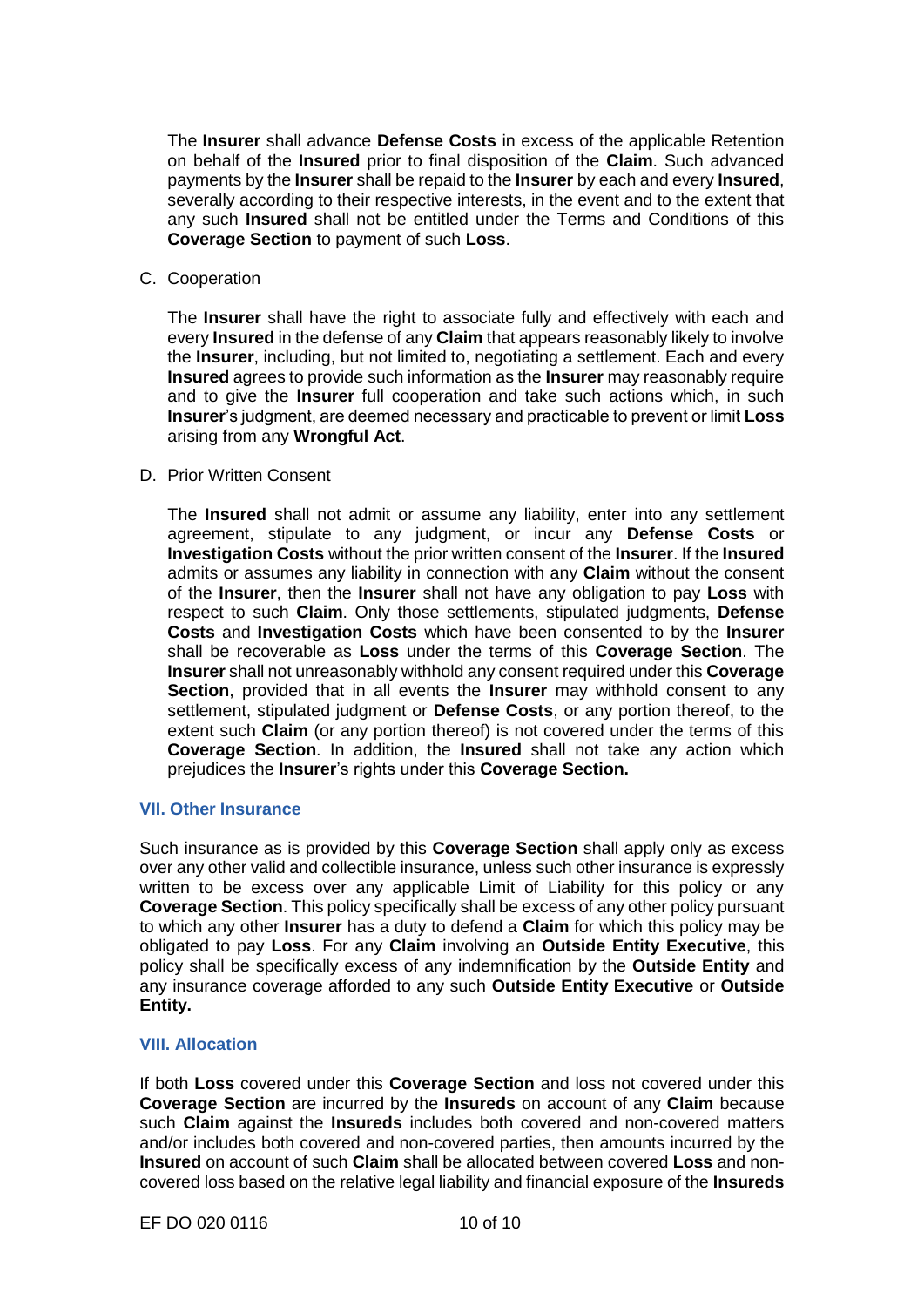to covered and non-covered matters and/or based on the relative legal and financial exposure of the covered and non-covered parties. The **Insureds** and **Insurer** agree to use their best efforts to determine a fair and proper allocation.

If the **Insureds** and the **Insurer** cannot agree on an allocation of covered **Loss** and non-covered loss:

- A. the **Insurer** shall pay the amount of **Loss** that the **Insurer** and **Insureds** agree is not in dispute until a different allocation is negotiated, arbitrated, or judicially determined;
- B. no presumption as to allocation shall exist in any arbitration, suit or other proceeding; and
- C. the **Insurer**, if requested by the **Insureds**, shall submit the dispute to binding arbitration. The rules of the American Arbitration Association shall apply except with respect to the selection of the arbitration panel, which shall consist of one arbitrator selected by the **Insureds**, one arbitrator selected by the **Insurer**, and a third independent arbitrator selected by the first two arbitrators.

## **IX. Coverage under Coverage D**

It is understood and agreed that the **Company** shall be entitled to payment under Coverage D of this **Coverage Section** for **Investigation Costs** not greater than 90 days after the **Company** has made its final decision not to bring a civil proceeding in a court of law against any of its **Executives**, and such decision has been communicated to the security holders who made the demand upon the **Company**.

Nothing in this **Coverage Section**, including Coverage D, shall be construed to afford coverage for any **Claim** brought by the **Company** against one or more of its own **Executives**, other than **Investigation Costs** incurred in a covered **Derivative Demand** or as otherwise provided under Section III.F. of this **Coverage Section**.

### **X. Order of Payments**

In the event of **Loss** arising from any **Claim** for which payment is due under the provisions of this **Coverage Section** but which **Loss**, in the aggregate, exceeds the remaining available Limits of Liability applicable to this **Coverage Section**, (including by virtue of the depletion of the Policy Aggregate Limit of Liability), then the **Insurer**  shall:

- A. first pay such **Loss** for which coverage is provided under Coverage A of this **Coverage Section**;
- B. then pay such **Loss** for which coverage is provided under Coverage B of this **Coverage Section**; and
- C. then pay such other **Loss** for which coverage is provided under this policy.

Upon the written request of the **Named Insured**, the **Insurer** shall either pay or withhold payment for **Loss** otherwise payable under Coverages B, C, or D. In the event that the **Insurer** withholds payment as requested by the **Named Insured**, then the **Insurer** shall at any time in the future, at the request of the **Named Insured**, release such **Loss** payment to a **Company**, or make such **Loss** payment directly to the **Individual Insured** in the event of any **Claim** under Coverage A of this **Coverage Section**. The **Insurer**'s liability with respect to any payments of **Loss** withheld shall not be increased, and shall not include any interest, as a result of such withholding.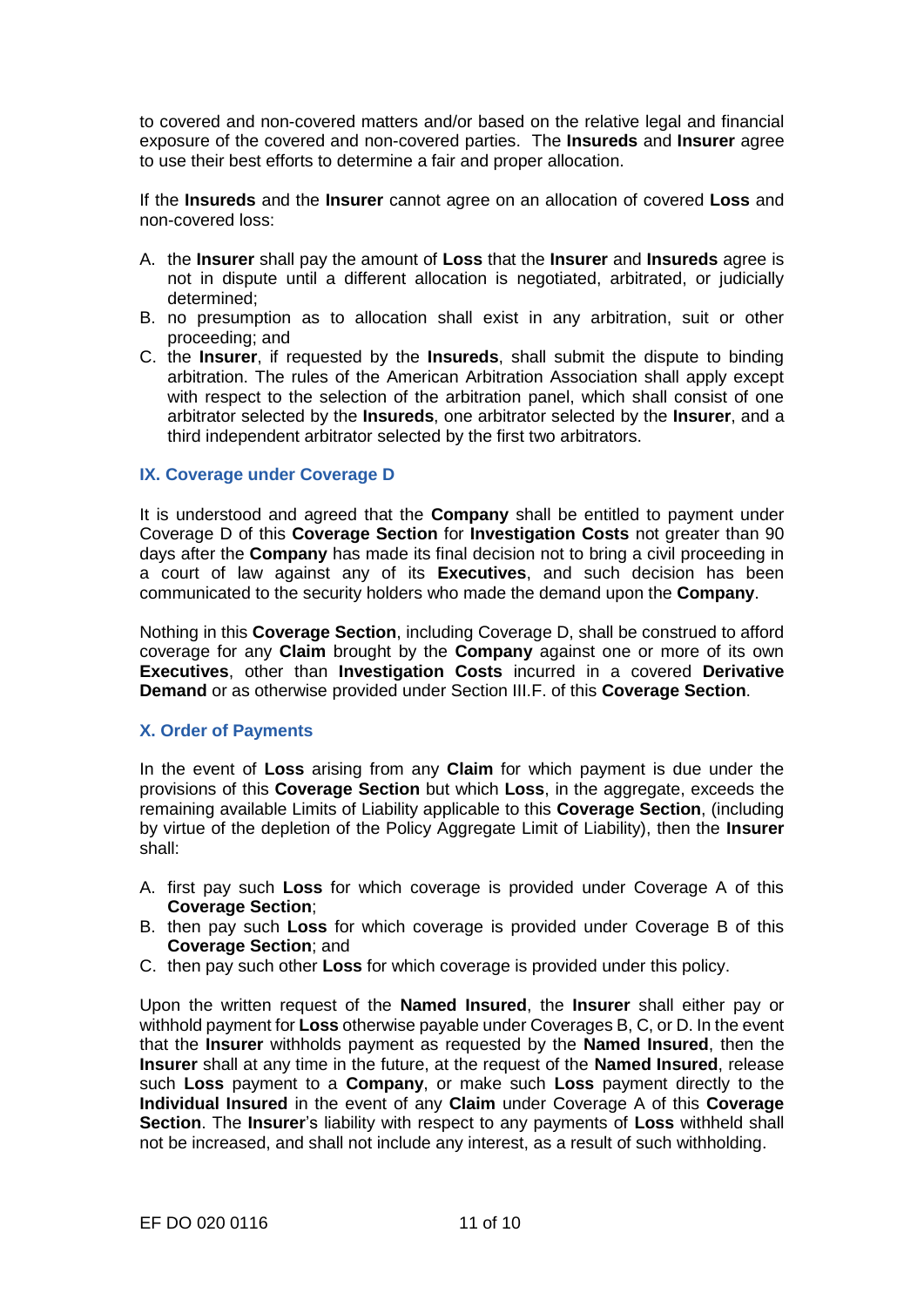The **Financial Insolvency** of any **Company** or any **Individual Insured** shall not relieve the **Insurer** of any of its obligations to prioritize payment of covered **Loss** under this **Coverage Section** pursuant to this Section X.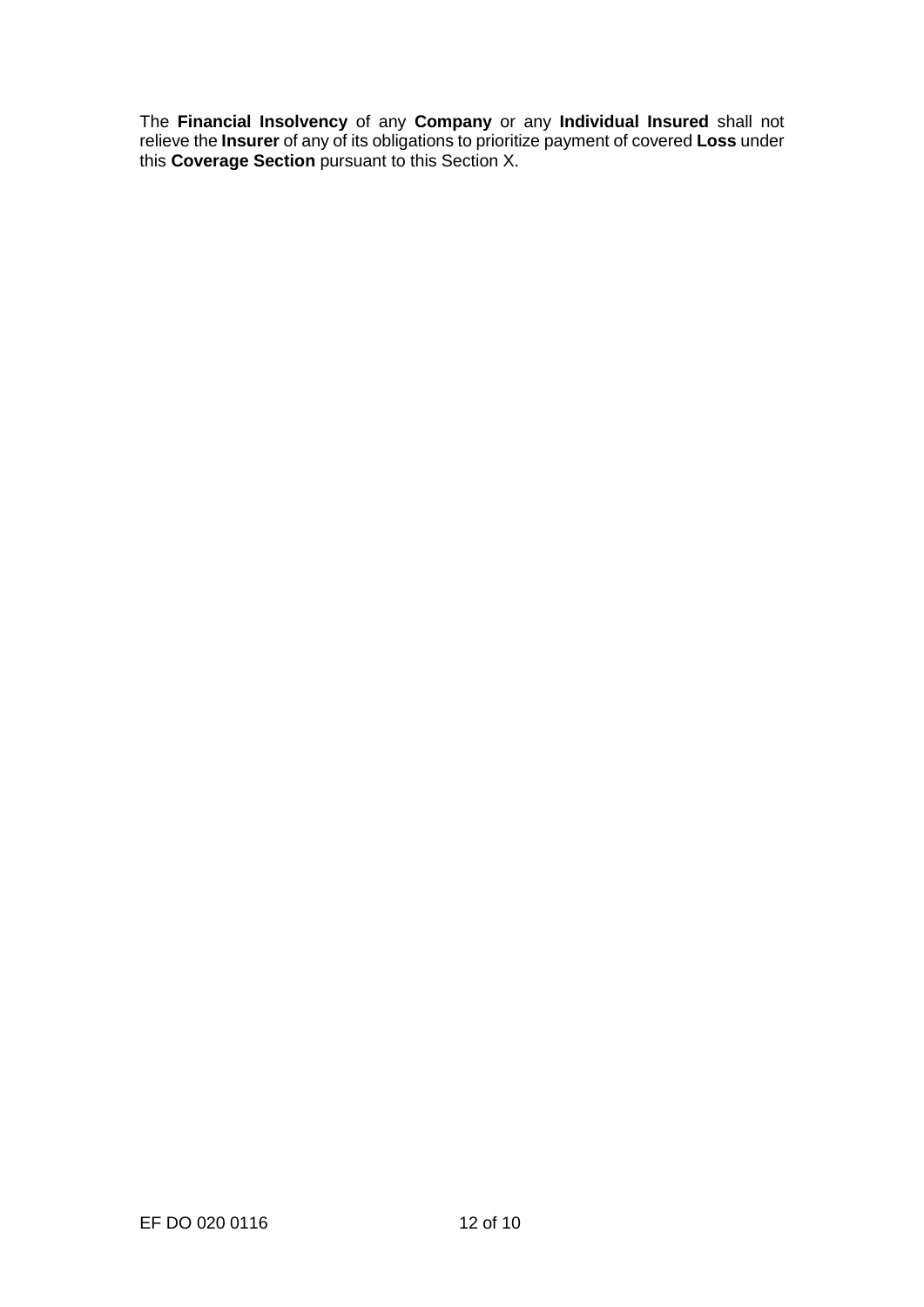

# **Private Company Management Liability Coverage Section Declarations**

# 1. **NAMED INSURED**:

2. **POLICY PERIOD**: Inception: Expiration: The **Policy Period** incepts and expires as of 12:01 A.M. at the **Named Insured** Address.

| 3. (a) COVERAGE SECTION LIMIT OF LIABILITY:                 |  |
|-------------------------------------------------------------|--|
| (b) Derivative Demand Investigation Sub-Limit of Liability: |  |

# 4. RETENTIONS:

| (a) Each <b>Claim</b> under Coverage A:      |  |
|----------------------------------------------|--|
| (b) Each <b>Claim</b> under Coverage B:      |  |
| (c) Each <b>Claim</b> under Coverage C:      |  |
| (b) Each Derivative Demand under Coverage D: |  |

5. CONTINUITY DATE: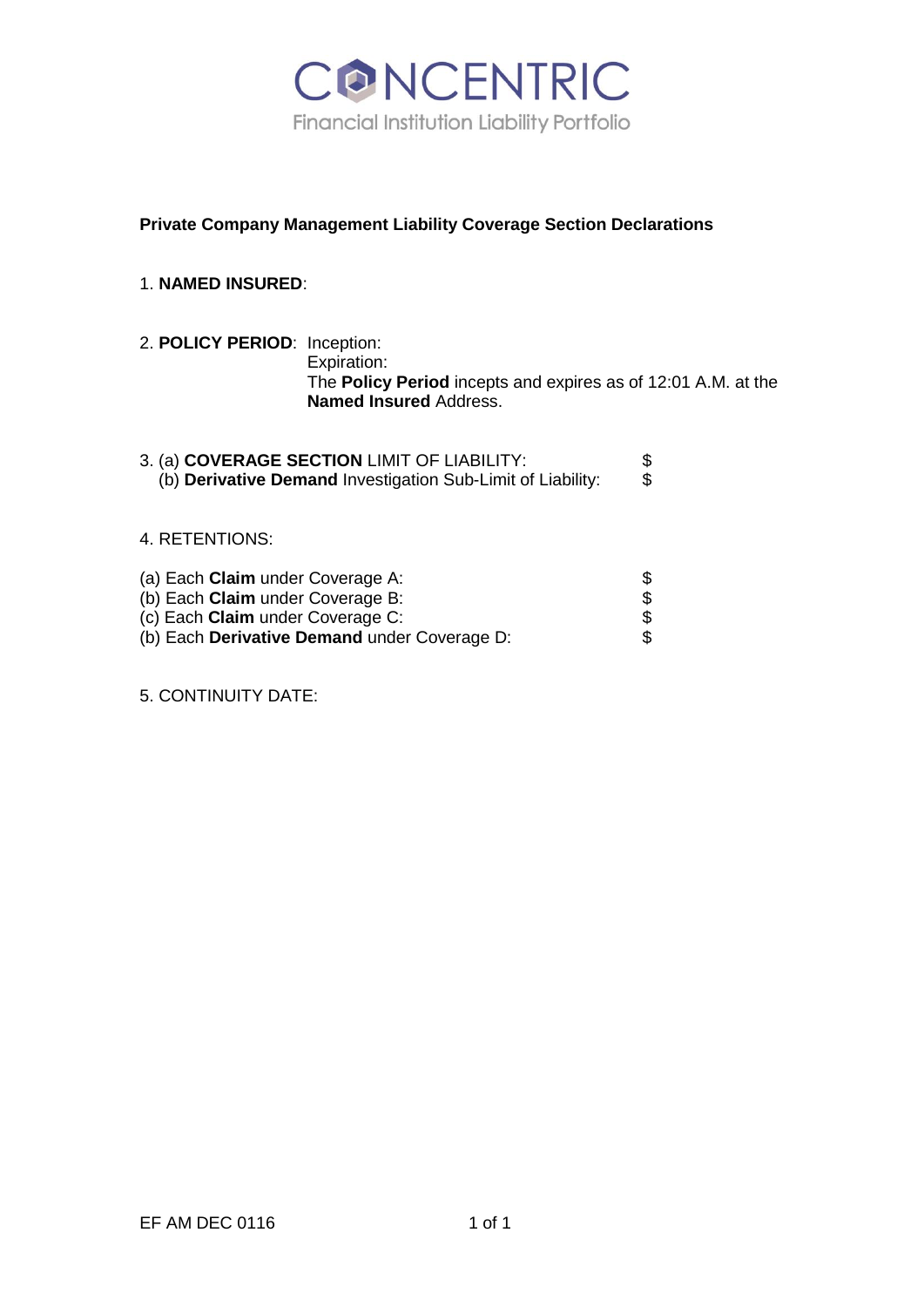

### **Private Company Management Liability Coverage Section**

In consideration of the premium charged, in reliance upon the statements made by the **Insureds** in the **Application**, which forms a part of this policy, and subject to all terms and conditions, the **Insurer** agrees as follows:

### **I. Insuring Agreements**

### **Coverage A: Individual Insurance Coverage**

The **Insurer** shall pay **Loss** of an **Individual Insured** arising from a **Claim** first made against such **Individual Insured** during the **Policy Period** or the Extended Reporting Period, if applicable, for any **Wrongful Act** of such **Individual Insured**, except when and to the extent that a **Company** has indemnified the **Individual Insured** for such **Loss**.

## **Coverage B: Company Reimbursement Coverage**

The **Insurer** shall pay **Loss** of a **Company** arising from a **Claim** first made against an **Individual Insured** during the **Policy Period** or the Extended Reporting Period**,** if applicable, for any **Wrongful Act** of such **Individual Insured**, but only when and to the extent that such **Company** has indemnified such **Individual Insured** for such **Loss.**

### **Coverage C: Company Coverage**

The **Insurer** shall pay **Loss** of a **Company** arising from a **Claim** first made against a **Company** during the **Policy Period** or the Extended Reporting Period if applicable for any **Wrongful Act** of a **Company**.

### **Coverage D: Derivative Demand Investigation Costs Coverage**

The **Insurer** shall pay **Investigation Costs** up to the amount of the **Derivative Demand** Investigation Sub-Limit of Liability set forth in Item 3(b) of the Directors & Officers and Corporate Securities Liability **Coverage Section** Declarations incurred by a **Company** solely in response to a **Derivative Demand** first made and reported to the **Insurer** during the **Policy Period.** Payment of any **Investigation Costs** under this **Coverage Section** shall not waive any of the **Insurer**'s rights under this policy or at law.

### **II. Definitions**

In addition to the Definitions in the General Terms and Conditions, the following terms whenever set forth in boldface type in this **Coverage Section**, whether in singular or in plural, shall have the meanings indicated.

### A. **Claim** means

1. a written demand, other than a **Derivative Demand,** for monetary, nonmonetary or injunctive relief (including any request to toll or waive any statute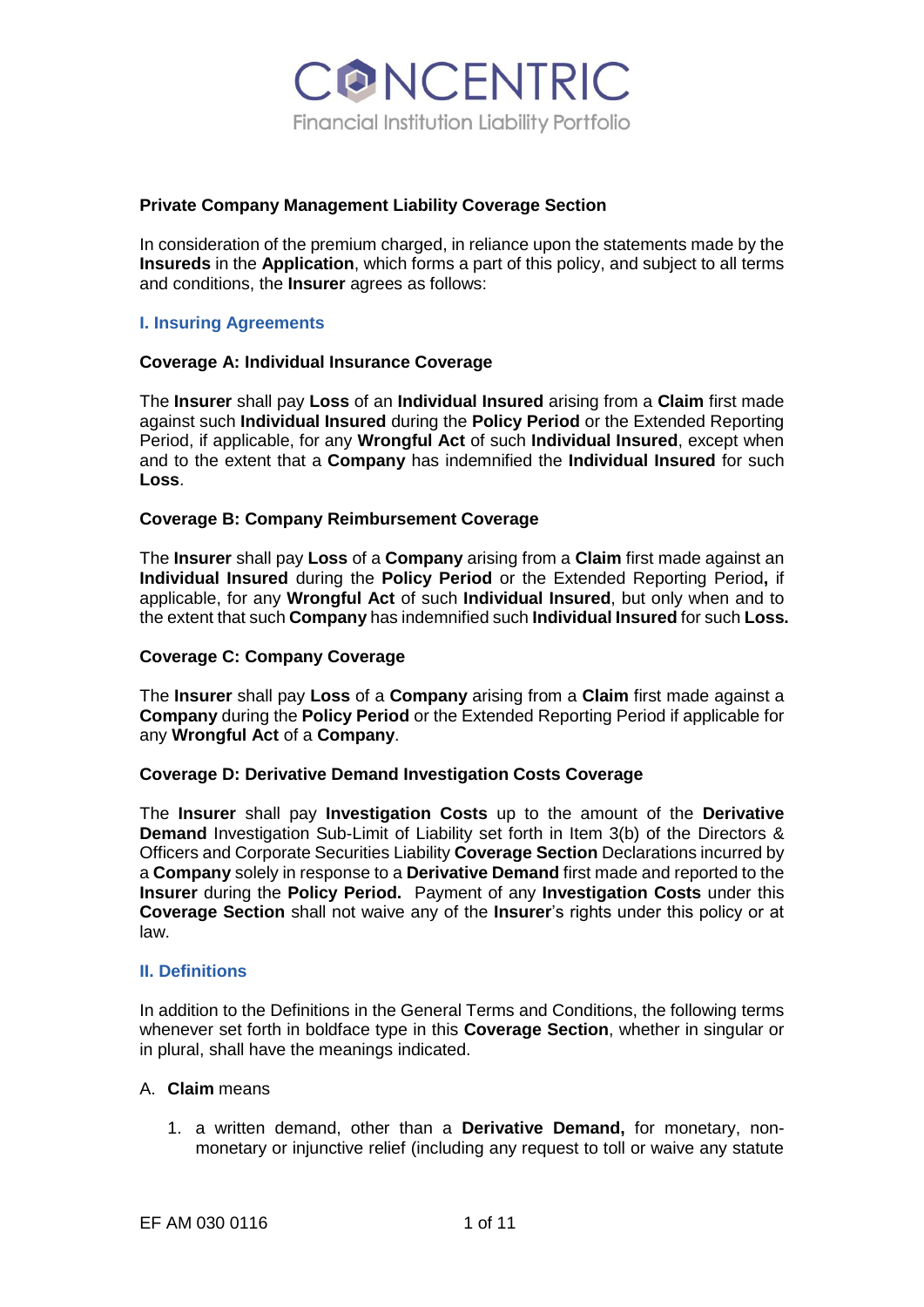of limitations and including any demand for mediation, arbitration or any other alternative dispute resolution process);

- 2. a civil, criminal, administrative, regulatory or arbitration proceeding for monetary, nonmonetary or injunctive relief which is commenced by:
	- (i) service of a complaint or similar pleading;
	- (ii) return of an indictment, information or similar document (in the case of a criminal proceeding); or
	- (iii) receipt or filing of a notice of charges;
- 3. a civil, criminal, administrative or regulatory investigation of an **Individual Insured**:
	- (i) once such **Individual Insured** is identified in writing by such investigating authority or enforcement body as a person against whom a proceeding described in subparagraph 2 of this Definition may be commenced; or
	- (ii) in the case of an investigation by the Securities and Exchange Commission("**SEC**") or a similar state or foreign government authority, after:
		- (a) the service of a subpoena upon such **Individual Insured**; or
		- (b) the **Individual Insured** is identified in a written "Wells" or other notice from the **SEC** or a similar state or foreign government authority that describes actual or alleged violations of laws by such **Individual Insured**;
- 4. a formal request for the extradition of an **Individual Insured** in any country by another country for trial or to answer a criminal accusation.
- B. **Defense Costs** means reasonable and necessary fees, costs and expenses consented to byte **Insurer** (including premiums for any appeal bond, attachment bond or similar bond arising out of a covered judgment, but without any obligation to apply for or furnish any such bond), resulting solely from the investigation, adjustment, defense and appeal of a **Claim** against an **Insured**, but excluding compensation of any **Individual Insured**. **Defense Costs** shall not include any fees, costs or expenses incurred prior to the time that a **Claim** is first made against an **Insured**.
- C. **Derivative Demand** means a written demand by one or more security holders of a **Company,** without the assistance, participation or solicitation of any **Executive**, upon the board of directors (or equivalent management body) of such **Company**  requesting that it file on behalf of the **Company** a civil proceeding in a court of law against any **Executive** for a **Wrongful Act.**
- D. **Employee** means any past, present or future employee of a **Company**, whether such employee is in a supervisory, co-worker or subordinate position or otherwise, including
	- 1. any part-time, seasonal and temporary employee,
	- 2. volunteer, individual who is contracted to perform work for a **Company**, or independent contractor for a **Company** in his or her capacity as such, or
	- 3. any individual who is leased to a **Company**,

but only if such **Company** provides indemnification to such employees, volunteers or individuals in the same manner as is provided to such **Company's** own employees; provided, however, a **Company** may request that no coverage be provided under this **Coverage Section** for an independent contractor or leased employee named in a specific **Claim**. Such request must be made in writing and within 90 days of the **Claim** being reported to the **Insurer**. If no such request is made, this **Coverage Section** shall apply as if the **Company** determined that such independent contractor or leased employee shall receive coverage.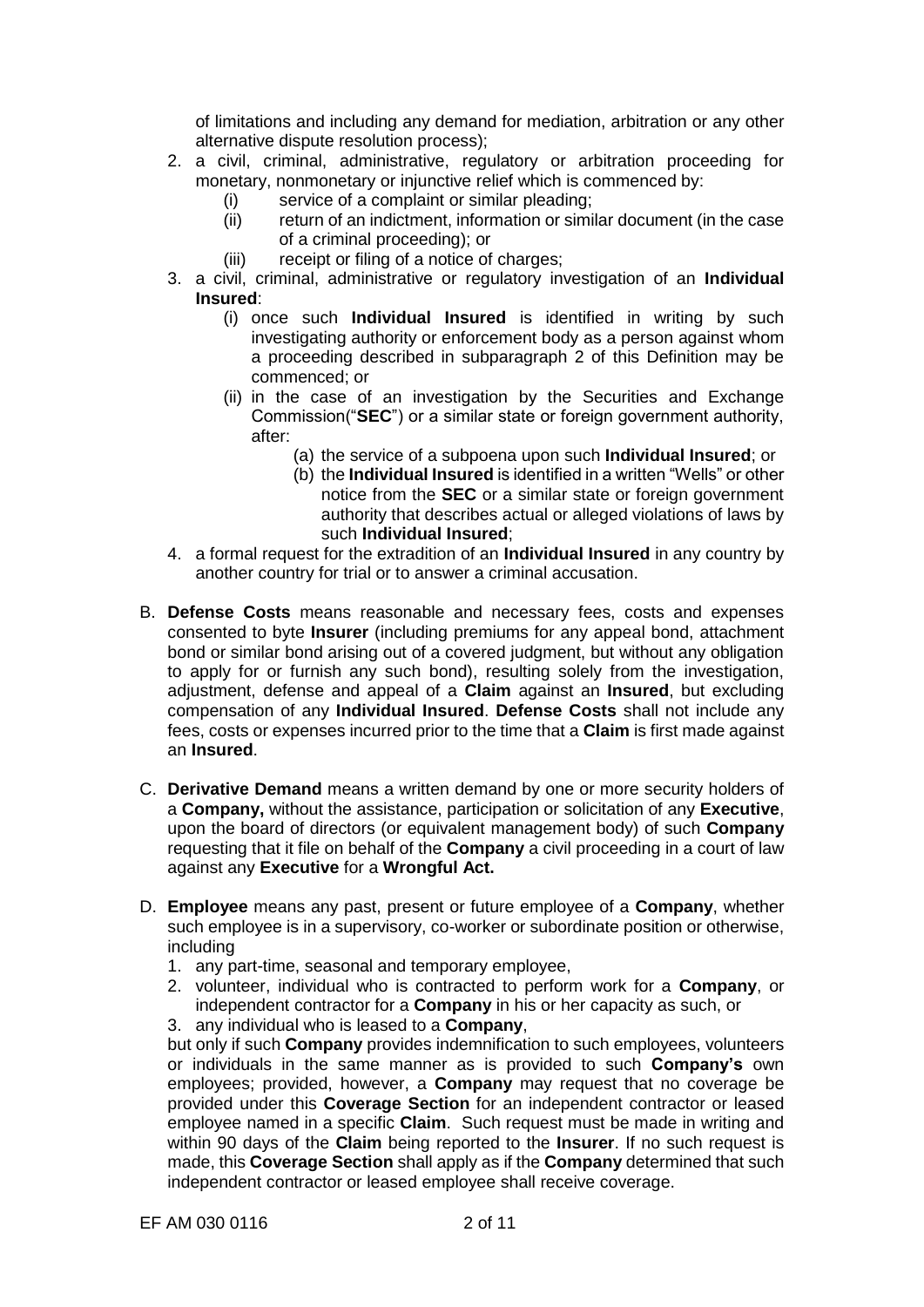- E. **Employment Practices Violation** means the following actual or alleged acts whether committed directly or indirectly, intentionally or unintentionally:
	- 1. wrongful, including constructive termination of employment (actual or constructive),dismissal or discharge;
	- 2. breach of an implied contract of employment;
	- 3. harassment, sexual harassment or creation of a hostile work environment;
	- 4. discrimination (including, but not limited to, discrimination based upon age, gender, race, color, national origin, religion, sexual orientation or preference, pregnancy or disability);
	- 5. **Retaliation**;
	- 6. employment-related misrepresentations to an **Employee** of a **Company** or applicant for employment with a **Company** or an **Outside Entity**;
	- 7. employment-related libel, slander, humiliation, defamation or invasion of privacy;
	- 8. wrongful failure to employ or promote;
	- 9. wrongful deprivation of a career opportunity with a **Company**, wrongful discipline, wrongful demotion or negligent **Employee** evaluation, including the giving of negative or defamatory statements in connection with an **Employee**  reference;
	- 10. failure to grant tenure; or
	- 11. with respect to 1 through 10 above, negligent hiring, retention, training, supervision, infliction of emotional distress or mental anguish, failure to provide or enforce adequate or consistent organizational policies and procedures, or violation of an individual's civil rights;

but only if the actual or alleged **Employment Practices Violation** is brought by an **Employee** or an **Outside Entity Employee**, or by an applicant for employment with a **Company** or an **Outside Entity**.

- F. **Executive** means
	- 1. any natural person who was, now is or shall become a duly elected or appointed director, officer, trustee, governor, general partner, managing general partner, venture partner, administrative general partner, principal, management committee member of a duly constituted committee, or member of the Board of Managers of a **Company**;
	- 2. any past, present or future person in a duly elected or appointed position in a **Company** which is organized and operated in a jurisdiction other than the United States of America or any of its territories or possessions that is equivalent to an executive position listed in paragraph 1. of this Definition; or
	- 3. any past, present or future General Counsel, Chief Compliance Officer, or Risk Manager (or equivalent position) of the **Named Insured**.
- G. **Individual Insured** means any
	- 1. **Executive**;
	- 2. **Employee**; or
	- 3. **Outside Entity Executive**
- H. **Insured** means any
	- 1. **Company**; or
	- 2. **Individual Insured**.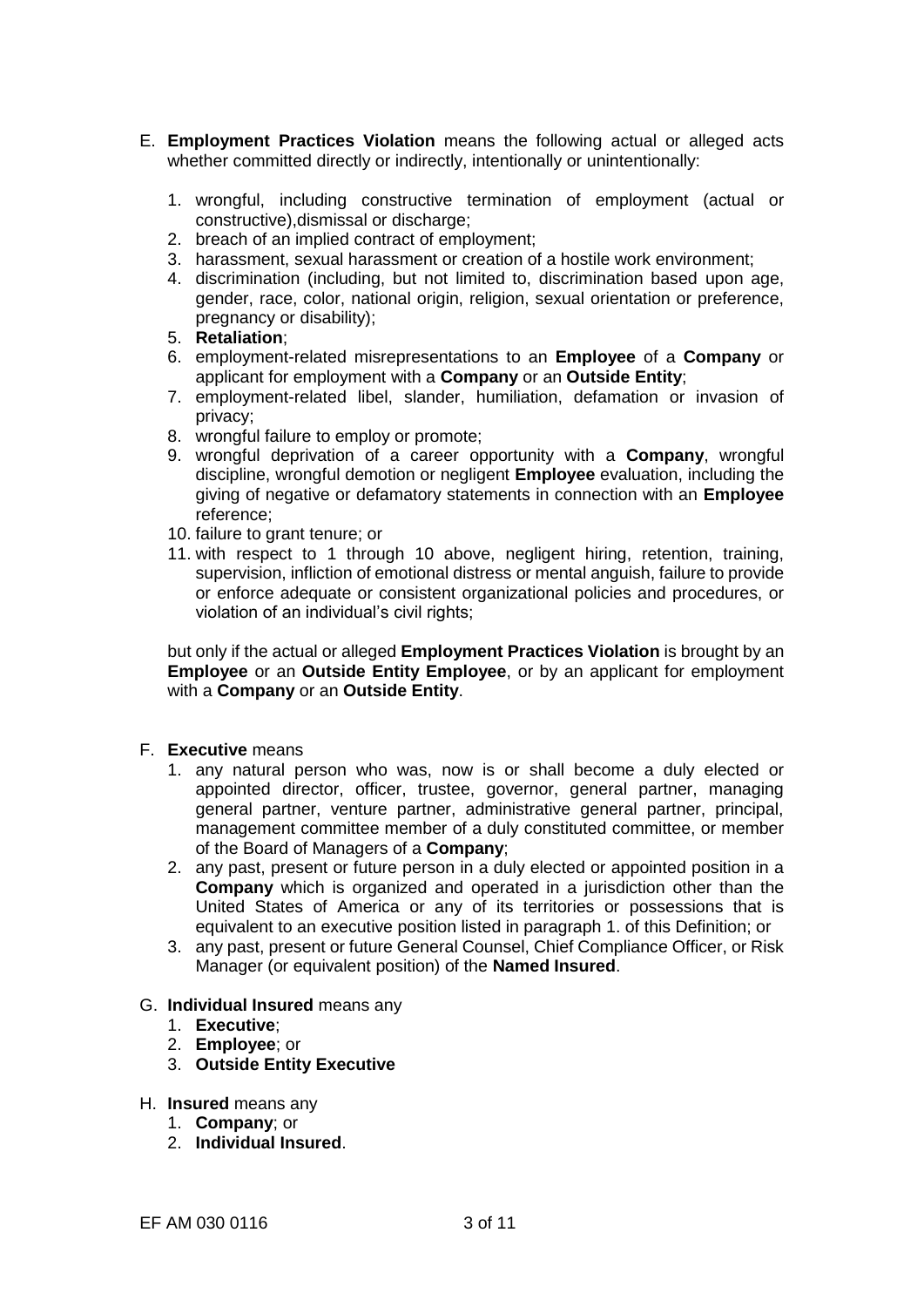I. **Investigation Costs** means the reasonable and necessary costs, charges, fees and expenses consented to by the **Insurer** (including, but not limited to, attorney's fees and expert's fees but not including any settlement, judgment or damages and not including any compensation or fees of any **Individual Insured**) incurred by the **Company** or its board of directors (or any equivalent management body), or any committee of the board of directors (or any equivalent management body), solely in connection with the investigation or evaluation of a **Derivative Demand**

# J. **Loss** means

- 1. the amount that any Insured becomes legally obligated to pay in connection with any covered **Claim**, including, but not limited to:
	- (i) judgments (including pre-judgment and post-judgment interest on any covered portion thereof) and settlements; and
	- (ii) damages, including punitive or exemplary damages and the multiple portion of multiplied damages relating to punitive or exemplary damages. The enforceability of this subparagraph (ii) shall be governed by such applicable law that most favors coverage for such punitive, exemplary and multiple damages;
- 2. **Defense Costs**;
- 3. with respect to Coverage D of this **Coverage Section**, **Investigation Costs**.

**Loss** shall not include, other than **Defense Costs**:

- 1. any amount for which the **Insureds** are not financially liable or which are without legal recourse to the **Insureds**;
- 2. matters which may be deemed uninsurable under the law pursuant to which this policy shall be construed;
- 3. civil or criminal fines or penalties;
- 4. taxes or tax penalties (whether imposed by federal, state, local or other governmental authority);
- 5. the costs and expenses of complying with any injunctive relief or other form of nonmonetary relief;
- 6. compensation, salary, wages, fees, benefits, overhead, charges or expenses of any **Insured;**
- K. **Outside Entity** means any not-for-profit organization, other than a **Subsidiary.**
- L. **Outside Entity Executive** means any **Executive** of a **Company** serving in the capacity as director, officer, trustee, trustee emeritus or governor of an **Outside Entity**, but only if such service is at the specific request or direction of a **Company**. In the event of a disagreement between a **Company** and an individual as to whether such individual was acting at the specific request or direction of such **Company**, this **Coverage Section** shall abide by the determination of the **Named Insured** on this issue and such determination shall be made by written notice to the **Insurer** within 90 days after the **Claim** first is reported to the **Insurer** pursuant to the terms of the policy. In the event no determination is made within such period, this **Coverage Section** shall apply as if the **Named Insured** determined that such **Executive** was not acting at such **Company**'s specific request or direction.
- M. **Pollutants** means any solid, liquid, gaseous, biological, radiological or thermal irritant or contaminant, including smoke, vapor, dust, fibers, mold, spores, fungi, germs, soot, fumes, acids, alkalis, chemicals and Waste. "Waste" includes, but is not limited to, materials to be recycled, reconditioned or reclaimed and nuclear materials.
- N. **Subsidiary** means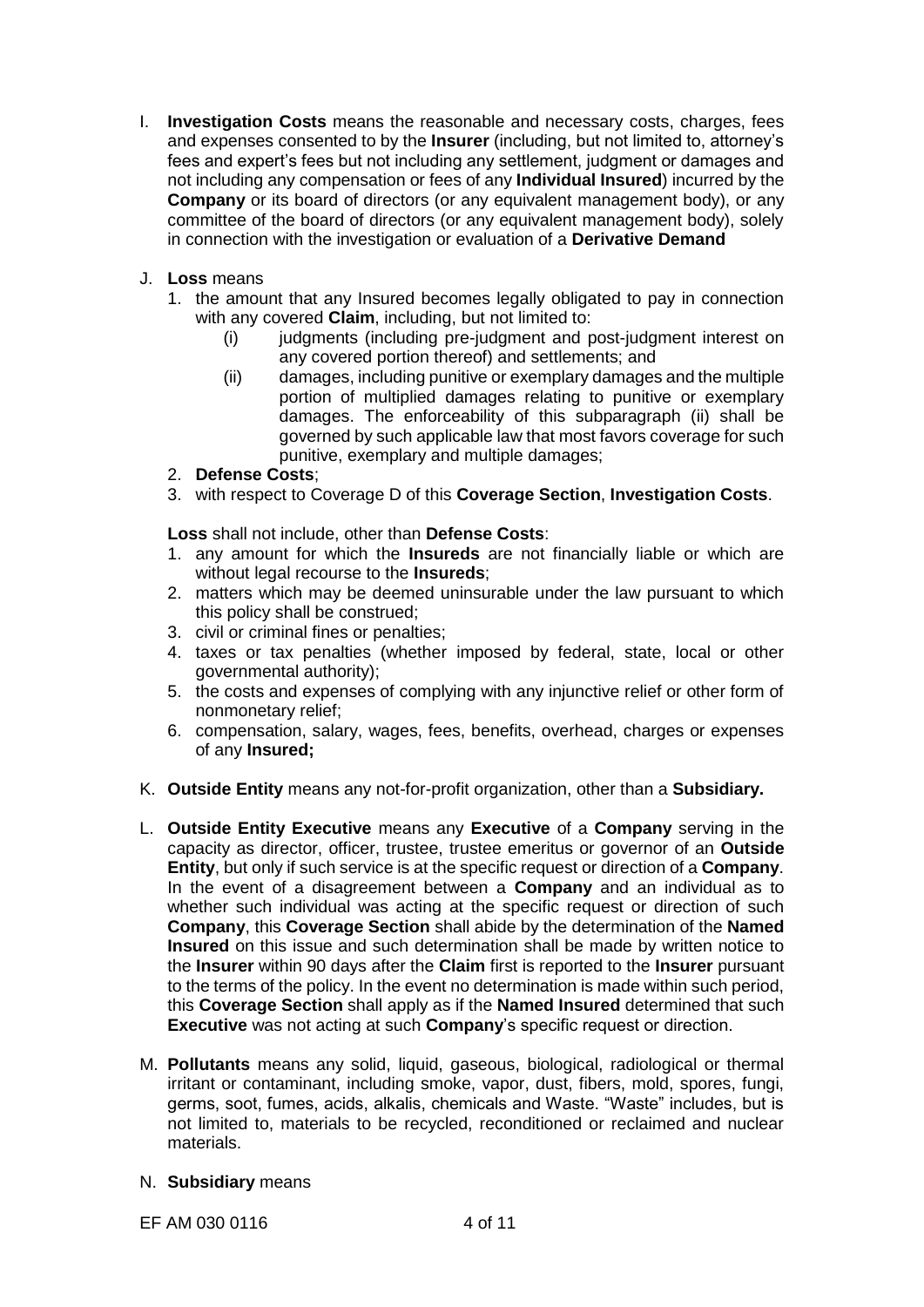- 1. any entity in which the **Company** has or had **Management Control** on or before the inception date of the policy either directly or indirectly through one or more other **Subsidiaries**;
- 2. any entity in which the **Company** acquires **Management Control** during the **Policy Period**, either directly or indirectly through one or more other **Subsidiaries**; and whose assets do not exceed 35% of the assets of the **Company**, prior to the **Company** acquiring **Management Control** of the **Subsidiary**; or
- 3. any entity in which the **Company** acquires **Management Control** during the **Policy Period**, either directly or indirectly through one or more other **Subsidiaries** and whose assets exceed 35% of the assets of the Company, prior to the Company acquiring **Management Control** of the **Subsidiary** but only for a period of 90 days subsequent to the **Company** acquiring **Management Control** of the **Subsidiary.**
- O. **Wrongful Act** means
	- 1. any actual or alleged breach of duty, neglect, error, misstatement, misleading statement, omission or act, including but not limited to an **Employment Practices Violation**, by an **Individual Insured** in his or her capacity as such, or any matter claimed against such **Individual Insured** solely by reason of his or her status as an **Executive, Employee,** or **Outside Entity Executive**; or
	- 2. any actual or alleged breach of duty, neglect, error, misstatement, misleading statement, omission or act by a **Company**.

# **III. Exclusions**

The **Insurer** shall not be liable to make any payment for **Loss** in connection with any **Claim** made against any **Insured**:

- A. alleging, arising out of, based upon or attributable to:
	- 1. gaining of any profit, remuneration or advantage to which the **Insured** was not legally entitled, if a final, non-appealable adjudication in any underlying proceeding establishes the gaining of such profit, remuneration or advantage; or
	- 2. committing of any deliberate criminal or deliberate fraudulent act, or any willful violation of any statute, rule or law, if a final, non-appealable adjudication in any underlying proceeding establishes that such deliberate criminal or deliberate fraudulent act, or willful violation of statute, rule or law was committed.

For purposes of determining the applicability of this Exclusion, (i) the facts pertaining to and knowledge possessed by any **Insured** shall not be imputed to any **Individual Insured**; and (ii) only facts pertaining to and knowledge possessed by any past, present or future chief executive officer or chief financial officer**;**

- B. alleging, arising out of, based upon or attributable to the circumstances alleged or the same **Wrongful Act** or **Related Wrongful Act** alleged or contained in any claim or demand which has been reported, or to any circumstances, **Wrongful Act**  or **Related Wrongful Act** of which notice has been given, under any prior insurer's policy or policy of which this **Coverage Section** is a renewal or replacement or which it may succeed in time:
- C. alleging, arising out of, based upon or attributable to any demand, suit or other proceeding pending against, or order, decree or judgment entered for or against, any **Insured** on or prior to the Continuity Date set forth in Item 5 of the Private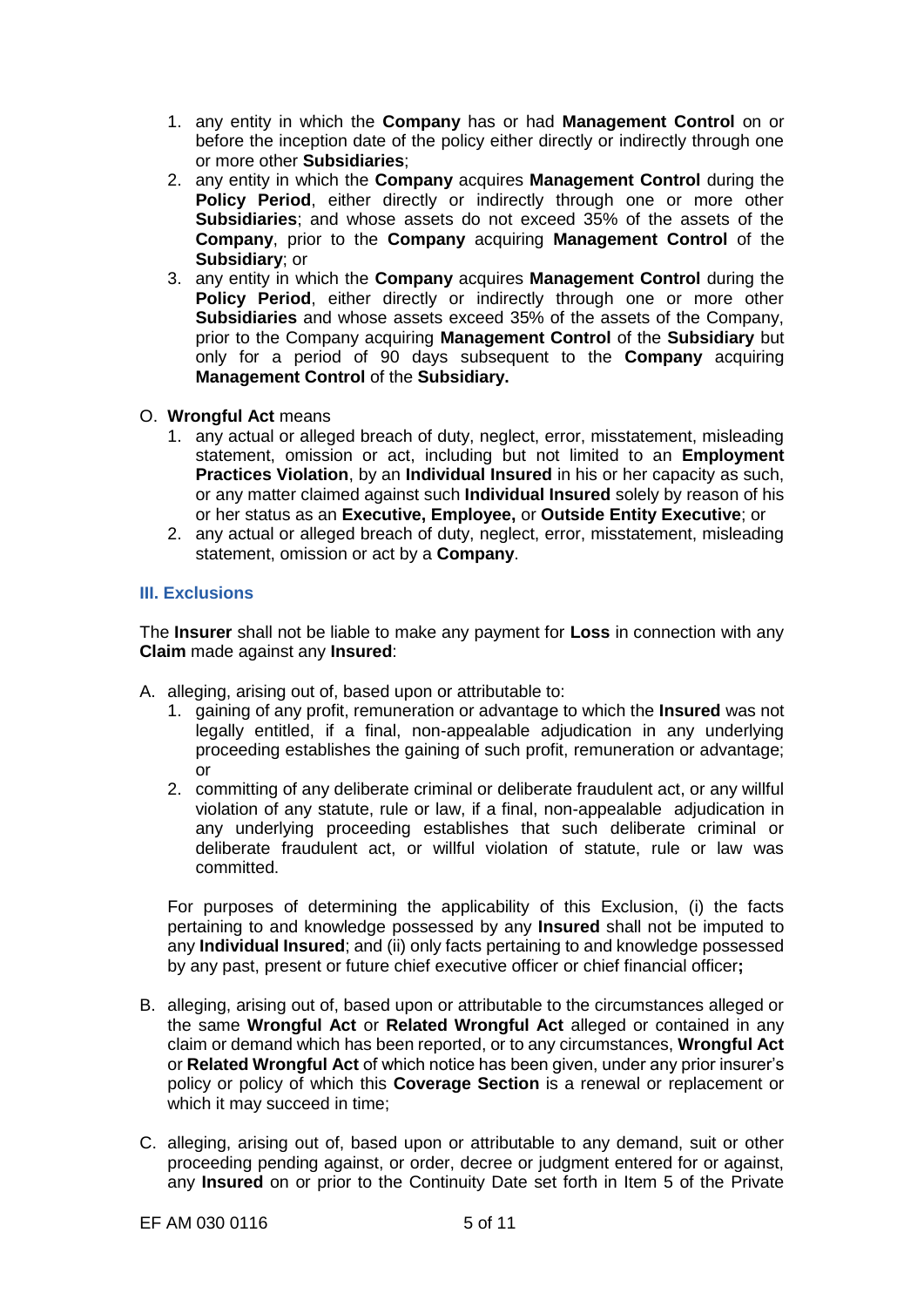Company Management Liability **Coverage Section** Declarations**,** or the alleging of any **Wrongful Act** which is the same as or a **Related Wrongful Act** to that alleged in such pending or prior demand, suit or proceeding or in the underlying demand, order, decree or judgment;

- D. alleging, arising out of, based upon or attributable to any **Wrongful Act** committed or allegedly committed by an **Individual Insured** in his or her capacity as an **Outside Entity Executive** prior to the Continuity Date set forth in Item 5 of the Private Company Management Liability **Coverage Section** Declarations if any **Insured**, as of such **Continuity Date**, knew or could have reasonably foreseen that such **Wrongful Act** could lead to a **Claim** under this **Coverage Section**;
- E. alleging, arising out of, based upon or attributable to any actual or alleged act, error or omission of an **Individual Insured** serving in any capacity other than as an **Executive** or **Employee** of a **Company** or as an **Outside Entity Executive** of an **Outside Entity**;
- F. which is brought by or on behalf of any **Insured** in any capacity, or by any entity that owns more than 50% of the outstanding securities of the **Named Insured**. This Exclusion shall not apply to:
	- 1. any **Claim** brought or maintained derivatively on behalf of a **Company**  by one or more securityholders of such **Company**; provided such **Claim**  is brought and maintained without any active assistance or participation of, or solicitation by any **Individual Insured**, other than assistance, for which 18 U.S.C. 1514A(a) (the Sarbanes-Oxley Act of 2002), or any similar "whistleblower" protection provision of any applicable federal, state, local or foreign securities law, affords protection to such **Individual Insured**;
	- 2. any employment **Claim** brought or maintained by or on behalf of an **Individual Insured**;
	- 3. any **Claim** brought or maintained by an **Individual Insured** for contribution or indemnity, if such **Claim** directly results from another **Claim** covered under this **Coverage Section**;
	- 4. any **Claim** brought or maintained against an **Individual Insured** by a bankruptcy or insolvency trustee, examiner, receiver, any assignee of such trustee, examiner or receiver, or any creditors' committee, that has been appointed to take control of, supervise, manage or liquidate the **Named Insured**;
	- 5. any **Claim** brought or maintained by an **Individual Insured** if such **Individual Insured** has not served in the capacity of an **Individual Insured** within any of the three (3) years immediately preceding the date the **Claim** was made, and such **Claim** is brought and maintained totally independent of and without the solicitation, assistance, active participation, or intervention of any other **Insured**; or
	- 6. any **Claim** brought and maintained outside the United States of America or any of its territories or possessions, Canada or any other common law country (including any territories thereof);
- G. alleging, arising out of, based upon or attributable to any actual or alleged violation of the Securities Act of 1933, the Securities Exchange Act of 1934, any state blue sky securities law, or any other federal, state or local securities law, including any amendments thereto, or any rule or regulation promulgated thereunder or any similar common law imposing liability in connection with the offering, sale or purchase of securities of a **Company** or an **Outside Entity**. This Exclusion will not apply to: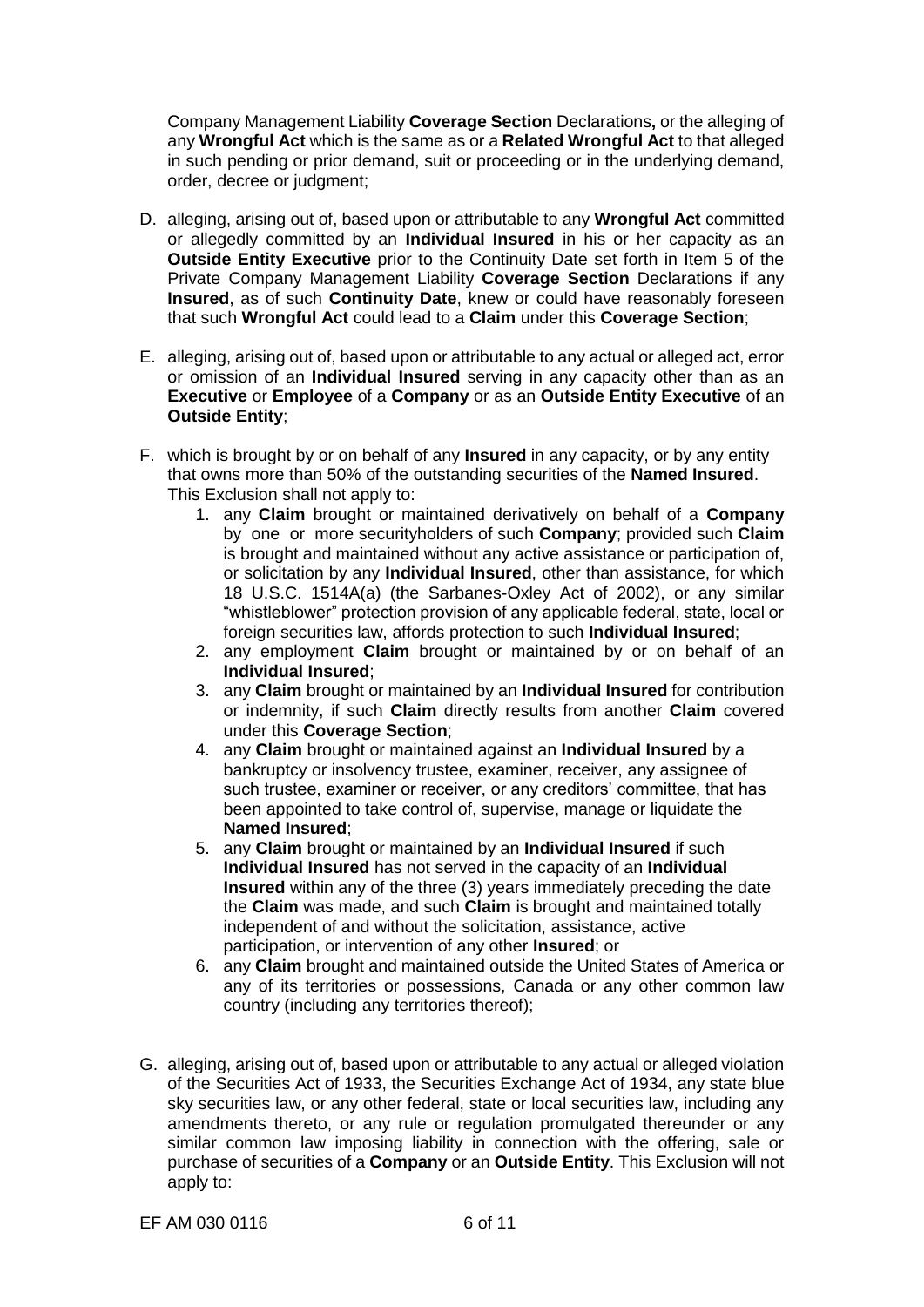- 1. any **Claim** alleging, arising out of, based upon or attributable to any offer, purchase or sale of securities, whether debt or equity, in a transaction or a series of transactions that are exempt from registration under the Securities Act of 1933 and prior to any public offering of securities; or
- 2. any **Claim** made by any security holder of a **Company** for the failure of such **Company** to undertake or complete a public offering or sale of securities of such **Company**;
- H. alleging, arising out of, based upon or attributable to the purchase by a **Company**  of securities of an entity whose equity securities are traded on any U.S. public stock exchange or has any debt instruments that are traded publicly, which results in such entity becoming a **Subsidiary** of a **Company**;
- I. for bodily injury, personal injury, emotional distress, mental anguish, sickness, disease or death of any person, or damage to, loss of use or destruction of any data or tangible property;
- J. for any actual, alleged or threatened discharge, dispersal, release or escape of **Pollutants**, or any direction or request to test for, monitor, clean up, remove, contain, treat, detoxify or neutralize **Pollutants**. Other than for expenses (including, but not limited to, legal and professional fees) incurred in testing for, monitoring, cleaning up, removing, containing, treating, neutralizing, detoxifying or assessing the effects of **Pollutants,** this Exclusion shall not apply to a **Claim** under Coverage A of this **Coverage Section;**
- K. for any actual or alleged violations of any of the responsibilities, obligations or duties imposed by the Employee Retirement Income Security Act of 1974, the Fair Labor Standards Act, the National Labor Relations Act, the Worker Adjustment and Retraining Notification Act, the Worker Adjustment and Retraining Notification Act, the Consolidated Omnibus Budget Reconciliation Act, the Occupational Safety and Health Act, any workers' compensation, unemployment compensation, unemployment insurance, retirement benefits, social security benefits, disability benefits, any rules or regulations of the foregoing promulgated thereunder, and amendments thereto, or any similar federal, state, local or foreign statutory law or common law;
- L. alleging, arising out of, based upon or attributable to any actual or alleged error, misstatement, misleading statement, act, omission, neglect or breach of duty committed, attempted or allegedly committed or attempted in connection with the rendering of, or actual or alleged failure to render, any professional services for others by any person or entity otherwise entitled to coverage under this **Coverage Section**;
- M. with respect to Coverage C of this **Coverage Section** only**:**
	- 1. alleging, arising out of, based upon or attributable to invasion of privacy, plagiarism, misappropriation, infringement or violation of copyright, patent, trademark, trade secret, service mark, trade name or any other intellectual property rights;
	- 2. for any actual or alleged violation of any law, whether statutory, regulatory or common law, as respects the following activities: anti-trust, business competition, unfair trade practices or tortious interference in another's business or contractual relationships;
	- 3. alleging, arising out of, based upon or attributable to any actual or alleged contractual liability of the **Company** or any other **Insured** under any express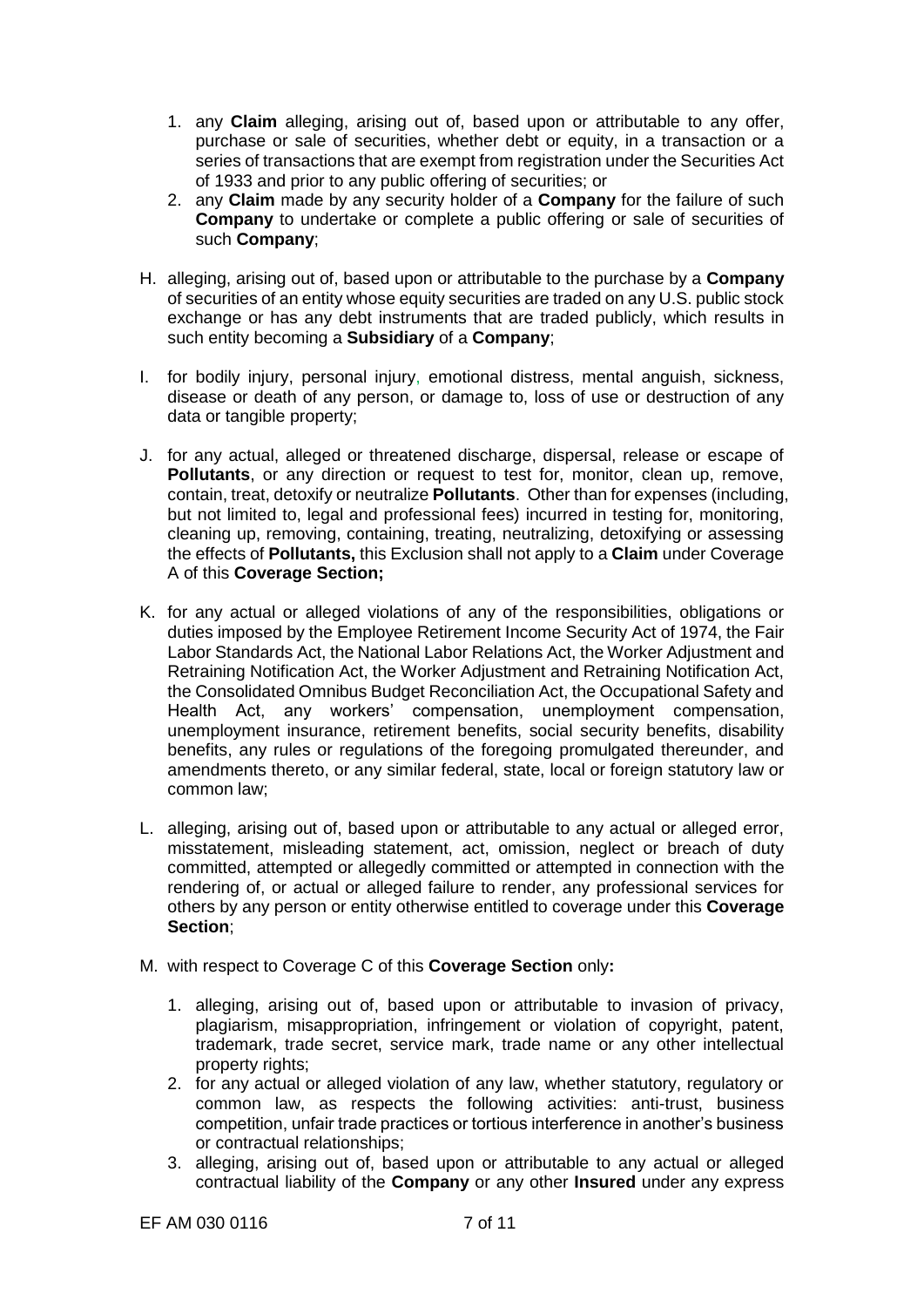contract or agreement. This Exclusion shall not apply to liability which would have attached in the absence of such express contract or agreement;

- 4. alleging, arising out of, based upon or attributable to any product malfunction or failure of any product to perform as a result of any defect, deficiency, inadequacy or dangerous condition in the product or in the design or manufacture of the product;
- 5. for injury resulting from libel, slander, oral or written publication of defamatory or disparaging material, wrongful entry, eviction, false arrest, false imprisonment, malicious prosecution, malicious use or abuse of process, assault, battery or loss of consortium; or
- 6. alleging, arising out of, based upon or attributable to:
	- (i) the refusal, failure or inability of any **Insured** to pay wages or overtime pay (or amounts representing such wages or overtime pay) for services rendered;
	- (ii) improper payroll deductions taken by any **Insured** from any **Employee** or purported **Employee**; or
	- (iii) failure to provide or enforce legally required meal or rest break periods;
- 7. alleging, arising out of, based upon, or attributable to any **Employment Practices Violation**;
- N. The **Insurer** shall not be liable to make any payment for any **Investigation Costs**  in connection with any **Derivative Demand** under Coverage D**:**
	- 1. alleging, arising out of, based upon or attributable to any fact, circumstance, situation, transaction, event or **Wrongful Act** which has been reported under any policy of which this **Coverage Section** is a renewal or replacement or which it may succeed in time;
	- 2. alleging, arising out of, based upon or attributable to any demand, suit or other proceeding pending against, or order, decree or judgment entered for or against, any **Insured** on or prior to the Continuity Date set forth in Item 5 of the Private Company Management Liability **Coverage Section** Declarations**,** or involving any **Derivative Demand** which is the same or related to that at issue in any pending or prior demand, suit, proceeding or in the underlying demand, order, decree or judgment.

# **IV. Limit of Liability**

The following provisions shall apply in addition to the provisions of Section IV. Limit of Liability of the General Terms and Conditions:

- A. Subject to the Policy Aggregate Limit of Liability set forth in Item 3 of the General Declarations, the **Coverage Section** Limit of Liability set forth in Item 3(a) of the Private Company Management Liability **Coverage Section** Declarations shall be the maximum aggregate limit of the **Insurer**'s liability for all **Loss** under this **Coverage Section.** Upon exhaustion of the Limit of Liability set forth in Item 3(a) of the Private Company Management Liability **Coverage Section** Declarations, or the Policy Aggregate Limit of Liability in Item 3 of the General Declarations, the **Insurer**'s obligations under this **Coverage Section** shall be deemed completely fulfilled and extinguished.
- B. The maximum limit of the **Insurer**'s liability for all **Investigation Costs** incurred in response to **Derivative Demands** made during the **Policy Period**, in the aggregate, shall be the **Derivative Demand Investigation** Sub-Limit of Liability set forth in Item 3(b) of this Private Company Management Liability **Coverage Section** Declarations. The **Derivative Demand Investigation** Sub-Limit of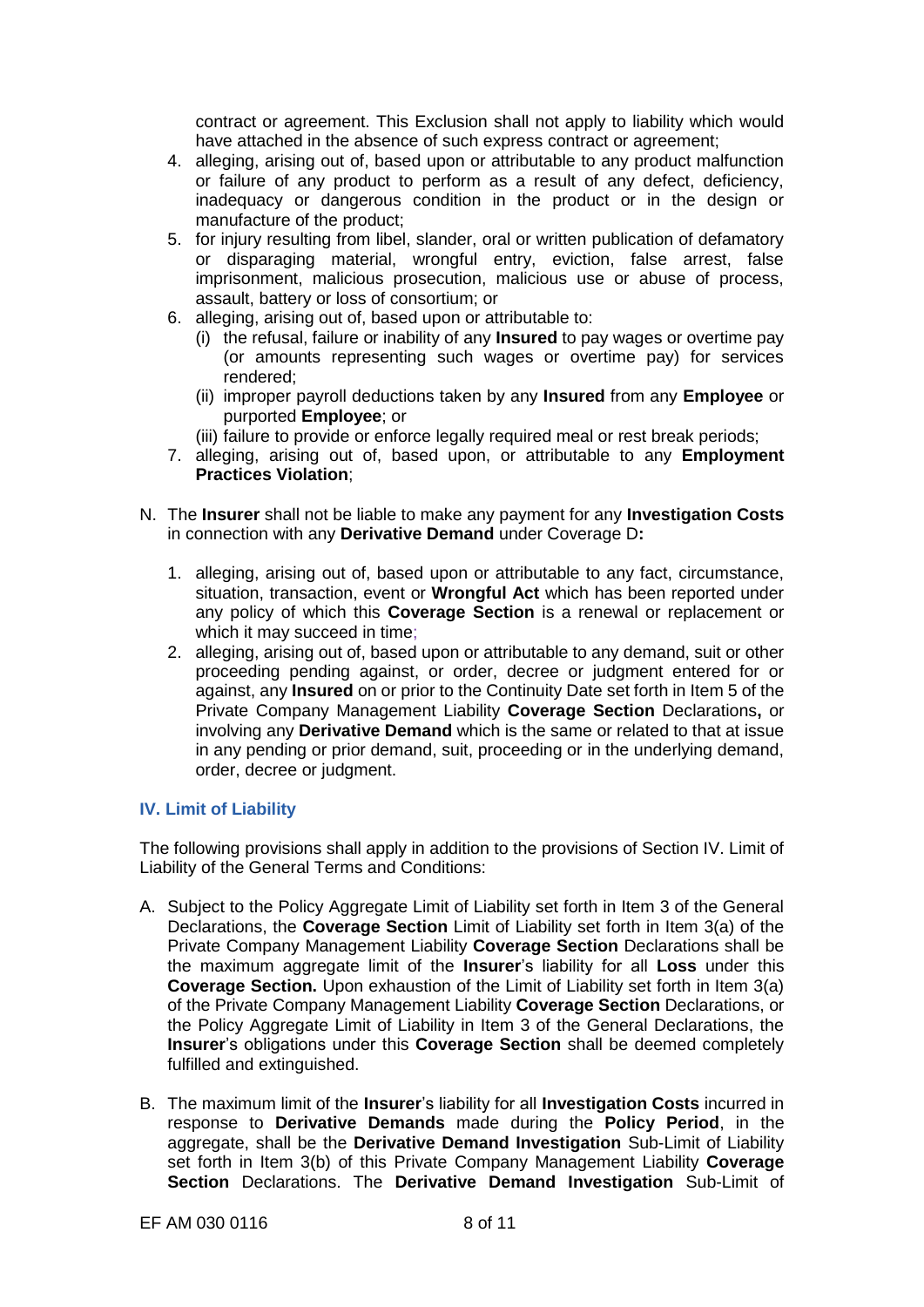Liability shall be the maximum limit of the **Insurer** under this **Coverage Section** for all **Investigation Costs** regardless of the number of **Derivative Demands** made during the **Policy Period** or the number of **Executives** subject to such **Derivative Demands** and shall be part of, and not in addition to, the **Coverage Section** Limit of Liability set forth in Item 3(a) of the Private Company Management Liability **Coverage Section** Declarations which is also part of and not in addition to the Policy Aggregate Policy Limit of Liability set forth in Item 3 of the General Declarations.

# **V. Retentions**

The following provisions shall apply in addition to the provisions of Section V. Retentions of the General Terms and Conditions:

- A. The **Insurer** shall only be liable for the amount of **Loss** arising from a **Claim** which is in excess of the applicable Retention set forth in Item 4 of the Private Company Management Liability **Coverage Section** Declarations. The Retention shall be borne by the **Insureds** and shall remain uninsured.
- B. A single Retention shall apply to **Loss** arising from all **Claims** alleging the same **Wrongful Act** or **Related Wrongful Acts**.
- C. The Retention set forth in Item 4(a) of the Private Company Management Liability **Coverage Section** Declarations shall apply to each **Claim** under Coverage A of this **Coverage Section**. The Retention set forth in Item 4(b) of the Private Company Management Liability **Coverage Section** Declarations shall apply to each **Claim** under Coverage B of this **Coverage Section**. The Retention set forth in Item 4(c) of the Private Company Management Liability **Coverage Section** Declarations shall apply to each **Claim** under Coverage C of this **Coverage Section**. The Retention set forth in Item 4(d) of the Private Company Management Liability **Coverage Section** Declarations shall apply to each **Derivative Demand**  under Coverage D of this **Coverage Section**.
- D. The Retention applicable to Coverage B shall apply to **Indemnifiable Loss**, whether or not actual indemnification is made, unless such indemnification is not made by a **Company** solely by reason of its **Financial Insolvency**. A **Company**'s certificate of incorporation, charter or other organization documents, including bylaws and resolutions, shall be deemed to require indemnification and advancement to an **Individual Insured** to the fullest extent permitted by law.
- E. In the event a **Company** is unable to pay the applicable Retention due to **Financial Insolvency**, then the **Insurer** shall advance payment for **Loss** within the applicable Retention. The **Insurer** shall be entitled to recover the amount of **Loss** advanced within the Retention from such **Company** pursuant to Section VI.B. of this **Coverage Section** and Section X. Subrogation of the General Terms and Conditions.

### **VI. Defense Costs, Defense Counsel, Settlements & Judgments**

### A. Defense

The **Insurer** does not assume any duty to defend a **Claim**. The **Insureds** shall defend and contest any **Claim** made against them. An **Insured** shall not retain defense counsel or incur any **Defense Costs** without the prior written consent of the **Insurer**, such consent not to be unreasonably withheld. An **Insured** may select a defense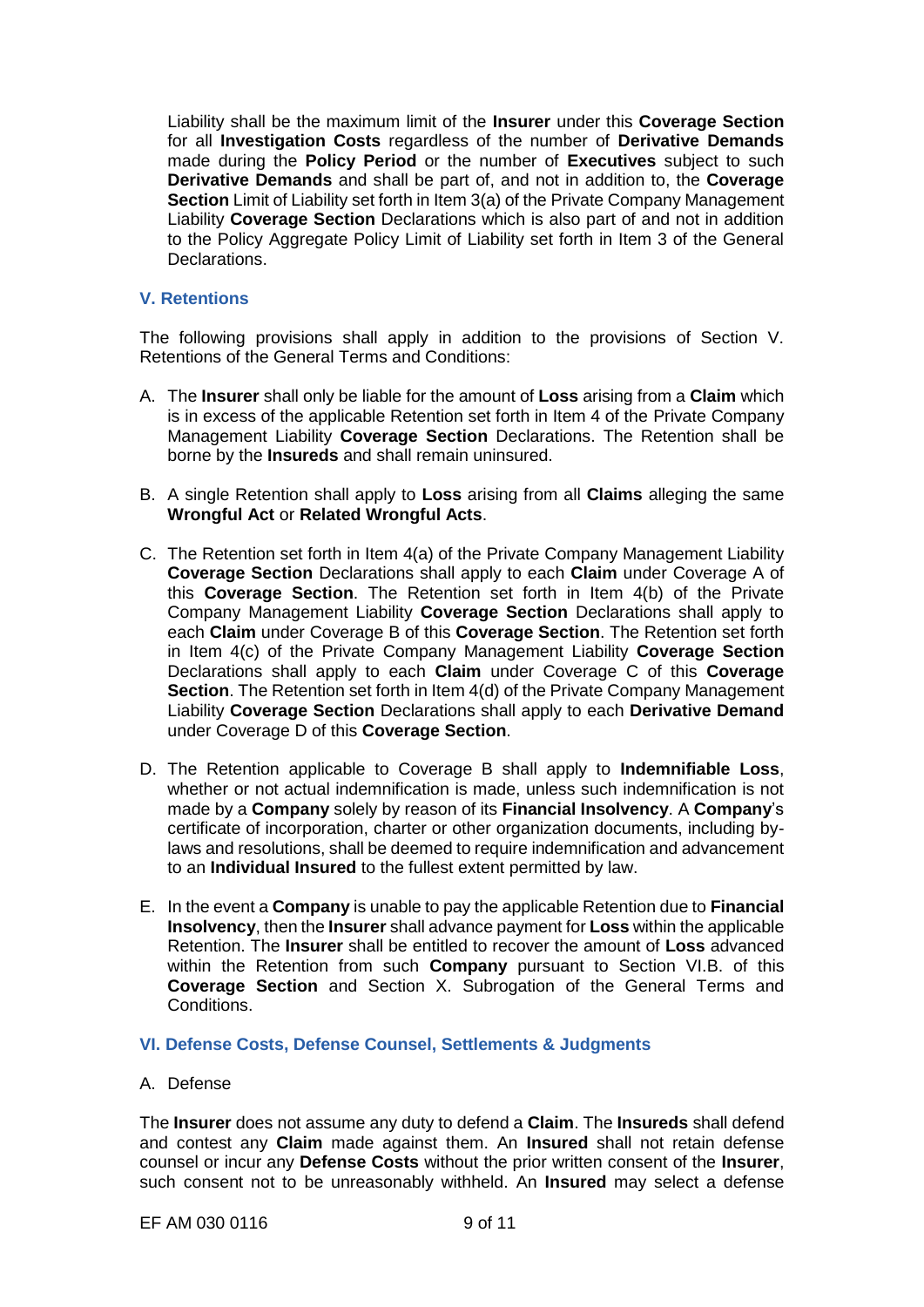counsel different from that selected by other **Insureds** if such selection is required due to an actual conflict of interest and only with the express prior written consent of the **Insurer**.

# B. Advancement

The **Insurer** shall advance **Defense Costs** in excess of the applicable Retention on behalf of the **Insured** prior to final disposition of the **Claim**. Such advanced payments by the **Insurer** shall be repaid to the **Insurer** by each and every **Insured**, severally according to their respective interests, in the event and to the extent

that any such **Insured** shall not be entitled under the Terms and Conditions of this **Coverage Section** to payment of such **Loss**.

### C. Cooperation

The **Insurer** shall have the right to associate fully and effectively with each and every **Insured** in the defense of any **Claim** that appears reasonably likely to involve the **Insurer**, including, but not limited to, negotiating a settlement. Each and every **Insured**  agrees to provide such information as the **Insurer** may reasonably require and to give the **Insurer** full cooperation and take such actions which, in such **Insurer**'s judgment, are deemed necessary and practicable to prevent or limit **Loss** arising from any **Wrongful Act**.

D. Prior Written Consent

The **Insured** shall not admit or assume any liability, enter into any settlement agreement, stipulate to any judgment, or incur any **Defense Costs** or **Investigation Costs** without the prior written consent of the **Insurer**. If the **Insured** admits or assumes any liability in connection with any **Claim** without the consent of the **Insurer**, then the **Insurer** shall not have any obligation to pay **Loss** with respect to such **Claim**. Only those settlements, stipulated judgments, **Defense Costs** and **Investigation Costs** which have been consented to by the **Insurer** shall be recoverable as **Loss**  under the terms of this **Coverage Section**. The **Insurer** shall not unreasonably withhold any consent required under this **Coverage Section**, provided that in all events the **Insurer** may withhold consent to any settlement, stipulated judgment or **Defense Costs**, or any portion thereof, to the extent such **Claim** (or any portion thereof) is not covered under the terms of this **Coverage Section**. In addition, the **Insured** shall not take any action which prejudices the **Insurer**'s rights under this **Coverage Section.**

### **VII. Other Insurance**

Such insurance as is provided by this **Coverage Section** shall apply only as excess over any other valid and collectible insurance, unless such other insurance is expressly written to be excess over any applicable Limit of Liability for this policy or any **Coverage Section**. This policy specifically shall be excess of any other policy pursuant to which any other **Insurer** has a duty to defend a **Claim** for which this policy may be obligated to pay **Loss**. For any **Claim** involving an **Outside Entity Executive**, this policy shall be specifically excess of any indemnification by the **Outside Entity** and any insurance coverage afforded to any such **Outside Entity Executive** or **Outside Entity.**

### **VIII. Allocation**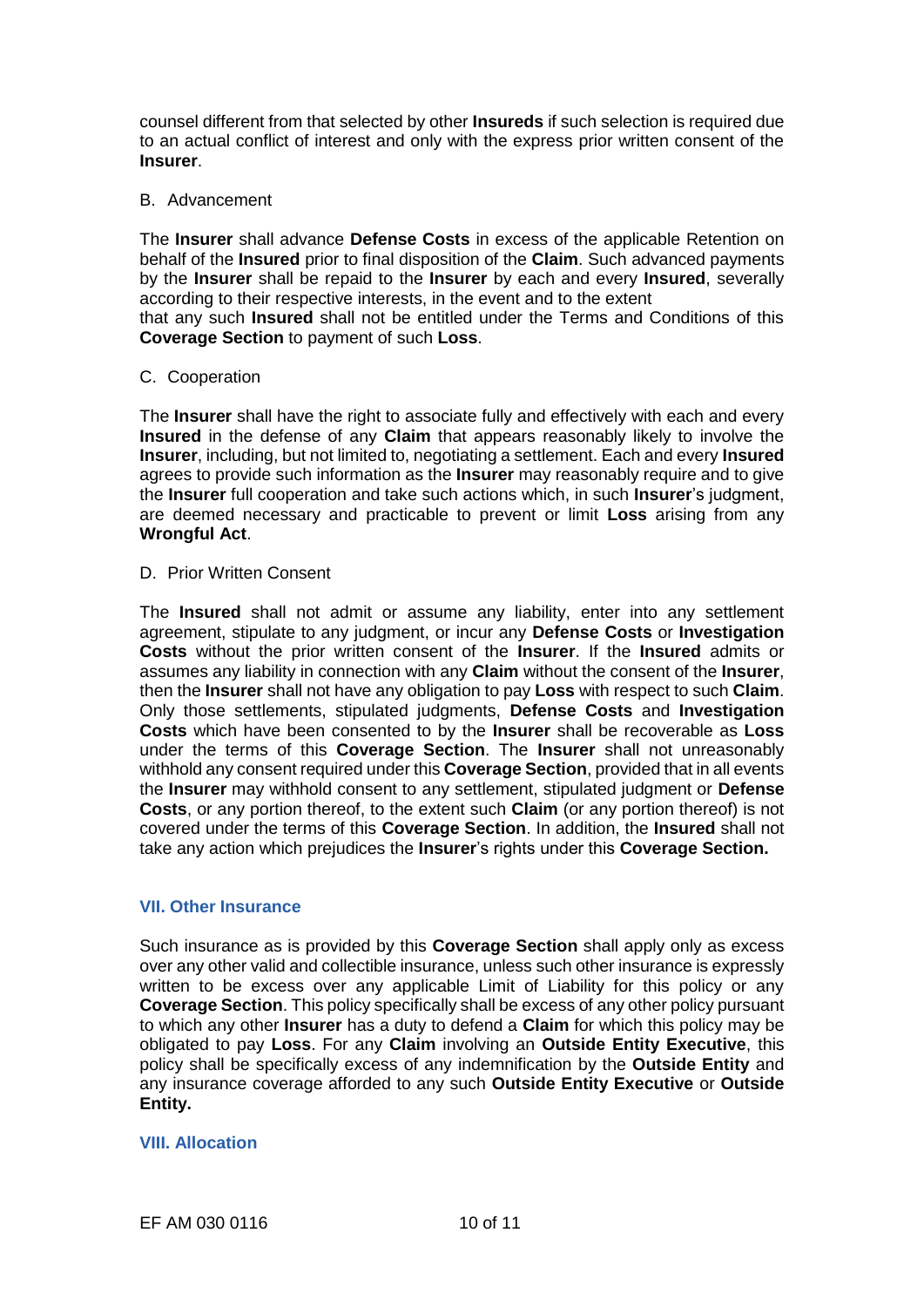If both **Loss** covered under this **Coverage Section** and loss not covered under this **Coverage Section** are incurred by the **Insureds** on account of any **Claim** because such **Claim** against the **Insureds** includes both covered and non-covered matters and/or includes both covered and non-covered parties, then amounts incurred by the **Insured** on account of such **Claim** shall be allocated between covered **Loss** and noncovered loss based on the relative legal liability and financial exposure of the **Insureds**  to covered and non-covered matters and/or based on the relative legal and financial exposure of the covered and non-covered parties. The **Insureds** and **Insurer** agree to use their best efforts to determine a fair and proper allocation.

If the **Insureds** and the **Insurer** cannot agree on an allocation of covered **Loss** and non-covered loss:

- A. the **Insurer** shall pay the amount of **Loss** that the **Insurer** and **Insureds** agree is not in dispute until a different allocation is negotiated, arbitrated, or judicially determined;
- B. no presumption as to allocation shall exist in any arbitration, suit or other proceeding; and
- C. the **Insurer**, if requested by the **Insureds**, shall submit the dispute to binding arbitration. The rules of the American Arbitration Association shall apply except with respect to the selection of the arbitration panel, which shall consist of one arbitrator selected by the **Insureds**, one arbitrator selected by the **Insurer**, and a third independent arbitrator selected by the first two arbitrators.

## **IX. Coverage under Coverage D**

It is understood and agreed that the **Company** shall be entitled to payment under Coverage D of this **Coverage Section** for **Investigation Costs** not greater than 90 days after the **Company** has made its final decision not to bring a civil proceeding in a court of law against any of its **Executives**, and such decision has been communicated to the security holders who made the demand upon the **Company**.

Nothing in this **Coverage Section**, including Coverage D, shall be construed to afford coverage for any **Claim** brought by the **Company** against one or more of its own **Executives**, other than **Investigation Costs** incurred in a covered **Derivative Demand** or as otherwise provided under Section III.F. of this **Coverage Section**.

### **X. Order of Payments**

In the event of **Loss** arising from any **Claim** for which payment is due under the provisions of this **Coverage Section** but which **Loss**, in the aggregate, exceeds the remaining available Limits of Liability applicable to this **Coverage Section**, (including by virtue of the depletion of the Policy Aggregate Limit of Liability), then the **Insurer**  shall:

- A. first pay such **Loss** for which coverage is provided under Coverage A of this **Coverage Section**;
- B. then pay such **Loss** for which coverage is provided under Coverage B of this **Coverage Section**; and
- C. then pay such other **Loss** for which coverage is provided under this policy.

Upon the written request of the **Named Insured**, the **Insurer** shall either pay or withhold payment for **Loss** otherwise payable under Coverages B, C, or D. In the event that the **Insurer** withholds payment as requested by the **Named Insured**, then the **Insurer** shall at any time in the future, at the request of the **Named Insured**, release such **Loss** payment to a **Company**, or make such **Loss** payment directly to the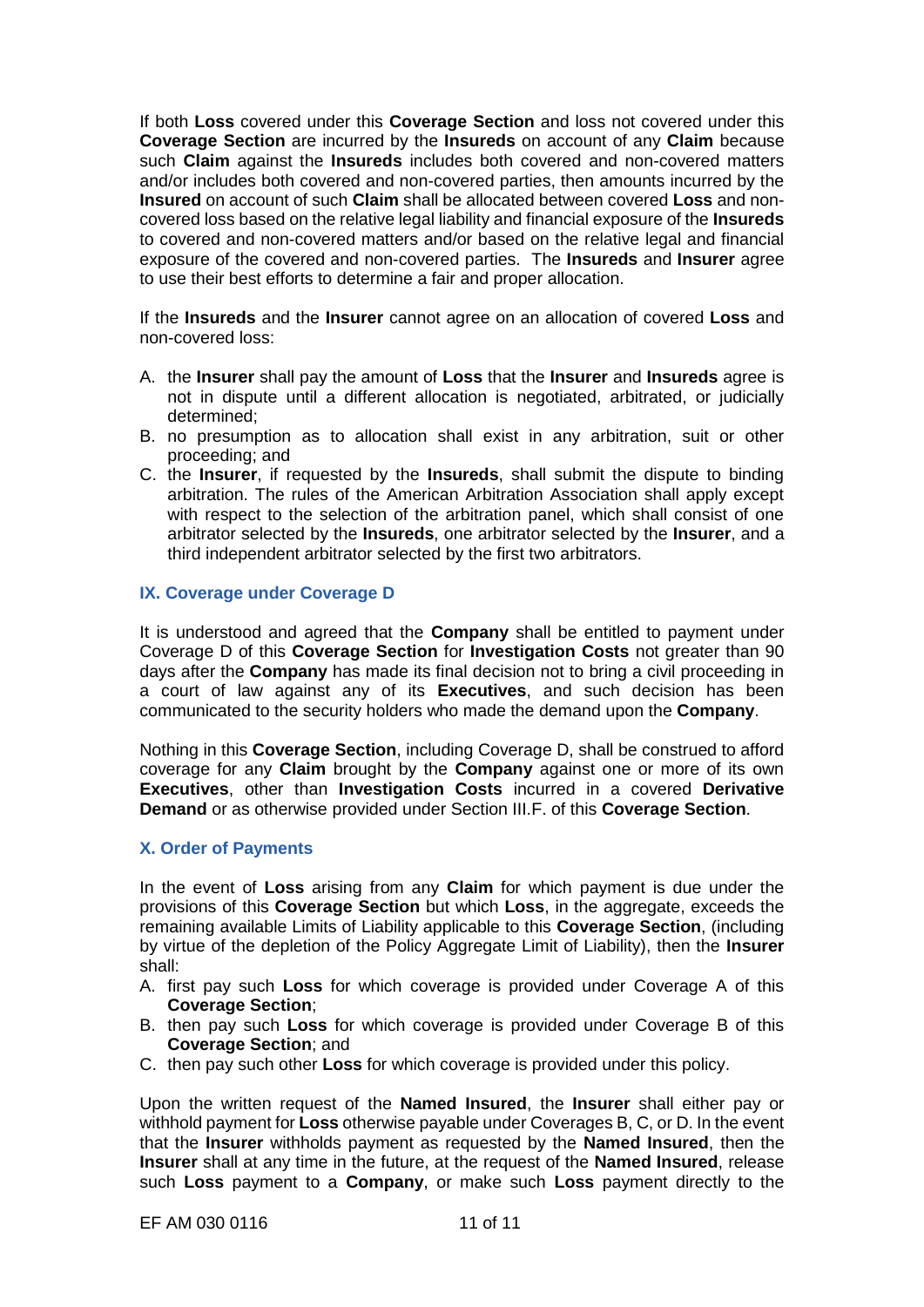**Individual Insured** in the event of any **Claim** under Coverage A of this **Coverage Section**. The **Insurer**'s liability with respect to any payments of **Loss** withheld shall not be increased, and shall not include any interest, as a result of such withholding.

The **Financial Insolvency** of any **Company** or any **Individual Insured** shall not relieve the **Insurer** of any of its obligations to prioritize payment of covered **Loss** under this **Coverage Section** pursuant to this Section X.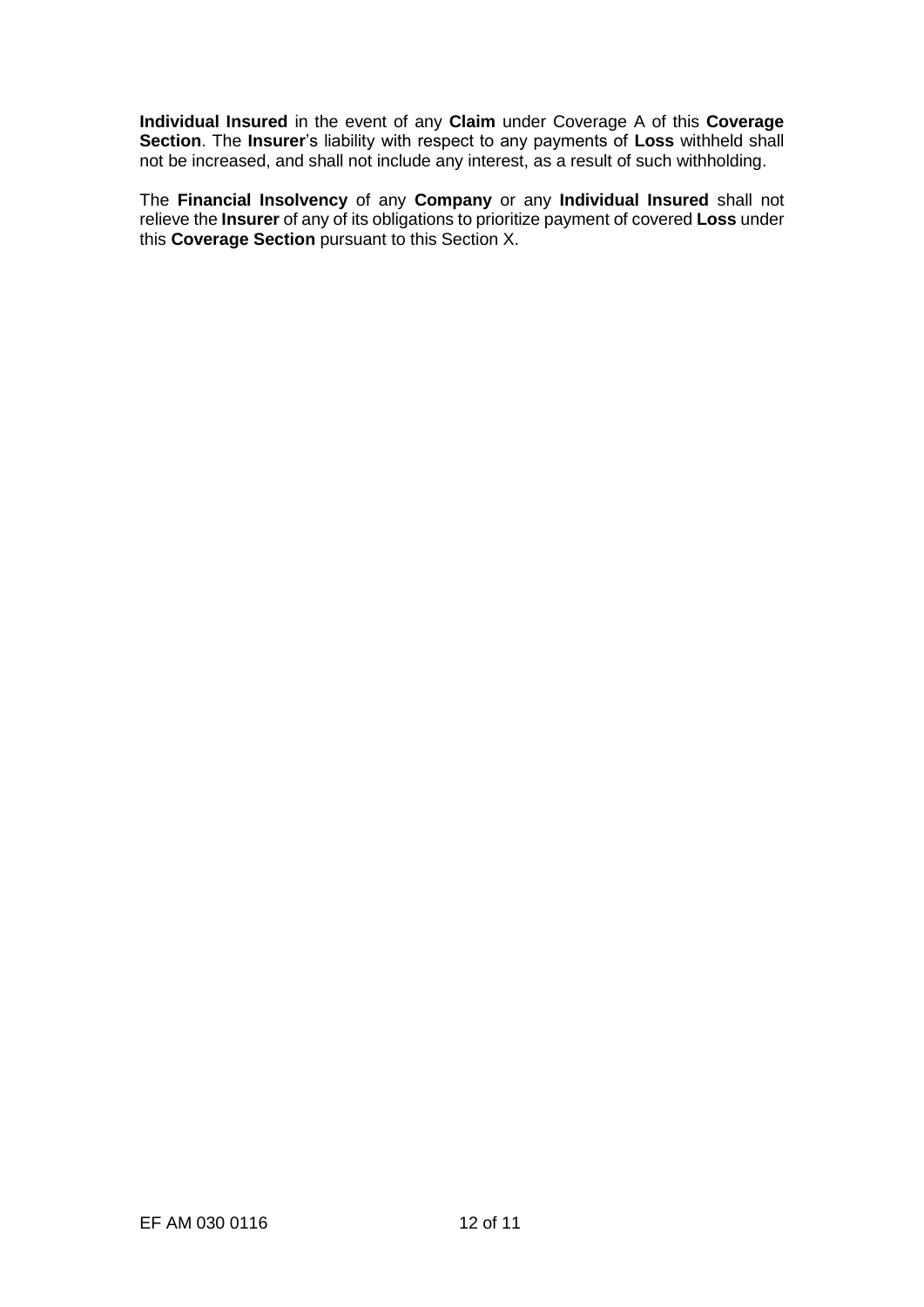

# **Investment Adviser Professional Liability Coverage Section Declarations**

# 1. **NAMED INSURED**:

2. **POLICY PERIOD**: Inception: Expiration: The **Policy Period** incepts and expires as of 12:01 A.M. at the **Named Insured** Address.

3. **COVERAGE SECTION** LIMIT OF LIABILITY: \$

4. RETENTION: Each **Claim:**  $\qquad$  \$

5. CONTINUITY DATE: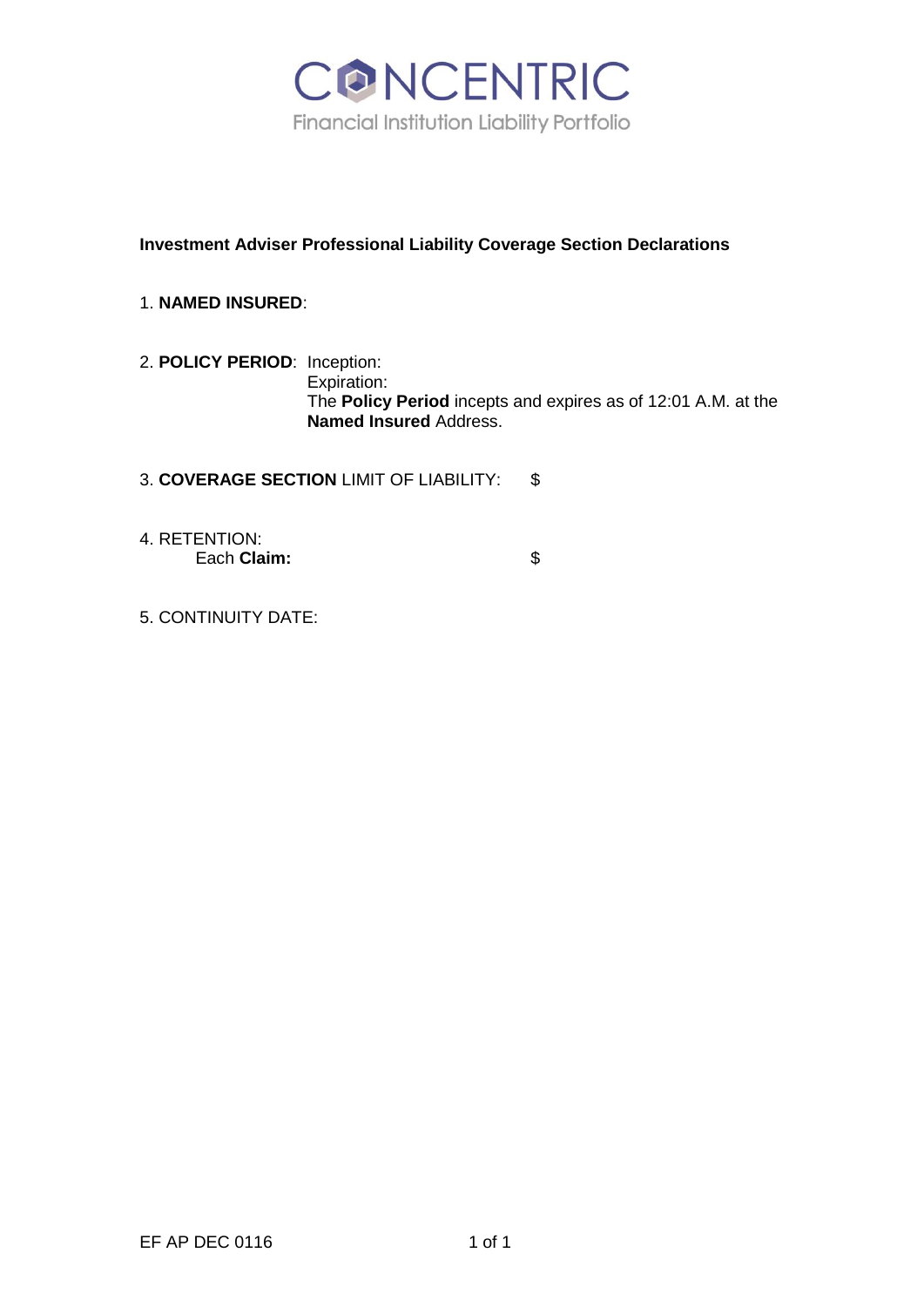

#### **Investment Adviser Professional Liability Coverage Section**

In consideration of the premium charged, in reliance upon the statements made by the **Insureds** in the **Application**, which forms a part of this policy, and subject to all terms and conditions, the **Insurer** agrees as follows:

### **I. Insuring Agreements**

#### **Coverage A: Separate Account and Sub-Advisory Liability Coverage**

The **Insurer** shall pay **Loss** of an **Investment Adviser** arising from a **Claim** first made against such **Investment Adviser** during the **Policy Period** or the Extended Reporting Period, if applicable, for any **Wrongful Act** of such **Investment Adviser** or of any entity or natural person for whose acts the **Investment Adviser** becomes legally liable, in the performance of or failure to perform **Investment Adviser Services** for or on behalf of any client other than a pooled investment vehicle (except in the capacity as a sub-adviser).

### **Coverage B: Fund Adviser Liability Coverage**

The **Insurer** shall pay **Loss** of an **Investment Adviser** arising from a **Claim** first made against such **Investment Adviser** during the **Policy Period** or the Extended Reporting Period**,** if applicable, for any **Wrongful Act** of such **Investment Adviser** or of any entity or natural person for whose acts the **Investment Adviser** becomes legally liable, in the performance of or failure to perform **Investment Adviser Services** for or on behalf of an **Investment Fund.**

#### **Coverage C: Fund Service Provider Coverage**

The **Insurer** shall pay **Loss** of a **Fund Service Provider** arising from a **Claim** first made against such **Fund Service Provider** during the **Policy Period** or the Extended Reporting Period if applicable for any **Wrongful Act** of such **Fund Service Provider**, in the performance of or failure to perform **Fund Services** for or on behalf of an **Investment Fund**.

#### **II. Definitions**

In addition to the Definitions in the General Terms and Conditions, the following terms whenever set forth in boldface type in this **Coverage Section**, whether in singular or in plural, shall have the meanings indicated.

A. **Administrator** means any **Company** that has a contract with an **Investment Fund**  to provide administrative functions to such **Investment Fund**.

#### B. **Claim** means

1. a written demand for monetary, non-monetary or injunctive relief (including any request to toll or waive any statute of limitations and including any demand for mediation, arbitration or any other alternative dispute resolution process);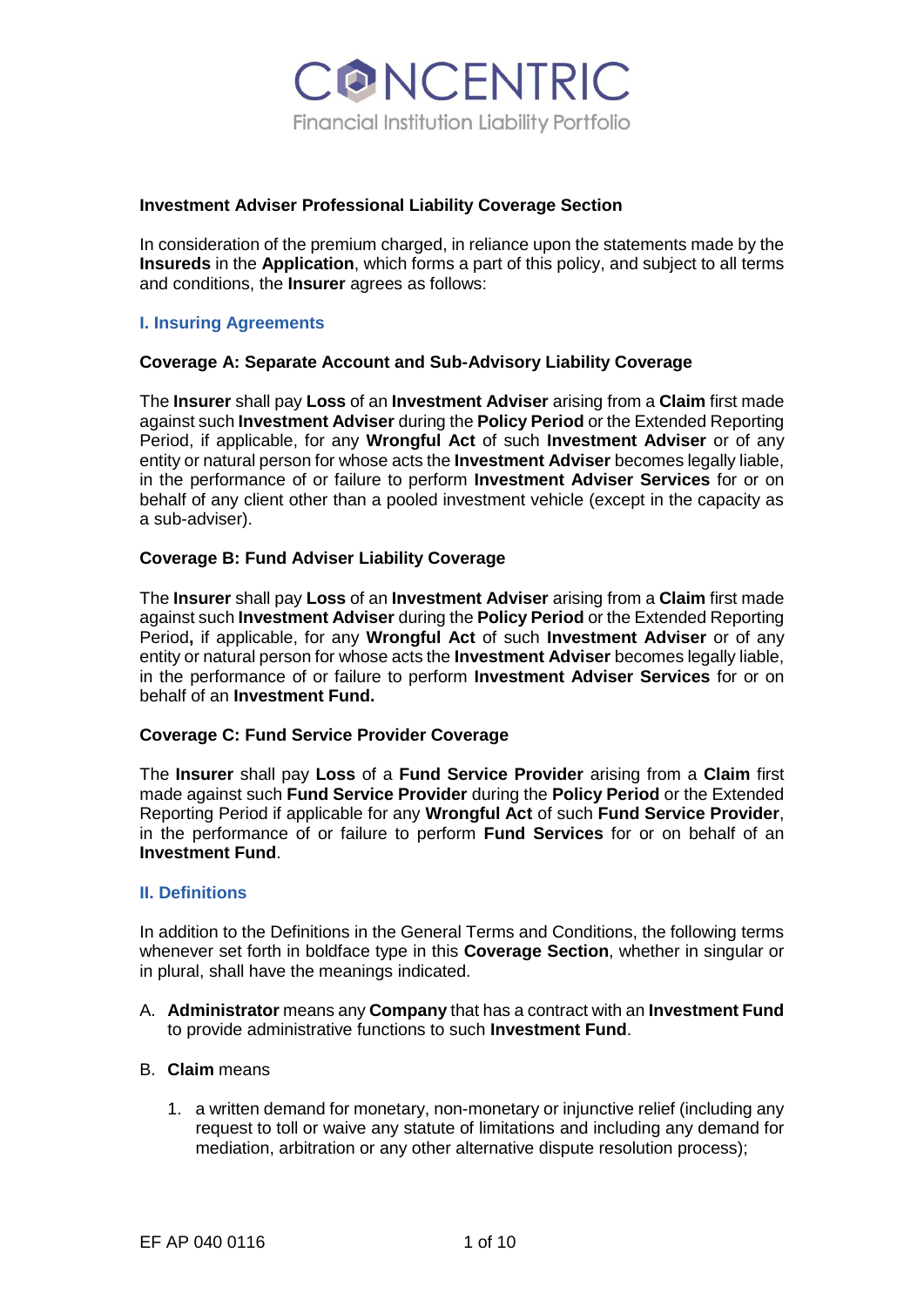- 2. a civil, criminal, administrative, regulatory or arbitration proceeding for monetary, nonmonetary or injunctive relief which is commenced by:
	- (i) service of a complaint or similar pleading;
	- (ii) return of an indictment, information or similar document (in the case of a criminal proceeding); or
	- (iii) receipt or filing of a notice of charges;
- 3. a civil, criminal, administrative or regulatory investigation of an **Insured**:
	- (i) once such **Insured** is identified in writing by such investigating authority or enforcement body as a person or entity against whom a proceeding described in subparagraph 2 of this Definition may be commenced; or
	- (ii) in the case of an investigation by the Securities and Exchange Commission("**SEC**") or a similar state or foreign government authority, after:
		- (a) the service of a subpoena upon such **Insured**; or
		- (b) the **Insured** is identified in a written "Wells" or other notice from the **SEC** or a similar state or foreign government authority that describes actual or alleged violations of laws by such **Insured**;
- C. **Defense Costs** means reasonable and necessary fees, costs and expenses consented to by the **Insurer** (including premiums for any appeal bond, attachment bond or similar bond arising out of a covered judgment, but without any obligation to apply for or furnish any such bond), resulting solely from the investigation, adjustment, defense and appeal of a **Claim** against an **Insured**, but excluding compensation of any **Individual Insured**. **Defense Costs** shall not include any fees, costs or expenses incurred prior to the time that a **Claim** is first made against an **Insured**.
- D. **Distributor** means any **Company** that has a contract with an **Investment Fund** to serve as the principal underwriter to an **Investment Fund,** whether acting as principal or agent of the **Investment Fund** or as an intermediary in connection with the distribution or sale of shares of the **Investment Fund**.
- E. **Employee** means any past, present or future employee of a **Company**, whether such employee is in a supervisory, co-worker or subordinate position or otherwise, including
	- 1. any part-time, seasonal and temporary employee,
	- 2. volunteer, individual who is contracted to perform work for a **Company**, or independent contractor for a **Company** in his or her capacity as such, or
	- 3. any individual who is leased to a **Company**,

but only if such **Company** provides indemnification to such employees, volunteers or individuals in the same manner as is provided to such **Company's** own employees; provided, however, a **Company** may request that no coverage be provided under this **Coverage Section** for an independent contractor or leased employee named in a specific **Claim**. Such request must be made in writing and within 90 days of the **Claim** being reported to the **Insurer**. If no such request is made, this **Coverage Section** shall apply as if the **Company** determined that such independent contractor or leased employee shall receive coverage.

- F. **ERISA** means the Employee Retirement Income Security Act of 1974, the Pension Protection Act of 2006,both as amended, and any similar common or statutory law anywhere in the world, and any rules or regulations promulgated under any such Acts or laws.
- G. **Executive** means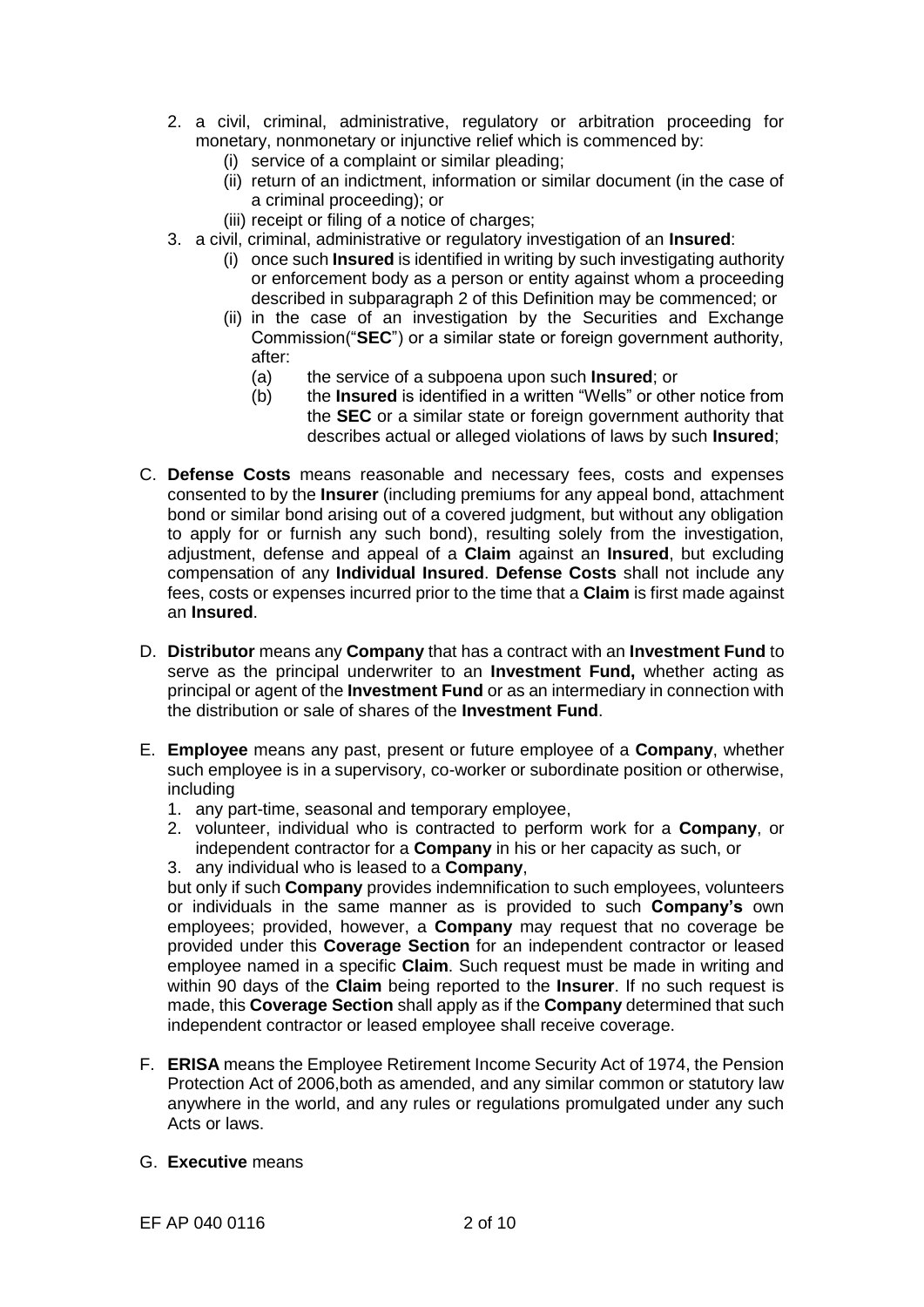- 1. any natural person who was, now is or shall become a past, present or future duly elected or appointed director, officer, trustee, governor, general partner, managing general partner, venture partner, administrative general partner, principal, management committee member of a duly constituted committee or member of the Board of Managers of a **Company**;
- 2. any past, present or future person in a duly elected or appointed position in a **Company** which is organized and operated in a jurisdiction other than the United States of America or any of its territories or possessions that is equivalent to an executive position listed in paragraph 1. of this Definition; or
- 3. any past, present or future General Counsel, Chief Compliance Officer or Risk Manager (or equivalent position) of the **Named Insured**.
- H. **Fund Service Provider** means:
	- 1. any **Company** that is the **Administrator**, **Distributor**, or **Transfer Agent** of an **Investment Fund**; or
	- 2. any **Individual Insured** of any **Company** identified in (H)(1) above, but solely in his or her capacity as an **Executive** or **Employee** of such **Company**.
- I. **Fund Services** means those services performed or required to be performed by a **Fund Service Provider** solely in its capacity as an **Administrator**, **Distributor**, or **Transfer Agent** for or on behalf of an **Investment Fund** pursuant to a written contract with such **Investment Fund**.
- J. **Individual Insured** means any
	- 1. **Executive**;
	- 2. **Employee**; or
- K. **Insured** means any
	- 1. **Investment Advisor**; or
	- 2. **Fund Service Provider**.
- L. **Investment Adviser** means:
	- 1. any **Company** that engages in the business of **Investment Adviser Services**; and
	- 2. any **Individual Insured** , but solely in his or her capacity as an **Executive** or **Employee** of any **Company** identified in (L)(1) above.

## M. **Investment Adviser Services** means:

- 1. financial, economic, or investment advice regarding investments in securities;
- 2. investment management, administrative services, portfolio management and asset allocation services performed;
- 3. the selection and oversight of investment advisers or outside service providers; and
- 4. any of the activities or services identified in (M)(1), (M)(2), or (M)(3) above, while performed in the capacity of a fiduciary pursuant to **ERISA**,

for or on behalf of a client pursuant to a written contract between such client and an **Investment Adviser** for consideration; and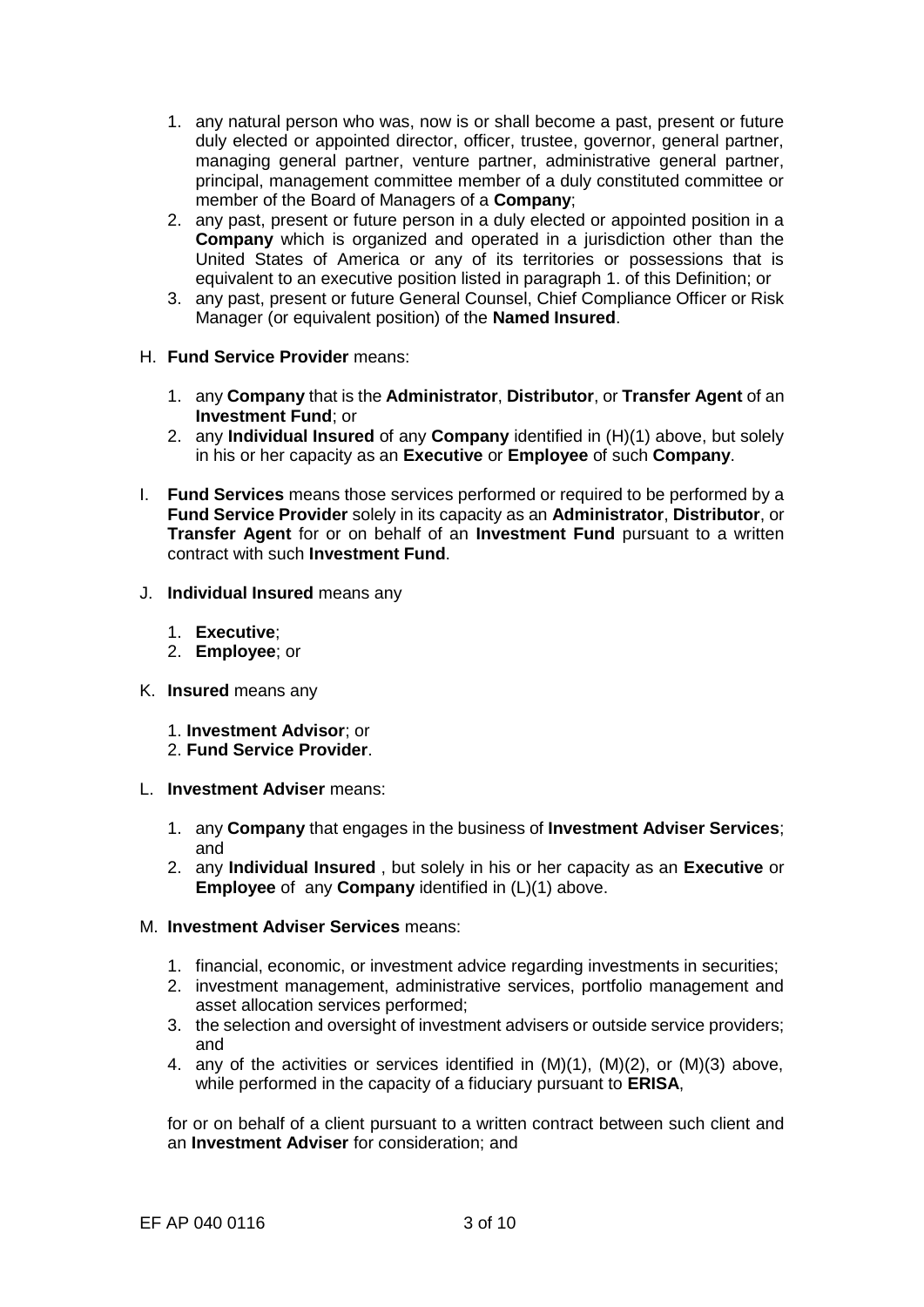5. the publication of written material, whether in tangible or electronic format, in connection with any of the activities or services identified in (M)(1), (M)(2),  $(M)(3)$  or  $(M)(4)$  above.

### N. **Investment Fund** means:

- 1. any investment company registered under the Investment Company Act of 1940; or
- 2. any pooled investment vehicle that is listed in the Schedule of Investment Funds Endorsement attached to this Policy.

## An **Investment Fund** is not an **Insured** under this **Coverage Section**.

### O. **Loss** means

- 1. the amount that any Insured becomes legally obligated to pay in connection with any covered **Claim**, including, but not limited to:
	- (i) judgments (including pre-judgment and post-judgment interest on any covered portion thereof) and settlements; and
	- (ii) damages, including punitive or exemplary damages and the multiple portion of multiplied damages relating to punitive or exemplary damages. The enforceability of this subparagraph (ii) shall be governed by such applicable law that most favors coverage for such punitive, exemplary and multiple damages;

## 2. **Defense Costs**;

**Loss** shall not include, other than **Defense Costs**:

- 1. any amount for which the **Insureds** are not financially liable or which are without legal recourse to the **Insureds**;
- 2. matters which may be deemed uninsurable under the law pursuant to which this policy shall be construed;
- 3. civil or criminal fines or penalties;
- 4. taxes or tax penalties (whether imposed by federal, state, local or other governmental authority);
- 5. the costs and expenses of complying with any injunctive relief or other form of nonmonetary relief;
- 6. compensation, salary, wages, fees, benefits, overhead, charges or expenses of any **Insured;**
- 7. that portion of **Loss** that represents the return of fees, charges, commissions or other compensation paid to an **Insured**.

## P. **Subsidiary** means

- 1. any entity in which the **Company** has or had **Management Control** on or before the inception date of the policy either directly or indirectly through one or more other **Subsidiaries**;
- 2. any entity in which the **Company** acquires **Management Control** during the Policy Period, either directly or indirectly through one or more other **Subsidiaries**; and whose assets do not exceed 35% of the assets of the **Company**, prior to the **Company** acquiring **Management Control** of the **Subsidiary**; or
- 3. any entity in which the **Company** acquires **Management Control** during the Policy Period, either directly or indirectly through one or more other **Subsidiaries** and whose assets exceed 35% of the assets of the Company, prior to the Company acquiring **Management Control** of the **Subsidiary** but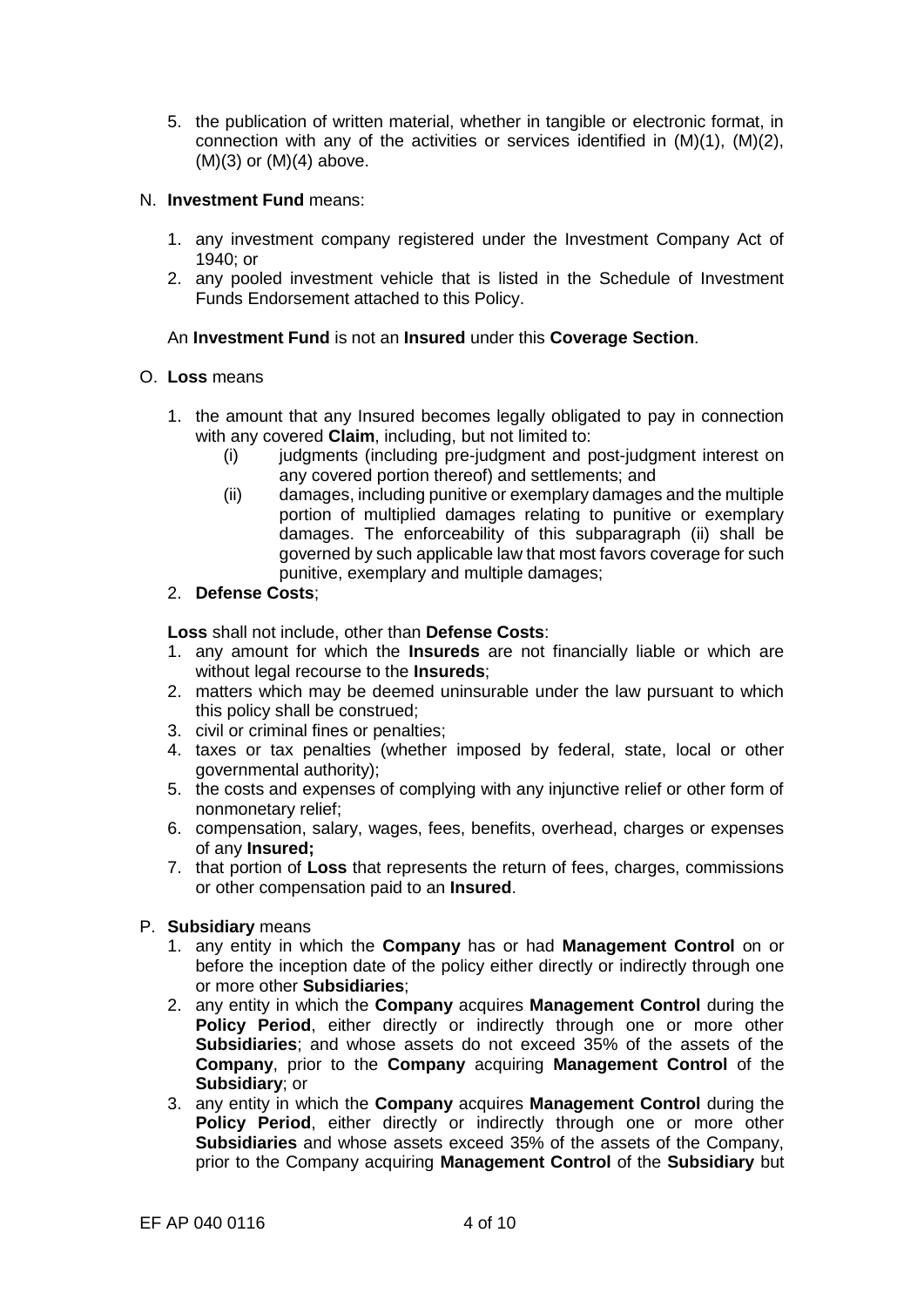only for a period of 90 days subsequent to the **Company** acquiring **Management Control** of the **Subsidiary.**

Q. **Transfer Agent** means any **Company** that records the original issuance, redemption, or transfer of interests in the capital of an **Investment Fund**.

#### R. **Wrongful Act** means

- 1. for purposes of Insuring Clauses (A) and (B):
	- (i) any actual or alleged breach of duty, neglect, error, misstatement, misleading statement, omission or act by an **Investment Adviser** or by any entity or natural person for whose acts the **Investment Adviser** becomes legally liable; or
	- (ii) any actual or alleged violation of the Investment Company Act of 1940, the Investment Advisers Act of 1940, the Securities Act of 1933, the Securities Exchange Act of 1934, **ERISA**, or any foreign equivalent of any of the preceding statutes, by an **Investment Adviser** or by any entity or natural person for whose acts the **Investment Adviser** becomes legally liable.

but only in connection with the **Investment Adviser's** performing or failure to perform **Investment Adviser Services**; and

- 2. for purposes of Insuring Clause (C):
	- (i) any actual or alleged breach of duty, neglect, error, misstatement, misleading statement, omission or act by a **Fund Service Provider**; or
	- (ii) any actual or alleged violation of the Investment Company Act of 1940, the Investment Advisers Act of 1940, the Securities Act of 1933, the Securities Exchange Act of 1934, **ERISA**, or any foreign equivalent of any of the preceding statutes, by a **Fund Service Provider,**.

but only in connection with such **Fund Service Provider's** performing or failure to perform **Fund Services**.

#### **III. Exclusions**

The **Insurer** shall not be liable to make any payment for **Loss** in connection with any **Claim** made

against any **Insured**:

- A. alleging, arising out of, based upon or attributable to:
	- 1. gaining of any profit, remuneration or advantage to which the **Insured** was not legally entitled, if a final, non-appealable adjudication in any underlying proceeding establishes the gaining of such profit, remuneration or advantage; or
	- 2. committing of any deliberate criminal or deliberate fraudulent act, or any willful violation of any statute, rule or law, if a final, non-appealable adjudication in any underlying proceeding establishes that such deliberate criminal or deliberate fraudulent act, or willful violation of statute, rule or law was committed.

For purposes of determining the applicability of this Exclusion, (i) the facts pertaining to and knowledge possessed by any **Insured** shall not be imputed to any **Individual Insured**; and (ii) only facts pertaining to and knowledge possessed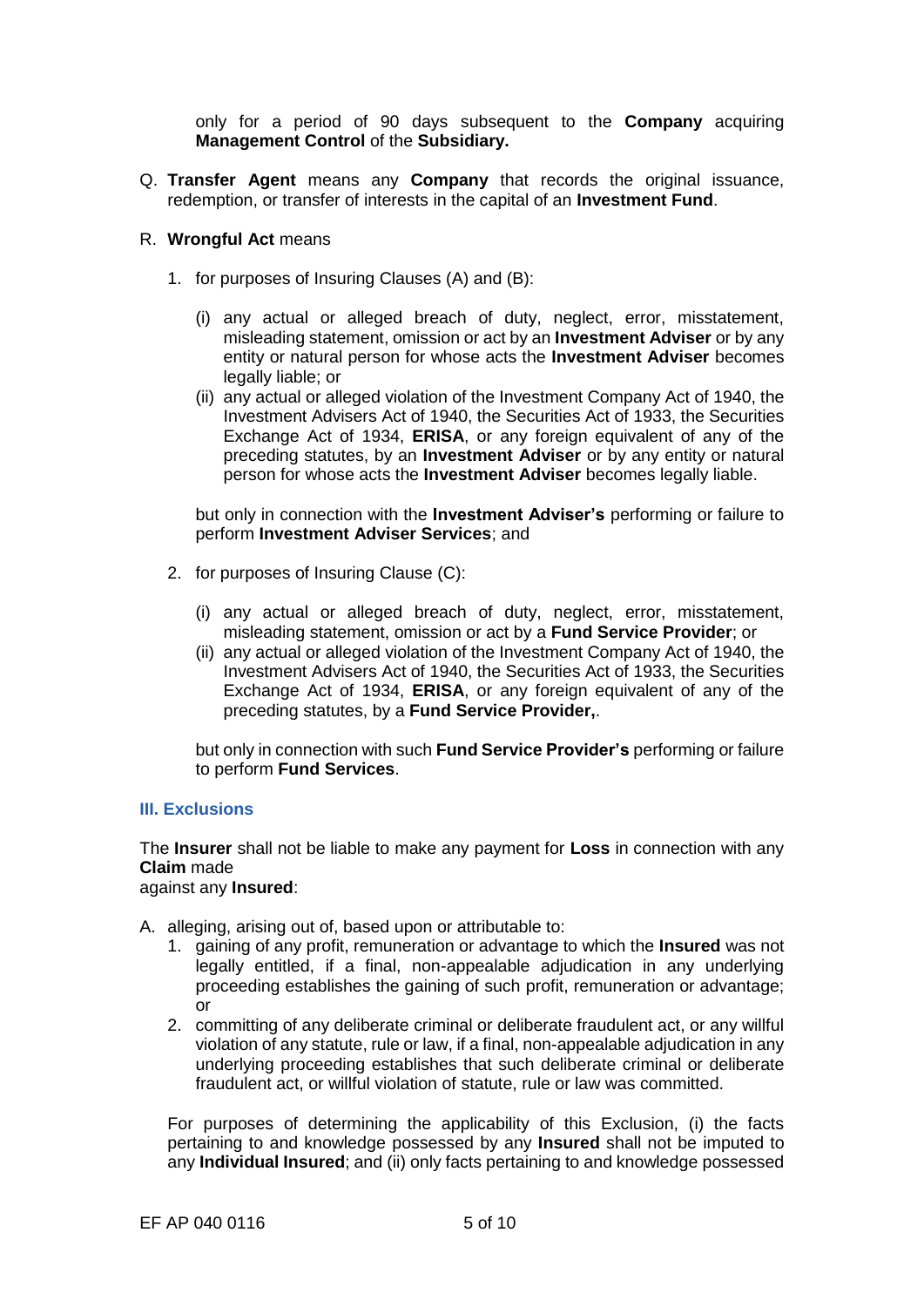by any past, present or future chief executive officer or chief financial officer shall be imputed to such **Company;**

- B. alleging, arising out of, based upon or attributable to the circumstances alleged or the same **Wrongful Act** or **Related Wrongful Act** alleged or contained in any claim or demand which has been reported, or to any circumstances, **Wrongful Act**  or **Related Wrongful Act** of which notice has been given, under any prior insurer's policy or policy of which this **Coverage Section** is a renewal or replacement or which it may succeed in time;
- C. alleging, arising out of, based upon or attributable to any demand, suit or other proceeding pending against, or order, decree or judgment entered for or against, any **Insured** on or prior to the Continuity Date set forth in Item 5 of the Investment Adviser Professional Liability **Coverage Section** Declarations**,** or the alleging of any **Wrongful Act** which is the same as or a **Related Wrongful Act** to that alleged in such pending or prior demand, suit or proceeding or in the underlying demand, order, decree or judgment;
- D. alleging, arising out of, based upon or attributable to any actual or alleged act, error or omission of an **Individual Insured** serving in any capacity other than as an **Executive** or **Employee** of a **Company** that is an **Investment Adviser** or **Fund Service Provider**;
- E. which is brought by or on behalf of any **Insured** in any capacity, or by any entity that owns more than 50% of the outstanding securities of the **Named Insured**. This Exclusion shall not apply to:
	- 1. any **Claim** by an **Individual Insured** where such person was provided with or entitled to be provided with **Investment Adviser Services** and is bringing such **Claim** solely in his or her capacity as a client of the **Investment Adviser** and without the solicitation, assistance or participation of any other **Insured**;
	- 2. any **Claim** by an **Individual Insured** for contribution or indemnity, if such **Claim** directly results from another **Claim** covered under this **Coverage Section**;
	- 3. any **Claim** by a bankruptcy or insolvency trustee, examiner, receiver, any assignee of such trustee, examiner or receiver, or any creditors' committee appointed to take control of, supervise, manage or liquidate the **Named Insured**; or
	- 4. any **Claim** by an **Individual Insured** if such **Individual Insured** has not served in the capacity of an **Individual Insured** within any of the three (3) years immediately preceding the date the **Claim** was made, and such **Claim** is brought and maintained without the solicitation, assistance, participation, or intervention of any other **Insured**;
- F. for bodily injury, personal injury, emotional distress, mental anguish, sickness, disease or death of any person, or damage to, loss of use or destruction of any data or tangible property. This Exclusion shall not apply to:
	- 1. **Loss** on account of any **Claim** for emotional distress or mental anguish arising solely from an **Insured's** performing or failure to perform **Investment Adviser Services** or **Fund Services**; or
	- 2. **Loss** on account of any **Claim** arising from damage to, destruction of, loss of, or loss of use of, client records in an **Insured's** possession;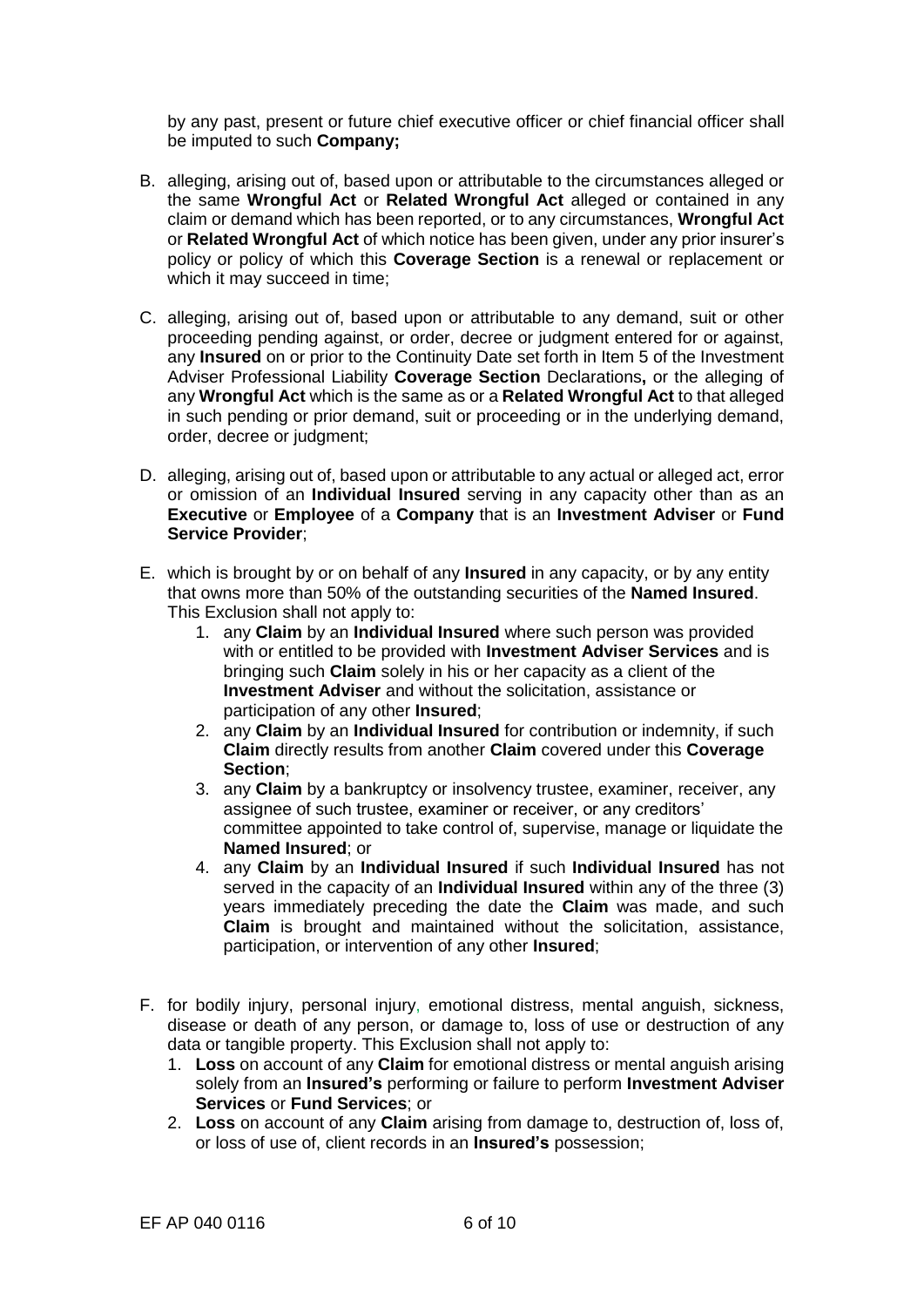- G. for any actual, alleged or threatened discharge, dispersal, release or escape of **Pollutants**, or any direction or request to test for, monitor, clean up, remove, contain, treat, detoxify or neutralize **Pollutants**. Other than for expenses (including, but not limited to, legal and professional fees) incurred in testing for, monitoring, cleaning up, removing, containing, treating, neutralizing, detoxifying or assessing the effects of **Pollutants**, this Exclusion shall not apply to **Loss** on account of any **Claim** brought by a client of an **Investment Adviser** in connection with **Investment Adviser Services**, if such **Loss** is allegedly as a result of any actual, alleged or threatened discharge, dispersal, release or escape of **Pollutants**, or any direction or request to test for, monitor, clean up, remove, contain, treat, detoxify or neutralize **Pollutants**;
- H. for any actual or alleged violations of any of the responsibilities, obligations or duties imposed on fiduciaries by **ERISA** as respects any pension, profit sharing, health and welfare or other employee benefit plan or trust established or maintained for the purpose of providing benefits to any **Insured**;
- I. for an **Insured's** contractual liability under any contract or agreement. This Exclusion shall not apply to:
	- 1. **Loss** on account of any **Claim** brought by or on behalf of a client of the **Insured**  in the client's capacity as such; or
	- 2. liability which would have attached in the absence of such express contract or agreement;
- J. for injury resulting from libel, slander, oral or written publication of defamatory or disparaging material, wrongful termination of employment, sexual harassment, invasion of privacy, wrongful entry, eviction, false arrest, false imprisonment, malicious prosecution, malicious use or abuse of process, assault, battery or loss of consortium; provided this Exclusion shall not apply to **Loss** on account of any **Claim** brought by a client for libel, slander, or oral or written publication of defamatory or disparaging material arising solely from an **Insured's** performing or failure to perform **Investment Adviser Services** or **Fund Services**;
- K. for the inability of any bank or banking firm, custodian, or securities or commodities broker or dealer, to make any payment, or the inability of any such entity or person to settle or effect any transaction of any kind; provided this Exclusion shall not apply to **Defense Costs**;
- L. based upon, arising from, or in consequence of performing or the failure to perform of any investment banking services, including but not limited to any advice in connection with corporate mergers, acquisitions, restructurings, divestitures, issuance of securities, syndication or similar activities; provided this Exclusion shall not apply to **Loss** on account of any **Claim** brought by a client, arising from the performance of **Investment Adviser Services** or **Fund Services** by an **Insured**  for such client, as long as neither the **Insured** nor the client is a party to or participant in the investment banking transaction;
- M. based upon, arising from, or in consequence of an **Insured's** performing or failure to perform property management services, real estate appraisal services, or real estate development services;
- N. based upon, arising from or in consequence of any **Insured** acting as a securities or commodities broker or dealer, or securities underwriter; provided this Exclusion shall not apply to **Loss** on account of any **Claim** against a **Fund Service Provider**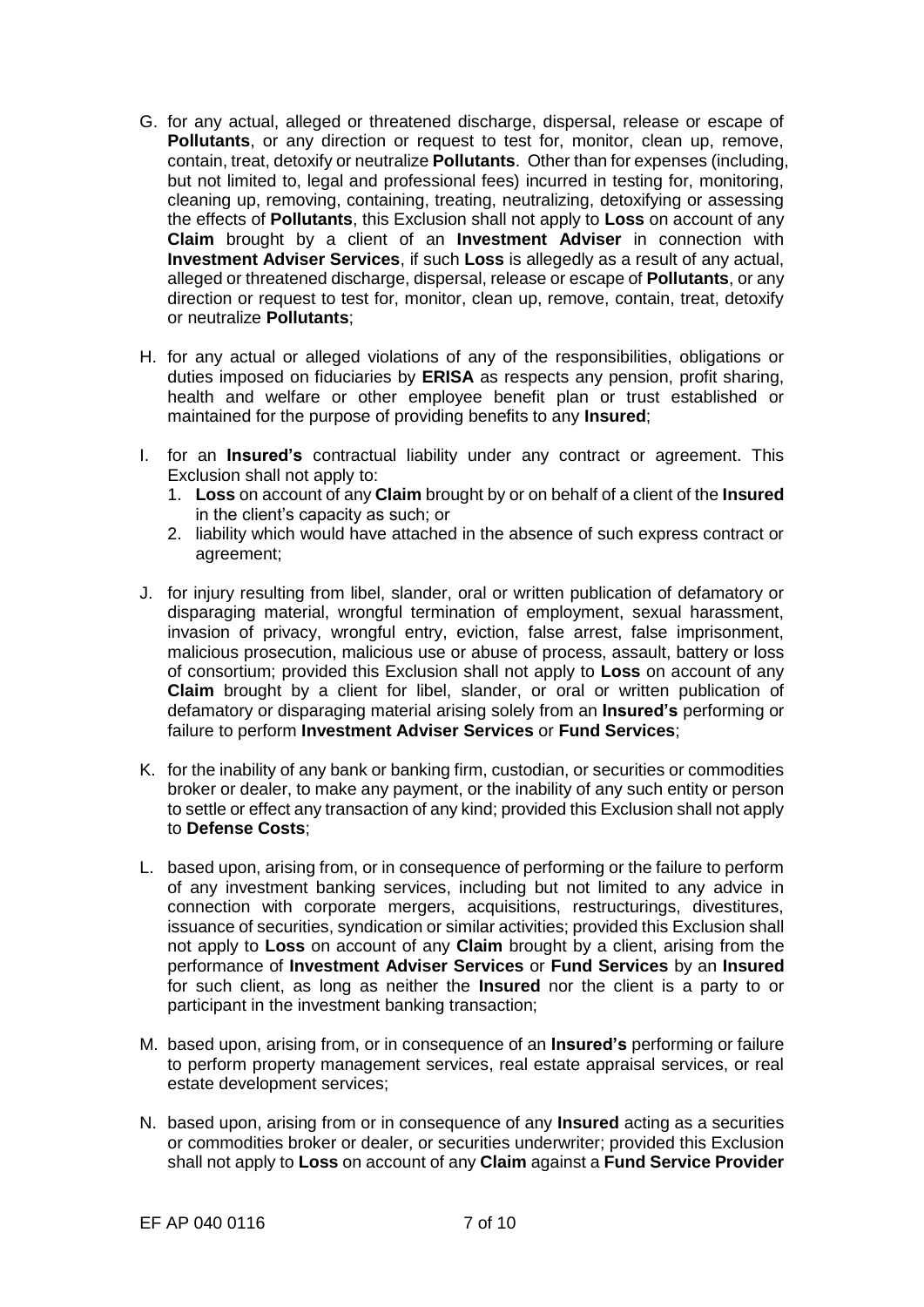acting in its capacity as a **Distributor**, other than with respect to such **Distributor's**  distributions or sales to the general public;

### **IV. Limit of Liability**

The following provisions shall apply in addition to the provisions of Section IV. Limit of Liability of the General Terms and Conditions:

Subject to the Policy Aggregate Limit of Liability set forth in Item 3 of the General Declarations, the Limit of Liability set forth in Item 3 of the Investment Adviser Professional Liability **Coverage Section** Declarations shall be the maximum aggregate limit of the **Insurer**'s liability for all **Loss** under this **Coverage Section.** Upon exhaustion of the Limit of Liability set forth in Item 3 of the Investment Adviser Professional Liability **Coverage Section** Declarations, or the Policy Aggregate Limit of Liability in Item 3 of the General Declarations, the **Insurer**'s obligations under this **Coverage Section** shall be deemed completely fulfilled and extinguished.

#### **V. Retentions**

The following provisions shall apply in addition to the provisions of Section V. Retentions of the General Terms and Conditions:

- A. The **Insurer** shall only be liable for the amount of **Loss** arising from a **Claim** which is in excess of the applicable Retention set forth in Item 4 of the Investment Adviser Professional Liability **Coverage Section** Declarations. The Retention shall be borne by the **Insureds** and shall remain uninsured.
- B. A single Retention shall apply to **Loss** arising from all **Claims** alleging the same **Wrongful Act**or **Related Wrongful Acts**.
- C. The Retention set forth in Item 4 of the Investment Adviser Professional Liability **Coverage Section** Declarations shall apply to each **Claim** under this **Coverage Section**.

#### **VI. Defense Costs, Defense Counsel, Settlements & Judgments**

#### A. Defense

The **Insurer** does not assume any duty to defend a **Claim**. The **Insureds** shall defend and contest any **Claim** made against them. An **Insured** shall not retain defense counsel or incur any **Defense Costs** without the prior written consent of the **Insurer**, such consent not to be unreasonably withheld. An **Insured** may select a defense counsel different from that selected by other **Insureds** if such selection is required due to an actual conflict of interest and only with the express prior written consent of the **Insurer**.

#### B. Advancement

The **Insurer** shall advance **Defense Costs** in excess of the applicable Retention on behalf of the **Insured** prior to final disposition of the **Claim**. Such advanced payments by the **Insurer** shall be repaid to the **Insurer** by each and every **Insured**, severally according to their respective interests, in the event and to the extent that any such **Insured** shall not be entitled under the Terms and Conditions of this **Coverage Section** to payment of such **Loss**.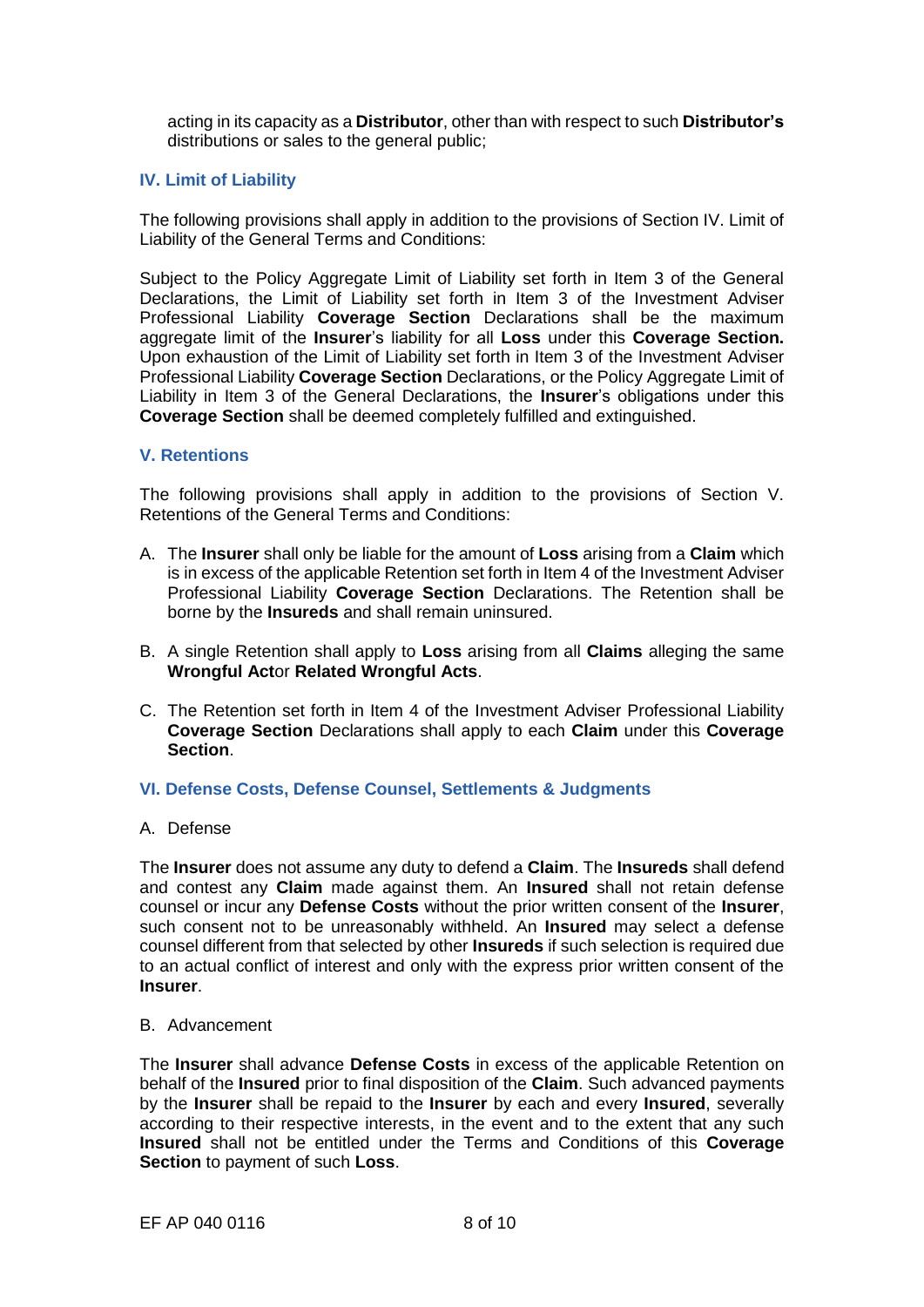#### C. Cooperation

The **Insurer** shall have the right to associate fully and effectively with each and every **Insured** in the defense of any **Claim** that appears reasonably likely to involve the **Insurer**, including, but not limited to, negotiating a settlement. Each and every **Insured**  agrees to provide such information as the **Insurer** may reasonably require and to give the **Insurer** full cooperation and take such actions which, in such **Insurer**'s judgment, are deemed necessary and practicable to prevent or limit **Loss** arising from any **Wrongful Act**.

D. Prior Written Consent

The **Insured** shall not admit or assume any liability, enter into any settlement agreement, stipulate to any judgment, or incur any **Defense Costs** without the prior written consent of the **Insurer**. If the **Insured** admits or assumes any liability in connection with any **Claim** without the consent of the **Insurer**, then the **Insurer** shall not have any obligation to pay **Loss** with respect to such **Claim**. Only those settlements, stipulated judgments, or **Defense Costs** which have been consented to by the **Insurer** shall be recoverable as **Loss** under the terms of this **Coverage Section**. The **Insurer** shall not unreasonably withhold any consent required under this **Coverage Section**, provided that in all events the **Insurer** may withhold consent to any settlement, stipulated judgment or **Defense Costs**, or any portion thereof, to the extent such **Claim** (or any portion thereof) is not covered under the terms of this **Coverage Section**. In addition, the **Insured** shall not take any action which prejudices the **Insurer**'s rights under this **Coverage Section.**

### **VII. Other Insurance**

Such insurance as is provided by this **Coverage Section** shall apply only as excess over any other valid and collectible insurance, unless such other insurance is expressly written to be excess over any applicable Limit of Liability for this policy or any **Coverage Section**. This policy specifically shall be excess of any other policy pursuant to which any other **Insurer** has a duty to defend a **Claim** for which this policy may be obligated to pay **Loss**.

## **VIII. Allocation**

If both **Loss** covered under this **Coverage Section** and loss not covered under this **Coverage Section** are incurred by the **Insureds** on account of any **Claim** because such **Claim** against the **Insureds** includes both covered and non-covered matters and/or includes both covered and non-covered parties, then amounts incurred by the **Insured** on account of such **Claim** shall be allocated between covered **Loss** and noncovered loss based on the relative legal liability and financial exposure of the **Insureds**  to covered and non-covered matters and/or based on the relative legal and financial exposure of the covered and non-covered parties. The **Insureds** and **Insurer** agree to use their best efforts to determine a fair and proper allocation.

If the **Insureds** and the **Insurer** cannot agree on an allocation of covered **Loss** and non-covered loss:

- A. the **Insurer** shall pay the amount of **Loss** that the **Insurer** and **Insureds** agree is not in dispute until a different allocation is negotiated, arbitrated, or judicially determined;
- B. no presumption as to allocation shall exist in any arbitration, suit or other proceeding; and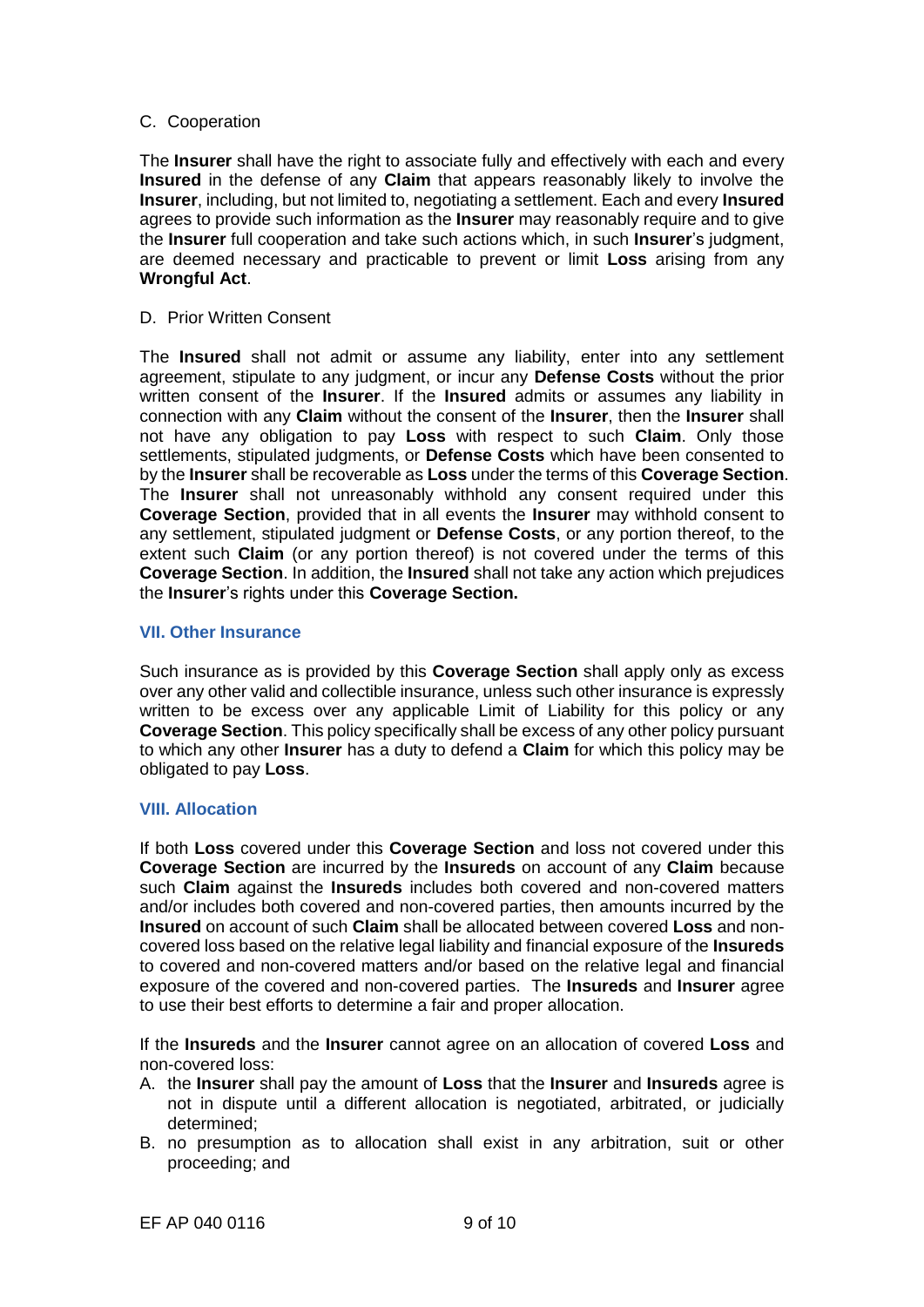C. the **Insurer**, if requested by the **Insureds**, shall submit the dispute to binding arbitration. The rules of the American Arbitration Association shall apply except with respect to the selection of the arbitration panel, which shall consist of one arbitrator selected by the **Insureds**, one arbitrator selected by the **Insurer**, and a third independent arbitrator selected by the first two arbitrators.

## **X. Order of Payments**

In the event of **Loss** arising from any **Claim** for which payment is due under the provisions of this **Coverage Section** but which **Loss**, in the aggregate, exceeds the remaining available Limits of Liability applicable to this **Coverage Section**, (including by virtue of the depletion of the Policy Aggregate Limit of Liability), then the **Insurer**  shall:

- A. first pay such **Non-Indemnifiable Loss** for which coverage is provided under this **Coverage Section**; and
- B. then pay such other **Loss** for which coverage is provided under this **Coverage Section**.

Upon the written request of the **Named Insured**, the **Insurer** shall either pay or withhold payment for **Indemnifiable Loss** otherwise payable under this **Coverage Section**. In the event that the **Insurer** withholds payment as requested by the **Named Insured**, then the **Insurer** shall at any time in the future, at the request of the **Named Insured**, release such **Loss** payment to a **Company**, or make such **Loss** payment directly to the **Individual Insured**. The **Insurer**'s liability with respect to any payments of **Loss** withheld shall not be increased, and shall not include any interest, as a result of such withholding.

The **Financial Insolvency** of any **Company** or any **Individual Insured** shall not relieve the **Insurer** of any of its obligations to prioritize payment of covered **Loss** under this **Coverage Section** pursuant to this Section X.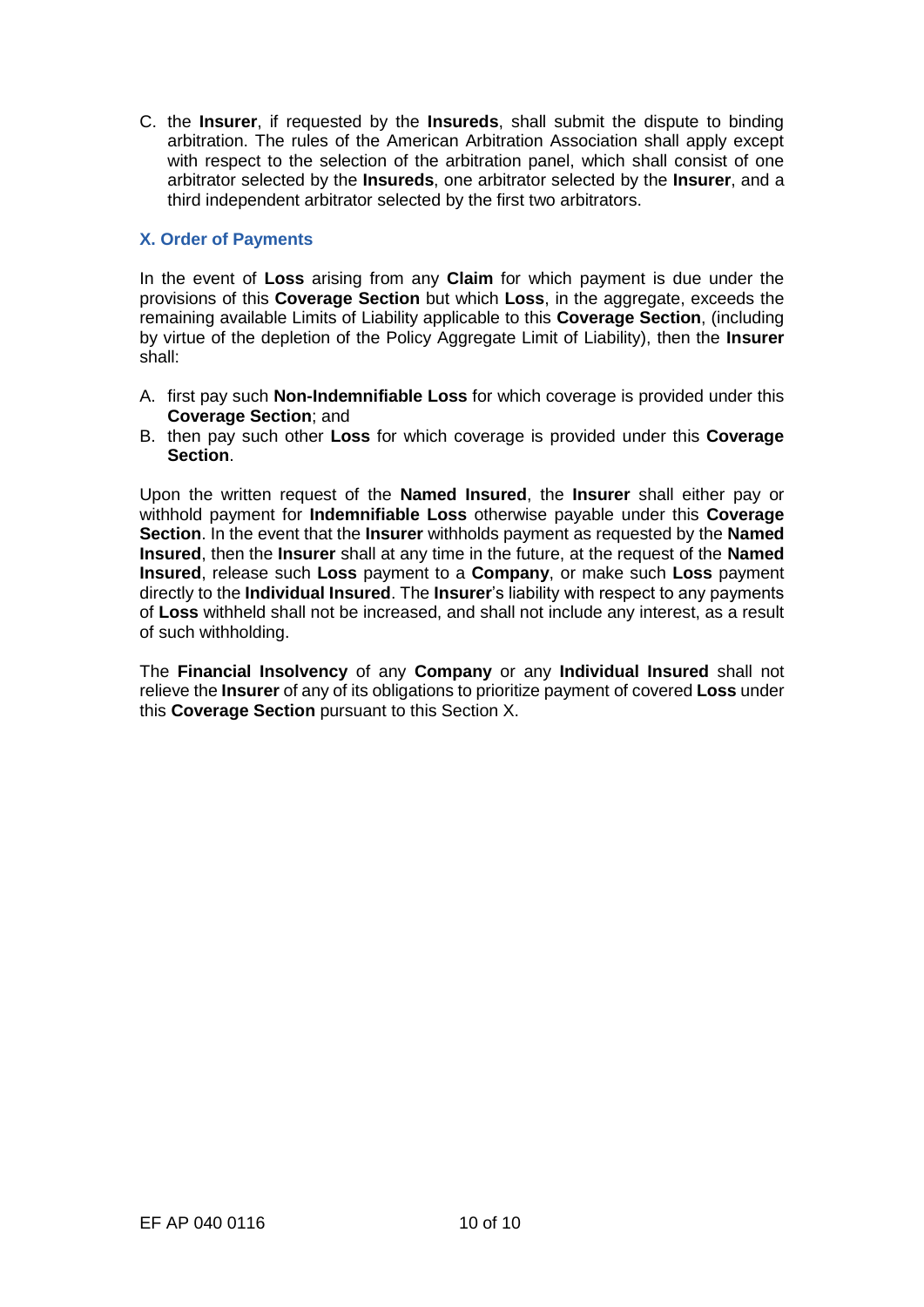

## **Investment Fund Coverage Section Declarations**

# 1. **NAMED INSURED**:

2. **POLICY PERIOD**: Inception: Expiration: The **Policy Period** incepts and expires as of 12:01 A.M. at the **Named Insured** Address.

| 3. (a) COVERAGE SECTION LIMIT OF LIABILITY:                 |     |
|-------------------------------------------------------------|-----|
| (b) Derivative Demand Investigation Sub-Limit of Liability: | \$0 |

## 4. RETENTIONS:

| (a) Each <b>Claim</b> under Coverage A:      | \$  |
|----------------------------------------------|-----|
| (b) Each <b>Claim</b> under Coverage B:      | \$  |
| (c) Each <b>Claim</b> under Coverage C:      | \$  |
| (d) Each Derivative Demand under Coverage D: | SO. |

5. CONTINUITY DATE: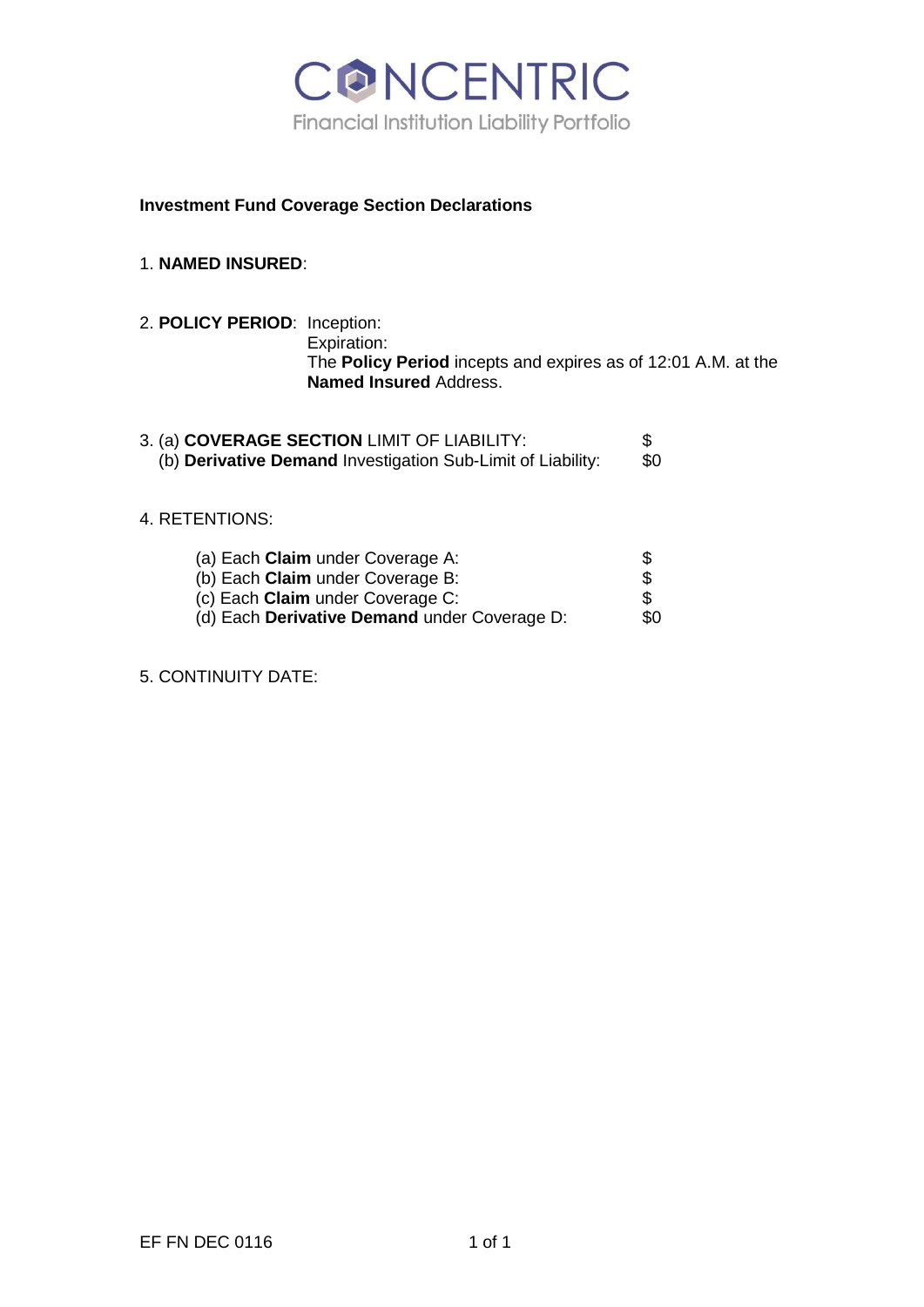

#### **Investment Fund Coverage Section**

In consideration of the premium charged, in reliance upon the statements made by the **Insureds** in the **Application**, which forms a part of this policy, and subject to all terms and conditions, the **Insurer** agrees as follows:

#### **I. Insuring Agreements**

#### **Coverage A: Fund Organization and Individual Insured Liability Coverage**

The **Insurer** shall pay **Loss** of a **Fund Organization** or **Individual Insured** arising from a **Claim** first made against such **Insured** during the **Policy Period** or the Extended Reporting Period, if applicable, for any **Wrongful Act** of such **Insured** or of any natural person or entity for whose acts the **Insured** becomes legally liable.

#### **Coverage B: Fund Manager and Individual Insured Professional Liability Coverage**

The **Insurer** shall pay **Loss** of a **Fund Manager** or **Individual Insured** arising from a **Claim** first made against such **Insured** during the **Policy Period** or the Extended Reporting Period**,** if applicable, for any **Wrongful Act** of such **Insured** or of any natural person or entity for whose acts the **Insured** becomes legally liable, in the performance of or failure to perform **Fund Management Services**.

#### **Coverage C: Outside Directorship Liability Coverage**

The **Insurer** shall pay **Loss** of an **Individual Insured** arising from a **Claim** first made against such **Individual Insured** during the **Policy Period** or the Extended Reporting Period if applicable for any **Wrongful Act** by such **Individual Insured** while acting in an **Outside Capacity**; provided that coverage under this Coverage (C) shall be specifically excess of any indemnity (other than the indemnity provided by the **Fund Organization**) and insurance available to such **Individual Insured** by reason of serving in an **Outside Capacity**, including any indemnity or insurance available from or provided by the **Outside Entity**.

#### **Coverage D: Derivative Demand Investigation Costs Coverage**

The **Insurer** shall pay **Investigation Costs** up to the amount of the **Derivative Demand** Investigation Sub-Limit of Liability set forth in Item 3(b) of the Investment Fund **Coverage Section** Declarations incurred by a **Fund Organization** solely in response to a **Derivative Demand** first made and reported to the **Insurer** during the **Policy Period.** Payment of any **Investigation Costs** under this **Coverage Section** shall not waive any of the **Insurer**'s rights under this policy or at law.

#### **II. Definitions**

In addition to the Definitions in the General Terms and Conditions, the following terms whenever set forth in boldface type in this **Coverage Section**, whether in singular or in plural, shall have the meanings indicated.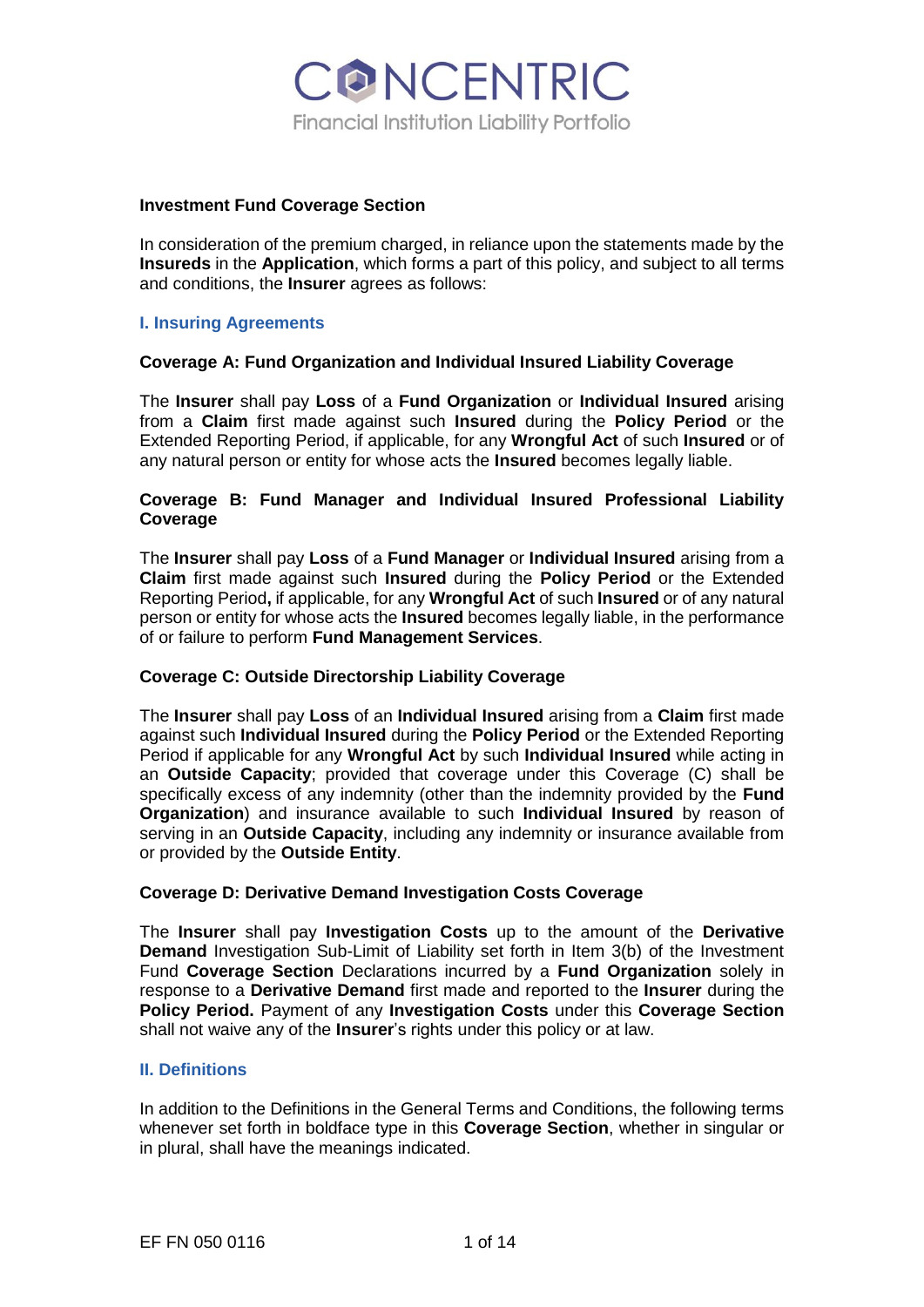A. **Advisory Board Member** means any natural person who was, now is or shall become a member of any board or committee, other than a Board of Directors or Board of Managers, formed pursuant to a partnership agreement, operating agreement or equivalent document or resolution of an **Investment Fund**.

# B. **Claim** means

- 1. a written demand, other than a **Derivative Demand,** for monetary, nonmonetary or injunctive relief (including any request to toll or waive any statute of limitations and including any demand for mediation, arbitration or any other alternative dispute resolution process);
- 2. a civil, criminal, administrative, regulatory or arbitration proceeding for monetary, nonmonetary or injunctive relief which is commenced by:
	- (i) service of a complaint or similar pleading;
	- (ii) return of an indictment, information or similar document (in the case of a criminal proceeding); or
	- (iii) receipt or filing of a notice of charges;
- 3. a civil, criminal, administrative or regulatory investigation of an **Individual Insured**:
	- (iii) once such **Individual Insured** is identified in writing by such investigating authority or enforcement body as a person against whom a proceeding described in subparagraph 2 of this Definition may be commenced; or
	- (iv) in the case of an investigation by the Securities and Exchange Commission("**SEC**") or a similar state or foreign government authority, after:
		- i. the service of a subpoena upon such **Individual Insured**; or
		- ii. the **Individual Insured** is identified in a written "Wells" or other notice from the **SEC** or a similar state or foreign government authority that describes actual or alleged violations of laws by such **Individual Insured**;
- 4. a formal request for the extradition of an **Individual Insured** in any country by another country for trial or to answer a criminal accusation.
- C. **Controlling Shareholder** shall have the same meaning as the applicable definition or phrase under Section 15 of the Securities Act of 1933, or Section 20(a) of the Securities Exchange Act of 1934, as amended.
- D. **Defense Costs** means reasonable and necessary fees, costs and expenses consented to by the **Insurer** (including premiums for any appeal bond, attachment bond or similar bond arising out of a covered judgment, but without any obligation to apply for or furnish any such bond), resulting solely from the investigation, adjustment, defense and appeal of a **Claim** against an **Insured**, but excluding compensation of any **Individual Insured**. **Defense Costs** shall not include any fees, costs or expenses incurred prior to the time that a **Claim** is first made against an **Insured**.
- E. **Derivative Demand** means a written demand by one or more security holders of a **Fund Organization,** without the assistance, participation or solicitation of any **Executive**, upon the board of directors (or equivalent management body) of such **Fund Organization** requesting that it file on behalf of the **Fund Organization** a civil proceeding in a court of law against any **Executive** for a **Wrongful Act.**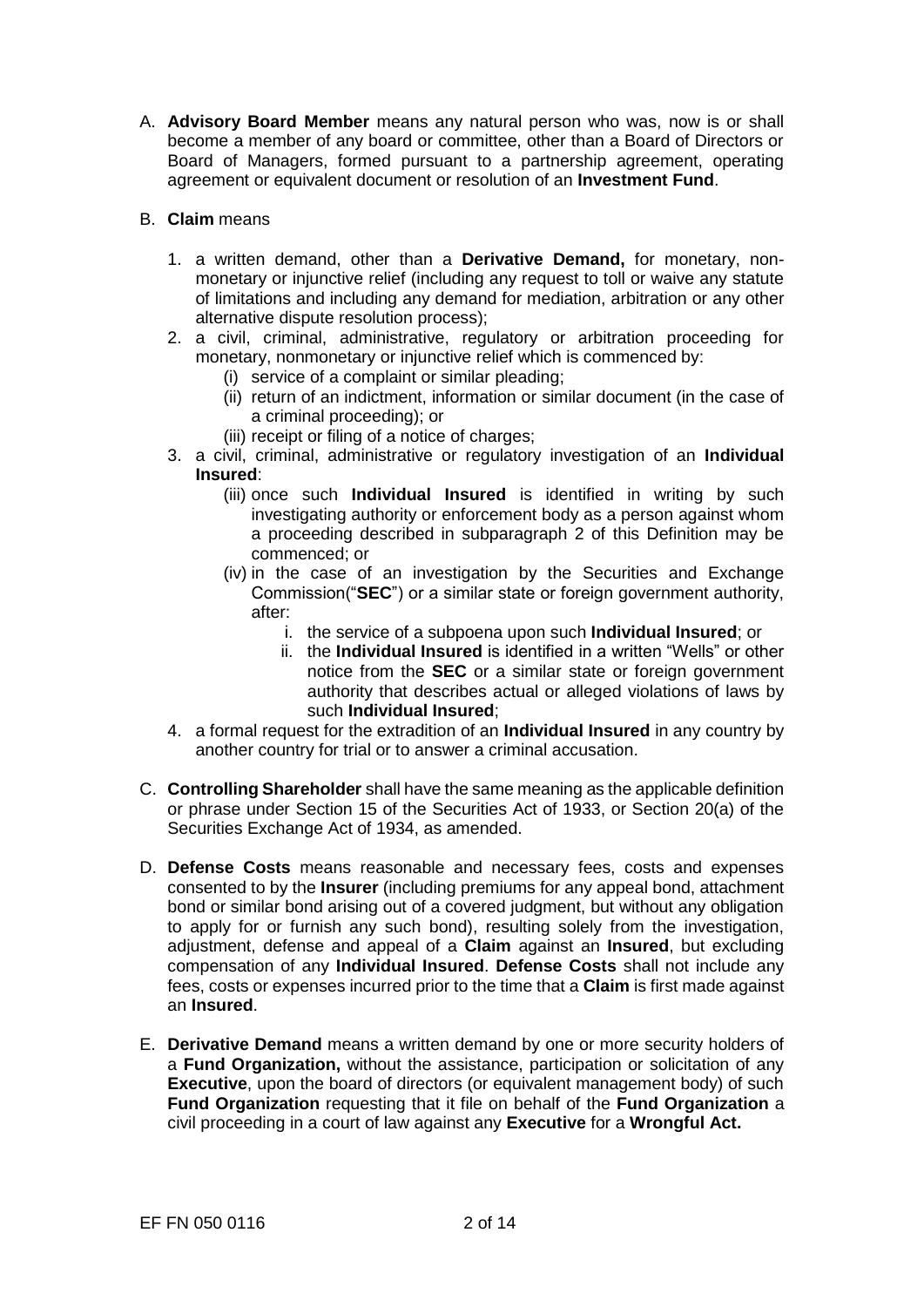- F. **Employee** means any past, present or future employee of a **Fund Organization** or **Fund Manager**, whether such employee is in a supervisory, co-worker or subordinate position or otherwise, including
	- 1. any part-time, seasonal and temporary employee,
	- 2. volunteer, individual who is contracted to perform work for a **Fund Organization** or **Fund Manager**, or independent contractor for a **Fund Organization** or **Fund Manager** in his or her capacity as such, or
	- 3. any individual who is leased to a **Fund Organization** or **Fund Manager**,

but only if such **Fund Organization** or **Fund Manager** provides indemnification to such employees, volunteers or individuals in the same manner as is provided to such **Fund Organization** or **Fund Manager's** own employees; provided, however, a **Fund Organization** or **Fund Manager** may request that no coverage be provided under this **Coverage Section** for an independent contractor or leased employee named in a specific **Claim**. Such request must be made in writing and within 90 days of the **Claim** being reported to the **Insurer**. If no such request is made, this **Coverage Section** shall apply as if the **Fund Organization** or **Fund Manager** determined that such independent contractor or leased employee shall receive coverage.

- G. **Executive** means
	- 1. any natural person who was, now is or shall become a duly elected or appointed director, officer, trustee, governor, general partner, managing general partner, venture partner, administrative general partner, principal, management committee member of a duly constituted committee, or member of the Board of Managers of a **Fund Organization** or **Fund Manager**;
	- 2. any past, present or future person in a duly elected or appointed position in a **Fund Organization** or **Fund Manager** which is organized and operated in a jurisdiction other than the United States of America or any of its territories or possessions that is equivalent to an executive position listed in paragraph 1. of this Definition; or
	- 3. any past, present or future General Counsel, Chief Compliance Officer, or Risk Manager (or equivalent position) of the **Named Insured**.
- H. **Fund Management Services** means:
	- 1. the formation, capitalization, operation, management, administration, marketing and solicitation of an **Investment Fund**;
	- 2. financial, economic, or investment advice regarding investments in securities for or on behalf of an **Investment Fund** or to a **Portfolio Company**;
	- 3. investment management, portfolio management and asset allocation services performed for or on behalf of an **Investment Fund**;
	- 4. the review, analysis, selection, and monitoring of other funds for investment by an **Investment Fund**;
	- 5. the selection and oversight of outside service providers and unaffiliated investment advisers for or on behalf of an **Investment Fund**; or
	- 6. the investment in, or the formation, capitalization or disposition of, a **Portfolio Company**, including but not limited to acts performed in the capacity as a **Controlling Shareholder** of a **Portfolio Company**.
- I. **Fund Manager** means any **Company** authorized in the partnership, membership, or operating agreement of, or authorized pursuant to a contract with an **Investment Fund** to provide professional services to or on behalf of an **Investment Fund**.
- J. **Fund Organization** means any:
	- 1. **Investment Fund**;
	- 2. **Investment Holding Company**;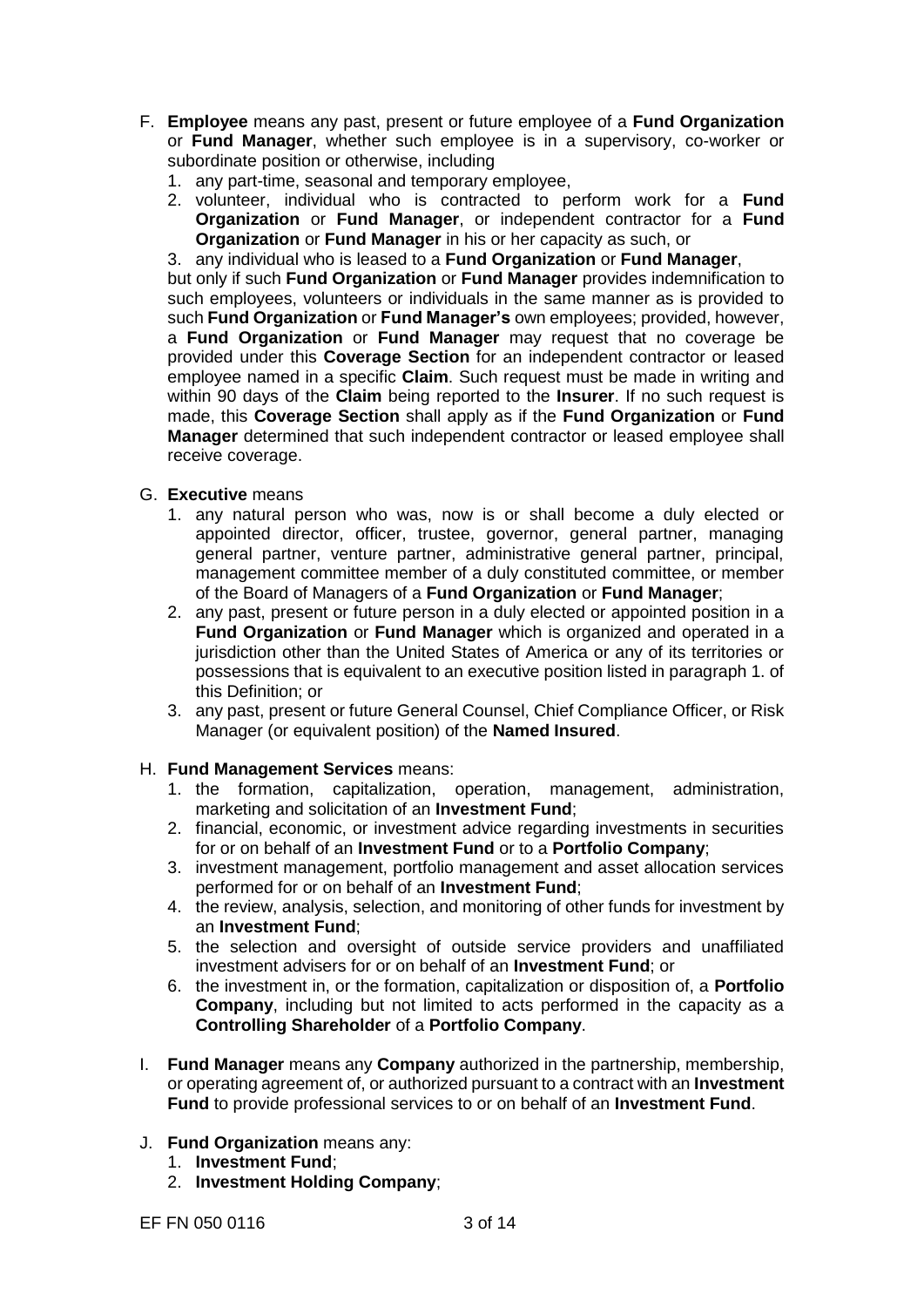- 3. entity which is a general partner, managing general partner, administrative general partner or managing member of an **Investment Fund** or an **Investment Holding Company**; or
- 4. entity which is a general partner, managing general partner, administrative general partner or managing member of an entity described in (J)(3) above.
- K. **Independent Director** means any natural person director, trustee, or equivalent position of an **Investment Fund** who:
	- 1. is not, and has never been, employed by any **Investment Fund** or **Fund Manager;**
	- 2. is not and has never been the spouse or **Domestic Partner** of any natural person who is, or has ever been, employed by any **Investment Fund** or **Fund Manager**; and
	- 3. does not own more than 5% of any **Investment Fund** or **Fund Manager**.
- L. **Individual Insured** means any
	- 1. solely with respect to Coverage (A):
		- (a) any **Executive** of a **Fund Organization** or **Employee** of a **Fund Organization**, solely in his or her capacity as such; or
		- (b) any **Advisory Board Member**, solely in his or her capacity as such and solely with respect to **Loss** for which the **Fund Organization** grants indemnification to such **Advisory Board Member**;
	- 2. solely with respect to Coverage (B): any **Executive** of a **Fund Manager** or **Employee** of **Fund Manager**, solely in his or her capacity as such; and
	- 3. solely with respect to Coverage (C): any **Executive** of a **Fund Organization** or any **Executive** of **Fund Manager**, solely in his or her **Outside Capacity**.
- M. **Insured** means any
	- 1. **Fund Organization;**
	- 2. **Fund Manager**; or
	- 3. **Individual Insured**.
- N. **Investigation Costs** means the reasonable and necessary costs, charges, fees and expenses consented to by the **Insurer** (including, but not limited to, attorney's fees and expert's fees but not including any settlement, judgment or damages and not including any compensation or fees of any **Individual Insured**) incurred by the **Fund Organization** or its board of directors (or any equivalent management body), or any committee of the board of directors (or any equivalent management body), solely in connection with the investigation or evaluation of a **Derivative Demand**
- O. **Investment Fund** means:
	- 1. any pooled investment vehicle that is listed in the Schedule of Investment Funds endorsed to this Coverage Section;
	- 2. any New Fund**,** but solely pursuant to the terms set forth below in Section IV. NEWLY CREATED FUNDS
- P. **Investment Holding Company** means any entity:
	- 1. which is created before or during the **Policy Period**, and whose sole purpose and activity is acquiring or holding debt, equity securities or debentures, for or on behalf of an **Investment Fund**; and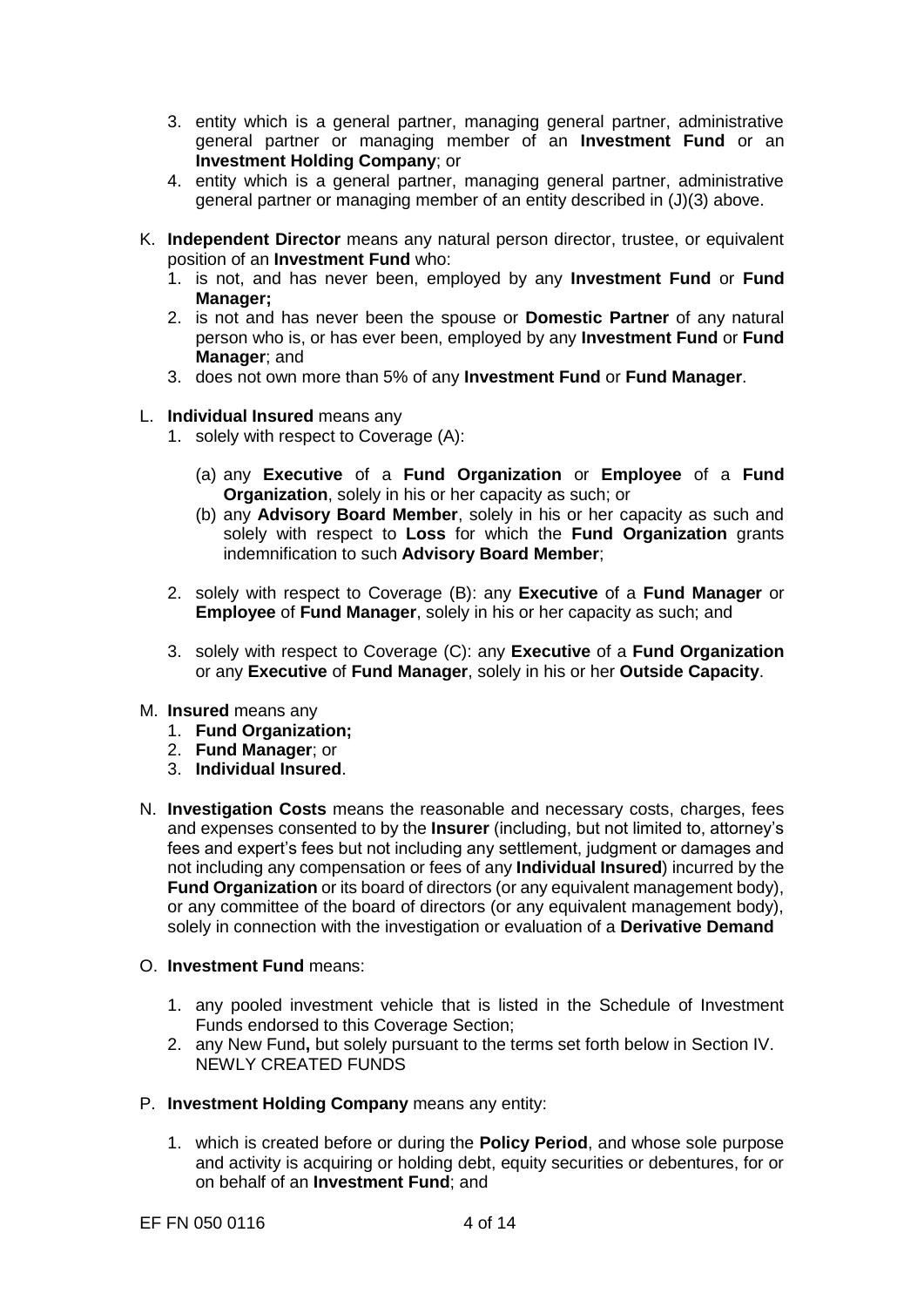- 2. in which one or more **Investment Funds** or **Investment Holding Companies**, separately or in combination, previously owned or controlled or currently own or control greater than 50% of the outstanding securities or voting rights representing the present right to vote for election of directors or to select the general partner or managing member of such **Investment Holding Company**.
- Q. **Loss** means:
	- 1. the amount that any Insured becomes legally obligated to pay in connection with any covered **Claim**, including, but not limited to:
		- (a) judgments (including pre-judgment and post-judgment interest on any covered portion thereof) and settlements; and
		- (b) damages, including punitive or exemplary damages and the multiple portion of multiplied damages relating to punitive or exemplary damages. The enforceability of this subparagraph (b) shall be governed by such applicable law that most favors coverage for such punitive, exemplary and multiple damages;
	- 2. **Defense Costs**;
	- 3. with respect to Coverage D of this **Coverage Section**, **Investigation Costs**.

**Loss** shall not include, other than **Defense Costs**:

- 1. any amount for which the **Insureds** are not financially liable or which are without legal recourse to the **Insureds**;
- 2. matters which may be deemed uninsurable under the law pursuant to which this policy shall be construed;
- 3. civil or criminal fines or penalties;
- 4. taxes or tax penalties (whether imposed by federal, state, local or other governmental authority);
- 5. the costs and expenses of complying with any injunctive relief or other form of nonmonetary relief;
- 6. compensation, salary, wages, fees, benefits, overhead, charges or expenses of any **Insured;**
- R. **Outside Capacity** means service by an **Individual Insured** as a director, trustee, or equivalent position with an **Outside Entity** at or prior to the Inception Date of this Policy, or during the Policy Period, if service by such **Individual Insured** is, or was, at the specific request or direction of a **Fund Organization** or **Fund Manager**;

#### S. **Outside Entity** means:

- 1. any not-for-profit organization, other than a **Subsidiary.**
- 2. any **Portfolio Company** which is not registered or approved, upon notice of issuance, on a national securities exchange, or not authorized or approved for authorization, upon notice of issuance, for quotation in the NASDAQ system; or
- 3. any **Portfolio Company** scheduled as an **Outside Entity** by endorsement to this Coverage Section.
- T. **Outside Entity Executive** means any **Executive** of a **Fund Organization** serving in the capacity as director, officer, trustee, trustee emeritus or governor of an **Outside Entity**, but only if such service is at the specific request or direction of a **Fund Organization** or **Fund Manager**. In the event of a disagreement between a **Fund Organization** or **Fund Manager** and an individual as to whether such individual was acting at the specific request or direction of such **Fund Organization** or **Fund Manager**, this **Coverage Section** shall abide by the determination of the **Named Insured** on this issue and such determination shall be made by written notice to the **Insurer** within 90 days after the **Claim** first is reported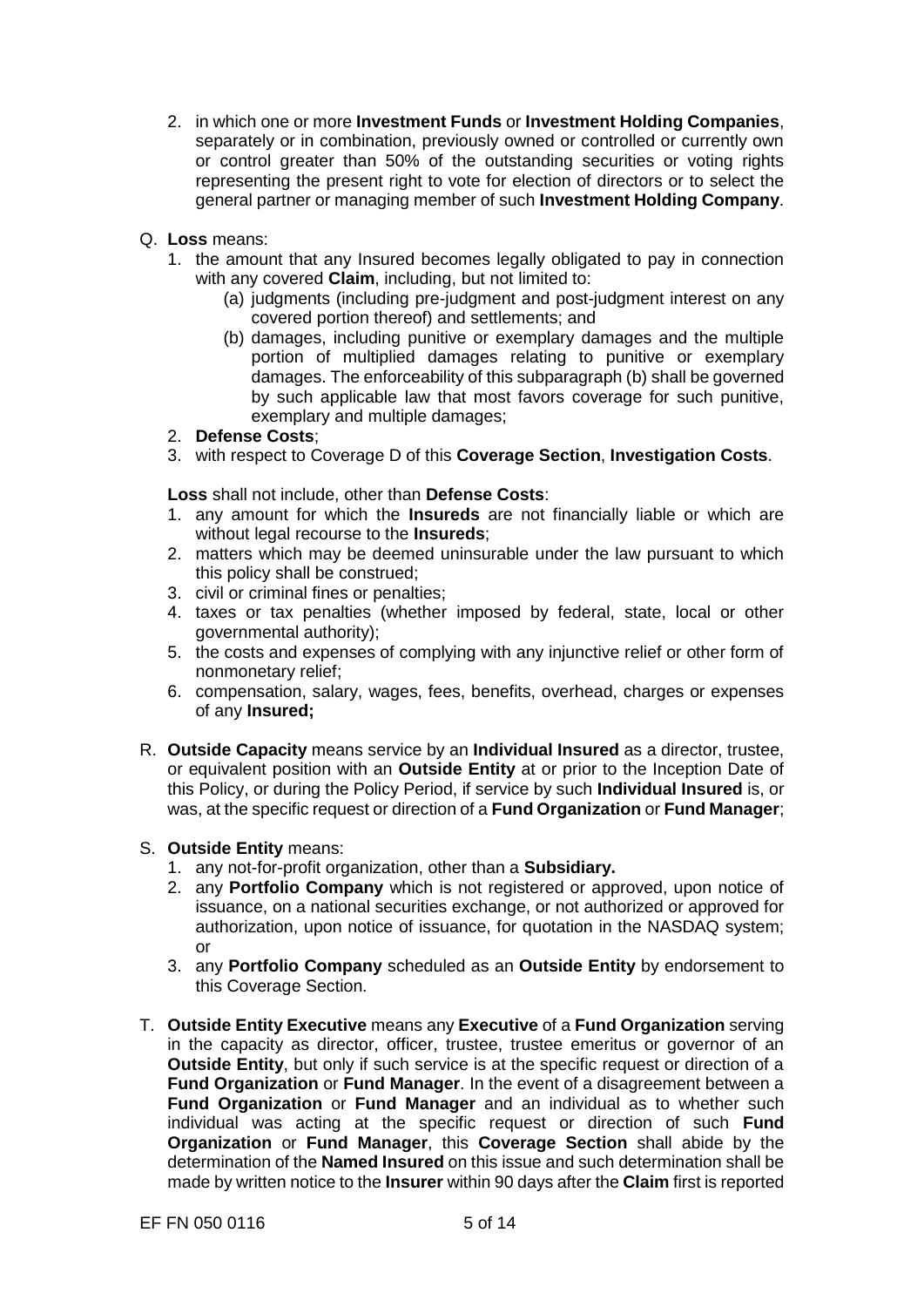to the **Insurer** pursuant to the terms of the policy. In the event no determination is made within such period, this **Coverage Section** shall apply as if the **Named Insured** determined that such **Executive** was not acting at such **Fund Organization** or **Fund Manager's** specific request or direction.

- U. **Pollutants** means any solid, liquid, gaseous, biological, radiological or thermal irritant or contaminant, including smoke, vapor, dust, fibers, mold, spores, fungi, germs, soot, fumes, acids, alkalis, chemicals and Waste. "Waste" includes, but is not limited to, materials to be recycled, reconditioned or reclaimed and nuclear materials.
- V. **Portfolio Company** means any entity, other than an **Investment Holding Company**, in which one or more **Investment Funds** or **Investment Holding Companies**, separately or in combination, previously owned or controlled, currently own or control, or propose to own or control, outstanding debt, equity securities, or debentures.
- W. **Subsidiary** means
	- 1. any entity in which the **Company** has or had **Management Control** on or before the inception date of the policy either directly or indirectly through one or more other **Subsidiaries**;
	- 2. any entity in which the **Company** acquires **Management Control** during the **Policy Period**, either directly or indirectly through one or more other **Subsidiaries**; and whose assets do not exceed 35% of the assets of the **Company**, prior to the **Company** acquiring **Management Control** of the **Subsidiary**; or
	- 3. any entity in which the **Company** acquires **Management Control** during the **Policy Period**, either directly or indirectly through one or more other **Subsidiaries** and whose assets exceed 35% of the assets of the Company, prior to the Company acquiring **Management Control** of the **Subsidiary** but only for a period of 90 days subsequent to the **Company** acquiring **Management Control** of the **Subsidiary.**
- X. **Wrongful Act** means
	- 1. for purposes of Insuring Clause (A):
		- (a) any actual or alleged breach of duty, neglect, error, misstatement, misleading statement, omission or act by a **Fund Organization** or **Individual Insured** in their respective capacities as such (including but not limited to the performance of **Fund Management Services**), including any actual or alleged violation of the Investment Advisers Act of 1940, the Securities Act of 1933, the Securities Exchange Act of 1934, **ERISA**, or any foreign equivalent of any of the preceding statutes;
		- (b) any matter claimed against an **Individual Insured** solely by reason of serving in his or her capacity as such;
		- (c) any actual or alleged breach of duty, neglect, error, misstatement, misleading statement, omission or act by a **Fund Organization** in its capacity as a general partner, managing general partner, administrative general partner or managing member of another **Fund Organization**.
		- (d) any actual or alleged breach of duty, neglect, error, misstatement, misleading statement, omission or act by any natural person or entity for whom the **Fund Organization** becomes legally liable, but solely with respect to such natural person's or entity's performance or failure to perform services for or on behalf of an **Investment Fund**.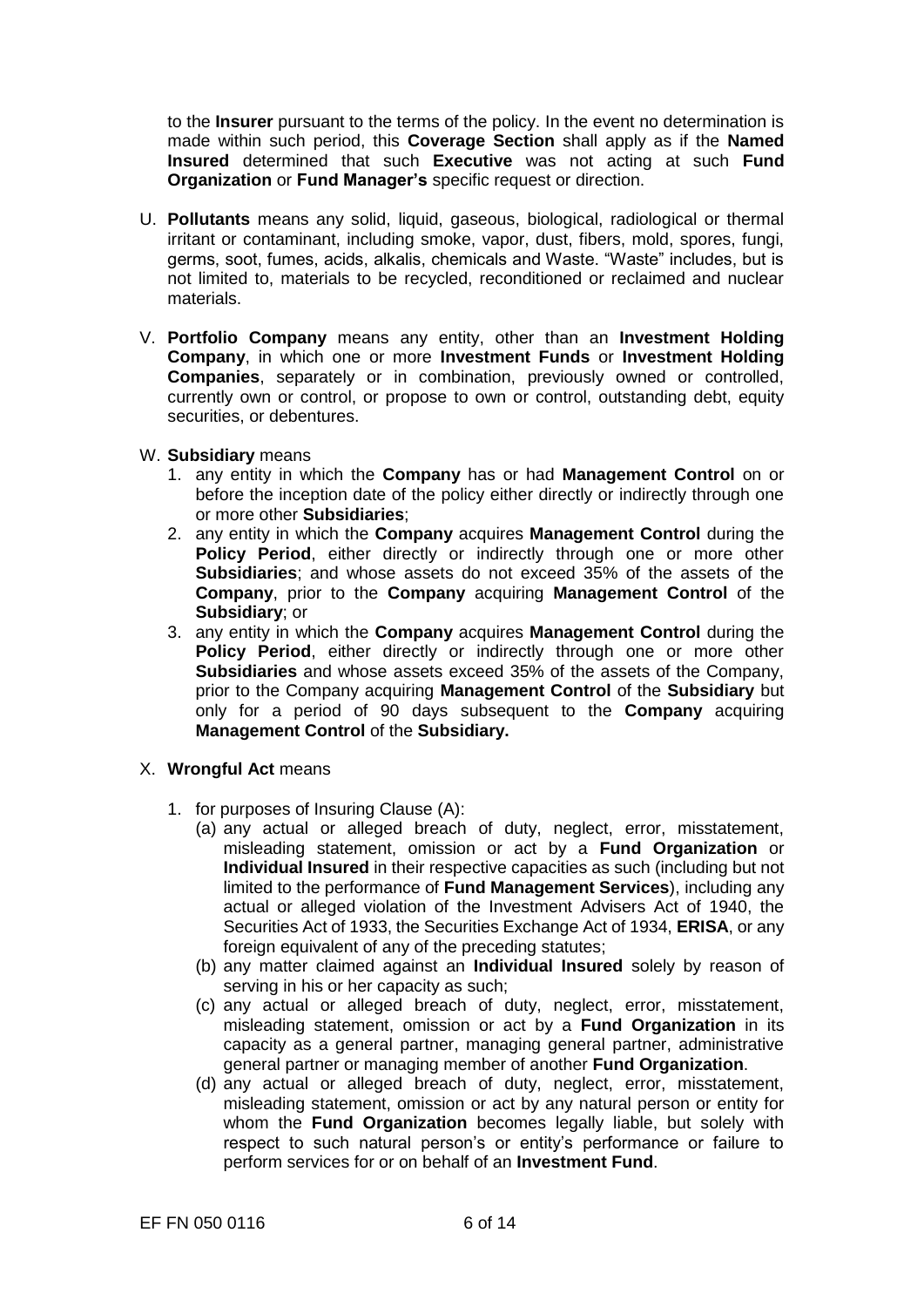- 2. for purposes of Insuring Clause (B):
	- (a) any actual or alleged breach of duty, neglect, error, misstatement, misleading statement, omission or act by a **Fund Manager** or by an **Executive** or **Employee** of a **Fund Manager** in the performance of **Fund Management Services**, including any actual or alleged violation of the Investment Advisers Act of 1940, the Securities Act of 1933, the Securities Exchange Act of 1934, **ERISA**, or any foreign equivalent of any of the preceding statutes; or
	- (b) any actual or alleged breach of duty, neglect, error, misstatement, misleading statement, omission or act by any natural person or entity for whom the **Fund Manager** becomes legally liable, but solely with respect to such natural person's or entity's performance or failure to perform services for or on behalf of an **Investment Fund**.
- 3. for purposes of Insuring Clause (C):any actual or alleged breach of duty, neglect, error, misstatement, misleading statement, omission or act by an **Individual Insured** in his or her **Outside Capacity**.

## **III. Exclusions**

The **Insurer** shall not be liable to make any payment for **Loss** in connection with any **Claim** made against any **Insured**:

- A. alleging, arising out of, based upon or attributable to:
	- 1. gaining of any profit, remuneration or advantage to which the **Insured** was not legally entitled, if a final, non-appealable adjudication in any underlying proceeding establishes the gaining of such profit, remuneration or advantage; or
	- 2. committing of any deliberate criminal or deliberate fraudulent act, or any willful violation of any statute, rule or law, if a final, non-appealable adjudication in any underlying proceeding establishes that such deliberate criminal or deliberate fraudulent act, or willful violation of statute, rule or law was committed.

For purposes of determining the applicability of this Exclusion, (i) the facts pertaining to and knowledge possessed by any **Insured** shall not be imputed to any **Individual Insured**; and (ii) only facts pertaining to and knowledge possessed by an **Executive** of a **Fund Organization** or of a **Fund Manager** or the signatory of the **Application** shall be imputed to such **Fund Organization** or **Fund Manager;**

- B. alleging, arising out of, based upon or attributable to the circumstances alleged or the same **Wrongful Act** or **Related Wrongful Act** alleged or contained in any claim or demand which has been reported, or to any circumstances, **Wrongful Act**  or **Related Wrongful Act** of which notice has been given, under any prior insurer's policy or policy of which this **Coverage Section** is a renewal or replacement or which it may succeed in time;
- C. alleging, arising out of, based upon or attributable to any demand, suit or other proceeding pending against, or order, decree or judgment entered for or against, any **Insured** on or prior to the Continuity Date set forth in Item 5 of the Investment Fund **Coverage Section** Declarations**,** or the alleging of any **Wrongful Act** which is the same as or a **Related Wrongful Act** to that alleged in such pending or prior demand, suit or proceeding or in the underlying demand, order, decree or judgment;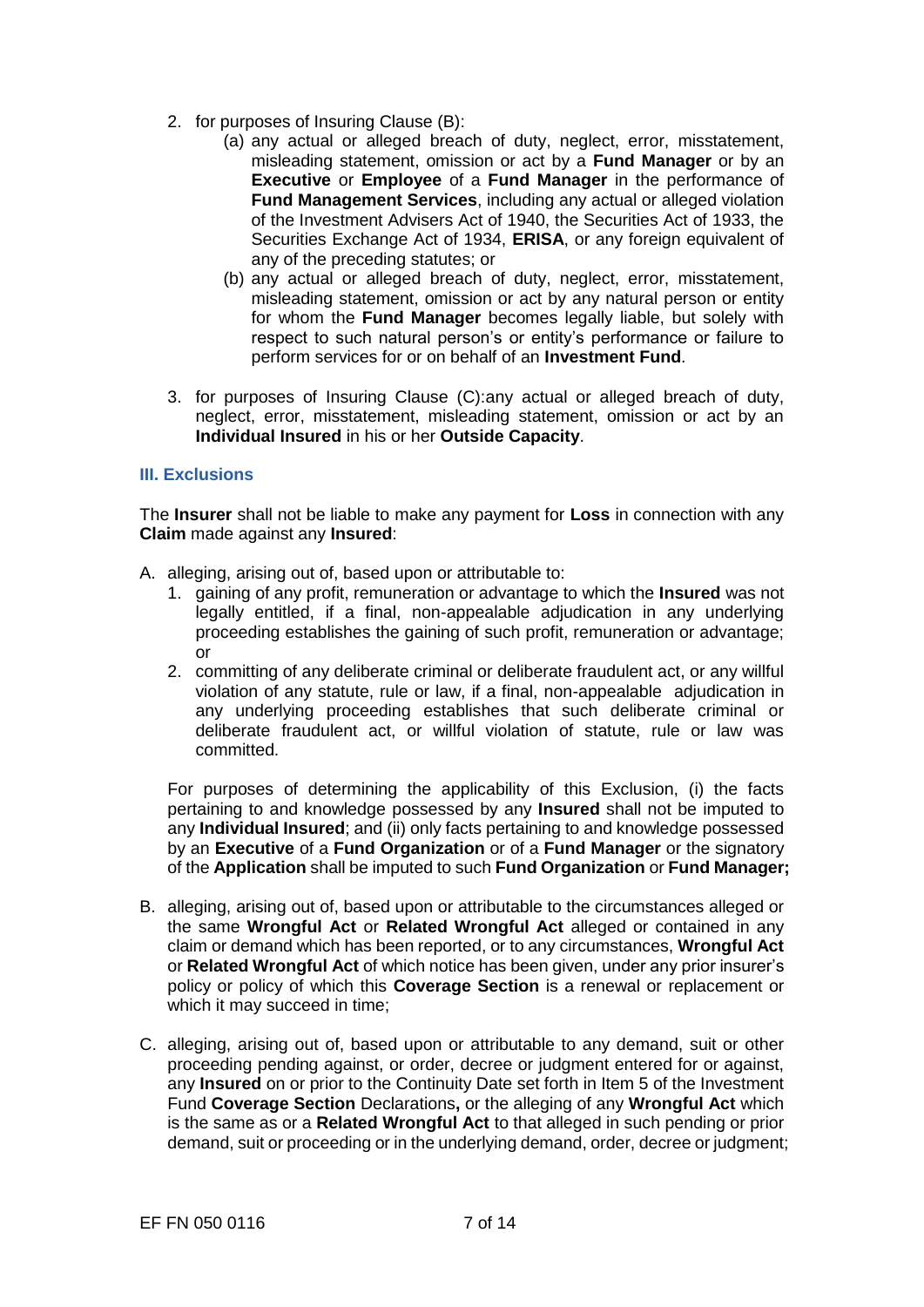- D. alleging, arising out of, based upon or attributable to any **Wrongful Act** committed or allegedly committed by an **Individual Insured** in his or her capacity as an **Outside Entity Executive** prior to the Continuity Date set forth in Item 5 of the Investment Fund **Coverage Section** Declarations if any **Insured**, as of such **Continuity Date**, knew or could have reasonably foreseen that such **Wrongful Act** could lead to a **Claim** under this **Coverage Section**;
- E. alleging, arising out of, based upon or attributable to any actual or alleged act, error or omission of an **Individual Insured** serving in any capacity other than as an **Executive** or **Employee** of a **Fund Manager** or **Fund Organization** or as an **Outside Entity Executive** of an **Outside Entity**;
- F. brought or maintained by or on behalf of any **Insured** in any capacity, or by any entity that owns more than 50% of the outstanding securities of the **Named Organization**; provided this Exclusion III.(C) shall not apply to:
	- 1. any **Claim** brought or maintained derivatively on behalf of an **Investment Fund**  by one or more securityholders, limited partners or members of such **Investment Fund**; provided such **Claim** is brought and maintained without any assistance or participation of, or solicitation by any **Individual Insured**, other than assistance, participation or solicitation for which 18 U.S.C. 1514A(a) (the Sarbanes-Oxley Act of 2002), or any similar "whistleblower" protection provision of an applicable federal, state, local or foreign securities law, affords protection to such **Individual Insured**;
	- 2. any **Claim** brought or maintained by an **Individual Insured** for contribution or indemnity, if such **Claim** directly results from another **Claim** covered under this **Coverage Section**;
	- 3. any **Claim** brought or maintained by a bankruptcy or insolvency trustee, examiner, receiver, any assignee of such trustee, examiner or receiver, or any creditors' committee appointed to take control of, supervise, manage or liquidate an **Investment Fund** or **Fund Manager**;
	- 4. any **Claim** brought or maintained by an **Individual Insured** if such **Individual Insured** has not served in the capacity of an **Individual Insured** within any of the three (3) years immediately preceding the date the **Claim** was made, and such **Claim** is brought and maintained without any assistance, participation, or intervention of or solicitation by any other **Insured**;
	- 5. any **Claim** brought or maintained by an **Insured** where the failure to make such **Claim** would result in legal liability of such **Insured**;
	- 6. any **Claim** brought and maintained outside the United States of America or any of its territories or possessions, Canada or any other common law country (including any territories thereof);
- G. for bodily injury, personal injury, emotional distress, mental anguish, sickness, disease or death of any person, or damage to, loss of use or destruction of any data or tangible property. This Exclusion shall not apply to:
	- 1. **Loss** on account of any **Claim** for emotional distress or mental anguish arising solely from **Fund Management Services**; or
	- 2. brought by an employee of an **Outside Entity** against an **Individual Insured** serving in an **Outside Capacity**;
	- 3. **Loss** on account of any **Claim** arising from damage to, destruction of, loss of, or loss of use of, client or investor records in an **Insured's** possession;
- H. for any actual, alleged or threatened discharge, dispersal, release or escape of **Pollutants**, or any direction or request to test for, monitor, clean up, remove, contain, treat, detoxify or neutralize **Pollutants**. Other than for expenses (including,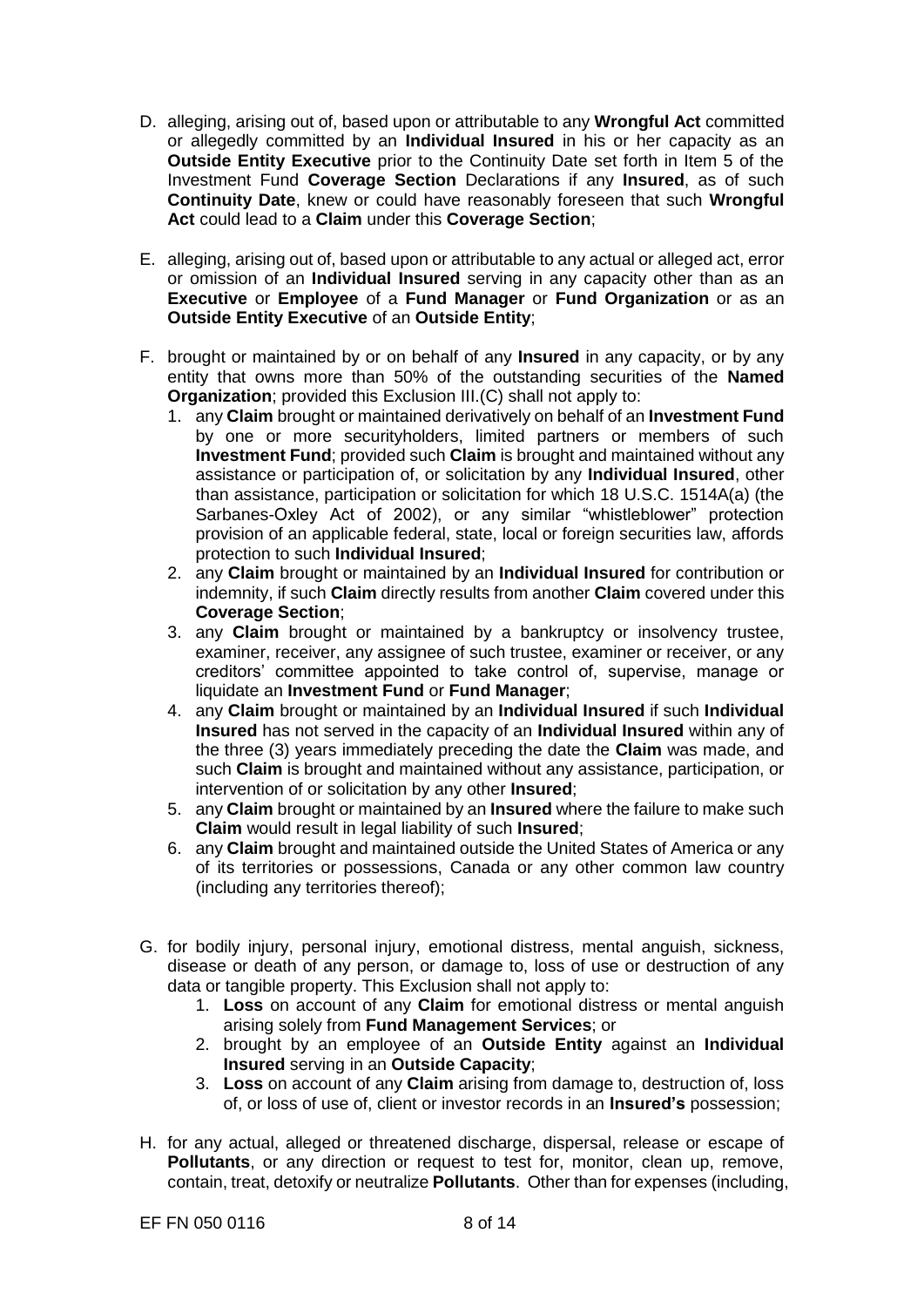but not limited to, legal and professional fees) incurred in testing for, monitoring, cleaning up, removing, containing, treating, neutralizing, detoxifying or assessing the effects of **Pollutants,** this Exclusion shall not apply to **Loss** on account of any **Claim** brought by an investor in an **Investment Fund** based upon, arising from or in consequence of the diminution in value of any securities owned by such **Investment Fund** if such diminution in value is allegedly as a result of any actual, alleged or threatened discharge, dispersal, release or escape of **Pollutants**, or any direction or request to test for, monitor, clean up, remove, contain, treat, detoxify or neutralize **Pollutants**;

- I. for any actual or alleged violations of any of the responsibilities, obligations or duties imposed on fiduciaries by **ERISA** as respects any pension, profit sharing, health and welfare or other employee benefit plan or trust established or maintained for the purpose of providing benefits to any **Insured**;
- J. alleging, arising out of, based upon, or attributable to the employment of any individual or any wrongful employment practice, including, but not limited to, wrongful dismissal, discharge or termination, discrimination, harassment, retaliation or other employment related claim;
- K. alleging, arising out of, based upon or attributable to:
	- 1. payments, commissions, gratuities, benefits or any other favors to or for the benefit of any full or part-time domestic or foreign governmental or armed services officials, agents, representatives, employees or any members of their family or any entity with which they are affiliated;
	- 2. payments, commissions, gratuities, benefits or any other favors to or for the benefit of any full or part-time officials, directors, agents, partners, representatives, members, principal security holders, owners or employees, or affiliates (as defined in the Securities Exchange Act of 1934, including any of their officers, directors, agents, owners, partners, representatives, principal security holders or employees) or any customers of a **Company** or any members of their family or any entity with which they are affiliated; or
	- 3. political contributions, whether domestic or foreign;
- L. alleging, arising out of, based upon or attributable to any actual or alleged contractual liability of the **Company** or any other **Insured** under any express contract or agreement. This Exclusion shall not apply to:
	- 1. **Loss** on account of a **Claim** arising out of the performance or failure to perform **Fund Management Services**;
	- 2. **Loss** on account of a **Claim** alleging a breach of any organizational or management advisory documents of an **Investment Fund**, including but not limited to a limited partnership agreement, operating agreement, advisory agreement, management agreement, or subscription agreement; or
	- 3. liability which would have attached in the absence of such express contract or agreement;
- M. for injury resulting from libel, slander, oral or written publication of defamatory or disparaging material, invasion of privacy, wrongful entry, eviction, false arrest, false imprisonment, malicious prosecution, malicious use or abuse of process, assault, battery or loss of consortium; provided this Exclusion shall not apply to **Loss** on account of any **Claim** brought by a client for libel, slander, or oral or written publication of defamatory or disparaging material arising solely from an **Insured's**  performing or failure to perform **Fund Management Services**;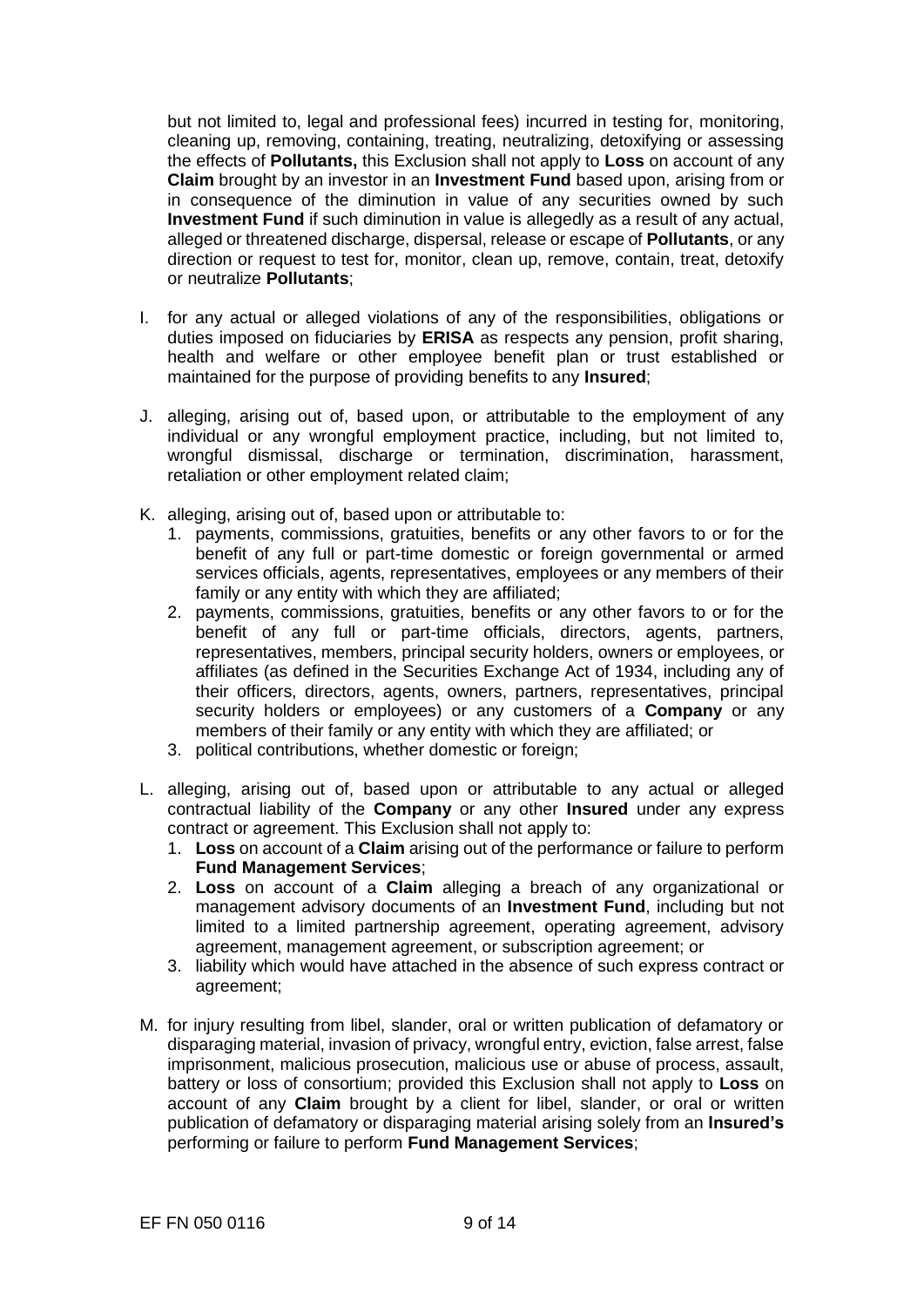- N. for the inability of any bank or banking firm, custodian, or broker or dealer in securities or commodities, to make any payment, or the inability of any such entity or person to settle or effect any transaction of any kind; provided this Exclusion shall not apply to **Defense Costs**;
- O. based upon, arising from, or in consequence of the performing or failure to perform any investment banking services, including but not limited to any advice in connection with corporate mergers, acquisitions, restructurings, divestitures, issuance of securities, syndication or similar activities; provided this Exclusion shall not apply to **Loss** on account of any **Claim** by an investor in an **Investment Fund**  arising from the performance of **Fund Management Services** by a **Fund Manager**  as long as neither an **Insured** nor the investor is a party to or participant in the investment banking transaction;
- P. based upon, arising from, or in consequence of any **Insured's** or any **Organization's** performing or failure to perform property management services, real estate appraisal or valuation services, or real estate development services;
- Q. based upon, arising from or in consequence of any **Insured** acting as a securities or commodities broker or dealer, or securities underwriter; provided this Exclusion shall not apply to **Loss** on account of any **Claim** arising from the distribution of interests in an **Investment Fund**;
- R. The **Insurer** shall not be liable to make any payment for any **Investigation Costs**  in connection with any **Derivative Demand** under Coverage D**:**
	- 1. alleging, arising out of, based upon or attributable to any fact, circumstance, situation, transaction, event or **Wrongful Act** which has been reported under any policy of which this **Coverage Section** is a renewal or replacement or which it may succeed in time:
	- 2. alleging, arising out of, based upon or attributable to any demand, suit or other proceeding pending against, or order, decree or judgment entered for or against, any **Insured** on or prior to the Continuity Date set forth in Item 5 of the Investment Fund Liability **Coverage Section** Declarations**,** or involving any **Derivative Demand** which is the same or related to that at issue in any pending or prior demand, suit, proceeding or in the underlying demand, order, decree or judgment;

## **IV. Newly Created Funds**

If, during the **Policy Period**, a **Company** creates or begins raising funds for a new pooled investment vehicle:

- A. that engages in or will engage in substantially similar activities as any **Investment Fund**;
- B. that is not registered as an investment company under the Investment Company Act of 1940; and
- C. whose securities are not traded in any public market, whether on a registered securities exchange or regional or local exchange in the United States, a foreign securities exchange, the NASDAQ or any other interdealer quotation system,

(a "New Fund"), then as respects any such New Fund whose total committed capital or total asset size is:

1. equal to or less than 25% of the total consolidated assets of all **Investment Funds**, then such New Fund shall be deemed an **Investment Fund**, and the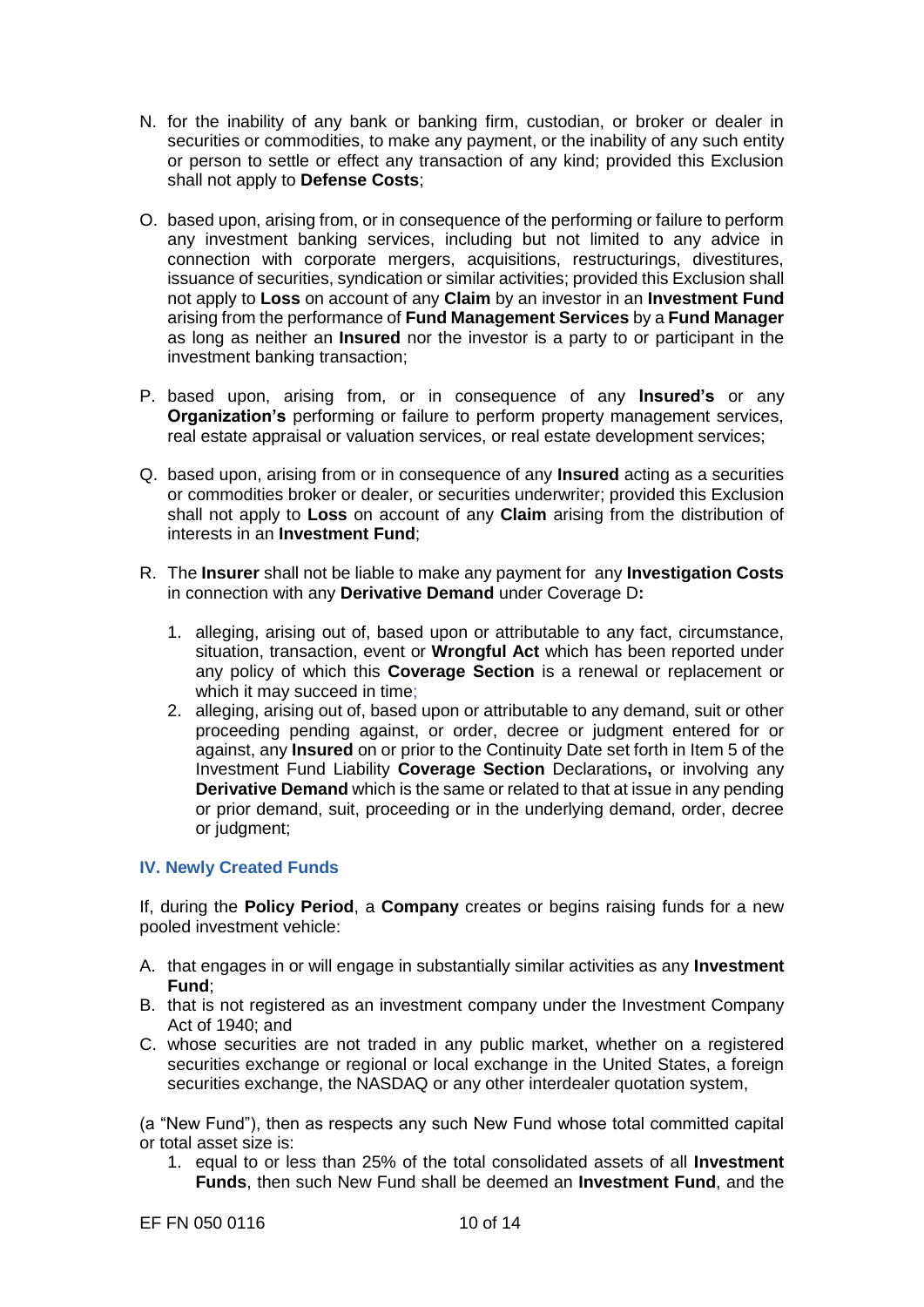Company agrees to waive any additional premium, written notice, or any information due as respects such New Fund for the remainder of the **Policy Period**; or

2. greater than 25% of the total consolidated assets of all **Investment Funds**, then such New Fund shall be deemed an **Investment Fund** for a period of sixty (60) days from the date of commencement of raising funds for the New Fund or creation of the New Fund (the "Effective Date"), whichever is later. The **Named Insured** shall give written notice of such New Fund to the **Insurer** as soon as practicable, but in no event later than thirty (30) days after the Effective Date, together with such information as the **Insurer** may require, and shall pay any reasonable additional premium required by the **Insurer**. Coverage for such New Fund shall be subject to such additional or different terms, conditions and limitations of coverage as the **Insurer** in its sole and absolute discretion may require. If the **Named Insured** fails to give such notice within the time specified above, or fails to pay any additional premium required by the **Insurer**, then coverage for such New Fund and its **Individual Insured** shall terminate with respect to **Claims** first made more than sixty (60) days after the Effective Date.

### **V. Limit of Liability**

The following provisions shall apply in addition to the provisions of Section IV. Limit of Liability of the General Terms and Conditions:

- A. Subject to the Policy Aggregate Limit of Liability set forth in Item 3 of the General Declarations, the **Coverage Section** Limit of Liability set forth in Item 3(a) of the Investment Fund **Coverage Section** Declarations shall be the maximum aggregate limit of the **Insurer**'s liability for all **Loss** under this **Coverage Section.**  Upon exhaustion of the Limit of Liability set forth in Item 3(a) of the Investment Fund **Coverage Section** Declarations, or the Policy Aggregate Limit of Liability in Item 3 of the General Declarations, the **Insurer**'s obligations under this **Coverage Section** shall be deemed completely fulfilled and extinguished.
- B. The maximum limit of the **Insurer**'s liability for all **Investigation Costs** incurred in response to **Derivative Demands** made during the **Policy Period**, in the aggregate, shall be the **Derivative Demand Investigation** Sub-Limit of Liability set forth in Item 3(b) of this Investment Fund **Coverage Section** Declarations. The **Derivative Demand Investigation** Sub-Limit of Liability shall be the maximum limit of the **Insurer** under this **Coverage Section** for all **Investigation Costs** regardless of the number of **Derivative Demands** made during the **Policy Period** or the number of **Executives** subject to such **Derivative Demands** and shall be part of, and not in addition to, the **Coverage Section** Limit of Liability set forth in Item 3(a) of the Investment Fund **Coverage Section** Declarations which is also part of and not in addition to the Policy Aggregate Policy Limit of Liability set forth in Item 3 of the General Declarations.

## **VI. Retentions**

The following provisions shall apply in addition to the provisions of Section V. Retentions of the General Terms and Conditions:

A. The **Insurer** shall only be liable for the amount of **Loss** arising from a **Claim** which is in excess of the applicable Retention set forth in Item 4 of the Investment Fund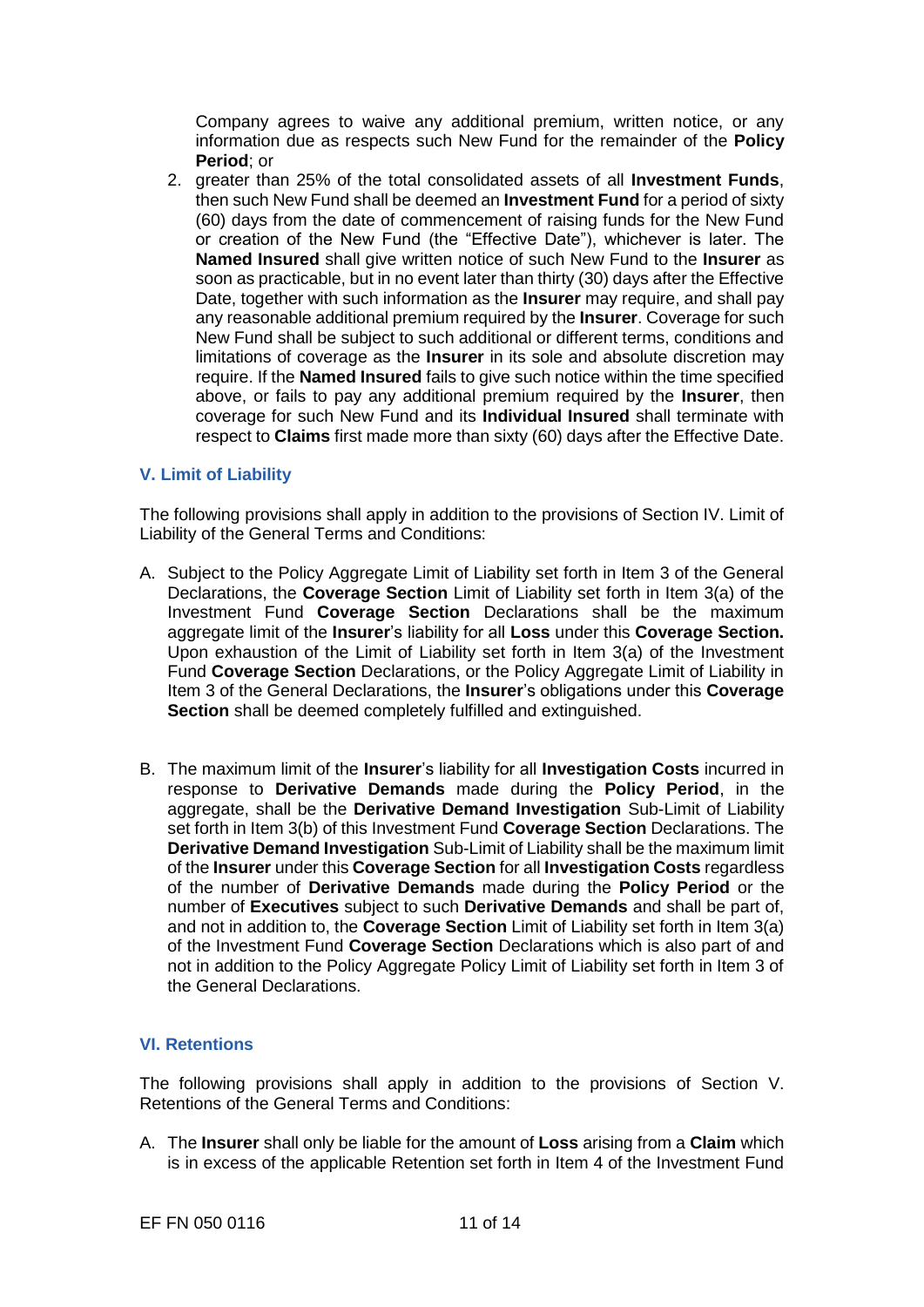**Coverage Section** Declarations. The Retention shall be borne by the **Insureds**  and shall remain uninsured.

- B. A single Retention shall apply to **Loss** arising from all **Claims** alleging the same **Wrongful Act** or **Related Wrongful Acts**.
- C. The Retention set forth in Item 4(a) of the Investment Fund **Coverage Section** Declarations shall apply to each **Claim** under Coverage A of this **Coverage Section**. The Retention set forth in Item 4(b) of the Investment Fund **Coverage Section** Declarations shall apply to each **Claim** under Coverage B of this **Coverage Section**. The Retention set forth in Item 4(c) of the Investment Fund **Coverage Section** Declarations shall apply to each **Claim** under Coverage C of this **Coverage Section**. The Retention set forth in Item 4(d) of the Investment Fund **Coverage Section** Declarations shall apply to each **Derivative Demand** under Coverage D of this **Coverage Section**.
- D. The Retentions set forth in Item 4 of the Investment Fund **Coverage Section** Declarations shall apply only to **Indemnifiable Loss**, whether or not actual indemnification is made, unless such indemnification is not made by a **Company** or **Fund Organization** solely by reason of its **Financial Insolvency**. A **Company**'s or **Fund Organization**'s certificate of incorporation, charter or other organization documents, including by-laws and resolutions, shall be deemed to require indemnification and advancement to an **Individual Insured** to the fullest extent permitted by law.
- E. In the event a **Company** or **Fund Organization** is unable to pay the applicable Retention due to **Financial Insolvency**, then the **Insurer** shall advance payment for **Loss** within the applicable Retention. The **Insurer** shall be entitled to recover the amount of **Loss** advanced within the Retention from such **Company** pursuant to Section VII.B. of this **Coverage Section** and Section X. Subrogation of the General Terms and Conditions.

#### **VII. Defense Costs, Defense Counsel, Settlements & Judgments**

#### A. Defense

The **Insurer** does not assume any duty to defend a **Claim**. The **Insureds** shall defend and contest any **Claim** made against them. An **Insured** shall not retain defense counsel or incur any **Defense Costs** without the prior written consent of the **Insurer**, such consent not to be unreasonably withheld. An **Insured** may select a defense counsel different from that selected by other **Insureds** if such selection is required due to an actual conflict of interest and only with the express prior written consent of the **Insurer**.

#### B. Advancement

The **Insurer** shall advance **Defense Costs** in excess of the applicable Retention on behalf of the **Insured** prior to final disposition of the **Claim**. Such advanced payments by the **Insurer** shall be repaid to the **Insurer** by each and every **Insured**, severally according to their respective interests, in the event and to the extent that any such **Insured** shall not be entitled under the Terms and Conditions of this **Coverage Section** to payment of such **Loss**.

C. Cooperation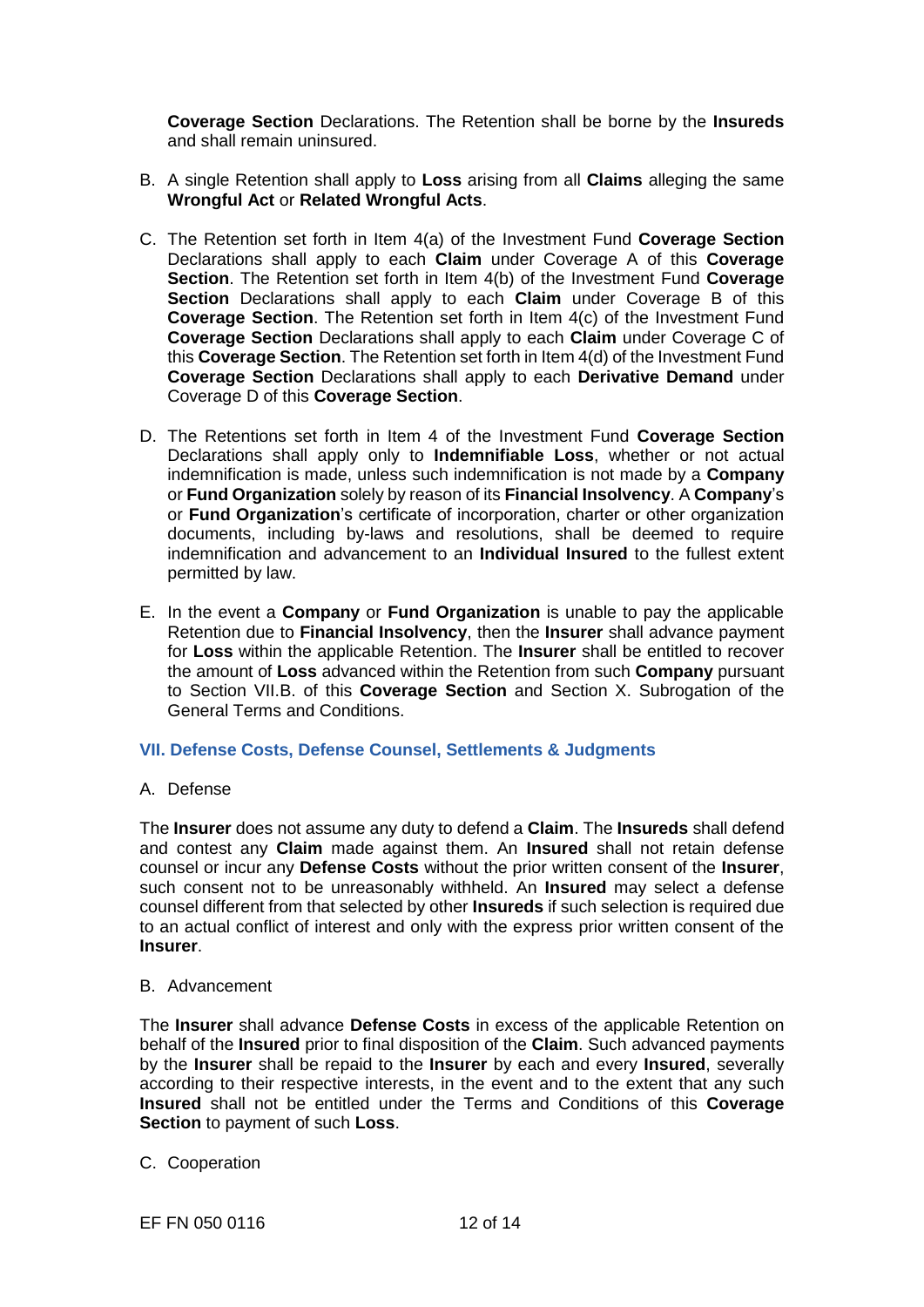The **Insurer** shall have the right to associate fully and effectively with each and every **Insured** in the defense of any **Claim** that appears reasonably likely to involve the **Insurer**, including, but not limited to, negotiating a settlement. Each and every **Insured**  agrees to provide such information as the **Insurer** may reasonably require and to give the **Insurer** full cooperation and take such actions which, in such **Insurer**'s judgment, are deemed necessary and practicable to prevent or limit **Loss** arising from any **Wrongful Act**.

### D. Prior Written Consent

The **Insured** shall not admit or assume any liability, enter into any settlement agreement, stipulate to any judgment, or incur any **Defense Costs** or **Investigation Costs** without the prior written consent of the **Insurer**. If the **Insured** admits or assumes any liability in connection with any **Claim** without the consent of the **Insurer**, then the **Insurer** shall not have any obligation to pay **Loss** with respect to such **Claim**. Only those settlements, stipulated judgments, **Defense Costs** and **Investigation Costs** which have been consented to by the **Insurer** shall be recoverable as **Loss**  under the terms of this **Coverage Section**. The **Insurer** shall not unreasonably withhold any consent required under this **Coverage Section**, provided that in all events the **Insurer** may withhold consent to any settlement, stipulated judgment or **Defense Costs**, or any portion thereof, to the extent such **Claim** (or any portion thereof) is not covered under the terms of this **Coverage Section**. In addition, the **Insured** shall not take any action which prejudices the **Insurer**'s rights under this **Coverage Section.**

### **VIII. Other Insurance**

Such insurance as is provided by this **Coverage Section** shall apply only as excess over any other valid and collectible insurance, unless such other insurance is expressly written to be excess over any applicable Limit of Liability for this policy or any **Coverage Section**. This policy specifically shall be excess of any other policy pursuant to which any other **Insurer** has a duty to defend a **Claim** for which this policy may be obligated to pay **Loss**. For any **Claim** involving an **Outside Entity Executive**, this policy shall be specifically excess of any indemnification by the **Outside Entity** and any insurance coverage afforded to any such **Outside Entity Executive** or **Outside Entity.**

## **IX. Allocation**

If both **Loss** covered under this **Coverage Section** and loss not covered under this **Coverage Section** are incurred by the **Insureds** on account of any **Claim** because such **Claim** against the **Insureds** includes both covered and non-covered matters and/or includes both covered and non-covered parties, then amounts incurred by the **Insured** on account of such **Claim** shall be allocated between covered **Loss** and noncovered loss based on the relative legal liability and financial exposure of the **Insureds**  to covered and non-covered matters and/or based on the relative legal and financial exposure of the covered and non-covered parties. The **Insureds** and **Insurer** agree to use their best efforts to determine a fair and proper allocation.

If the **Insureds** and the **Insurer** cannot agree on an allocation of covered **Loss** and non-covered

loss:

A. the **Insurer** shall pay the amount of **Loss** that the **Insurer** and **Insureds** agree is not in dispute until a different allocation is negotiated, arbitrated, or judicially determined;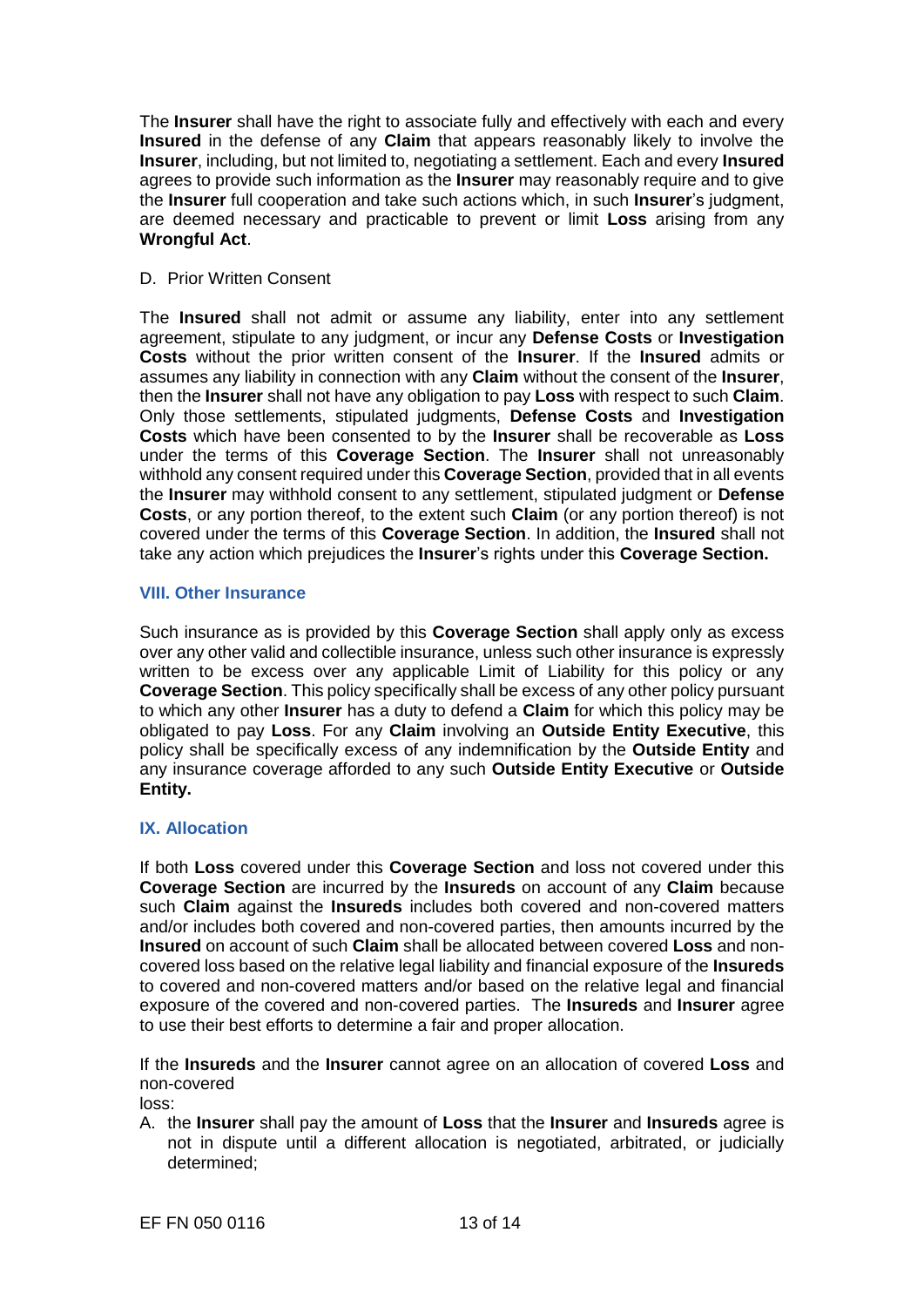- B. no presumption as to allocation shall exist in any arbitration, suit or other proceeding; and
- C. the **Insurer**, if requested by the **Insureds**, shall submit the dispute to binding arbitration. The rules of the American Arbitration Association shall apply except with respect to the selection of the arbitration panel, which shall consist of one arbitrator selected by the **Insureds**, one arbitrator selected by the **Insurer**, and a third independent arbitrator selected by the first two arbitrators.

#### **X. Coverage under Coverage D**

It is understood and agreed that the **Company** shall be entitled to payment under Coverage D of this **Coverage Section** for **Investigation Costs** not greater than 90 days after the **Company** has made its final decision not to bring a civil proceeding in a court of law against any of its **Executives**, and such decision has been communicated to the securityholders who made the demand upon the **Company**.

Nothing in this **Coverage Section**, including Coverage D, shall be construed to afford coverage for any **Claim** brought by the **Company** against one or more of its own **Executives**, other than **Investigation Costs** incurred in a covered **Derivative Demand** or as otherwise provided under Section III.F. of this **Coverage Section**.

#### **XI. Order of Payments**

In the event of **Loss** arising from any **Claim** for which payment is due under the provisions of this **Coverage Section** but which **Loss**, in the aggregate, exceeds the remaining available Limits of Liability applicable to this **Coverage Section**, (including by virtue of the depletion of the Policy Aggregate Limit of Liability), then the **Insurer**  shall:

- A. first pay such **Non-Indemnifiable Loss** for which coverage is provided under this **Coverage Section**; and
- B. then pay such other **Loss** for which coverage is provided under this **Coverage Section**.

Upon the written request of the **Named Insured**, the **Insurer** shall either pay or withhold payment for **Indemnifiable Loss** otherwise payable under this **Coverage Section**. In the event that the **Insurer** withholds payment as requested by the **Named Insured**, then the **Insurer** shall at any time in the future, at the request of the **Named Insured**, release such **Loss** payment to a **Fund Organization** or **Fund Manager**, or make such **Loss** payment directly to the **Individual Insured**. The **Insurer**'s liability with respect to any payments of **Loss** withheld shall not be increased, and shall not include any interest, as a result of such withholding.

The **Financial Insolvency** of any **Company,** any **Fund Organization,** any **Fund Manager,** or any **Individual Insured** shall not relieve the **Insurer** of any of its obligations to prioritize payment of covered **Loss** under this **Coverage Section** pursuant to this Section XI.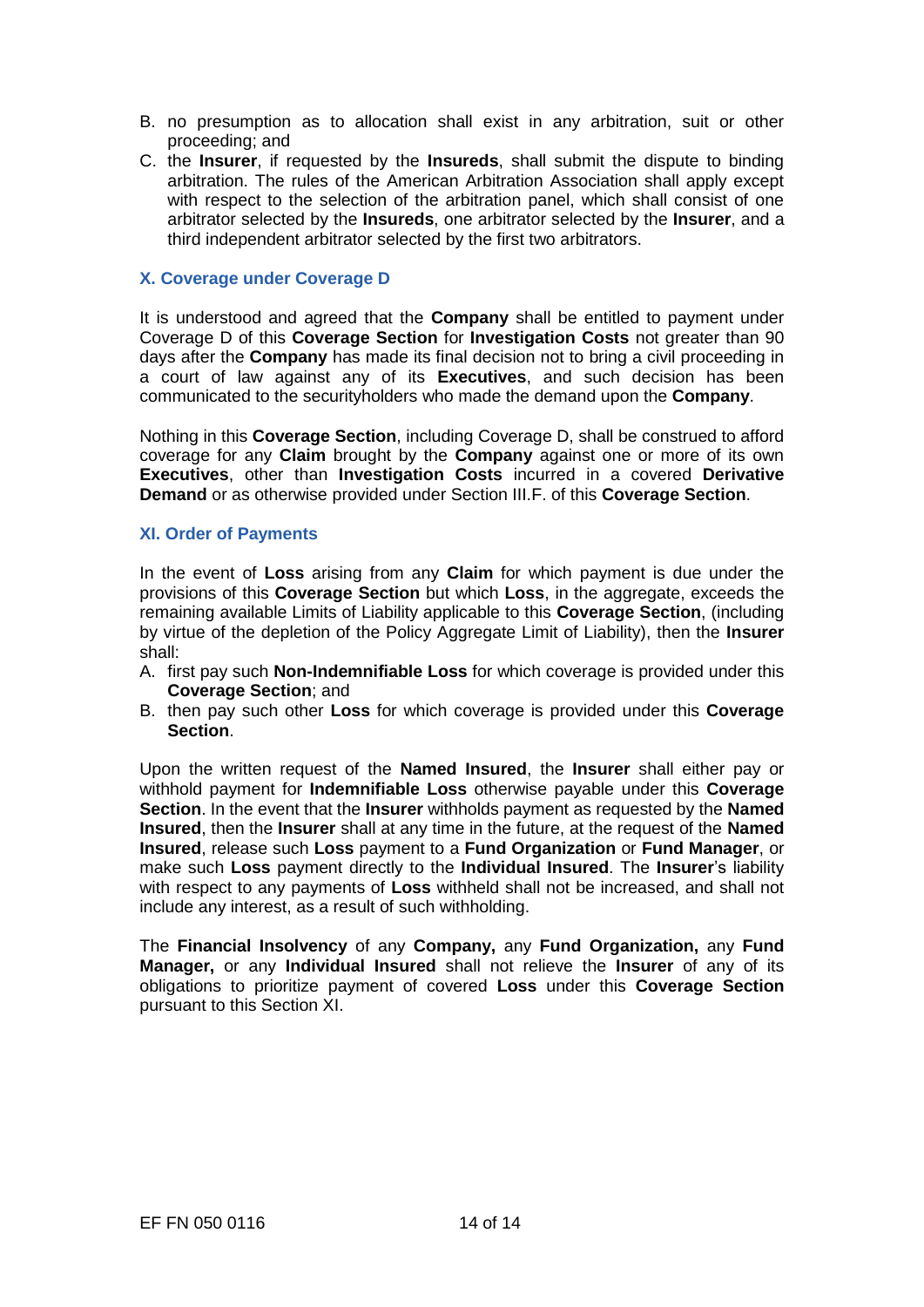

# **Insurance Company Professional Liability Coverage Section Declarations**

# 1. **NAMED INSURED**:

2. **POLICY PERIOD**: Inception: Expiration: The **Policy Period** incepts and expires as of 12:01 A.M. at the **Named Insured** Address.

3. **COVERAGE SECTION** LIMIT OF LIABILITY: \$

4. RETENTION: Each **Claim:**  $\qquad$  \$

5. CONTINUITY DATE: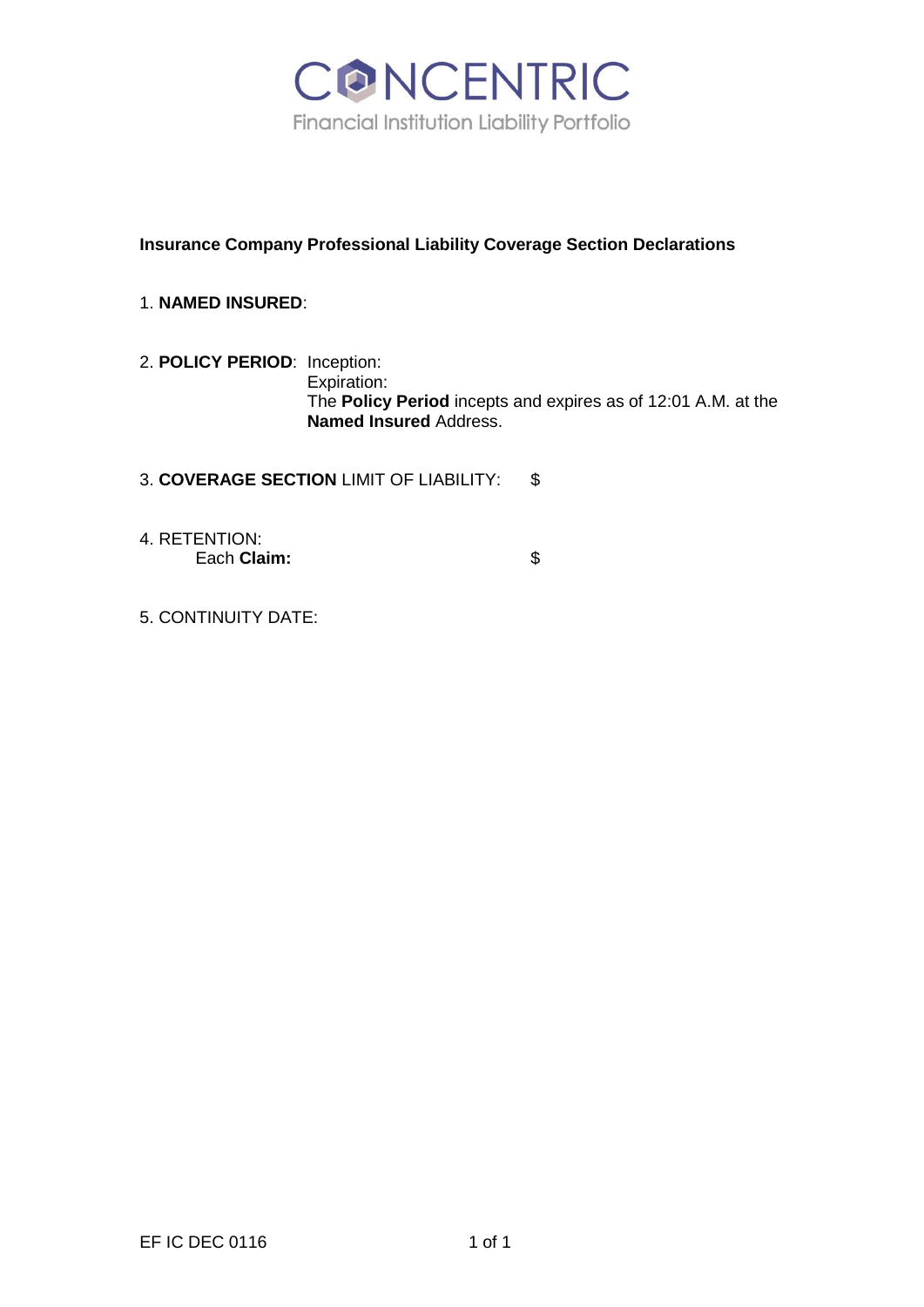CONCENTRIC **Financial Institution Liability Portfolio** 

### **Insurance Company Professional Liability Coverage Section**

In consideration of the premium charged, in reliance upon the statements made by the **Insureds** in the **Application**, which forms a part of this policy, and subject to all terms and conditions, the **Insurer** agrees as follows:

### **I. Insuring Agreement**

The **Insurer** shall pay **Loss** of an **Insured** arising from a **Claim** first made against such **Insured** during the **Policy Period** or the Extended Reporting Period, if applicable, for any **Wrongful Act** of such **Insured** or of any entity or natural person for whose acts the **Insured** becomes legally liable, in the performance of or failure to perform **Professional Services**.

### **II. Definitions**

In addition to the Definitions in the General Terms and Conditions, the following terms whenever set forth in boldface type in this **Coverage Section**, whether in singular or in plural, shall have the meanings indicated.

#### I. **Claim** means

- 1. a written demand for monetary, non-monetary or injunctive relief (including any request to toll or waive any statute of limitations and including any demand for mediation, arbitration or any other alternative dispute resolution process);
- 2. a civil, criminal, administrative, regulatory or arbitration proceeding for monetary, nonmonetary or injunctive relief which is commenced by:
	- a. service of a complaint or similar pleading;
	- b. return of an indictment, information or similar document (in the case of a criminal proceeding); or
	- c. receipt or filing of a notice of charges; or
- 3. a civil, criminal, administrative or regulatory investigation of an **Insured** once such **Insured** is identified in writing by such investigating authority or enforcement body as a person or entity against whom a proceeding described in subparagraph 2 of this Definition may be commenced;
- II. **Defense Costs** means reasonable and necessary fees, costs and expenses consented to by the **Insurer** (including premiums for any appeal bond, attachment bond or similar bond arising out of a covered judgment, but without any obligation to apply for or furnish any such bond), resulting solely from the investigation, adjustment, defense and appeal of a **Claim** against an **Insured**, but excluding compensation of any **Individual Insured**. **Defense Costs** shall not include any fees, costs or expenses incurred prior to the time that a **Claim** is first made against an **Insured**.
- III. **Employee** means any past, present or future employee of a **Company**, whether such employee is in a supervisory, co-worker or subordinate position or otherwise, including
	- 1. any part-time, seasonal and temporary employee,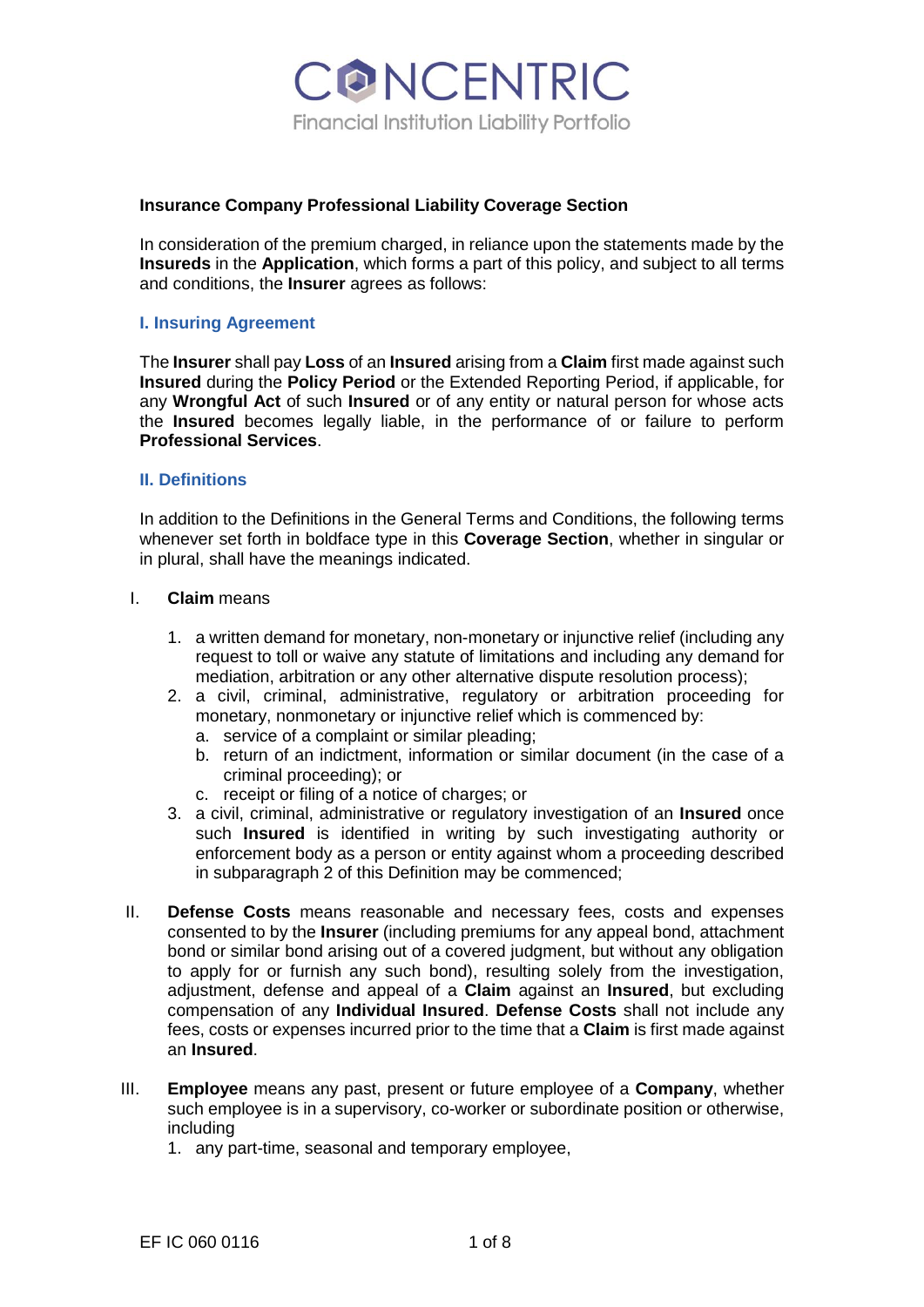- 2. volunteer, individual who is contracted to perform work for a **Company**, or independent contractor for a **Company** in his or her capacity as such, or
- 3. any individual who is leased to a **Company**,

but only if such **Company** provides indemnification to such employees, volunteers or individuals in the same manner as is provided to such **Company's** own employees; provided, however, a **Company** may request that no coverage be provided under this **Coverage Section** for an independent contractor or leased employee named in a specific **Claim**. Such request must be made in writing and within 90 days of the **Claim** being reported to the **Insurer**. If no such request is made, this **Coverage Section** shall apply as if the **Company** determined that such independent contractor or leased employee shall receive coverage.

- IV. **Executive** means
	- 1. any natural person who was, now is or shall become a past, present or future duly elected or appointed director, officer, trustee, governor, general partner, managing general partner, venture partner, administrative general partner, principal, management committee member of a duly constituted committee, or member of the Board of Managers of a **Company**;
	- 2. any past, present or future person in a duly elected or appointed position in a **Company** which is organized and operated in a jurisdiction other than the United States of America or any of its territories or possessions that is equivalent to an executive position listed in paragraph 1. of this Definition; or
	- 3. any past, present or future General Counsel, Chief Compliance Officer or Risk Manager (or equivalent position) of the **Named Insured**.
- V. **Individual Insured** means any
	- 1. **Executive**;
	- 2. **Employee**; or
- VI. **Insured** means any
	- 1. **Company**; or
	- 2. **Individual Insured**.
- VII. **Loss** means the amount that any Insured becomes legally obligated to pay in connection with any covered **Claim**, including, but not limited to:
	- 1. judgments (including pre-judgment and post-judgment interest on any covered portion thereof) and settlements; and
	- 2. damages, including punitive or exemplary damages and the multiple portion of multiplied damages relating to punitive or exemplary damages. The enforceability of this subparagraph (2) shall be governed by such applicable law that most favors coverage for such punitive, exemplary and multiple damages;
	- 3. **Defense Costs**;

**Loss** shall not include, other than **Defense Costs**:

- 1. any amount for which the **Insureds** are not financially liable or which are without legal recourse to the **Insureds**;
- 2. matters which may be deemed uninsurable under the law pursuant to which this policy shall be construed;
- 3. civil or criminal fines or penalties;
- 4. any amounts which constitute premiums; fees and charges; return or refund of premiums; commissions or taxes; or loss arising out of any commingling of funds;
- 5. the costs and expenses of complying with any injunctive relief or other form of nonmonetary relief;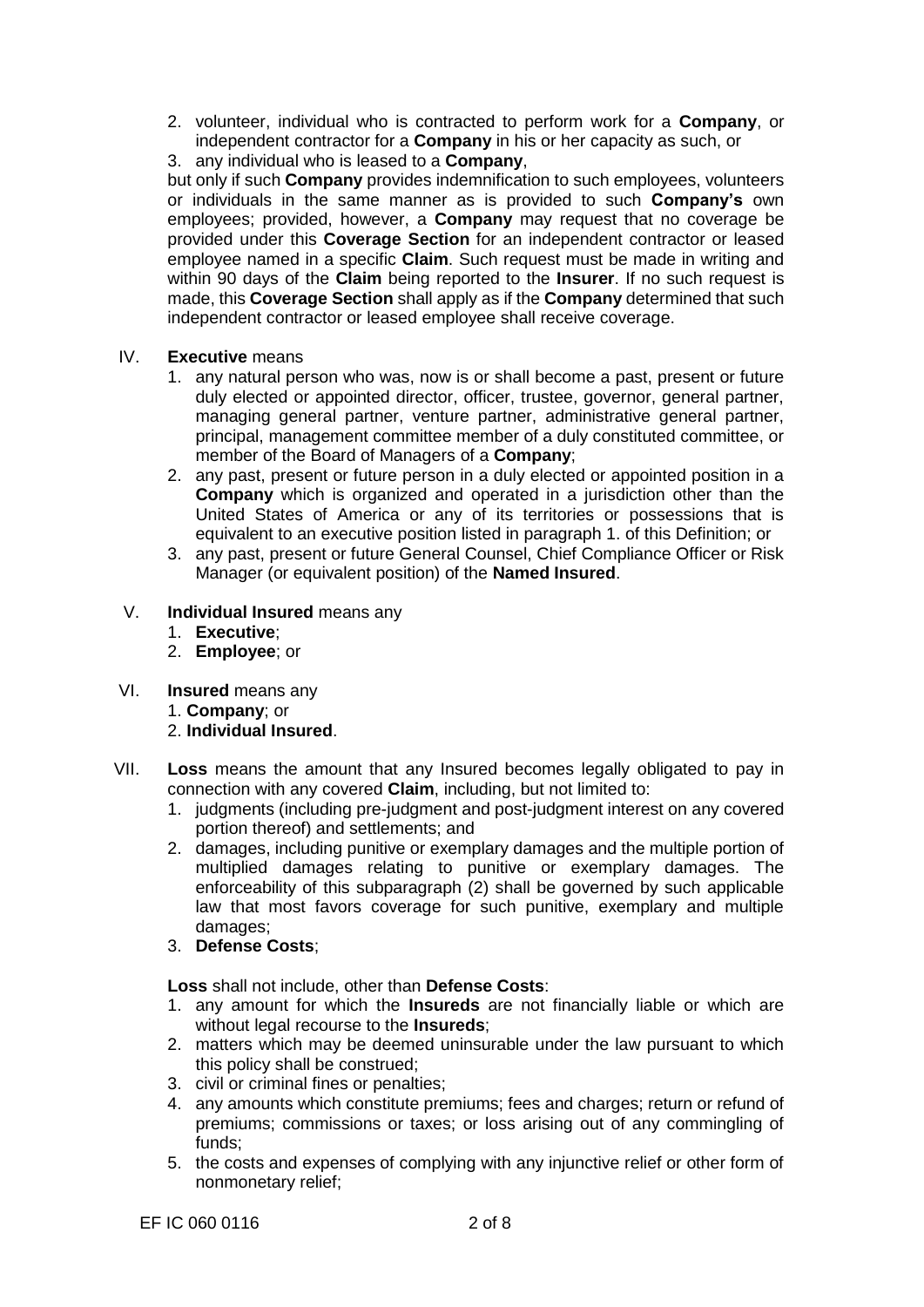- 6. compensation, salary, wages, fees, benefits, overhead, charges or expenses of any **Insured;**
- 7. any amount for which the **Insured** is or is alleged to be liable under any insurance or reinsurance policy, contract, treaty, binder, slip, certificate, cover note, agreement, suretyship, endorsement, endowment or annuity;
- 8. any amount for which the **Insured** is or is alleged to be liable for the **Insured's**  actual or alleged misrepresentations or omissions made in any oral or written representations, promises or guarantees regarding the past performance or future value of any investment or insurance product;
- J. **Subsidiary** means
	- 1. any entity in which the **Company** has or had **Management Control** on or before the inception date of the policy either directly or indirectly through one or more other **Subsidiaries**;
	- 2. any entity in which the **Company** acquires **Management Control** during the **Policy Period**, either directly or indirectly through one or more other **Subsidiaries**; and whose assets do not exceed 35% of the assets of the **Company**, prior to the **Company** acquiring **Management Control** of the **Subsidiary**; or
	- 3. any entity in which the **Company** acquires **Management Control** during the Policy Period, either directly or indirectly through one or more other **Subsidiaries** and whose assets exceed 35% of the assets of the Company, prior to the Company acquiring **Management Control** of the **Subsidiary** but only for a period of 90 days subsequent to the **Company** acquiring **Management Control** of the **Subsidiary.**
- K. **Professional Services** means those services performed or required to be performed by an **Insured** for or on behalf of a policyholder or third party client of the **Company**:
	- 1. for a fee, commission or other monetary consideration;
	- 2. where a fee, commission or other monetary consideration would usually be received by the **Insured** but for business or other reasons is waived by the **Insured**; or
	- 3. for other remuneration which inures to the benefit of such **Insured**.
- L. **Wrongful Act** means any actual or alleged breach of duty, neglect, error, misstatement, misleading statement, omission or act by an **Insured** or by any entity or natural person for whose acts the **Insured** becomes legally liable, which arises solely from the **Insureds** or any person for whose acts the **Insureds** are legally liable, performing **Professional Services** including alleged failure to perform **Professional Services**.

### **III. Exclusions**

The **Insurer** shall not be liable to make any payment for **Loss** in connection with any **Claim** made against any **Insured**:

- A. alleging, arising out of, based upon or attributable to:
	- 1. gaining of any profit, remuneration or advantage to which the **Insured** was not legally entitled, if a final, non-appealable adjudication in any underlying proceeding establishes the gaining of such profit, remuneration or advantage;
	- 2. committing of any deliberate criminal or deliberate fraudulent act, or any willful violation of any statute, rule or law, if a final, non-appealable adjudication in any underlying proceeding establishes that such deliberate criminal or deliberate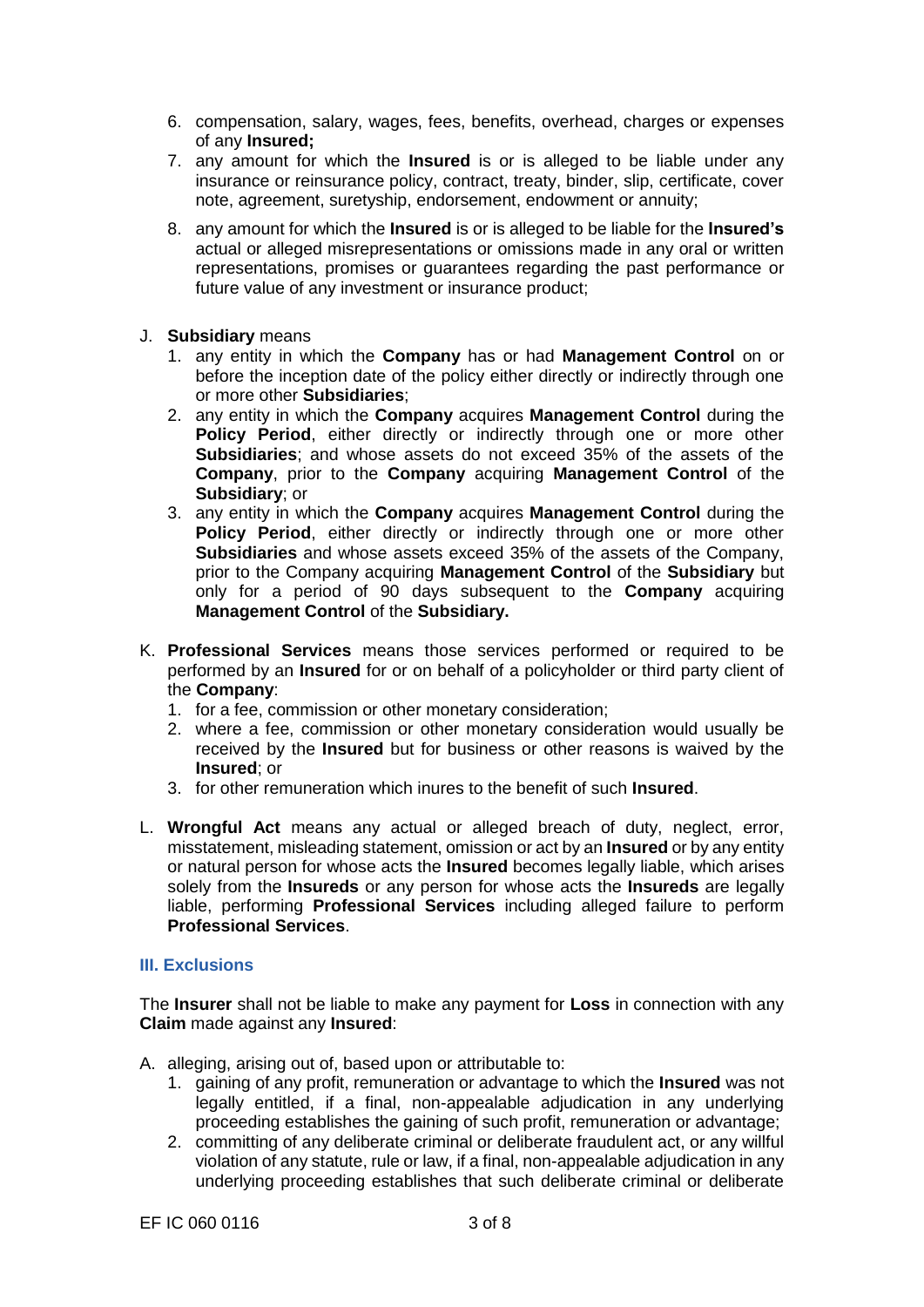fraudulent act, or willful violation of statute, rule or law was committed. However, this exclusion A.2. shall not apply to a **Claim** by a policyholder arising out of the rendering or failure to render **Professional Services** in connection with the **Insureds'** handling or adjusting of any claim under any insurance policy issued in the ordinary course of the **Insureds'** business as an insurer.

For purposes of determining the applicability of this Exclusion, (i) the facts pertaining to and knowledge possessed by any **Insured** shall not be imputed to any **Individual Insured**; and (ii) only facts pertaining to and knowledge possessed by any past, present or future chairman, chief executive officer or chief financial officer (or equivalent positions) of a **Company** or the signatory of the **Application**  shall be imputed to such **Company;**

- B. alleging, arising out of, based upon or attributable to the circumstances alleged or the same **Wrongful Act** or **Related Wrongful Act** alleged or contained in any claim or demand which has been reported, or to any circumstances, **Wrongful Act**  or **Related Wrongful Act** of which notice has been given, under any prior insurer's policy or policy of which this **Coverage Section** is a renewal or replacement or which it may succeed in time:
- C. alleging, arising out of, based upon or attributable to any demand, suit or other proceeding pending against, or order, decree or judgment entered for or against, any **Insured** on or prior to the Continuity Date set forth in Item 5 of the Insurance Company Professional Liability **Coverage Section** Declarations**,** or the alleging of any **Wrongful Act** which is the same as or a **Related Wrongful Act** to that alleged in such pending or prior demand, suit or proceeding or in the underlying demand, order, decree or judgment;
- D. which is brought by or on behalf of a **Company** or any **Executive**; or which is brought by any security holder of the **Company**, whether directly or derivatively, unless such security holder's **Claim** is instigated and continued totally independent of, and totally without the solicitation , assistance , active participation or intervention of any **Company**. This Exclusion shall not apply to:
	- 1. any **Claim** brought by an **Individual Insured** where such person was provided with or entitled to be provided with **Professional Services** and is bringing such **Claim** solely in his or her capacity as an insurance policyholder or third party client of the **Company** and without the solicitation, assistance or participation of any other **Insured**;
	- 2. any **Claim** brought by an **Executive** in the form of a crossclaim or third-party claim for contribution or indemnity which is part of and results directly from a **Claim** which is covered by this policy;
- E. for bodily injury, personal injury, emotional distress, mental anguish, sickness, disease or death of any person, or damage to, loss of use or destruction of any data or tangible property; provided, however, this Exclusion shall not apply to a **Claim** based solely on the **Insured's** failure to provide **Professional Services**.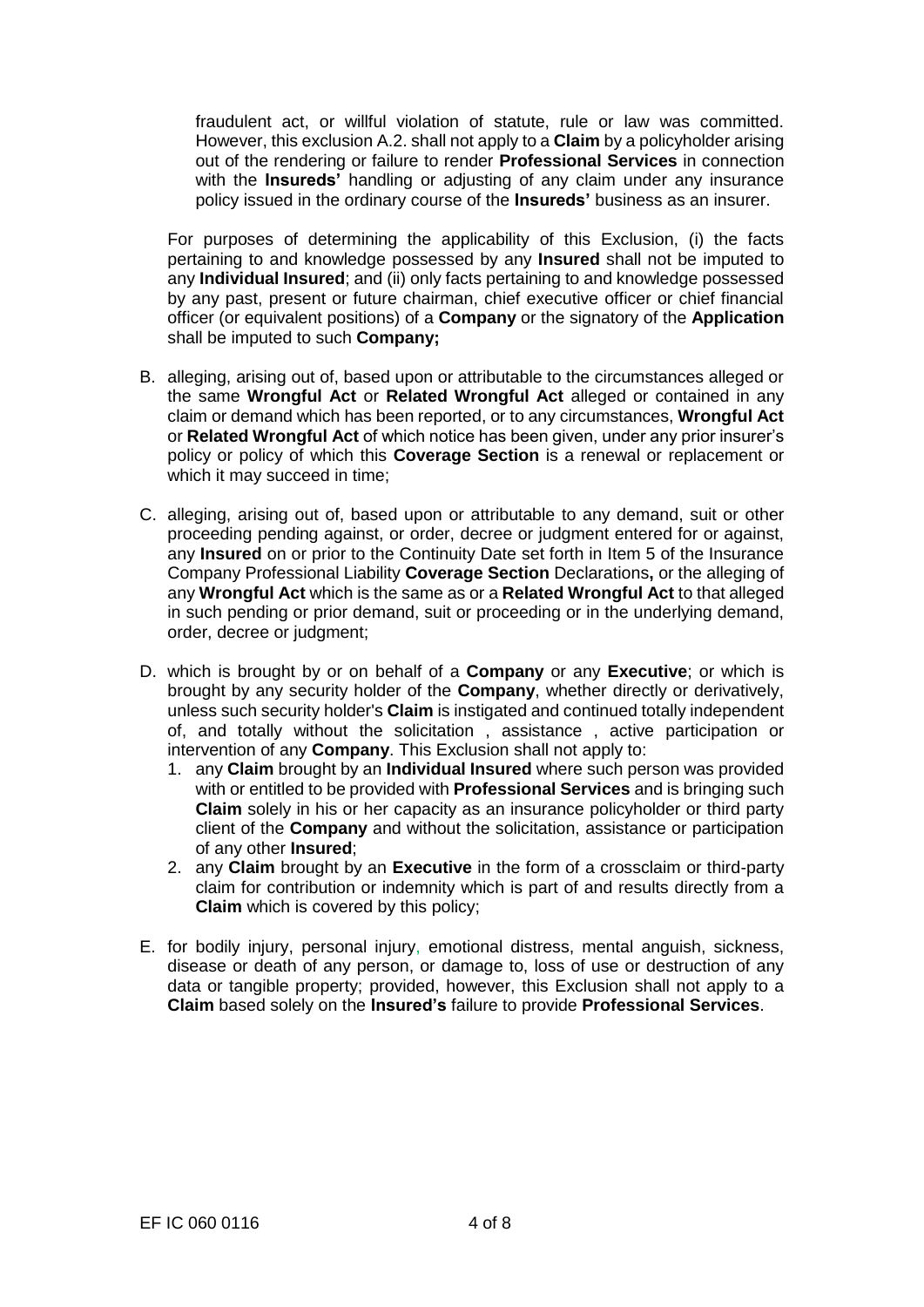- F. alleging, arising out of, based upon or attributable to any actual, alleged or threatened discharge, dispersal, release or escape of **Pollutants**, or any direction or request to test for, monitor, clean up, remove, contain, treat, detoxify or neutralize **Pollutants**; including, without limitation, any **Claim** by or on behalf of any policyholder or client of the **Company**, or other person or organization, based upon, arising out of, or attributable to the matters described in this exclusion. However, this exclusion shall not apply to a **Claim** by a policyholder arising out of the rendering or failure to render **Professional Services** in connection with the **Insureds'** handling or adjusting of any claim under any insurance policy issued in the ordinary course of the **Insureds'** business as an insurer.
- G. for any actual or alleged violations of any of the responsibilities, obligations or duties imposed on fiduciaries by **ERISA** as respects any pension, profit sharing, health and welfare or other employee benefit plan or trust established or maintained for the purpose of providing benefits to any **Insured**;
- H. for injury resulting from discrimination, libel, slander, oral or written publication of defamatory or disparaging material, wrongful termination of employment, sexual harassment, invasion of privacy, wrongful entry, eviction, false arrest, false imprisonment, malicious prosecution, malicious use or abuse of process, assault, battery or loss of consortium;
- I. based upon, arising from, or in consequence of performing or the failure to perform of any investment banking services, including but not limited to any advice in connection with corporate mergers, acquisitions, restructurings, divestitures, issuance of securities, syndication or similar activities;
- J. based upon, arising from, or in consequence of:
	- 1. the purchase, sale, participation, syndication, grant, or commitment to; or
	- 2. any act of restructure, termination, transfer, repossession or foreclosure on;

any loan, lease or extension of credit or any failure to do the activities described in this Exclusion;

- K. for an **Insured's** contractual liability under any contract or agreement. This Exclusion shall not apply to:
	- 1. liability which arises from the negligent performance of **Professional Services**; or
	- 2. liability which would have attached in the absence of such express contract or agreement;
- L. based upon, arising from or in consequence of any **Insured** acting as a securities or commodities broker or dealer, or securities underwriter; or as a real estate broker or agent, escrow agent, property manager or title agent.
- M. brought or maintained by or on behalf of any security holder or policyholder of the **Company**, whether directly or derivatively, if such **Claim** is based upon, arising out of, or attributable to such person's ownership interest or investment in the **Company** or any securities issued by the **Company**; provided, however, this exclusion shall not apply to an investment in securities issued by a **Company** that is a registered investment company, as that term is defined in the Investment Company Act of 1940, as amended, which is managed by the **Company** or any affiliate thereof.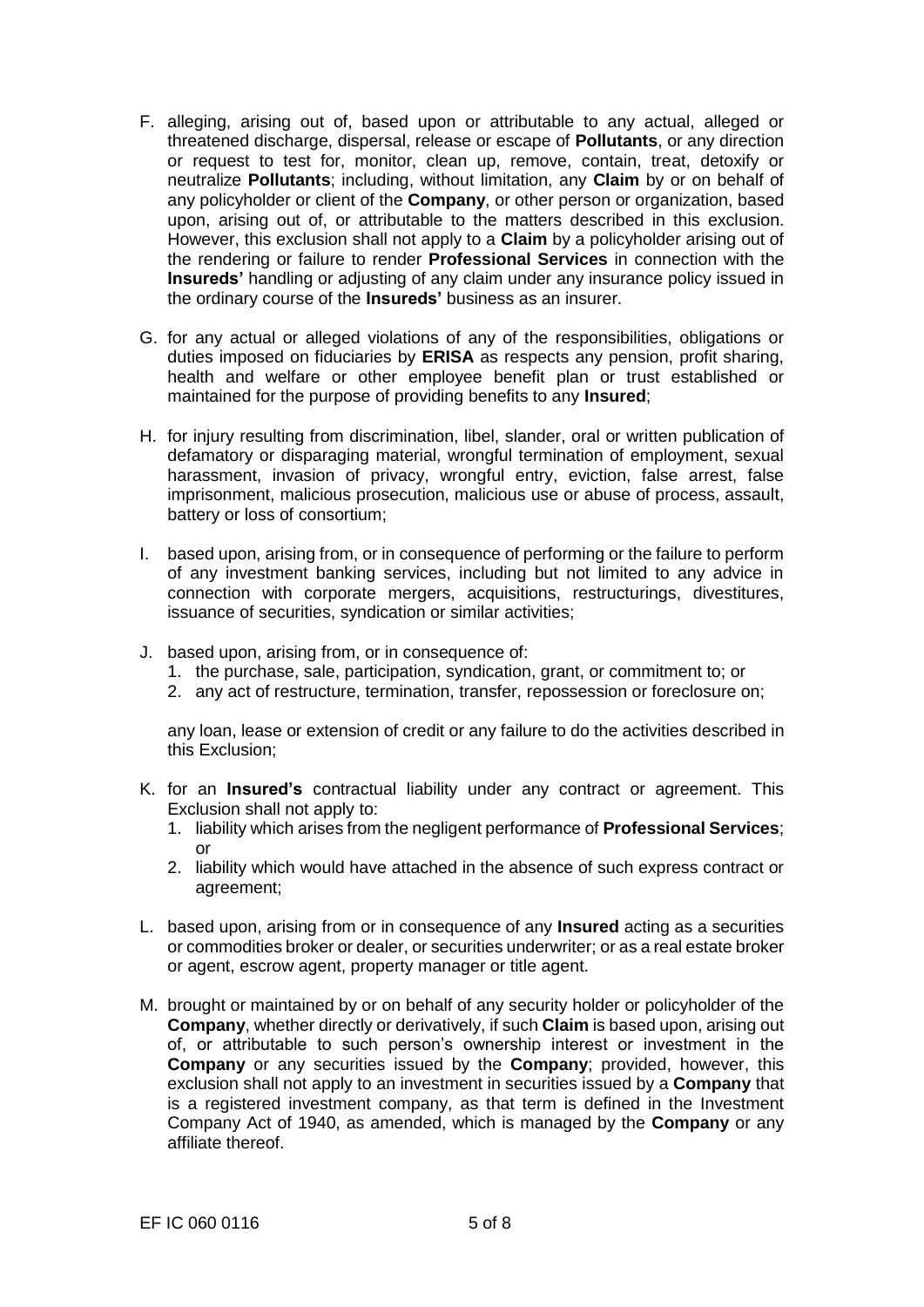- N. alleging, based upon, arising out of or attributable to the provisions of: (i) medical, dental or related health care services; (ii) health care cost review; (iii) health care professional peer review; (iv) utilization review; or, (v) the administration and management of a health care plan.
- O. brought or maintained by or on behalf of or with the solicitation, assistance, participation or intervention of any reinsurer of the **Company**.
- P. alleging, based upon, arising out of or attributable to the unauthorized access to any electronic data processing system of the **Insureds**.
- Q. alleging, based upon, arising out of or attributable to the underwriting, rating, pricing, marketing or selling of any insurance policy or annuity, or any other insurance or investment product.
- R. brought or maintained by or on behalf of, or with the solicitation, assistance, participation or intervention of any pool, association or syndicate (including any officer, employee or director thereof) in which the **Insureds** are a participant, or any participant (including any officer, employee or director thereof) in any such pool, association or syndicate, involving the business or operations of such pool, association or syndicate.
- S. alleging, based upon, arising out of or attributable to: (i) the adequacy or inadequacy of any claim reserves of the **Company** or any entity to which the **Insureds** provide **Professional Services**; or, (ii) the bankruptcy, insolvency, receivership, liquidation or financial inability of any **Insureds** or any entity to which the **Insureds** provide **Professional Services** to pay claims or perform.
- T. alleging, based upon, arising out of or attributable to any express warranties, guarantees, or estimates of probable construction costs made in connection with **Professional Services**.
- U. alleging, based upon, arising out of or attributable to the providing of, or failure to provide, investment management or investment advisory services including, without limitation, investment research, investment consulting, portfolio management, fund administration, fund distribution, investment transactions or related investment services, regardless of whether such investment advisory services are performed by a registered investment advisor under the Investment Advisers Act of 1940, as amended.
- V. alleging, based upon, arising out of or attributable to any actual or alleged validity, invalidity, infringement, violation or misappropriation of any patent or **Trade Secret**. For purposes of this exclusion, **Trade Secret** means information, including a formula, pattern, compilation, program, device, method, technique or process, that derives independent economic value, actual or potential, from not being generally known to or readily ascertainable by other persons who can obtain value from its disclosure or use, so long as reasonable efforts have been made to maintain its secrecy.

## **IV. Limit of Liability**

The following provisions shall apply in addition to the provisions of Section IV. Limit of Liability of the General Terms and Conditions: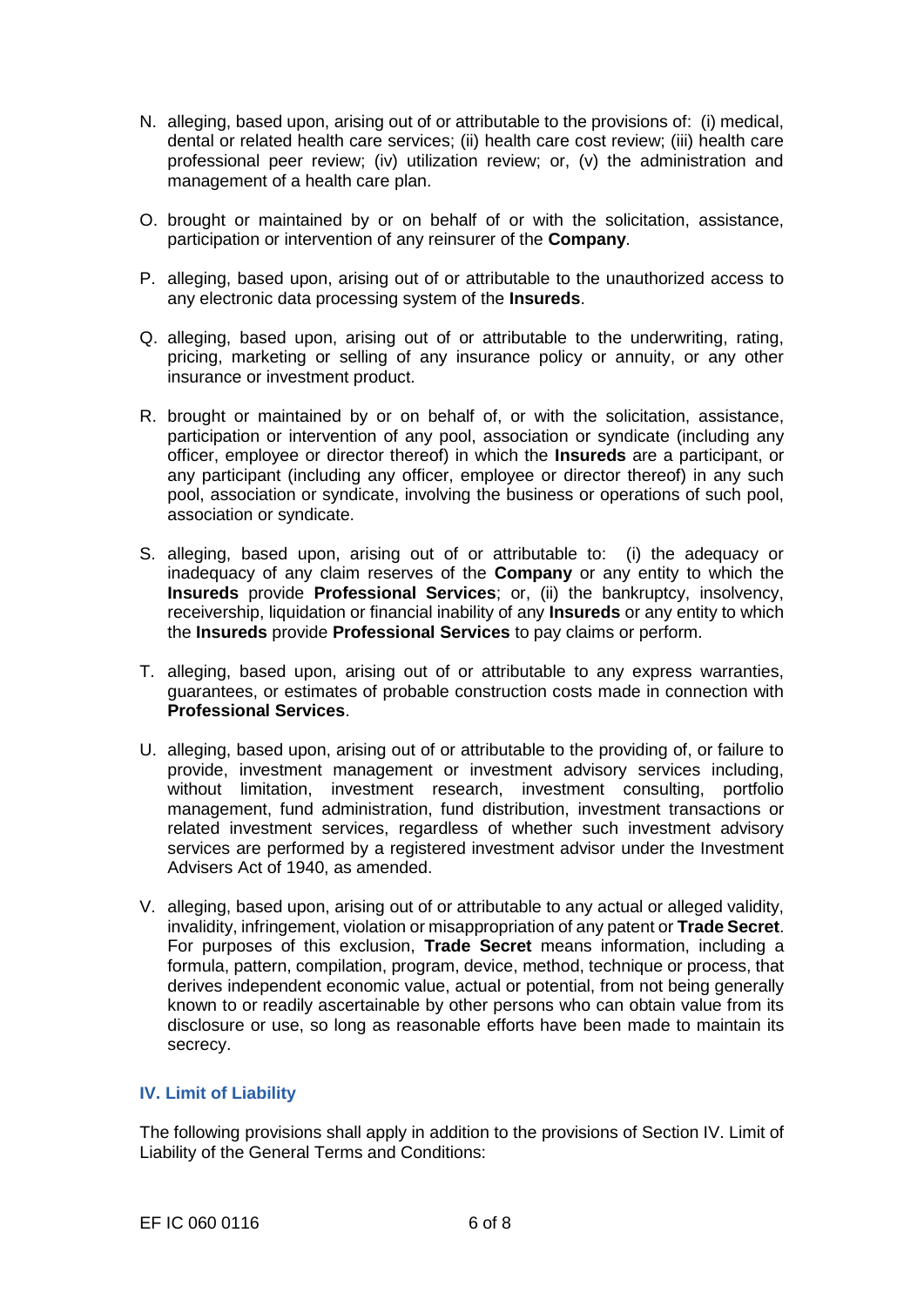A. Subject to the Policy Aggregate Limit of Liability set forth in Item 3 of the General Declarations, the **Coverage Section** Limit of Liability set forth in Item 3 of the Insurance Company Professional Liability **Coverage Section** Declarations shall be the maximum aggregate limit of the **Insurer**'s liability for all **Loss** under this **Coverage Section.** Upon exhaustion of the Limit of Liability set forth in Item 3 of the Insurance Company Professional Liability **Coverage Section** Declarations, or the Policy Aggregate Limit of Liability in Item 3 of the General Declarations, the **Insurer**'s obligations under this **Coverage Section** shall be deemed completely fulfilled and extinguished.

## **V. Retentions**

The following provisions shall apply in addition to the provisions of Section V. Retentions of the General Terms and Conditions:

- A. The **Insurer** shall only be liable for the amount of **Loss** arising from a **Claim** which is in excess of the applicable Retention set forth in Item 4 of the Insurance Company Professional Liability **Coverage Section** Declarations. The Retention shall be borne by the **Insureds** and shall remain uninsured.
- B. A single Retention shall apply to **Loss** arising from all **Claims** alleging the same **Wrongful Act** or **Related Wrongful Acts**.
- C. The Retention set forth in Item 4 of the Insurance Company Professional Liability **Coverage Section** Declarations shall apply to each **Claim** under this **Coverage Section**.

#### **VI. Defense Costs, Defense Counsel, Settlements & Judgments**

#### A. Defense

The **Insurer** does not assume any duty to defend a **Claim**. The **Insureds** shall defend and contest any **Claim** made against them. An **Insured** shall not retain defense counsel or incur any **Defense Costs** without the prior written consent of the **Insurer**, such consent not to be unreasonably withheld. An **Insured** may select a defense counsel different from that selected by other **Insureds** if such selection is required due to an actual conflict of interest and only with the express prior written consent of the **Insurer**.

#### B. Advancement

The **Insurer** shall advance **Defense Costs** in excess of the applicable Retention on behalf of the **Insured** prior to final disposition of the **Claim**. Such advanced payments by the **Insurer** shall be repaid to the **Insurer** by each and every **Insured**, severally according to their respective interests, in the event and to the extent that any such **Insured** shall not be entitled under the Terms and Conditions of this **Coverage Section** to payment of such **Loss**.

#### C. Cooperation

The **Insurer** shall have the right to associate fully and effectively with each and every **Insured** in the defense of any **Claim** that appears reasonably likely to involve the **Insurer**, including, but not limited to, negotiating a settlement. Each and every **Insured**  agrees to provide such information as the **Insurer** may reasonably require and to give the **Insurer** full cooperation and take such actions which, in such **Insurer**'s judgment,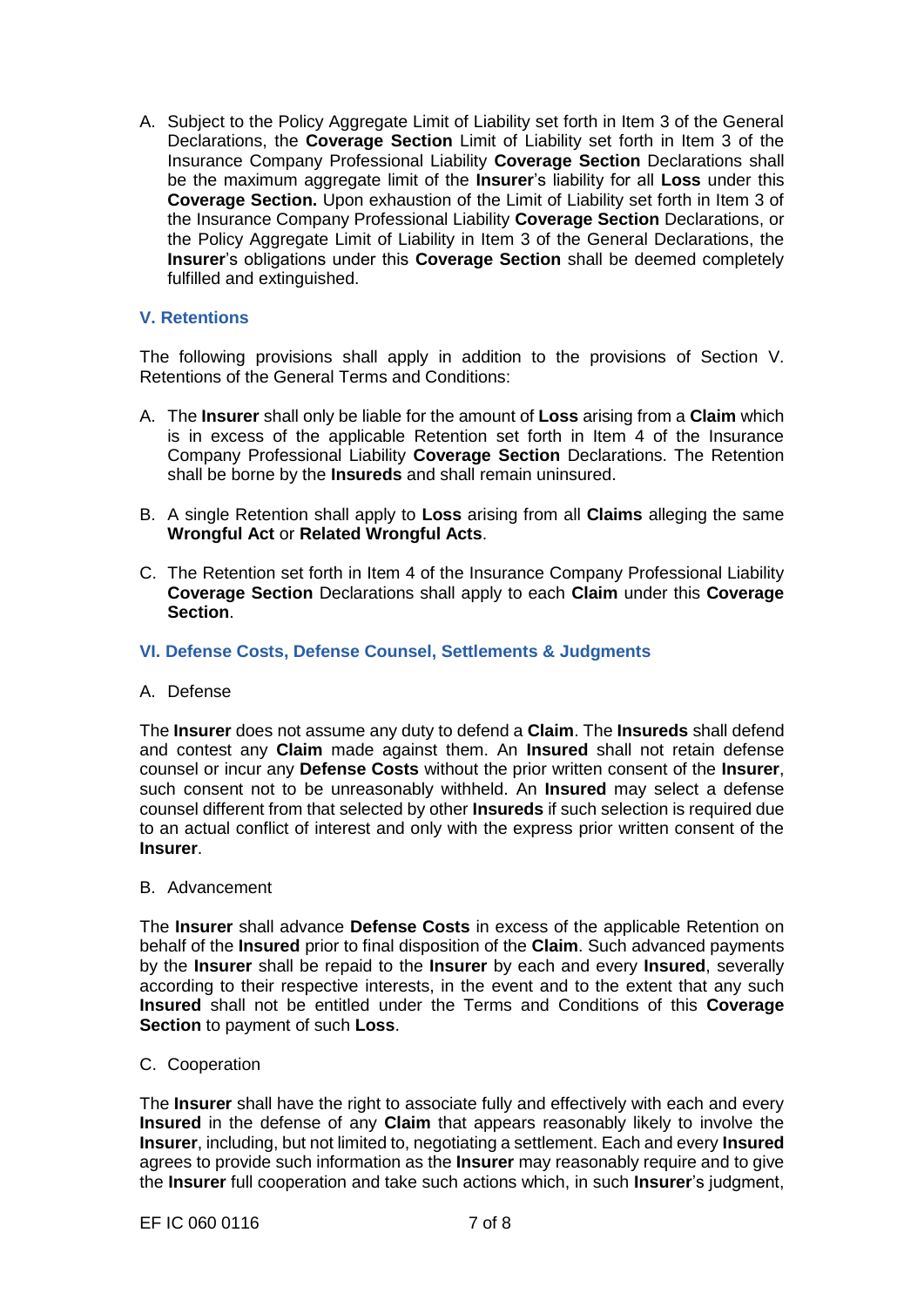are deemed necessary and practicable to prevent or limit **Loss** arising from any **Wrongful Act**.

D. Prior Written Consent

The **Insured** shall not admit or assume any liability, enter into any settlement agreement, stipulate to any judgment, or incur any **Defense Costs** without the prior written consent of the **Insurer**. If the **Insured** admits or assumes any liability in connection with any **Claim** without the consent of the **Insurer**, then the **Insurer** shall not have any obligation to pay **Loss** with respect to such **Claim**. Only those settlements, stipulated judgments, or **Defense Costs** which have been consented to by the **Insurer** shall be recoverable as **Loss** under the terms of this **Coverage Section**. The **Insurer** shall not unreasonably withhold any consent required under this **Coverage Section**, provided that in all events the **Insurer** may withhold consent to any settlement, stipulated judgment or **Defense Costs**, or any portion thereof, to the extent such **Claim**(or any portion thereof) is not covered under the terms of this **Coverage Section**. In addition, the **Insured** shall not take any action which prejudices the **Insurer**'s rights under this **Coverage Section.**

#### **VII. Other Insurance**

Such insurance as is provided by this **Coverage Section** shall apply only as excess over any other valid and collectible insurance, unless such other insurance is expressly written to be excess over any applicable Limit of Liability for this policy or any **Coverage Section**. This policy specifically shall be excess of any other policy pursuant to which any other **Insurer** has a duty to defend a **Claim** for which this policy may be obligated to pay **Loss**.

#### **VIII. Allocation**

If both **Loss** covered under this **Coverage Section** and loss not covered under this **Coverage Section** are incurred by the **Insureds** on account of any **Claim** because such **Claim** against the **Insureds** includes both covered and non-covered matters and/or includes both covered and non-covered parties, then amounts incurred by the **Insured** on account of such **Claim** shall be allocated between covered **Loss** and noncovered loss based on the relative legal liability and financial exposure of the **Insureds**  to covered and non-covered matters and/or based on the relative legal and financial exposure of the covered and non-covered parties. The **Insureds** and **Insurer** agree to use their best efforts to determine a fair and proper allocation.

If the **Insureds** and the **Insurer** cannot agree on an allocation of covered **Loss** and non-covered loss:

- A. the **Insurer** shall pay the amount of **Loss** that the **Insurer** and **Insureds** agree is not in dispute until a different allocation is negotiated, arbitrated, or judicially determined;
- B. no presumption as to allocation shall exist in any arbitration, suit or other proceeding; and
- C. the **Insurer**, if requested by the **Insureds**, shall submit the dispute to binding arbitration. The rules of the American Arbitration Association shall apply except with respect to the selection of the arbitration panel, which shall consist of one arbitrator selected by the **Insureds**, one arbitrator selected by the **Insurer**, and a third independent arbitrator selected by the first two arbitrators.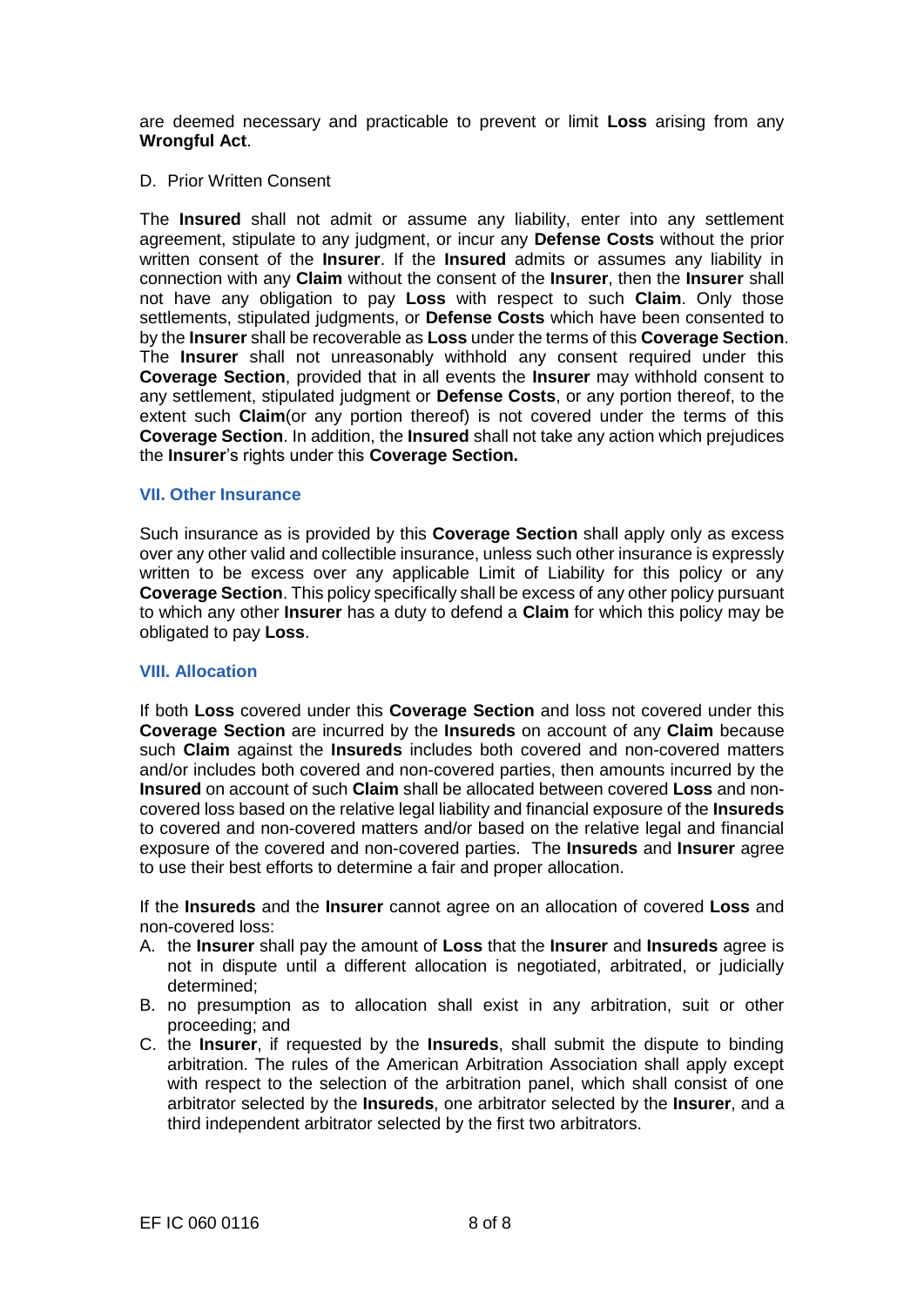

# **Bankers Professional Liability Coverage Section Declarations**

- 1. **NAMED INSURED**:
- 2. **POLICY PERIOD**: Inception: Expiration: The **Policy Period** incepts and expires as of 12:01 A.M. at the **Named Insured** Address.
- 3. **COVERAGE SECTION** LIMIT OF LIABILITY: \$
- 4. RETENTION: Each **Claim:**  $\qquad$  \$

5. CONTINUITY DATE: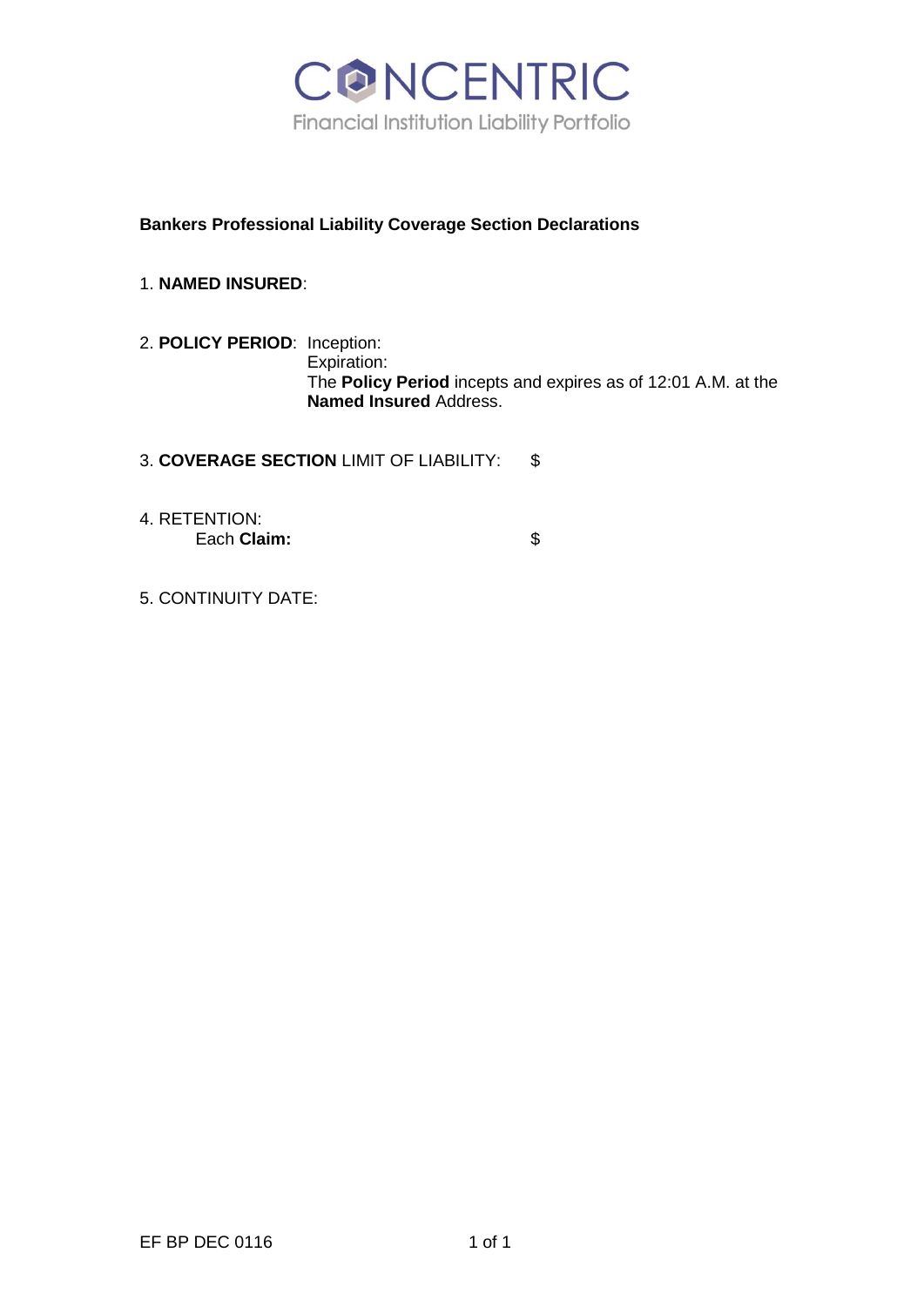

## **Bankers Professional Liability Coverage Section**

In consideration of the premium charged, in reliance upon the statements made by the **Insureds** in the **Application**, which forms a part of this policy, and subject to all terms and conditions, the **Insurer** agrees as follows:

### **I. Insuring Agreement**

The **Insurer** shall pay **Loss** of an **Insured** arising from a **Claim** first made against such **Insured** during the **Policy Period** or the Extended Reporting Period, if applicable, for any **Wrongful Act** of such **Insured** or of any entity or natural person for whose acts the **Insured** becomes legally liable, in the performance of or failure to perform **Professional Services** for or on behalf of any **Customer**.

#### **II. Definitions**

In addition to the Definitions in the General Terms and Conditions, the following terms whenever set forth in boldface type in this **Coverage Section**, whether in singular or in plural, shall have the meanings indicated.

- A. **Claim** means
	- 1. a written demand for monetary, non-monetary or injunctive relief (including any request to toll or waive any statute of limitations and including any demand for mediation, arbitration or any other alternative dispute resolution process);
	- 2. a civil, criminal, administrative, regulatory or arbitration proceeding for monetary, nonmonetary or injunctive relief which is commenced by:
		- a. service of a complaint or similar pleading;
		- b. return of an indictment, information or similar document (in the case of a criminal proceeding); or
		- c. receipt or filing of a notice of charges;
- B. **Customer** means any person or entity that:
	- 1. has or had a written agreement with the **Company**;
	- 2. submitted a written application to the **Company**; or
	- 3. is a named beneficiary of any account held by the **Company's** Trust Department and who is entitled to receive **Professional Services** permitted by law or regulation.
- C. **Defense Costs** means reasonable and necessary fees, costs and expenses consented to by the **Insurer** (including premiums for any appeal bond, attachment bond or similar bond arising out of a covered judgment, but without any obligation to apply for or furnish any such bond), resulting solely from the investigation, adjustment, defense and appeal of a **Claim** against an **Insured**, but excluding compensation of any **Individual Insured**. **Defense Costs** shall not include any fees, costs or expenses incurred prior to the time that a **Claim** is first made against an **Insured**.
- D. **Employee** means any past, present or future employee of a **Company**, whether such employee is in a supervisory, co-worker or subordinate position or otherwise, including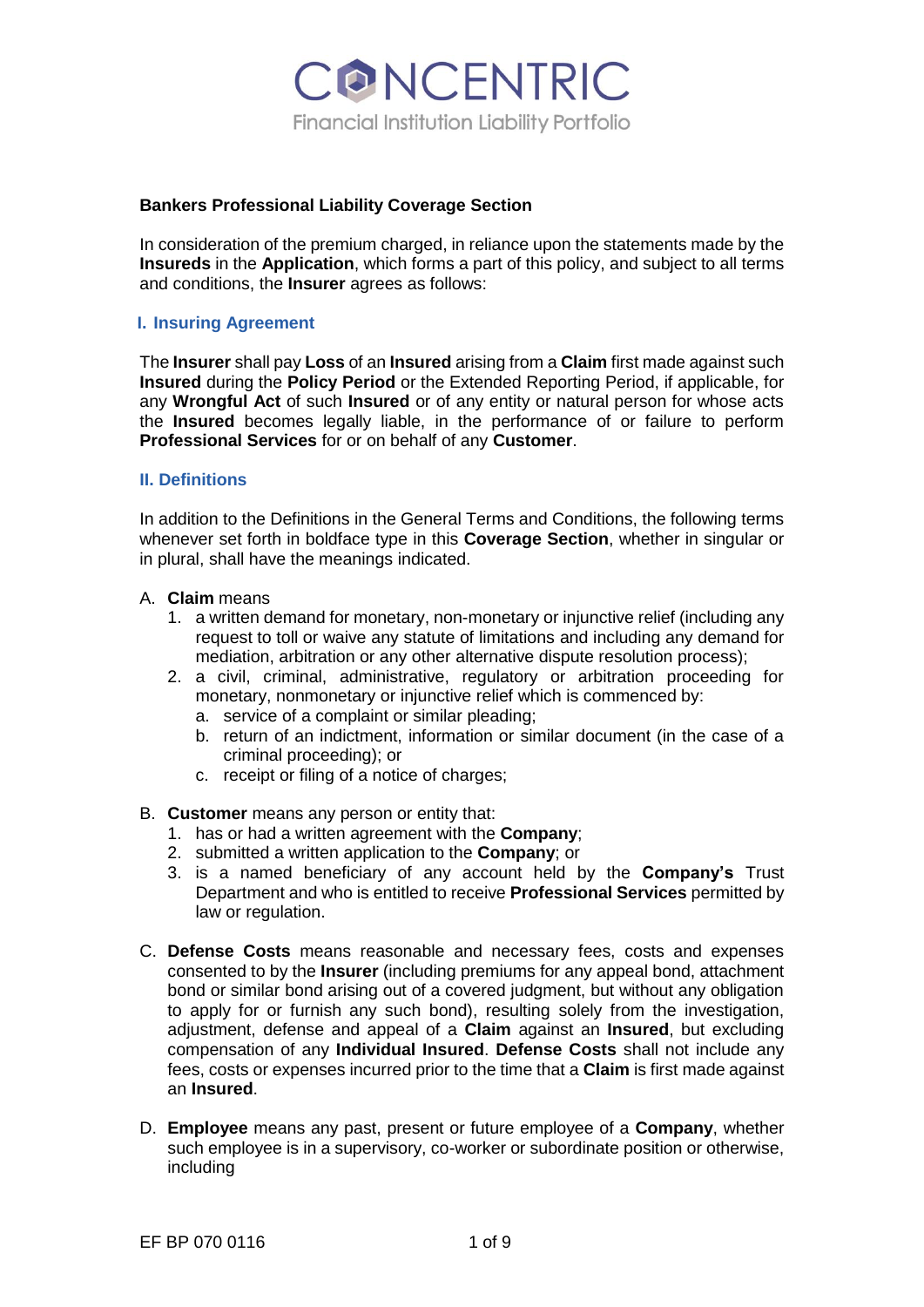- 1. any part-time, seasonal and temporary employee,
- 2. volunteer, individual who is contracted to perform work for a **Company**, or independent contractor for a **Company** in his or her capacity as such, or
- 3. any individual who is leased to a **Company**,

but only if such **Company** provides indemnification to such employees, volunteers or individuals in the same manner as is provided to such **Company's** own employees; provided, however, a **Company** may request that no coverage be provided under this **Coverage Section** for an independent contractor or leased employee named in a specific **Claim**. Such request must be made in writing and within 90 days of the **Claim** being reported to the **Insurer**. If no such request is made, this **Coverage Section** shall apply as if the **Company** determined that such independent contractor or leased employee shall receive coverage.

- E. **Executive** means
	- 1. any natural person who was, now is or shall become a past, present or future duly elected or appointed director, officer, trustee, governor, general partner, managing general partner, venture partner, administrative general partner, principal, management committee member of a duly constituted committee, or member of the Board of Managers of a **Company**;
	- 2. any past, present or future person in a duly elected or appointed position in a **Company** which is organized and operated in a jurisdiction other than the United States of America or any of its territories or possessions that is equivalent to an executive position listed in paragraph 1. of this Definition; or
	- 3. any past, present or future General Counsel, Chief Compliance Officer or Risk Manager (or equivalent position) of the **Named Insured**.
- F. **Individual Insured** means any
	- 1. **Executive**;
	- 2. **Employee**; or
- G. **Insured** means any
	- 1. **Company**; or
	- 2. **Individual Insured**.
- H. **Loan Servicing** means the servicing of any loan, lease or extension of credit (whether consumer, commercial, mortgage banking or otherwise, but not including financing for investment banking, or leveraged or management buyouts). **Loan Servicing** includes the following servicing activities: record keeping, billing and disbursements of principal or interest, receipt or payment of insurance premiums and taxes, credit reporting or statements of creditworthiness, determination of the depreciation amount of property (but not projections of or an appraisal for residual or future value of property) or any similar administrative activity.
- I. **Loss** means the amount that any Insured becomes legally obligated to pay in connection with any covered **Claim**, including, but not limited to:
	- 1. judgments (including pre-judgment and post-judgment interest on any covered portion thereof) and settlements; and
	- 2. damages, including punitive or exemplary damages and the multiplied portion of multiplied damages relating to punitive or exemplary damages. The enforceability of this subparagraph (ii) shall be governed by such applicable law that most favors coverage for such punitive, exemplary and multiple damages;
	- 3. **Defense Costs**;

**Loss** shall not include, other than **Defense Costs**: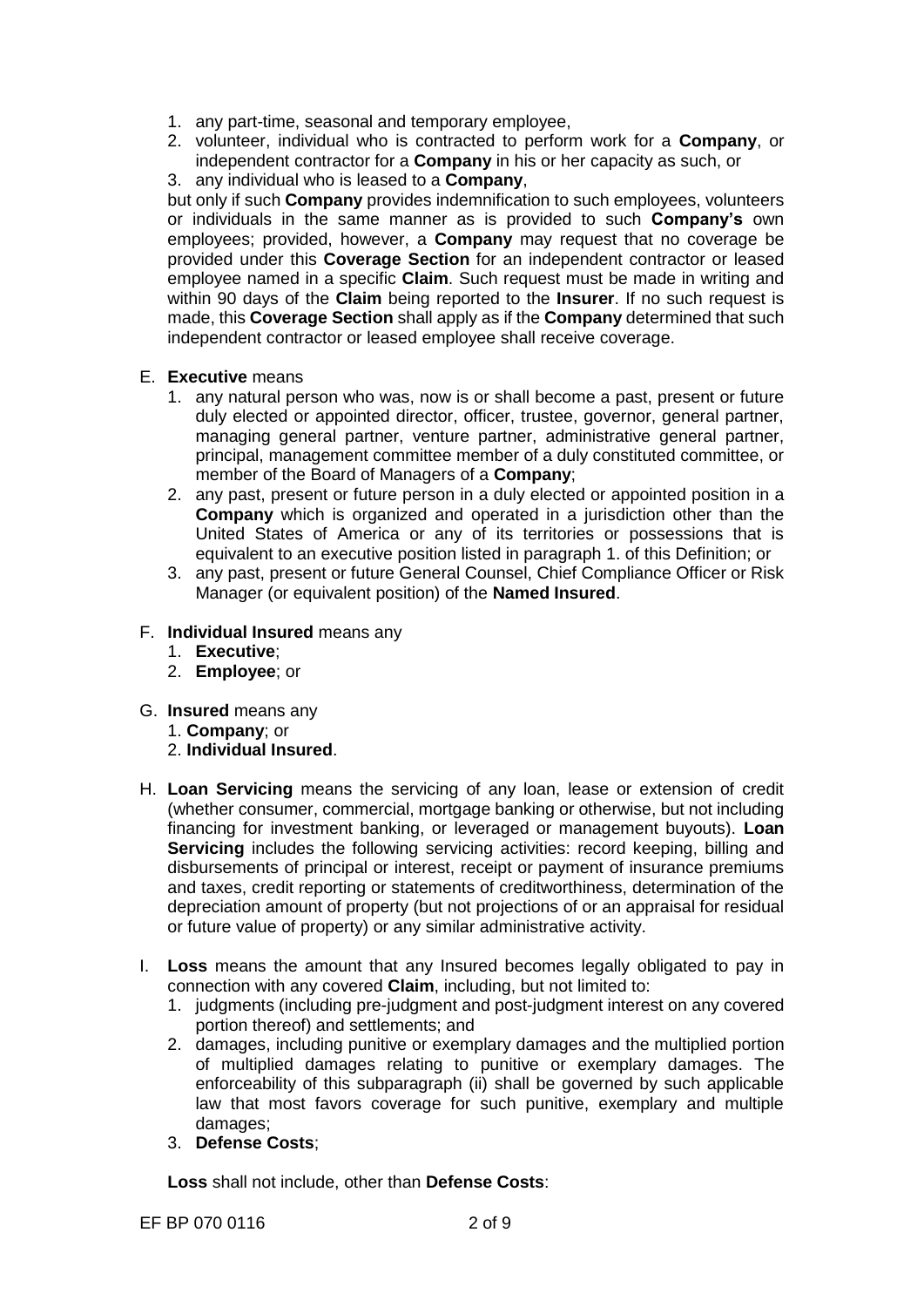- 1. any amount for which the **Insureds** are not financially liable or which are without legal recourse to the **Insureds**;
- 2. matters which may be deemed uninsurable under the law pursuant to which this policy shall be construed;
- 3. civil or criminal fines or penalties;
- 4. taxes or tax penalties (whether imposed by federal, state, local or other governmental authority);
- 5. the costs and expenses of complying with any injunctive relief or other form of nonmonetary relief;
- 6. compensation, salary, wages, fees, benefits, overhead, charges or expenses of any **Insured;**
- 7. that portion of **Loss** that represents the return of fees, charges, commissions or other compensation paid to an **Insured**.
- 8. diminution in value or damages resulting from the diminution in value of money, securities, property or any other item of value unless caused by a **Wrongful**  Act of an **Insured** in the execution or implementation of investment advice or investment decisions;
- 9. loss of the actual money, securities, property or other items of value in the custody or control of an **Insured**;
- 10. amounts otherwise reimbursable to an **Insured** by any trust, estate, plan or fund or any similar entity or the sponsor of any such trust, estate plan or fund or any similar entity; or
- 11. principal, interest or other monies whether paid, accrued or due as the result of any loan, lease or extension of credit;
- 12. any amount which constitutes disgorgement, including restitution.

## K. **Subsidiary** means

- 1. any entity in which the **Company** has or had **Management Control** on or before the inception date of the policy either directly or indirectly through one or more other **Subsidiaries**;
- 2. any entity in which the **Company** acquires **Management Control** during the **Policy Period**, either directly or indirectly through one or more other **Subsidiaries**; and whose assets do not exceed 35% of the assets of the **Company**, prior to the **Company** acquiring **Management Control** of the **Subsidiary**; or
- 3. any entity in which the **Company** acquires **Management Control** during the Policy Period, either directly or indirectly through one or more other **Subsidiaries** and whose assets exceed 35% of the assets of the Company, prior to the Company acquiring **Management Control** of the **Subsidiary** but only for a period of 90 days subsequent to the **Company** acquiring **Management Control** of the **Subsidiary.**
- L. **Professional Services** means those services, including **Loan Servicing**, performed or required to be performed by an **Insured** for or on behalf of a **Customer**:
	- 1. for a fee, commission or other monetary consideration;
	- 2. where a fee, commission or other monetary consideration would usually be received by the **Insured** but for business or other reasons is waived by the **Insured**; or
	- 3. for other remuneration which inures to the benefit of such **Insured**.
- M. **Wrongful Act** means any actual or alleged breach of duty, neglect, error, misstatement, misleading statement, omission or act by an **Insured** or by any entity or natural person for whose acts the **Insured** becomes legally liable.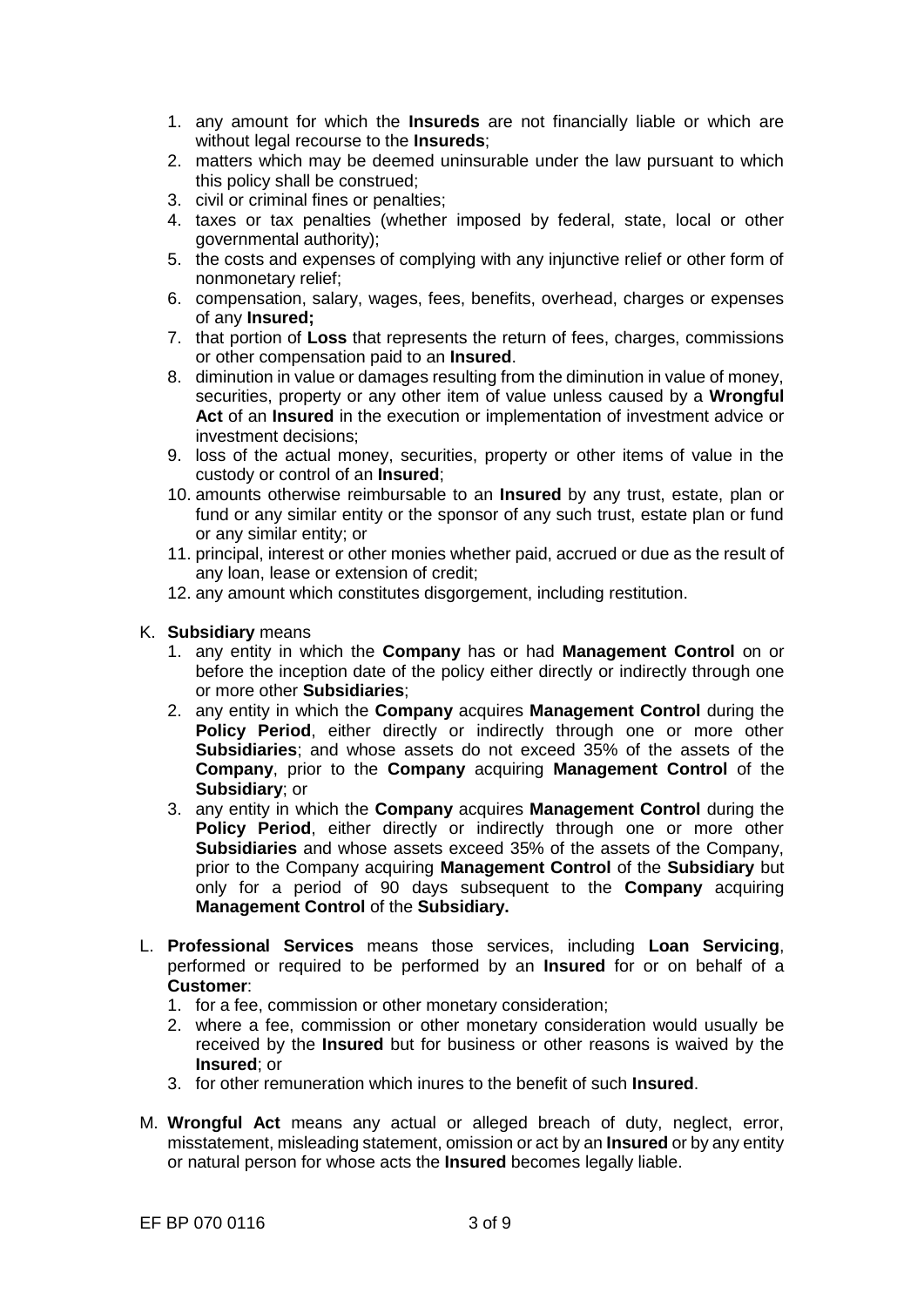## **III. Exclusions**

The **Insurer** shall not be liable to make any payment for **Loss** in connection with any **Claim** made against any **Insured**:

- A. alleging, arising out of, based upon or attributable to:
	- 1. gaining of any profit, remuneration or advantage to which the **Insured** was not legally entitled, if a final, non-appealable adjudication in any underlying proceeding establishes the gaining of such profit, remuneration or advantage;
	- 2. committing of any deliberate criminal or deliberate fraudulent act, or any willful violation of any statute, rule or law, if a final, non-appealable adjudication in any underlying proceeding establishes that such deliberate criminal or deliberate fraudulent act, or willful violation of statute, rule or law was committed.

For purposes of determining the applicability of this Exclusion, (i) the facts pertaining to and knowledge possessed by any **Insured** shall not be imputed to any **Individual Insured**; and (ii) only facts pertaining to and knowledge possessed by any past, present or future chief executive officer, chief financial officer, or general counsel (or equivalent positions) of a **Company** or the signatory of the **Application** shall be imputed to such **Company;**

- B. alleging, arising out of, based upon or attributable to the circumstances alleged or the same **Wrongful Act** or **Related Wrongful Act** alleged or contained in any claim or demand which has been reported, or to any circumstances, **Wrongful Act**  or **Related Wrongful Act** of which notice has been given, under any prior insurer's policy or policy of which this **Coverage Section** is a renewal or replacement or which it may succeed in time;
- C. alleging, arising out of, based upon or attributable to any demand, suit or other proceeding pending against, or order, decree or judgment entered for or against, any **Insured** on or prior to the Continuity Date set forth in Item 5 of the Bankers Professional Liability **Coverage Section** Declarations**,** or the alleging of any **Wrongful Act** which is the same as or a **Related Wrongful Act** to that alleged in such pending or prior demand, suit or proceeding or in the underlying demand, order, decree or judgment;
- D. alleging, arising out of, based upon or attributable to any actual or alleged act, error or omission of an **Individual Insured** serving in any capacity other than as an **Executive** or **Employee** of a **Company**;
- E. which is brought by or on behalf of a **Company** or any **Executive**; or which is brought by any security holder of the **Company**, whether directly or derivatively, unless such security holder's **Claim** is instigated and continued totally independent of, and totally without the solicitation , assistance , active participation or intervention of any **Company**. This Exclusion shall not apply to:
	- 1. any **Claim** brought by an **Individual Insured** where such person was provided with or entitled to be provided with **Professional Services** and is bringing such **Claim** solely in his or her capacity as a **Customer** and without the solicitation, assistance or participation of any other **Insured**;
	- 2. any **Claim** brought by an **Executive** in the form of a crossclaim or third-party claim for contribution or indemnity which is part of and results directly from a **Claim** which is covered by this policy;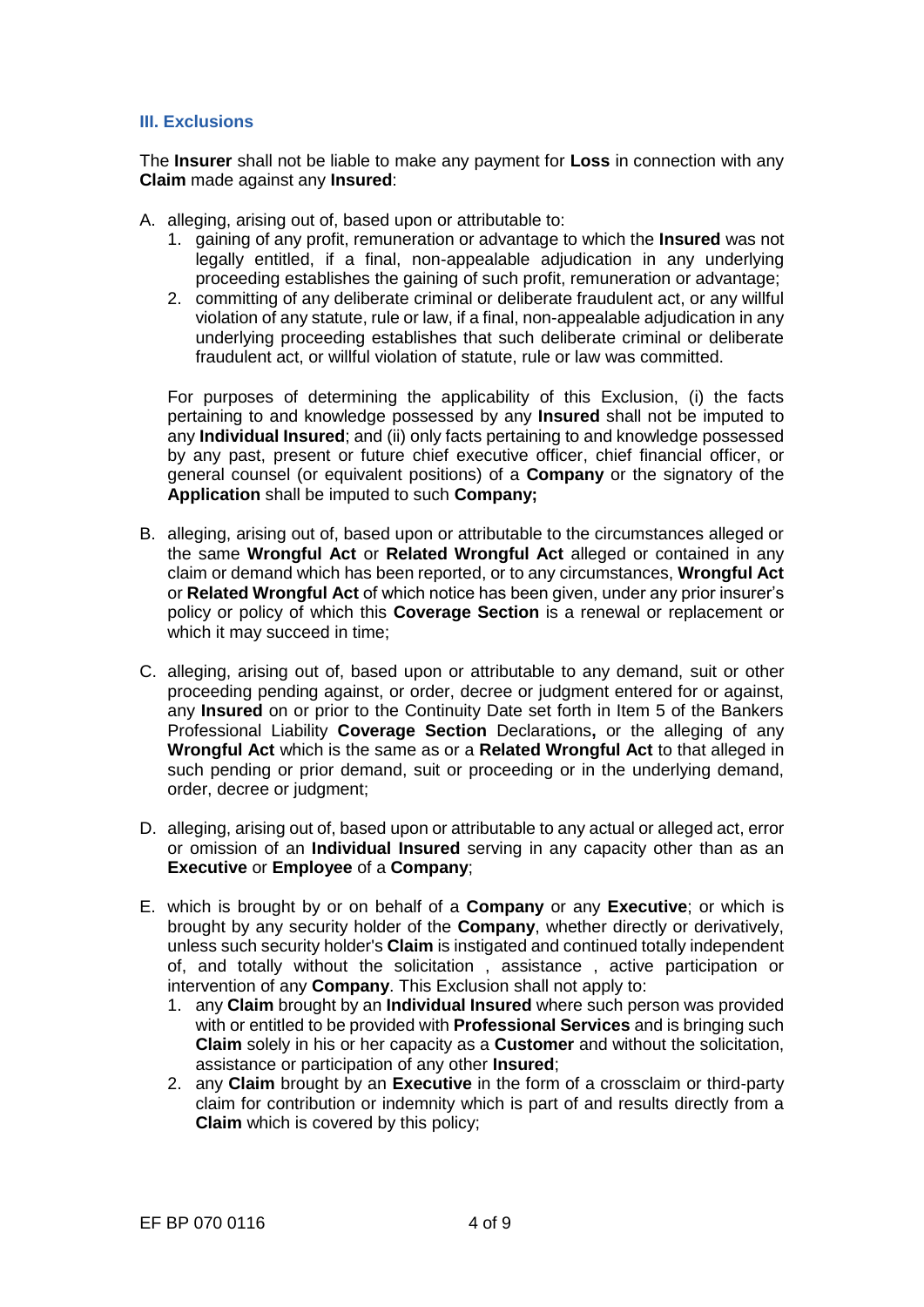- F. for bodily injury, personal injury, emotional distress, mental anguish, sickness, disease or death of any person, or damage to, loss of use or destruction of any data or tangible property.
- G. for any actual, alleged or threatened discharge, dispersal, release or escape of **Pollutants**, or any direction or request to test for, monitor, clean up, remove, contain, treat, detoxify or neutralize **Pollutants**.
- H. for any actual or alleged violations of any of the responsibilities, obligations or duties imposed on fiduciaries by **ERISA** as respects any pension, profit sharing, health and welfare or other employee benefit plan or trust established or maintained for the purpose of providing benefits to any **Insured**;
- I. for injury resulting from libel, slander, oral or written publication of defamatory or disparaging material, wrongful termination of employment, sexual harassment, invasion of privacy, wrongful entry, eviction, false arrest, false imprisonment, malicious prosecution, malicious use or abuse of process, assault, battery or loss of consortium;
- J. based upon, arising from, or in consequence of:
	- 1. the insolvency of any bank or banking firm, custodian, or securities or commodities broker or dealer, or any other person or entity, or the inability of any such entity or person to make any payment or settle or effect any transaction of any kind; provided this Exclusion shall not apply to **Wrongful Acts** solely in connection with an **Insured's** investment on behalf of the claimant in the stock of any of the foregoing entities; or

### 2. **Financial Insolvency**;

- K. based upon, arising from, or in consequence of performing or the failure to perform any investment banking services, including but not limited to:
	- 1. the underwriting, placement, securitizing, syndicating, promoting, conversion, sale, purchase or market making (as defined in section 3(A)(38) of the Securities Exchange Act of 1934 as amended) of any security or instrument or other evidence of indebtedness, whether or nonregistered under the Securities Act of 1933, as amended;
	- 2. the rendering of advice or recommendations regarding any actual, potential, attempted or threatened merger, consolidation, or business combination, acquisition, sale, purchase, divestiture or distribution, tender or exchange offer, proxy contest or solicitation, leveraged or management buy-out, going private transaction, partnership, minority investment, joint or collaborative venture, dissolution, liquidation, rehabilitation, conservatorship, or insolvency proceeding, reorganization, restructuring, recapitalization, spin-off, primary or secondary private or public offering of debt or equity securities or other instruments or evidences of indebtedness, or sale of assets or operations of any enterprise or entity, or any effort to raise or furnish capital or financing for any enterprise or entity under any of the foregoing;
	- 3. the rendering of analysis, advice or fairness opinions or valuations regarding any enterprise or entity or any of the assets or liabilities of, or interests in, any entity not held by the **Insured** as trustee;
	- 4. any acquisition, sale, conversion or transfer of securities, assets or liabilities by the **Insured** for such **Insured's** own account or as an original purchaser in a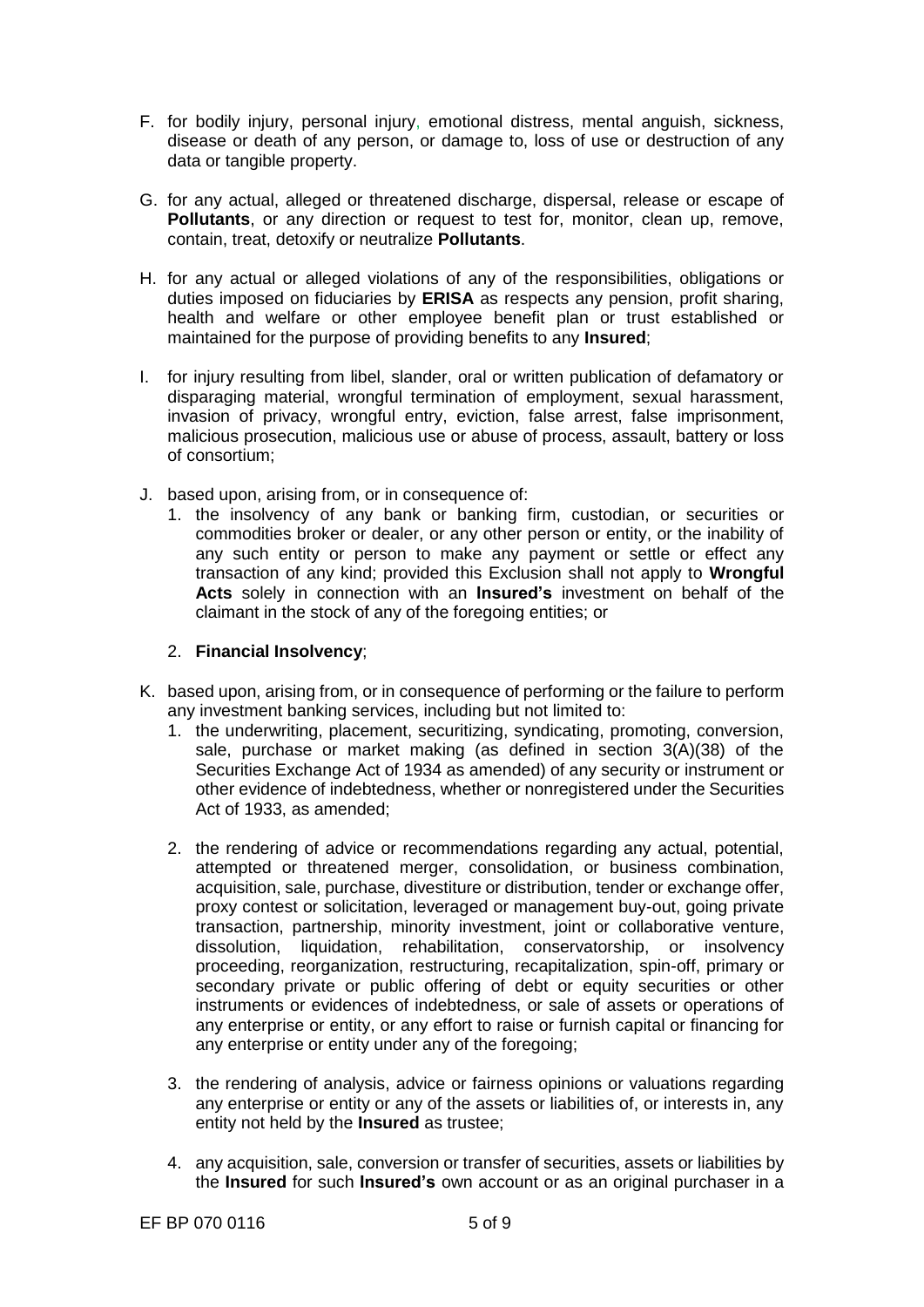transaction under Regulation 144Aunder the Securities Act of 1933, as amended;

- 5. the forming, syndicating, operating, administering, advising or rolling up a limited partnership or real estate investment trust;
- 6. any use by any **Insured** of, or aiding and abetting or any other participation by any **Insured** in the use of, non-public information in a manner prohibited by the laws of the United States of America including but not limited to the Insider Trading and Securities Fraud Enforcement Act of 1988 (as amended), section 10(b) of the Securities Exchange Act of 1934 (as amended) and Rule 10(b)(5) promulgated thereunder, or prohibited by the laws of any state, territory or subdivision thereof, or prohibited by the laws of any other jurisdiction, or any rules or regulations promulgated under any off the foregoing; and
- 7. any disclosure or statement or omission in any disclosure, filing or **Loan Servicing** in connection with any investment banking activities, including any of the activities listed in this Exclusion 1through 6;
- L. based upon, arising from, or in consequence of any fees or charges;
- M. based upon, arising from, or in consequence of:
	- 1. the purchase, sale, participation, syndication, grant, or commitment to; or
	- 2. any act of restructure, termination, transfer, repossession or foreclosure on;

any loan, lease or extension of credit or any failure to do the activities described in this Exclusion. However, this Exclusion shall not apply to **Loan Servicing**;

- N. based upon, arising from, or in consequence of any act arising out of the operation or control of any entity or property that the **Insured** acquired as security or collateral for; or the rendering of advice in connection with any loan, lease or extension of credit;
- O. based upon, arising from, or in consequence of any function or activity as a receiver, trustee in bankruptcy, conservator or assignee for the benefit of creditors;
- P. based upon, arising from, or in consequence of the rendering of or failing to render any information system or network technology service or advice, including the development, design or implementation of software or other systems;
- Q. based upon, arising from, or in consequence of mechanical or electronic failure, faulty construction, error in design, latent defect, wear or tear, gradual deterioration, electrical disturbance, media failure or breakdown or malfunction or error in programming involving any electronic or computer system;
- R. based upon, arising from or in consequence of any unauthorized instructions that are designed to modify, alter, impair, damage, destroy, delete, record, input or transmit information within any electronic or computer system;
- S. based upon, arising from, or in consequence of the notarization of any signature without the physical appearance at the time of notarization of the person who is or claims to be the person signing the instrument;
- T. based upon, arising from or in consequence of serving as a trustee under bond indenture;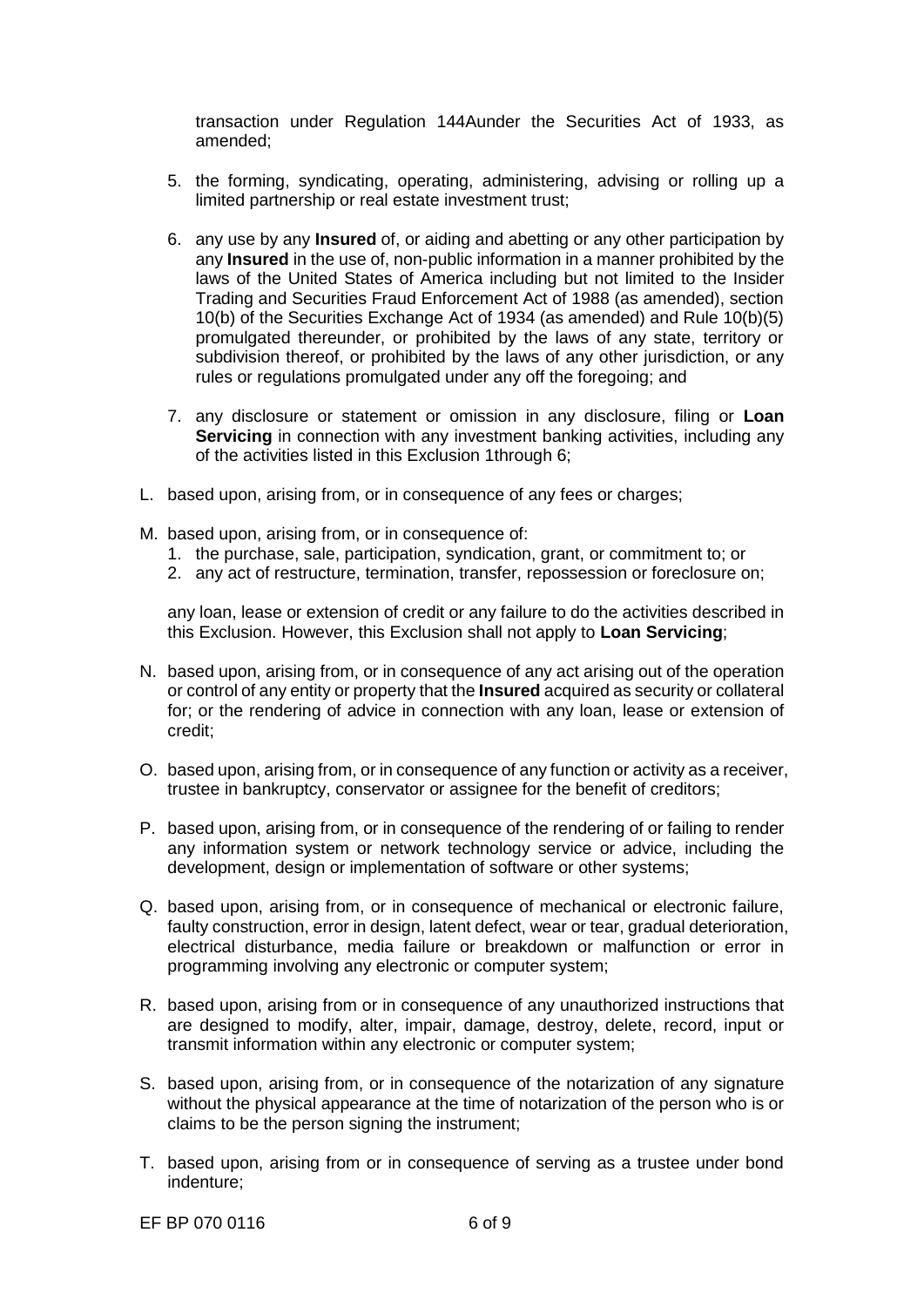- U. based upon, arising from, or in consequence of the liability of others assumed by any **Insured** under any written or oral contract or agreement; provided that this Exclusion shall not apply to the extent that an **Insured** would have been liable in the absence of such contract or agreement;
- V. based upon, arising from or in consequence of the rendering of or failure to render any of the following professional services: medical or health care services, accounting services, data processing services, architectural or construction management services, the practice of law or the rendering of legal services, or insurance agent or brokerage services;
- W. based upon, arising from, or in consequence of any oral or written representation, promise or guarantee regarding any rate of return or the fulfillment of any minimum performance standards;
- X. by, on behalf of, or at the behest of any natural person or concern (including but not limited to any shareholder, bondholder, or debenture holder), their estate, heirs, legal representatives or assigns, that has a legal or equitable interest in any stock, bond, debenture, or other form of security or ownership interest of the **Company**, when such **Claim** is based upon, arises out of, or pertains to any interest in such security or ownership interest; provided that this Exclusion shall not apply:
	- 1. to any **Claim** for a **Wrongful Act** in which an **Individual Insured** was provided with or was entitled to be provided with **Professional Services**  and such **Claim** is brought solely in his or her capacity as a **Customer**, and
	- 2. such **Claim** is brought without the solicitation, assistance or participation of any other **Insured**.
- Y. based upon, arising from, or in consequence of an **Insured's** performing or failure to perform property management services, real estate appraisal services, or real estate development services;
- Z. based upon, arising from or in consequence of any **Insured** acting as a securities or commodities broker or dealer, or securities underwriter;

## **IV. Limit of Liability**

The following provision shall apply in addition to the provisions of Section IV. Limit of Liability of the General Terms and Conditions:

Subject to the Policy Aggregate Limit of Liability set forth in Item 3 of the General Declarations, the **Coverage Section** Limit of Liability set forth in Item 3 of the Bankers Professional Liability **Coverage Section** Declarations shall be the maximum aggregate limit of the **Insurer**'s liability for all **Loss** under this **Coverage Section.** Upon exhaustion of the Limit of Liability set forth in Item 3 of the Bankers Professional Liability **Coverage Section** Declarations, or the Policy Aggregate Limit of Liability in Item 3 of the General Declarations, the **Insurer**'s obligations under this **Coverage Section** shall be deemed completely fulfilled and extinguished.

### **V. Retentions**

The following provisions shall apply in addition to the provisions of Section V. Retentions of the General Terms and Conditions:

EF BP 070 0116 7 of 9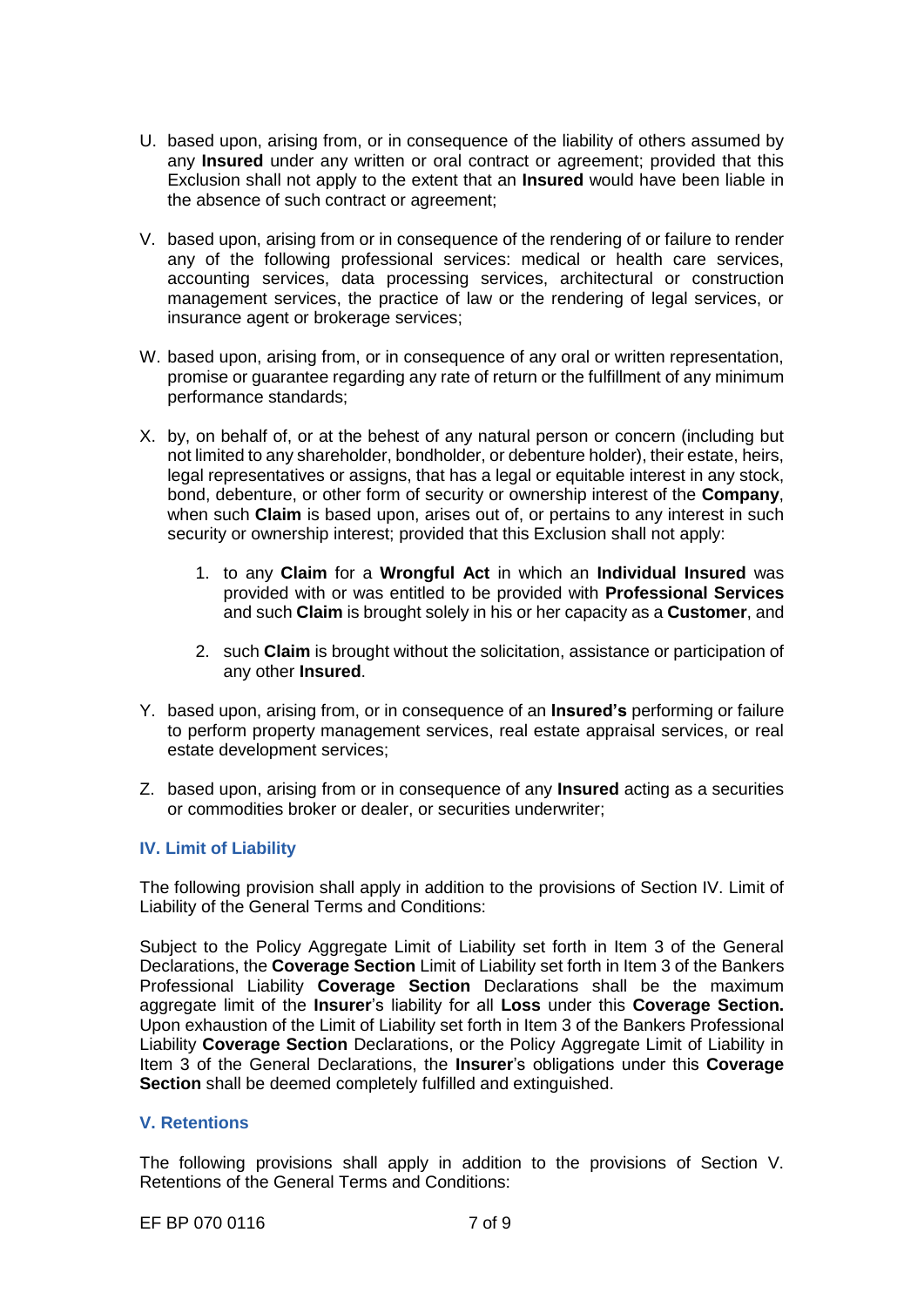- A. The **Insurer** shall only be liable for the amount of **Loss** arising from a **Claim** which is in excess of the applicable Retention set forth in Item 4 of the Bankers Professional Liability **Coverage Section** Declarations. The Retention shall be borne by the **Insureds** and shall remain uninsured.
- B. A single Retention shall apply to **Loss** arising from all **Claims** alleging the same **Wrongful Act** or **Related Wrongful Acts**.
- C. The Retention set forth in Item 4 of the Bankers Professional Liability **Coverage Section** Declarations shall apply to each **Claim** under this **Coverage Section**.

## **VI. Defense Costs, Defense Counsel, Settlements & Judgments**

#### A. Defense

The **Insurer** does not assume any duty to defend a **Claim**. The **Insureds** shall defend and contest any **Claim** made against them. An **Insured** shall not retain defense counsel or incur any **Defense Costs** without the prior written consent of the **Insurer**, such consent not to be unreasonably withheld. An **Insured** may select a defense counsel different from that selected by other **Insureds** if such selection is required due to an actual conflict of interest and only with the express prior written consent of the **Insurer**.

#### B. Advancement

The **Insurer** shall advance **Defense Costs** in excess of the applicable Retention on behalf of the **Insured** prior to final disposition of the **Claim**. Such advanced payments by the **Insurer** shall be repaid to the **Insurer** by each and every **Insured**, severally according to their respective interests, in the event and to the extent that any such **Insured** shall not be entitled under the Terms and Conditions of this **Coverage Section** to payment of such **Loss**.

#### C. Cooperation

The **Insurer** shall have the right to associate fully and effectively with each and every **Insured** in the defense of any **Claim** that appears reasonably likely to involve the **Insurer**, including, but not limited to, negotiating a settlement. Each and every **Insured**  agrees to provide such information as the **Insurer** may reasonably require and to give the **Insurer** full cooperation and take such actions which, in such **Insurer**'s judgment, are deemed necessary and practicable to prevent or limit **Loss** arising from any **Wrongful Act**.

#### D. Prior Written Consent

The **Insured** shall not admit or assume any liability, enter into any settlement agreement, stipulate to any judgment, or incur any **Defense Costs** without the prior written consent of the **Insurer**. If the **Insured** admits or assumes any liability in connection with any **Claim** without the consent of the **Insurer**, then the **Insurer** shall not have any obligation to pay **Loss** with respect to such **Claim**. Only those settlements, stipulated judgments, or **Defense Costs which** have been consented to by the **Insurer** shall be recoverable as **Loss** under the terms of this **Coverage Section**. The **Insurer** shall not unreasonably withhold any consent required under this **Coverage Section**, provided that in all events the **Insurer** may withhold consent to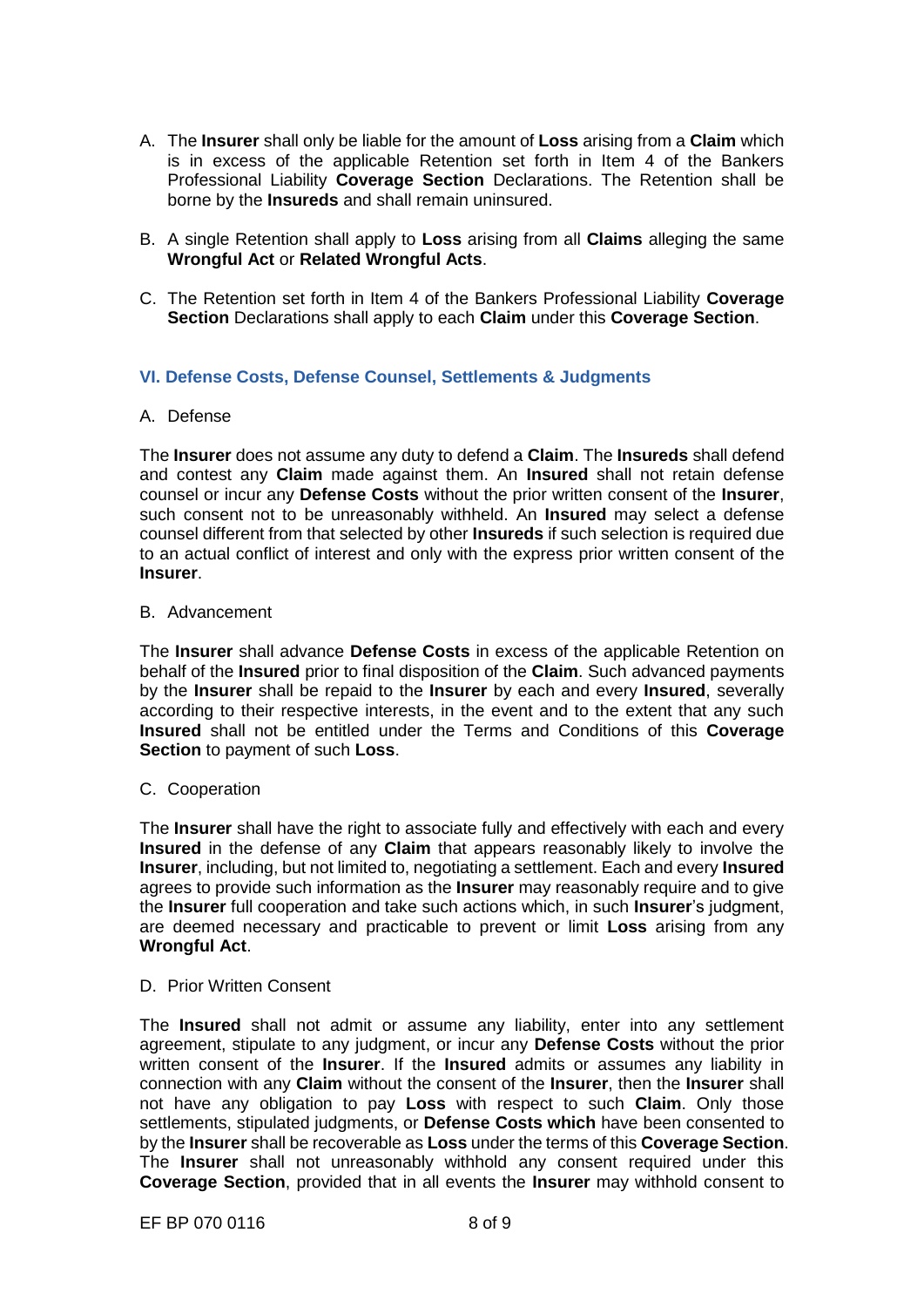any settlement, stipulated judgment or **Defense Costs**, or any portion thereof, to the extent such **Claim** (or any portion thereof) is not covered under the terms of this **Coverage Section**. In addition, the **Insured** shall not take any action which prejudices the **Insurer**'s rights under this **Coverage Section.**

### **VII. Other Insurance**

Such insurance as is provided by this **Coverage Section** shall apply only as excess over any other valid and collectible insurance, unless such other insurance is expressly written to be excess over any applicable Limit of Liability for this policy or any **Coverage Section**. This policy specifically shall be excess of any other policy pursuant to which any other **Insurer** has a duty to defend a **Claim** for which this policy may be obligated to pay **Loss**.

## **VIII. Allocation**

If both **Loss** covered under this **Coverage Section** and loss not covered under this **Coverage Section** are incurred by the **Insureds** on account of any **Claim** because such **Claim** against the **Insureds** includes both covered and non-covered matters and/or includes both covered and non-covered parties, then amounts incurred by the **Insured** on account of such **Claim** shall be allocated between covered **Loss** and noncovered loss based on the relative legal liability and financial exposure of the **Insureds**  to covered and non-covered matters and/or based on the relative legal and financial exposure of the covered and non-covered parties. The **Insureds** and **Insurer** agree to use their best efforts to determine a fair and proper allocation.

If the **Insureds** and the **Insurer** cannot agree on an allocation of covered **Loss** and non-covered

loss:

- A. the **Insurer** shall pay the amount of **Loss** that the **Insurer** and **Insureds** agree is not in dispute until a different allocation is negotiated, arbitrated, or judicially determined;
- B. no presumption as to allocation shall exist in any arbitration, suit or other proceeding; and
- C. the **Insurer**, if requested by the **Insureds**, shall submit the dispute to binding arbitration. The rules of the American Arbitration Association shall apply except with respect to the selection of the arbitration panel, which shall consist of one arbitrator selected by the **Insureds**, one arbitrator selected by the **Insurer**, and a third independent arbitrator selected by the first two arbitrators.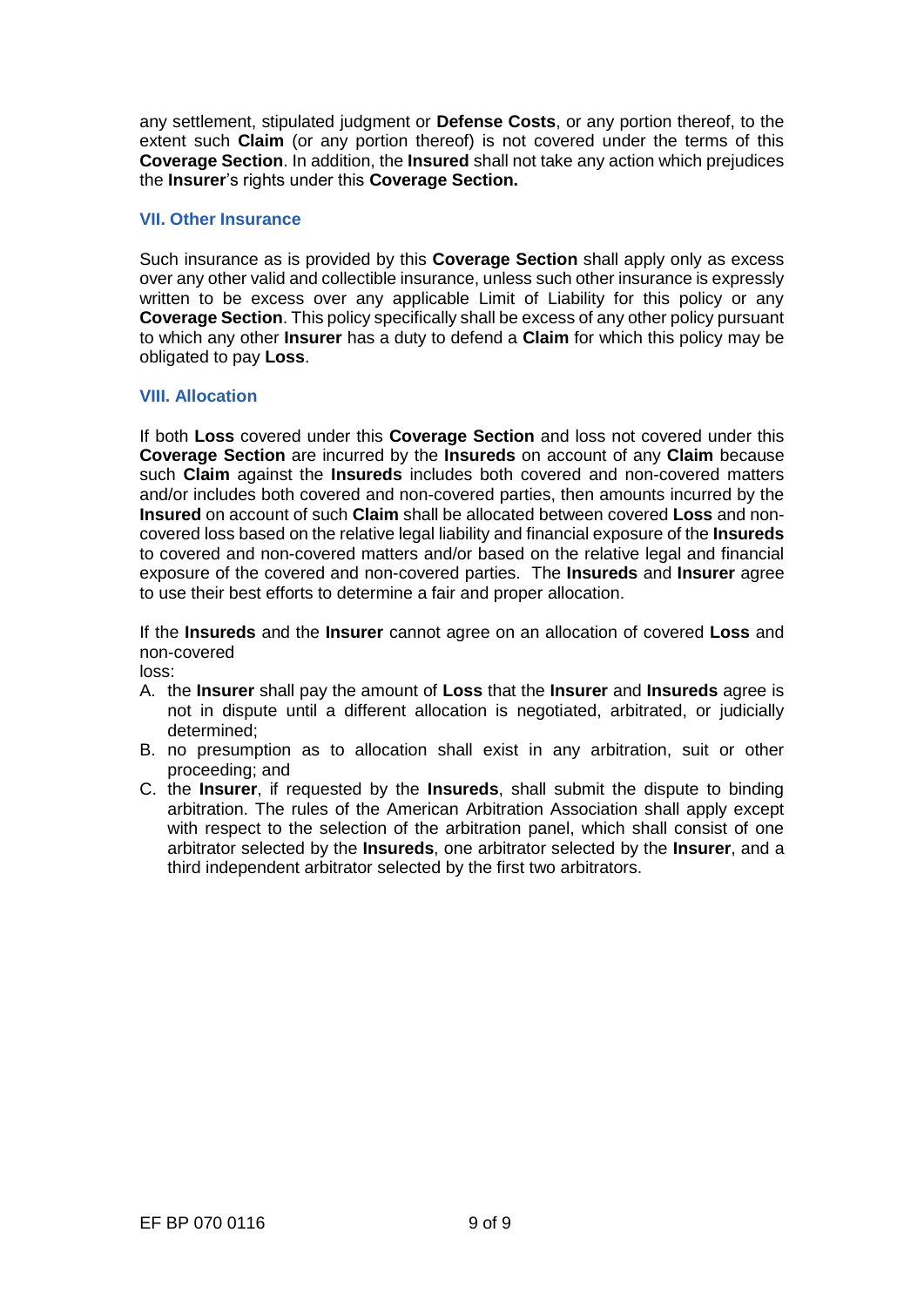

# **Employment Practices Liability Coverage Section Declarations**

- 1. **NAMED INSURED**:
- 2. **POLICY PERIOD**: Inception: Expiration:

The **Policy Period** incepts and expires as of 12:01 A.M. at the **Named Insured**  Address.

- 3. **COVERAGE SECTION** LIMIT OF LIABILITY: \$
- 4. RETENTIONS:

Each **Claim** for an **Employment Practices Violation**: \$

5. CONTINUITY DATE: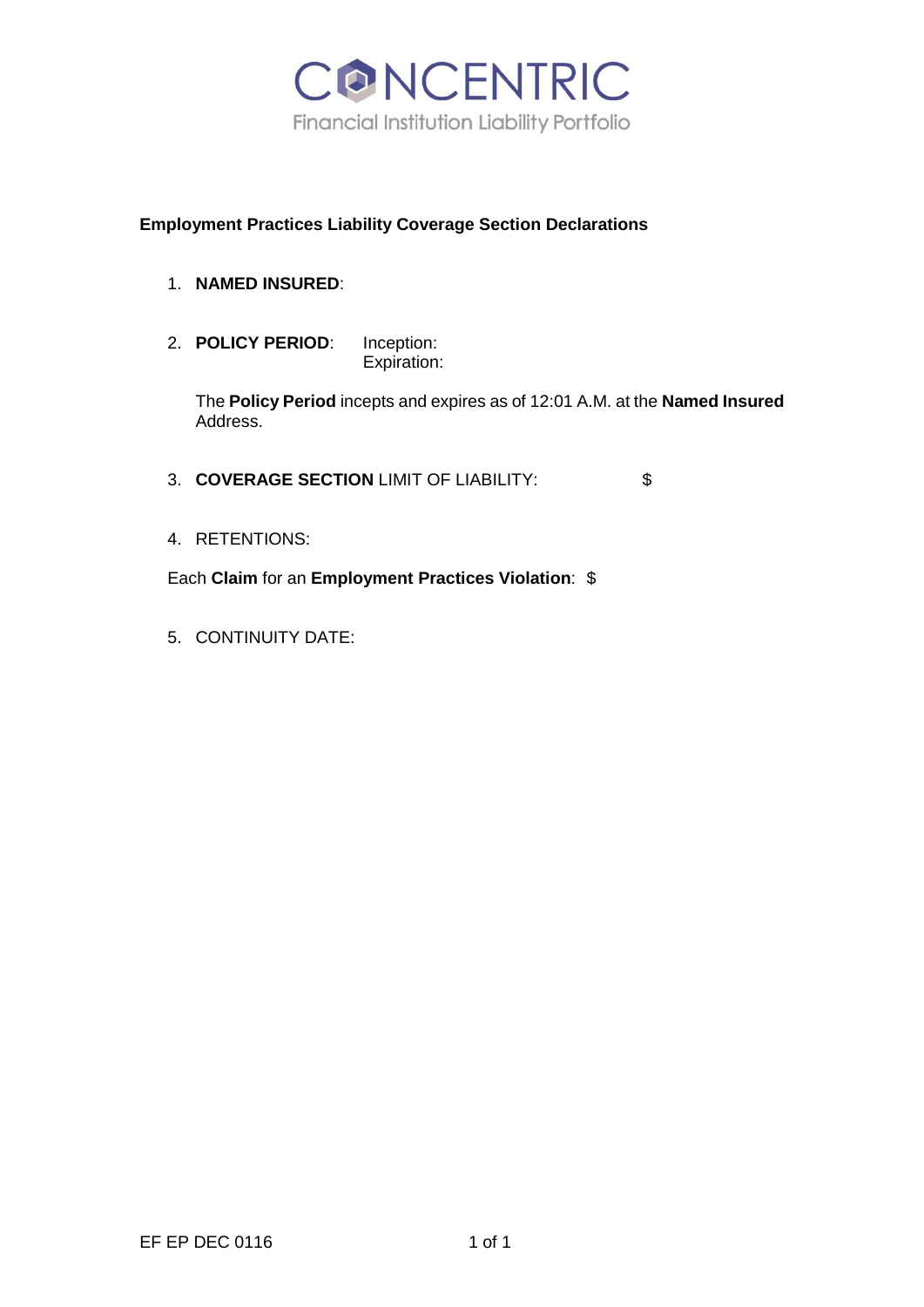

## **Employment Practices Liability Coverage Section**

In consideration of the premium charged and in reliance upon the statements made by the **Insureds** in the **Application**, which forms a part of this policy, and subject to all the terms and conditions of this policy, the **Insurer** agrees as follows:

## **I. Insuring Agreements**

The **Insurer** shall pay **Loss** of an **Insured** arising from a **Claim** first made against such **Insured** during the **Policy Period** or Extended Reporting Period if applicable for any actual or alleged **Wrongful Act** of such **Insured**.

## **II. Definitions**

In addition to the Definitions in the General Terms and Conditions, the following terms whenever set forth in boldface type in this **Coverage Section**, whether in singular or in plural, shall have the meanings indicated.

#### A. **Claim** means

- 1. a written demand for monetary, non-monetary or injunctive relief, (including any request to toll or waive any statute of limitations);
- 2. a civil, criminal, administrative or regulatory proceeding for monetary, nonmonetary or injunctive relief which is commenced by:
	- (i) service of a complaint or similar pleading;
	- (ii) return of an indictment, information or similar document (in the case of a criminal proceeding); or
	- (iii) receipt or filing of a notice of charges, including, but not limited to, an Equal Employment Opportunity Commission ("EEOC") or Office of Federal Contract Compliance Program ("OFCCP") (or similar federal, state or local agency)proceeding or investigation; or
- 3. an arbitration proceeding pursuant to an employment contract, policy or practice of a **Company** commenced by receipt of a demand for arbitration or similar document.

However, in no event shall the term "**Claim**" include any labor or grievance proceeding which is subject to a collective bargaining agreement.

- B. **Defense Costs** means reasonable and necessary fees, costs and expenses consented to by the **Insurer** (including premiums for any appeal bond, attachment bond or similar bond arising out of a covered judgment, but without any obligation to apply for or furnish any such bond), resulting solely from the investigation, adjustment, defense and appeal of a **Claim** against an **Insured**, but excluding compensation of any **Individual Insured**. **Defense Costs** shall not include any fees, costs or expenses incurred prior to the time that a **Claim** is first made against an **Insured**.
- C. **Employee** means any past, present or future employee of a **Company**, whether such employee is in a supervisory, co-worker or subordinate position or otherwise, including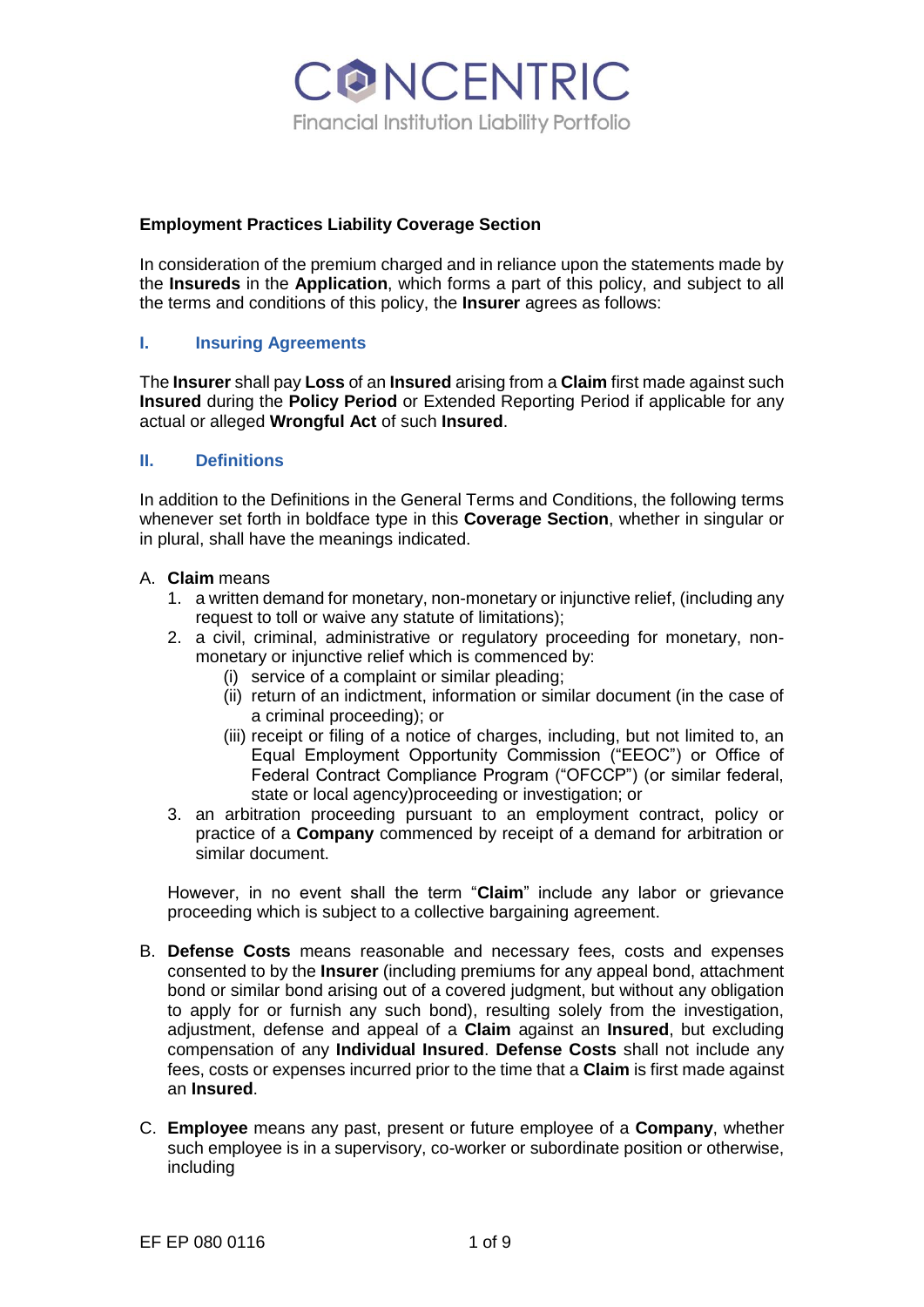- 1. any part-time, seasonal and temporary employee,
- 2. volunteer, individual who is contracted to perform work for a **Company**, or independent contractor for a **Company** in his or her capacity as such, or
- 3. an individual who is leased to a **Company**, but only if such **Company** provides indemnification to such employees, volunteers or individuals in the same manner as is provided to such **Company's** own employees. A **Company** may request that no coverage be provided under this **Coverage Section** for an independent contractor or leased employee named in a specific **Claim**. Such request must be made in writing and within 90 days of the **Claim** being reported to the **Insurer**. If no such request is made, this **Coverage Section** shall apply as if such **Company** determined that such independent contractor or leased employee shall receive coverage.
- D. **Employment Practices Violation** means the following actual or alleged acts whether committed directly or indirectly, intentionally or unintentionally:
	- 1. wrongful, including constructive termination of employment (actual or constructive),dismissal or discharge;
	- 2. breach of an implied contract of employment;
	- 3. harassment, sexual harassment or creation of a hostile work environment;
	- 4. discrimination (including, but not limited to, discrimination based upon age, gender, race, color, national origin, religion, sexual orientation or preference, pregnancy or disability);
	- 5. **Retaliation**;
	- 6. employment-related misrepresentations to an **Employee** of a **Company** or applicant for employment with a **Company** or an **Outside Entity**;
	- 7. employment-related libel, slander, humiliation, defamation or invasion of privacy;
	- 8. wrongful failure to employ or promote;
	- 9. wrongful deprivation of a career opportunity with a **Company**, wrongful discipline, wrongful demotion or negligent **Employee** evaluation, including the giving of negative or defamatory statements in connection with an **Employee**  reference;
	- 10. failure to grant tenure; or
	- 11. with respect to 1 through 10 above, negligent hiring, retention, training, supervision, infliction of emotional distress or mental anguish, failure to provide or enforce adequate or consistent organizational policies and procedures, or violation of an individual's civil rights;

but only if the actual or alleged **Employment Practices Violation** is brought by an **Employee** or an **Outside Entity Employee**, or by an applicant for employment with a **Company** or an **Outside Entity**.

- E. **Executive** means:
	- 1. any past, present or future duly elected or appointed director, officer, management committee member of a duly constituted committee, or member of the Board of Managers;
	- 2. any past, present or future person in a duly elected or appointed position in an entity which is organized and operated in a jurisdiction other than the United States of America or any of its territories or possessions that is equivalent to an executive position listed in subparagraph 1. of this Definition; or
	- 3. any past, present or future General Counsel and Risk Manager (or equivalent position) of the **Named Insured**.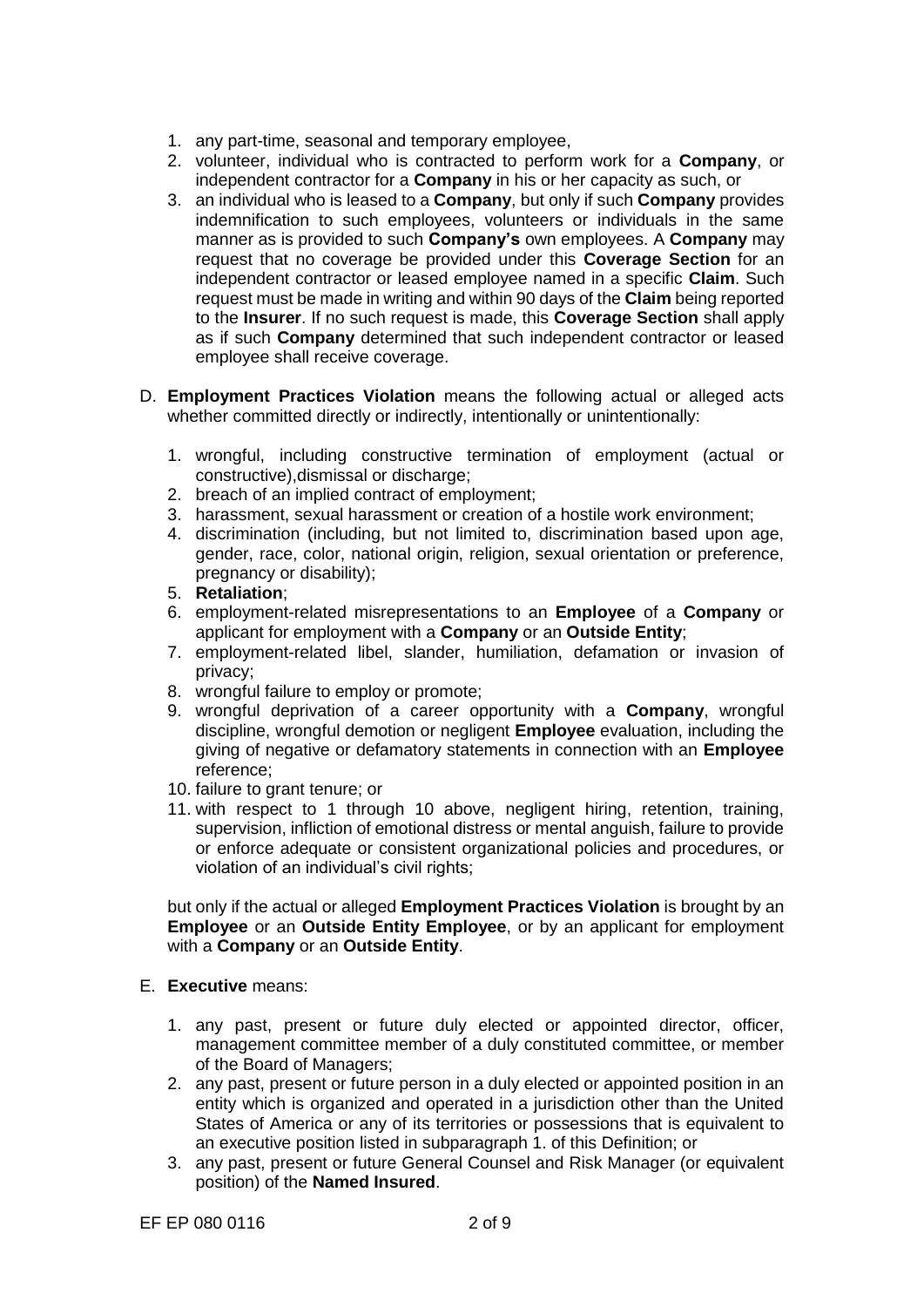- F. **Individual Insured** means any:
	- 1. **Executive**;
	- 2. **Employee**; or
	- 3. **Outside Entity Executive**.
- G. **Insured** means any:
	- 1. **Company**; or
	- 2. **Individual Insured**.
- H. **Loss** means
	- 1. the amount that any **Insured** becomes legally obligated to pay in connection with any covered **Claim**, including, but not limited to:
		- (i) judgments (including pre-judgment and post-judgment interest on any covered portion thereof) and settlements;
		- (ii) damages, including punitive or exemplary damages and the multiple portion of multiplied damages relating to punitive or exemplary damages (including the multiple or liquidated damages awarded under the Age Discrimination in Employment Act and the Equal Pay Act). The enforceability of this subparagraph shall be governed by such applicable law that most favors coverage for such punitive, exemplary and multiple damages;
		- (iii) salary, wages and bonus compensation, including back pay and front pay; and
		- (iv) a statutory award of attorneys' fees; and

# 2. **Defense Costs**;

**Loss** shall not include

- 1. any amount for which the **Insureds** are not financially liable or which are without legal recourse to the **Insureds**;
- 2. matters which may be deemed uninsurable under the law pursuant to which this policy shall be construed;<br>employment-related benefits, stock
- 3. employment-related benefits, stock options, perquisites, deferred compensation or any other type of compensation other than salary, wages or bonus compensation;
- 4. the costs and expenses of complying with any order of injunctive relief or other form of non-monetary relief, including any liability or costs incurred by any **Insured** to modify any building or property in order to make said building or property more accessible or accommodating to any disabled person, or any liability or costs incurred in connection with any educational, sensitivity or other corporate program, policy or seminar;
- 5. civil or criminal fines or penalties; or
- 6. taxes or tax penalties or interest thereon (whether imposed by federal, state, local or other governmental authority).

**Defense Costs** shall be provided for items specifically excluded from **Loss**  pursuant to 1.through 6. above provided such **Defense Costs** result from a covered **Claim**.

I. **Outside Entity** means any not-for-profit organization, other than a **Subsidiary**;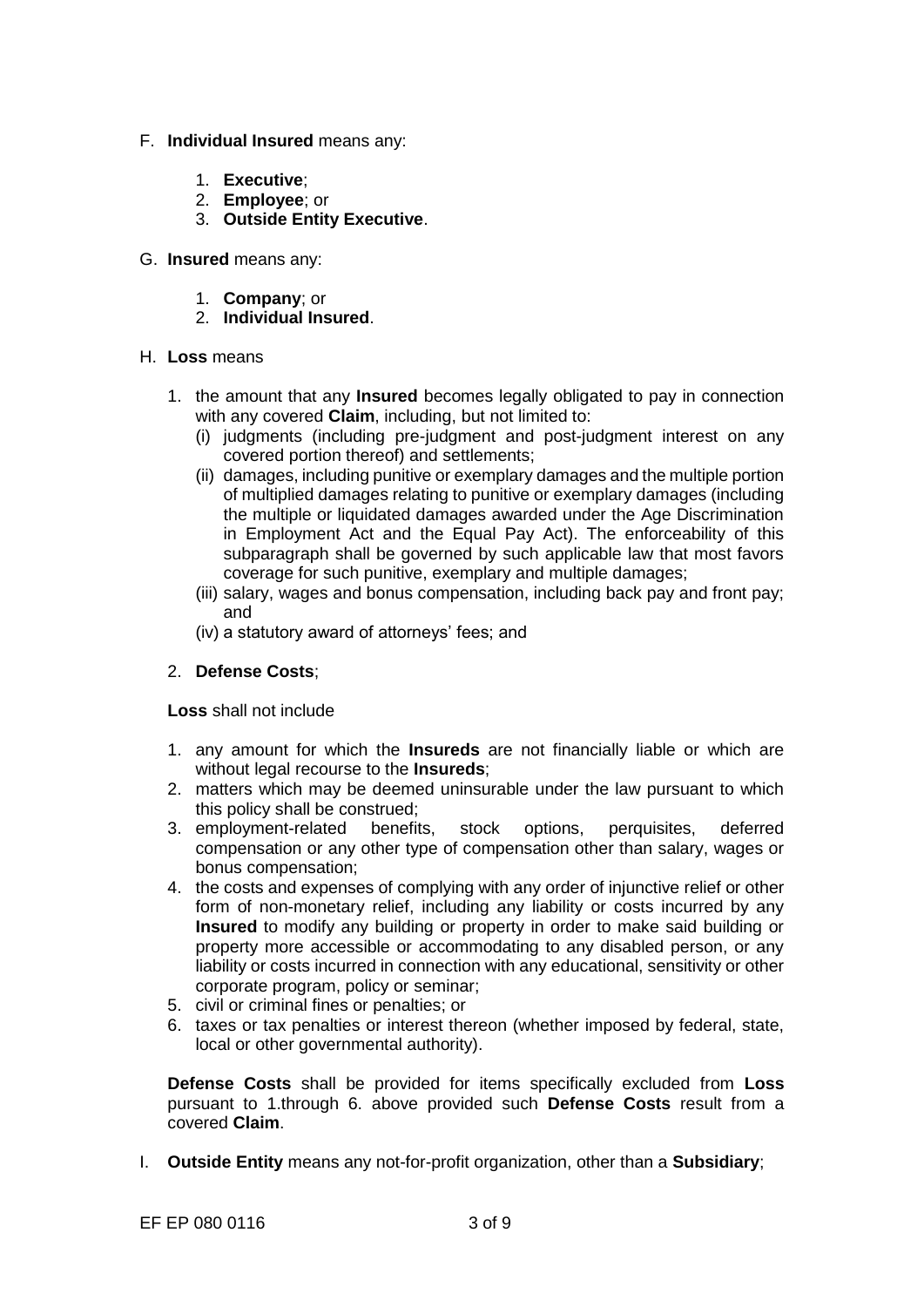- J. **Outside Entity Executive** means:
	- 1. any **Executive** of a **Company** serving in the capacity as director, officer, trustee, trustee emeritus or governor of an **Outside Entity**, but only if such service is at the specific requestor direction of a **Company**; or
	- 2. any other person listed as an **Outside Entity Executive** in an endorsement to this Employment Practices Liability **Coverage Section**.

It is understood and agreed that, in the event of a disagreement between a **Company** and an individual as to whether such individual was acting at the specific request or direction of such **Company**, the determination of the **Named Insured**  shall control on this issue. The **Named Insured**'s determination shall be made by written notice to the **Insurer** within 90 days after the **Claim** first is reported to the **Insurer** pursuant to the terms of this policy. In the event no determination is made within such period, this **Coverage Section** shall apply as if the **Named Insured**  determined that such **Executive** was not acting at such **Company**'s specific request or direction.

- K. **Retaliation** means an adverse employment act committed or allegedly committed by an **Insured** in response to any of the following activities:
	- 1. the disclosure or threat of disclosure by an **Employee** of a **Company** or an **Outside Entity** to a superior or to any governmental agency of any act by an **Insured** that is alleged to be a violation of any federal, state, local or foreign law, common or statutory, or any rule or regulation promulgated thereunder;
	- 2. the actual or attempted exercise by an **Employee** of a **Company** or an **Outside Entity** of any right that such **Employee** has under law, including rights under worker's compensation laws, the Family and Medical Leave Act, the Americans with Disabilities Act or any other law relating to employee rights;
	- 3. the actual or threatened filing of any claim under the Federal False Claims Act or any other federal, state, local or foreign "whistle-blower" law; or
	- 4. the actual or threatened labor strikes of an **Employee** of a **Company** or an **Outside Entity**.
- L. **Settlement Opportunity** means an **Insurer** recommended settlement that is within any applicable Limit of Liability and that is acceptable to the claimant.
- M. **Subsidiary** means:
	- 1. any entity in which the **Company** has or had **Management Control** on or before the inception date of the policy either directly or indirectly through one or more other **Subsidiaries**;
	- 2. any entity in which the **Company** acquires **Management Control** during the **Policy Period**, either directly or indirectly through one or more other **Subsidiaries** and whose total number of employees does not exceed 35% of the total number of **Employees** that fall under the definition of **Insured** under this policy prior to the **Company** acquiring **Management Control** of the **Subsidiary**; or
	- 3. any entity in which the **Company** acquires **Management Control** during the **Policy Period**, either directly or indirectly through one or more other **Subsidiaries** and whose total number of employees exceed 35% of the total number of **Employees** that fall under the definition of **Insured** under this policy prior to the **Company** acquiring **Management Control** of the **Subsidiary** but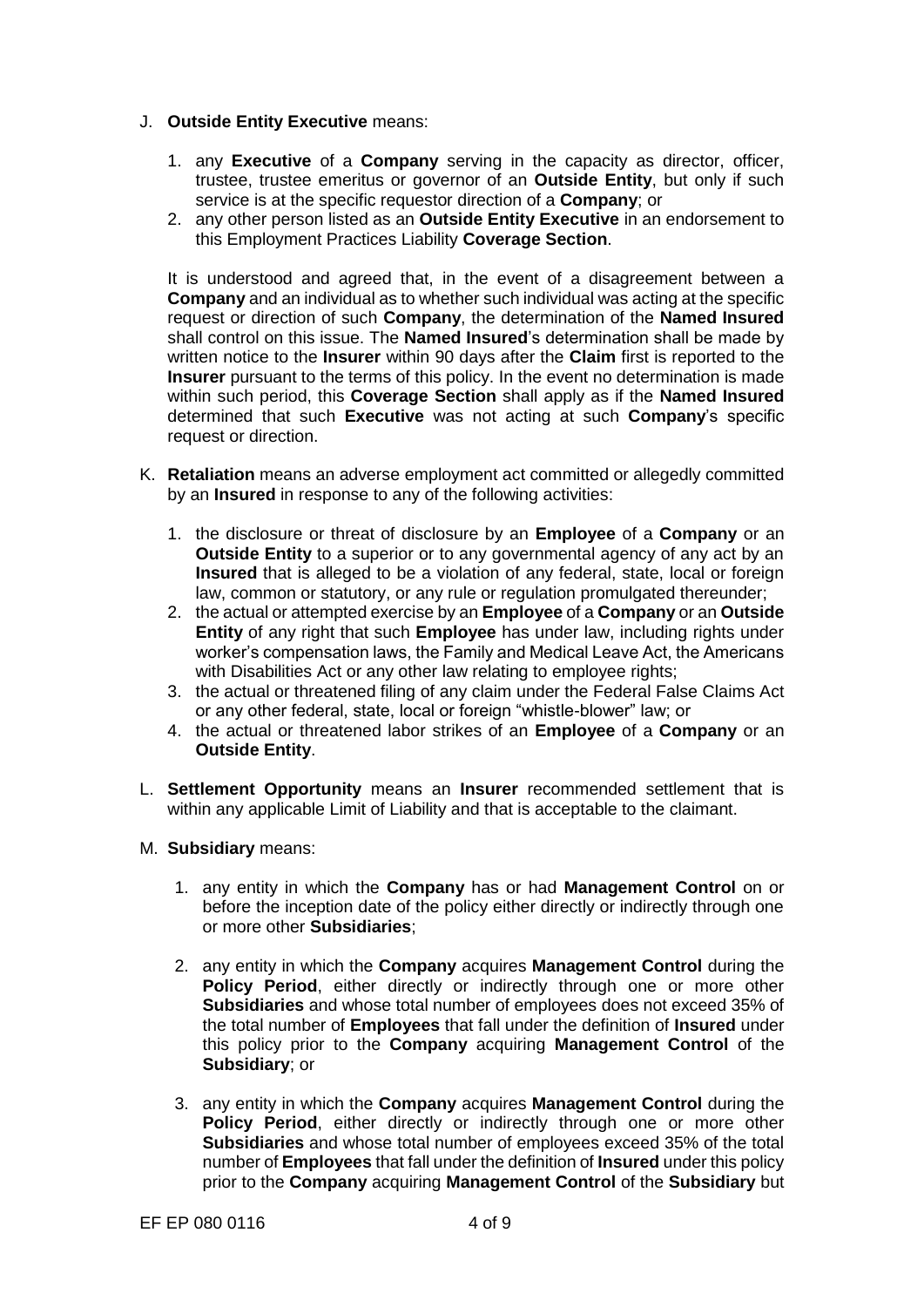only for a period of 90 days subsequent to the **Company** acquiring **Management Control** of the **Subsidiary**.

N. **Wrongful Act** means any actual or alleged **Employment Practices Violation**.

### **III. Exclusions**

The **Insurer** shall not be liable to make any payment for **Loss** in connection with any **Claim** made against any **Insured**:

- A. alleging, arising out of, based upon or attributable to:
	- 1. the gaining of any profit or advantage to which any final adjudication establishes the **Insured** was not legally entitled; or
	- 2. the committing of any deliberate criminal or deliberate fraudulent act, or any willful violation of any statute, rule or law, if any final adjudication establishes that such deliberate criminal or deliberate fraudulent act or willful violation of statute, rule or law was committed.

For purposes of determining the applicability of this exclusion (i) the facts pertaining to and knowledge possessed by any **Insured** shall not be imputed to any other **Individual Insured**; and (ii) only facts pertaining to and knowledge possessed by any past, present or future chief executive officer, chief financial officer, or general counsel (or equivalent positions) of a **Company** or the signatory of the **Application**  shall be imputed to such **Company**;

- B. alleging, arising out of, based upon or attributable to the circumstances alleged or the same **Wrongful Act** or **Related Wrongful Act** alleged or contained in any claim or demand which has been reported, or to any circumstances, **Wrongful Act**  or **Related Wrongful Act** of which notice has been given, under any prior insurer's policy or policy of which this **Coverage Section** is a renewal or replacement or which it may succeed in time;
- C. alleging, arising out of, based upon or attributable to any demand, suit, EEOC (or similar state, local or foreign agency) proceeding or investigation or other proceeding pending against any **Insured**, or order, decree or judgment entered for or against any **Insured**, on or prior to the Continuity Date set forth in Item 5 of the Employment Practice Liability C**overage Section** Declarations, or the alleging of any **Wrongful Act** which is the same or a **Related Wrongful Act** to that alleged in such pending or prior demand, suit, EEOC (or similar state, local or foreign agency) proceeding or investigation or other proceeding in the underlying demand, order, decree or judgment;
- D. with respect to an **Outside Entity Executive**, for any **Wrongful Act** occurring prior to the Continuity Date set forth in Item 5 of the Employment Practices Liability **Coverage Section** Declarations if any **Insured**, as of such **Continuity Date**, knew or could have reasonably foreseen that such **Wrongful Act** could lead to a **Claim**  under this **Coverage Section**;
- E. alleging, arising out of, based upon or attributable to any actual or alleged act, error or omission of an **Individual Insured** serving in any capacity other than as an **Executive** or **Employee** of a **Company** or as an **Outside Entity Executive** of an **Outside Entity**;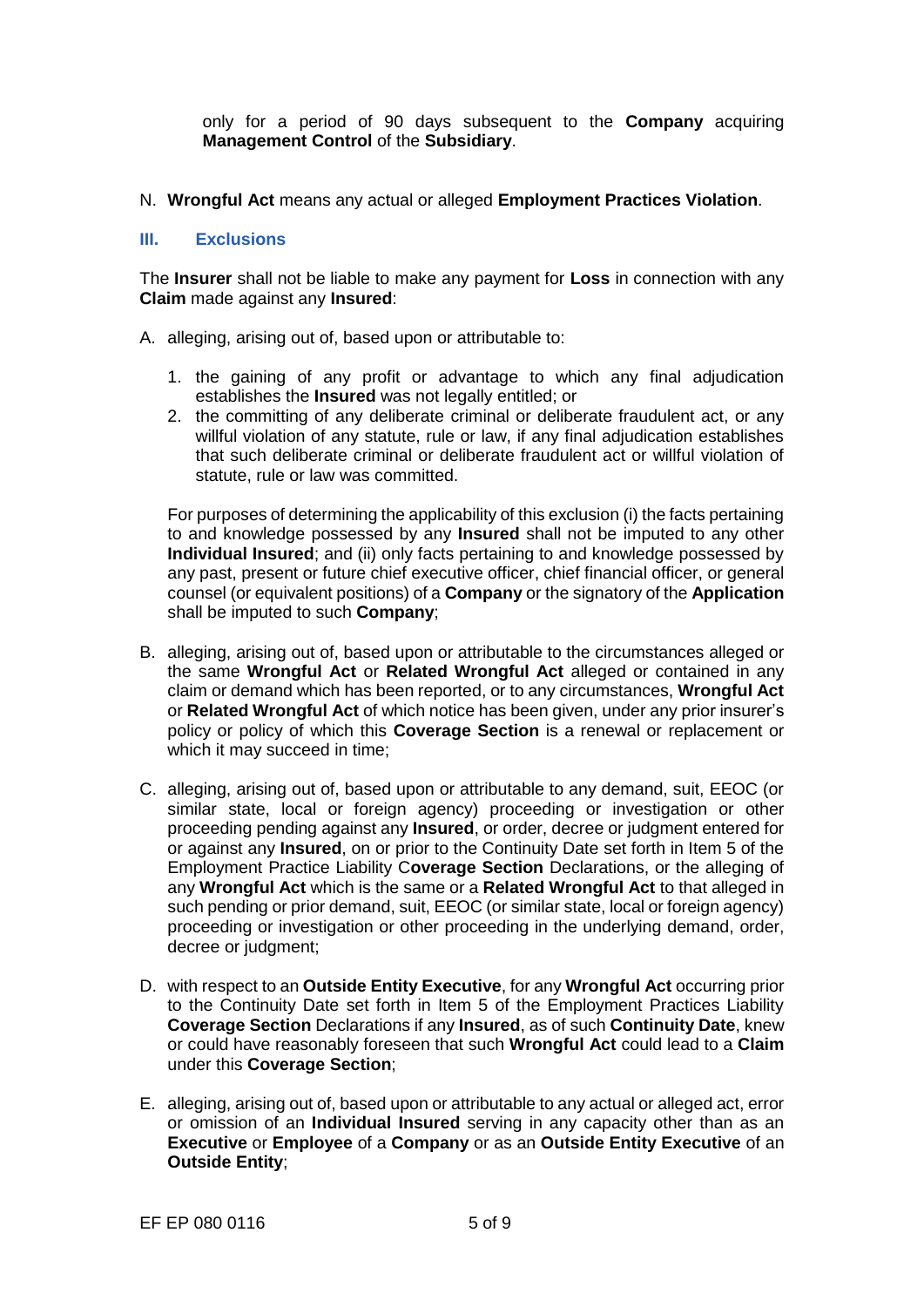- F. for bodily injury, sickness, disease or death of any person, or damage to, loss of use or destruction of any tangible property. This Exclusion shall not apply to a **Claim** for emotional distress or mental anguish arising from a **Wrongful Act**;
- G. for violations of any of the responsibilities, obligations or duties imposed by the Employee Retirement Income Security Act of 1974, the Fair Labor Standards Act (except the Equal Pay Act), the National Labor Relations Act, the Worker Adjustment and Retraining Notification Act, the Consolidated Omnibus Budget Reconciliation Act, the Occupational Safety and Health Act, any rules or regulations of the foregoing promulgated thereunder, and amendments thereto or any similar federal, state, local or foreign statutory law or common law. This Exclusion shall not apply to the portion of a **Claim** attributable to **Retaliation**;
- H. alleging, arising out of, based upon or attributable to:
	- 1. the refusal, failure or inability of any **Insured** to pay wages or overtime pay (or amounts representing such wages or overtime pay) for services rendered (other than tort-based back pay or front pay damages for non-conversion related torts);
	- 2. improper payroll deductions taken by any **Insured** from any **Employee** or purported **Employee**; or
	- 3. the failure to provide or enforce legally required meal or rest break periods.

This Exclusion shall not apply to the portion of a **Claim** attributable to **Retaliation**;

- I. alleging, arising out of, based upon or attributable to any obligation pursuant to any worker's compensation, disability benefits, unemployment compensation, unemployment insurance, retirement benefits, social security benefits or similar law. This Exclusion shall not apply to the portion of a **Claim** attributable to **Retaliation**.
- J. alleging, arising out of, based upon or attributable to any actual or alleged contractual liability of any **Insured** under any express contract or agreement. This Exclusion shall not apply to:
	- 1. liability which would have attached in the absence of such express contract or agreement; or

## 2. **Defense Costs**.

## **IV. Limit of Liability**

Subject to the Policy Aggregate Limit of Liability set forth in Item 3 of the General Declarations, the Limit of Liability set forth in Item 3 of the Employment Practices Liability **Coverage Section** Declarations shall be the maximum aggregate limit of the **Insurer**'s liability for all **Loss** under this **Coverage Section.** Upon exhaustion of the Limit of Liability set forth in Item 3 of the Employment Practices Liability **Coverage Section** Declarations or the Policy Aggregate Limit of Liability set

forth in Item 3 of the General Declarations, the **Insurer**'s obligations under this **Coverage Section** shall be deemed completely fulfilled and extinguished and the **Insurer**'s duty to defend and pay **Defense Costs** shall end.

## **V. Retentions**

EF EP 080 0116 6 of 9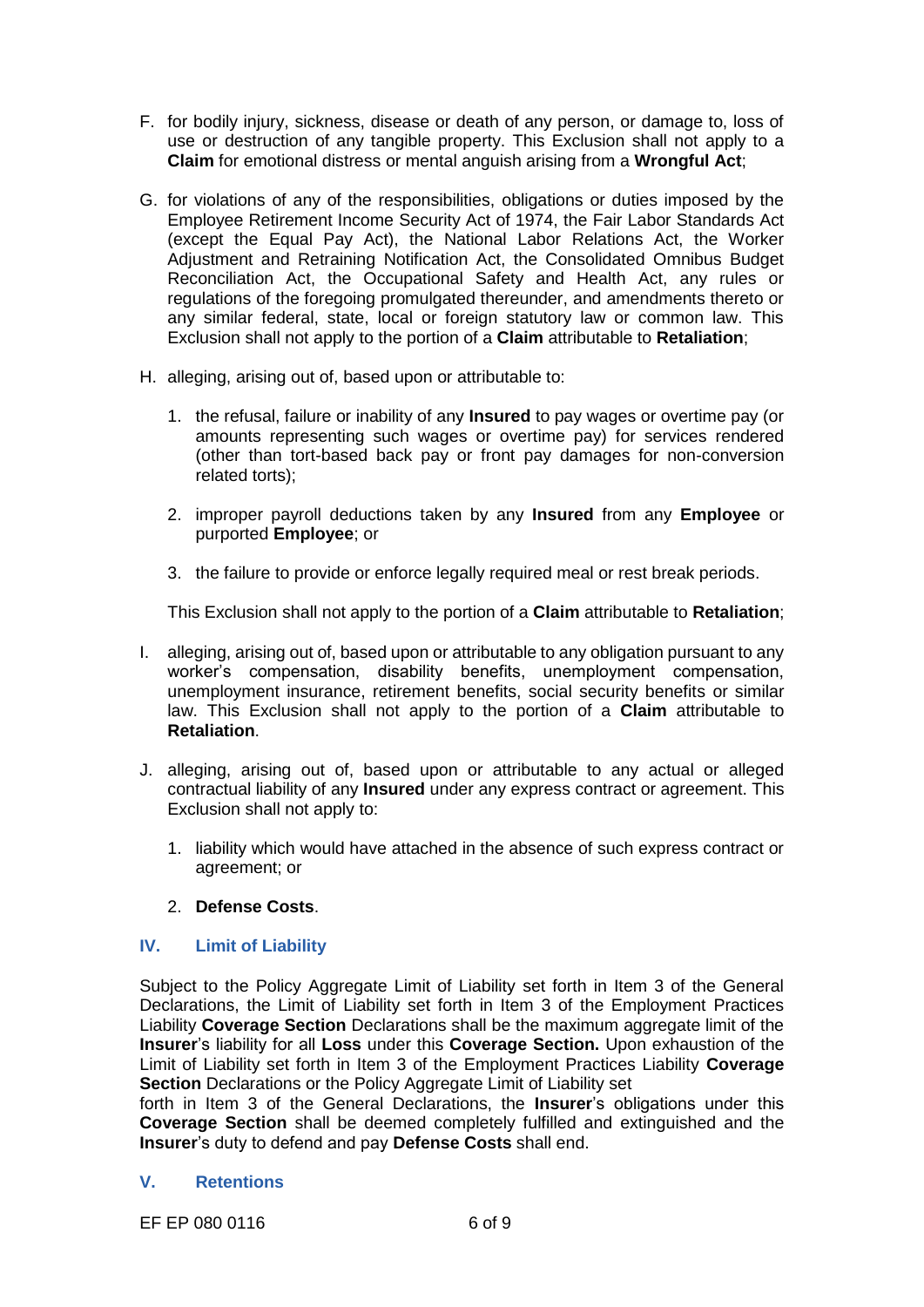The following provision shall apply in addition to the provisions of Section V. Retentions of the General Terms and Conditions:

- A. The Retention set forth in Item 4 of the Employment Practices Liability **Coverage Section** Declarations shall apply to each **Claim** for an **Employment Practices Violation**.
- B. The **Insurer** shall only be liable for the amount of **Loss** arising from a **Claim** which is in excess of the applicable Retention set forth in Item 4. of the **Employment Practices Liability Coverage Section** Declarations. The Retention shall be borne by the **Insureds** and shall remain uninsured.
- C. A single Retention shall apply to **Loss** arising from all **Claims** alleging the same **Wrongful Act** or **Related Wrongful Acts**.
- D. In the event a **Company** is unable to pay the applicable Retention due to **Financial Insolvency**, the **Insurer** shall advance payment for **Loss** within the applicable Retention. The **Insurer** shall be entitled to recover the amount of **Loss** advanced within the Retention from such **Company** pursuant to Section X. Subrogation of the General Terms and Conditions.

## **VI. Defense Costs, Defense Counsel, Settlements & Judgments**

#### A. Defense

Except as hereinafter stated, the **Insurer** shall have both the right and duty to defend any **Claim** made against an **Insured** alleging a **Wrongful Act**, even if such **Claim** is groundless, false or fraudulent. The **Insurer** shall have the right and duty to defend any **Claim** until the Limit of Liability set forth in Item 3 of the Employment Practices Liability **Coverage Section** Declarations or the Policy Aggregate Limit of Liability set forth in Item 3 of the General Declarations has been exhausted by payment of **Loss**. With the express prior written consent of the **Insurer**, an **Insured** may select a defense counsel different from that selected by other **Insured** defendants if such selection is required due to an actual conflict of interest.

#### B. Cooperation

- 1. The **Named Insured** shall have the right to associate fully and effectively, at its own expense, with the **Insurer** in the defense of any **Claim** including but not limited to, choice of defense counsel and negotiating a settlement.
- 2. Each and every **Insured** agrees to provide such information as the **Insurer**  may reasonably require and to give the **Insurer** full cooperation and take such actions which, in such **Insurer**'s judgment, are deemed necessary and practicable to prevent or limit **Loss** arising from any **Wrongful Act**.
- C. Prior Written Consent

The **Insured** shall not admit or assume any liability, enter into any settlement agreement or stipulate to any judgment without the prior written consent of the **Insurer**. If the **Insured** admits or assumes any liability in connection with any **Claim** without the consent of the **Insurer**, then the **Insurer** shall not have any obligation to pay **Loss** with respect to such **Claim**. Only those settlements, stipulated judgments and **Defense Costs** which have been consented to by the **Insurer** shall be recoverable as **Loss**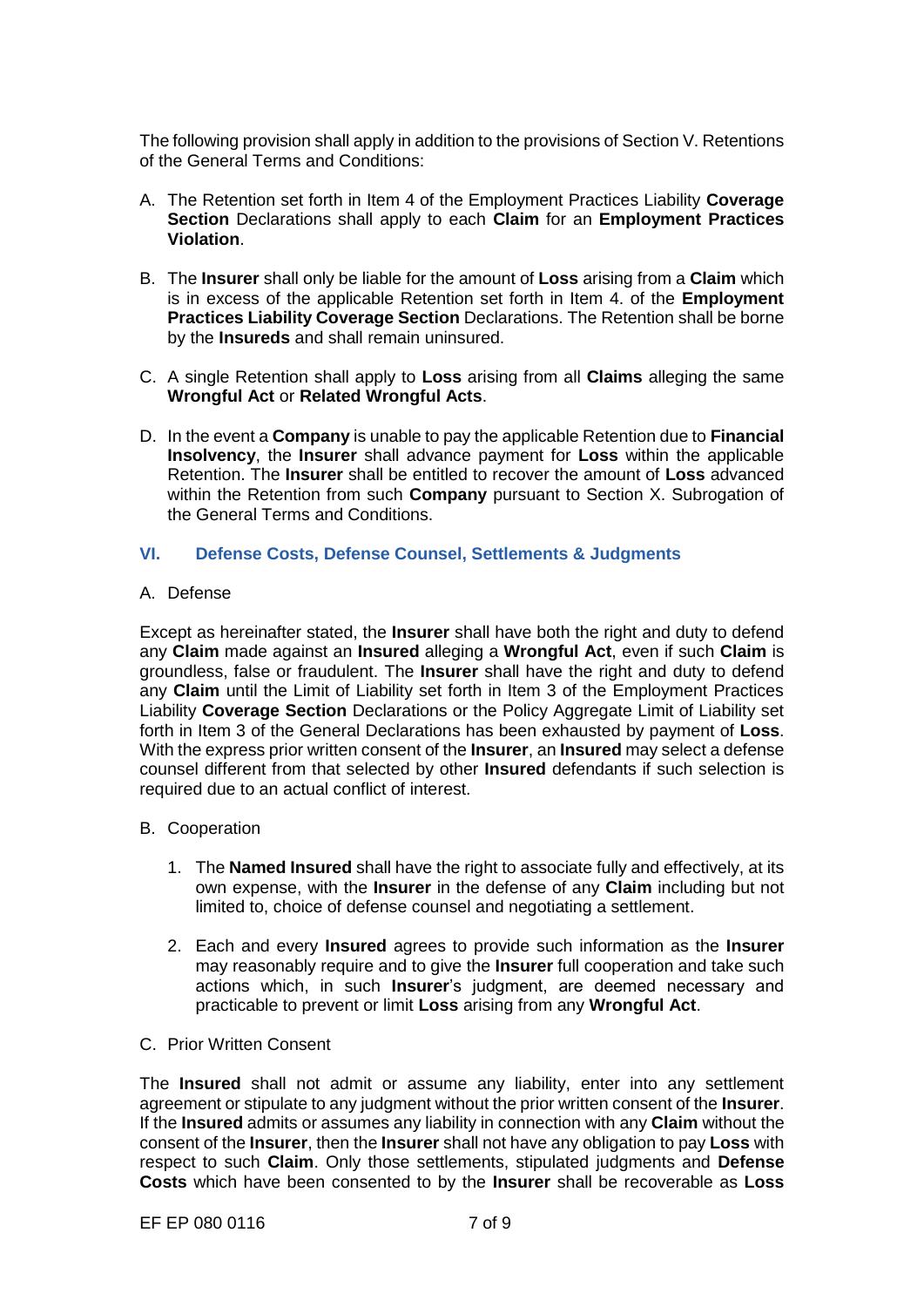under the terms of this **Coverage Section**. The **Insurer** shall not unreasonably withhold any consent required under this **Coverage Section**, provided that in all events the **Insurer** may withhold consent to any settlement, stipulated judgment or **Defense Costs**, or any portion thereof, to the extent such **Claim** (or any portion thereof) is not covered under the terms of this **Coverage Section**. In addition, the **Insured** shall not take any action which prejudices the **Insurer**'s rights under this **Coverage Section**.

In the event the **Insureds** do not consent to the first **Settlement Opportunity** within 30 days of the date the **Insureds** first are made aware of such **Settlement Opportunity** (or in the case of a **Settlement Opportunity** which arises from a settlement offer by the claimant, then within the time permitted by the claimant to accept such settlement offer, but in all events no later than 30 days after the settlement offer was made), then, subject to all applicable limits of liability, the **Insurer**'s liability for all **Loss** on account of such **Claim** shall not exceed: (1) the amount for which the **Insurer** could have settled such **Claim** plus **Defense Costs** incurred as of the date such settlement was proposed in writing by the **Insurer** ("**Settlement Opportunity** Amount"), plus (2) 80% of covered **Loss** in excess of such Settlement Opportunity Amount, it being a condition of this insurance that the remaining 20% of such covered **Loss** in excess of such **Settlement Opportunity** Amount shall be carried by the **Insureds** at their own risk and be uninsured. Notwithstanding the foregoing, this paragraph shall not apply until such Settlement Opportunity Amount exceeds the applicable Retention set forth in Item 4 of the Employment Practices Liability **Coverage Section** Declarations.

## **VII. Other insurance**

The insurance that is provided by this **Coverage Section** shall be primary unless expressly written to be excess over other applicable insurance, except that, in the event of a **Claim** against an **Insured** arising out of his or her service as an **Outside Entity Executive**, or a **Claim** against an **Insured** for the **Insured's** liability with respect to a leased individual or independent contractor as described in the Definition of **Employee**, coverage as is afforded by this policy specifically shall be excess of any: (1) indemnification provided by such **Outside Entity** or leasing company; and(2) any other insurance provided to such **Outside Entity**, leasing company or independent contractor.

# **VIII. Allocation**

If both **Loss** covered under this **Coverage Section** and loss not covered under this **Coverage Section** are incurred by the **Insureds** on account of any **Claim** because such **Claim** against the **Insureds** includes both covered and non-covered matters, then coverage under this **Coverage Section** with respect to such **Claim** shall apply as follows:

- A. **Defense Costs**: 100% of **Defense Costs** incurred by the **Insured** or the **Insurer** on account of such **Claim** will be considered covered **Loss**; and
- B. **Loss** other than **Defense Costs**: All remaining amounts incurred by the **Insured** on account of such **Claim** shall be allocated by the **Insurer** pro rata between covered **Loss** and non-covered loss based on the legal liability and financial exposures of the **Insureds** to covered and non-covered matters and, in the event of a settlement in such **Claim**, also based on the number of covered and non-covered counts, causes of action or allegations against the **Insureds**.

If the **Insureds** and the **Insurer** cannot agree on an allocation of covered **Loss** and non-covered loss:

EF EP 080 0116 8 of 9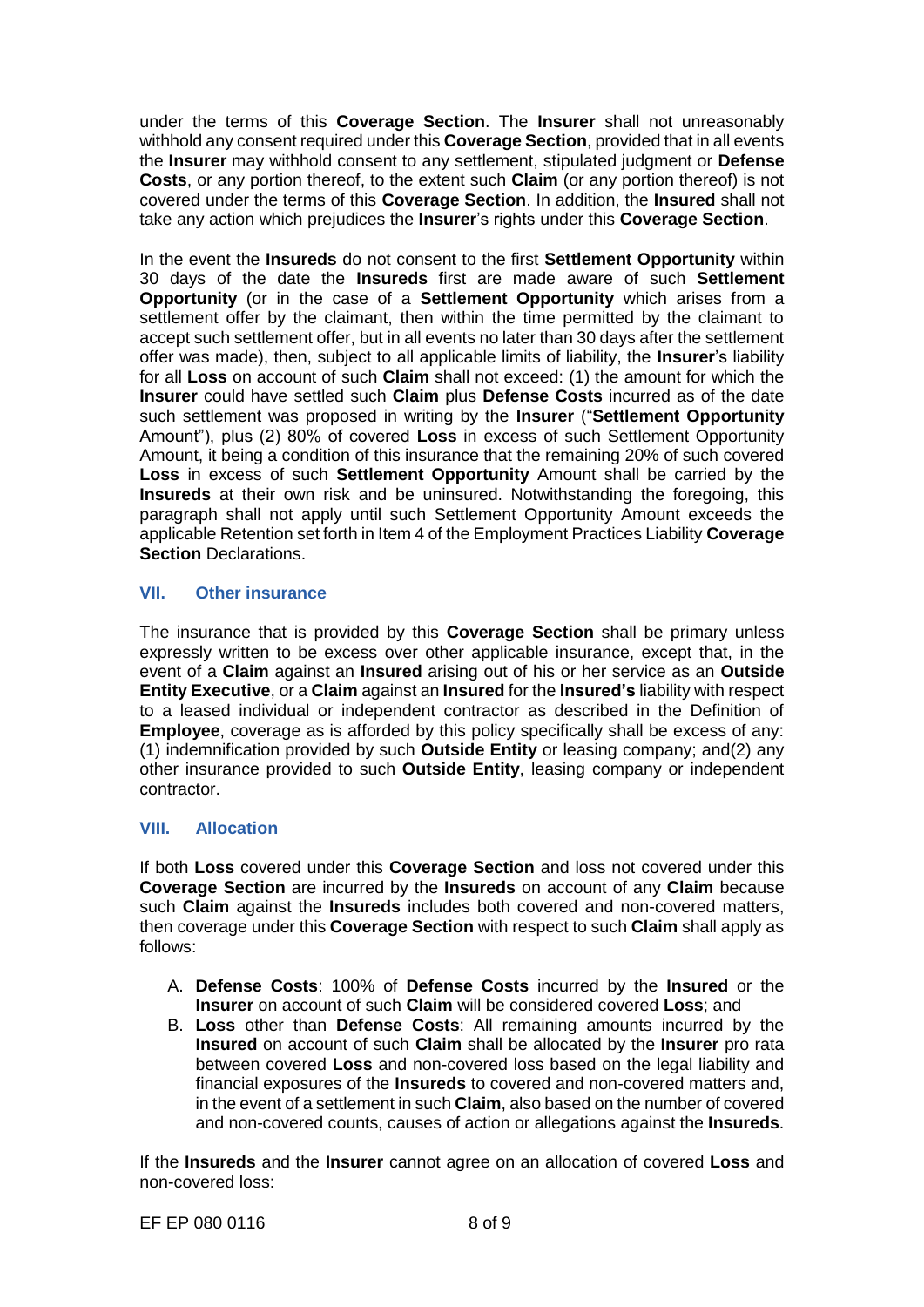- A. no presumption as to allocation shall exist in any arbitration, suit or other proceeding; and
- B. the **Insurer**, if requested by the **Insureds**, shall submit the dispute to binding arbitration. The rules of the American Arbitration Association shall apply except with respect to the selection of the arbitration panel, which shall consist of one arbitrator selected by the **Insureds**, one arbitrator selected by the **Insurer**, and a third independent arbitrator selected by the first two arbitrators.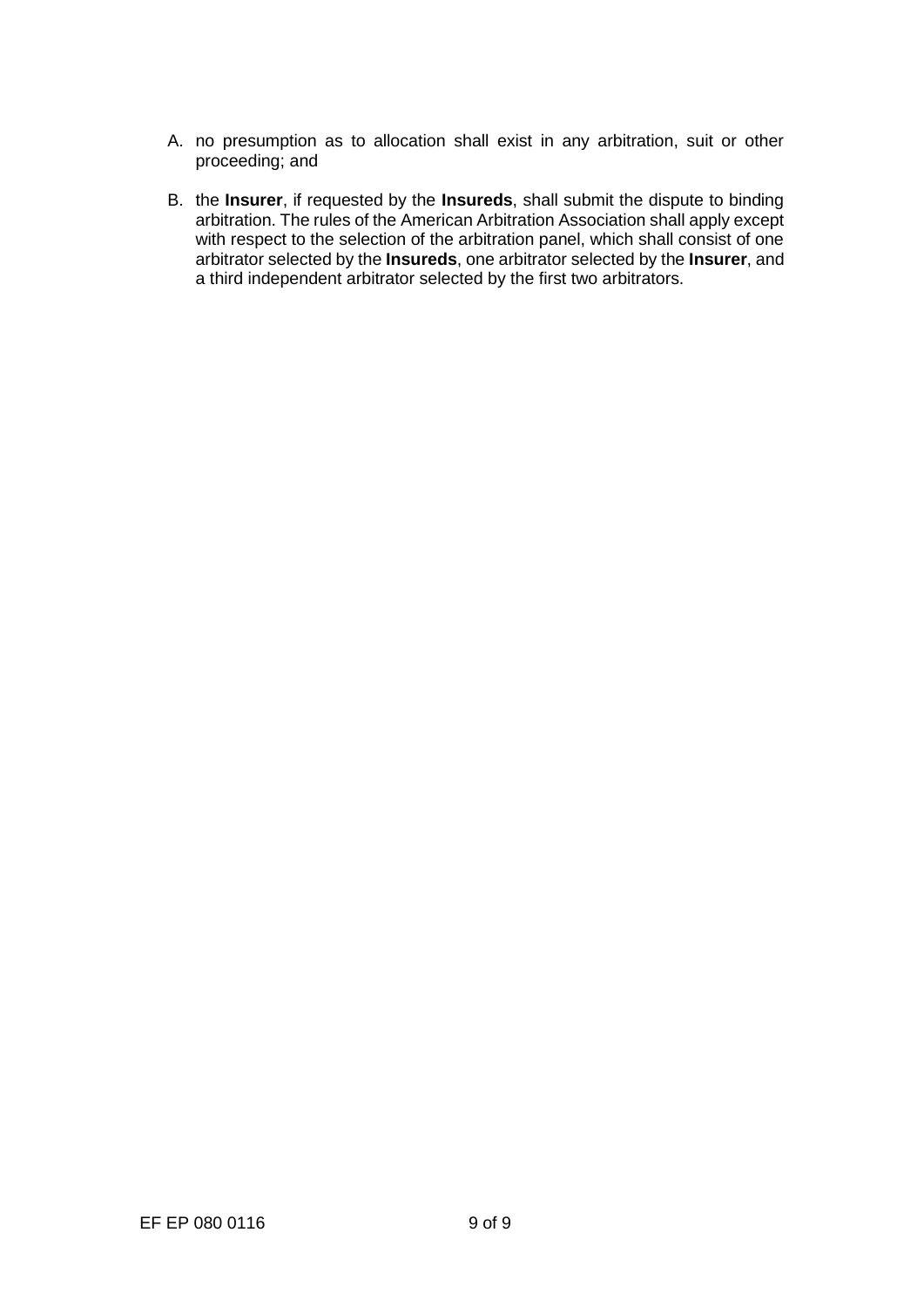

## **Fiduciary Liability Coverage Section Declarations**

- 1. **NAMED INSURED**:
- 2. **POLICY PERIOD**: Inception: Expiration:

The **Policy Period** incepts and expires as of 12:01 A.M. at the **Named Insured** Address.

| 3. (a) COVERAGE SECTION LIMIT OF LIABILITY:           | \$. |
|-------------------------------------------------------|-----|
| (b) Voluntary Compliance Loss Sub-Limit of Liability: | \$  |
| (c) HIPAA Penalties Sub-Limit of Liability:           | \$. |
|                                                       |     |

4. RETENTION:

Each **Claim**:  $\$\$$ 

5. CONTINUITY DATE: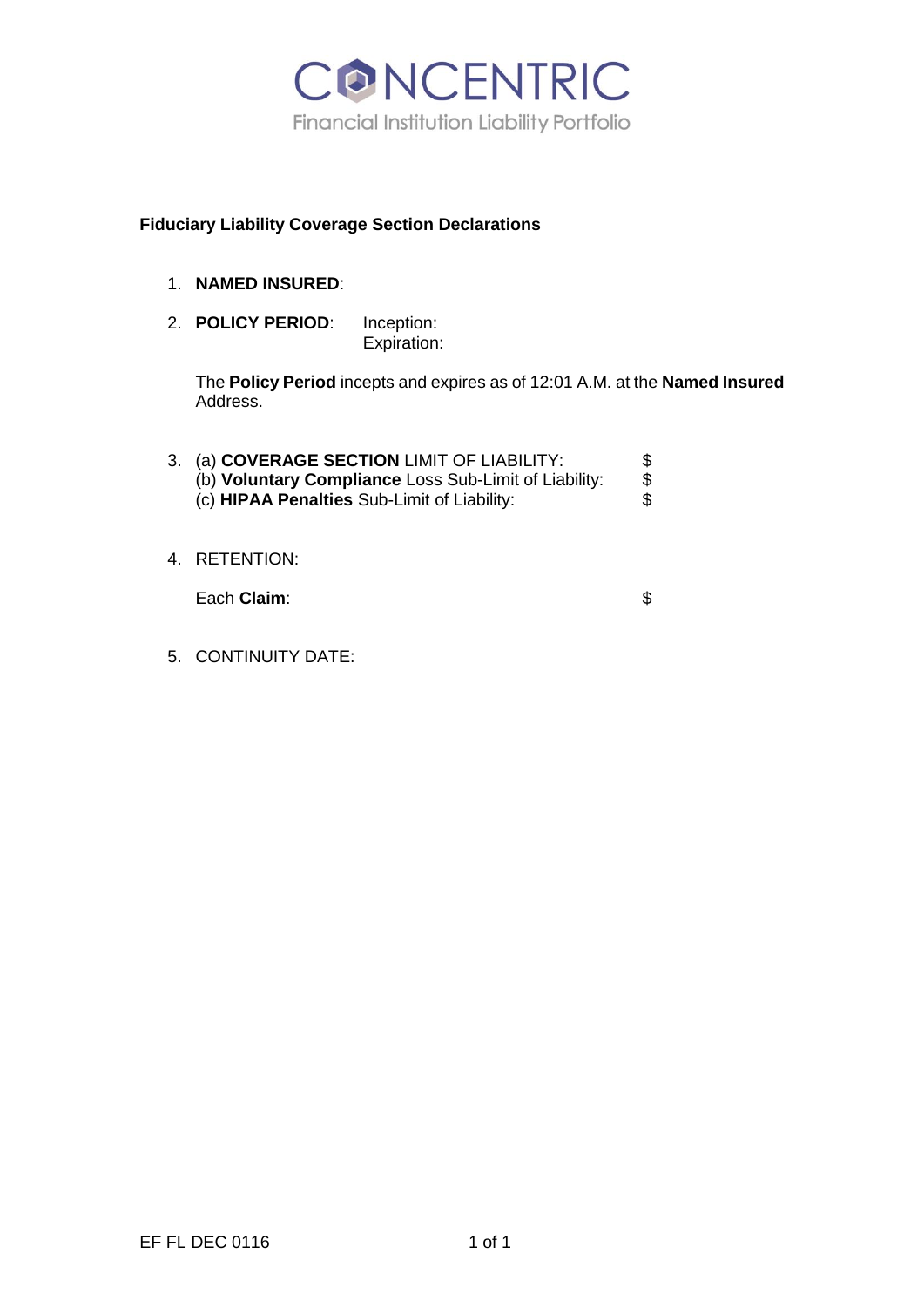

#### **Fiduciary Liability Coverage Section**

In consideration of the premium charged and in reliance upon the statements made by the **Insureds** in the **Application**, which forms a part of this policy, and subject to all the terms and conditions of this policy, the **Insurer** agrees as follows:

## **I. Insuring Agreements**

#### **Coverage A: Fiduciary Liability Coverage**

The **Insurer** shall pay **Loss** of an **Insured** arising from a **Claim** first made against such **Insured** during the **Policy Period** or the Extended Reporting Period, if applicable, for any actual or alleged **Wrongful Act** of such **Insured** or any person for whom such **Insured** is legally responsible.

#### **Coverage B: Voluntary Settlement Program Coverage**

The **Insurer** shall pay **Voluntary Compliance Loss** of an **Insured** with respect to a **Voluntary Settlement Program Notice** first given to the **Insurer** during the **Policy Period** or the Extended Reporting Period, if applicable, provided that the **Voluntary Compliance Loss** is incurred after such **Voluntary Settlement Program Notice** first is given to the **Insurer**.

The payment of any **Voluntary Compliance Loss** under this **Coverage Section** shall not waive any of the **Insurer**'s rights under this policy or at law, including in the event that a **Voluntary Compliance Loss** results in a **Claim**.

#### **II. Definitions**

In addition to the Definitions in the General Terms and Conditions, the following terms whenever set forth in boldface type in this **Coverage Section**, whether in singular or in plural, shall have the meanings indicated.

- A. **Benefits** means any obligation under a **Plan** to a participant or beneficiary that is a payment of money or property, or the grant of a privilege, right, option or perquisite.
- B. **Breach of Fiduciary Duty** means a violation of the responsibilities, obligations or duties imposed upon **Insureds** by **ERISA**.

#### C. **Claim** means

- 1. a written demand for monetary, non-monetary or injunctive relief (including any request to toll or waive any statute of limitations);
- 2. a civil, criminal or arbitration proceeding for monetary, non-monetary or injunctive relief which is commenced by:
	- (i) service of a complaint or similar pleading;
	- (ii) return of an indictment, information or similar document (in the case of a criminal proceeding); or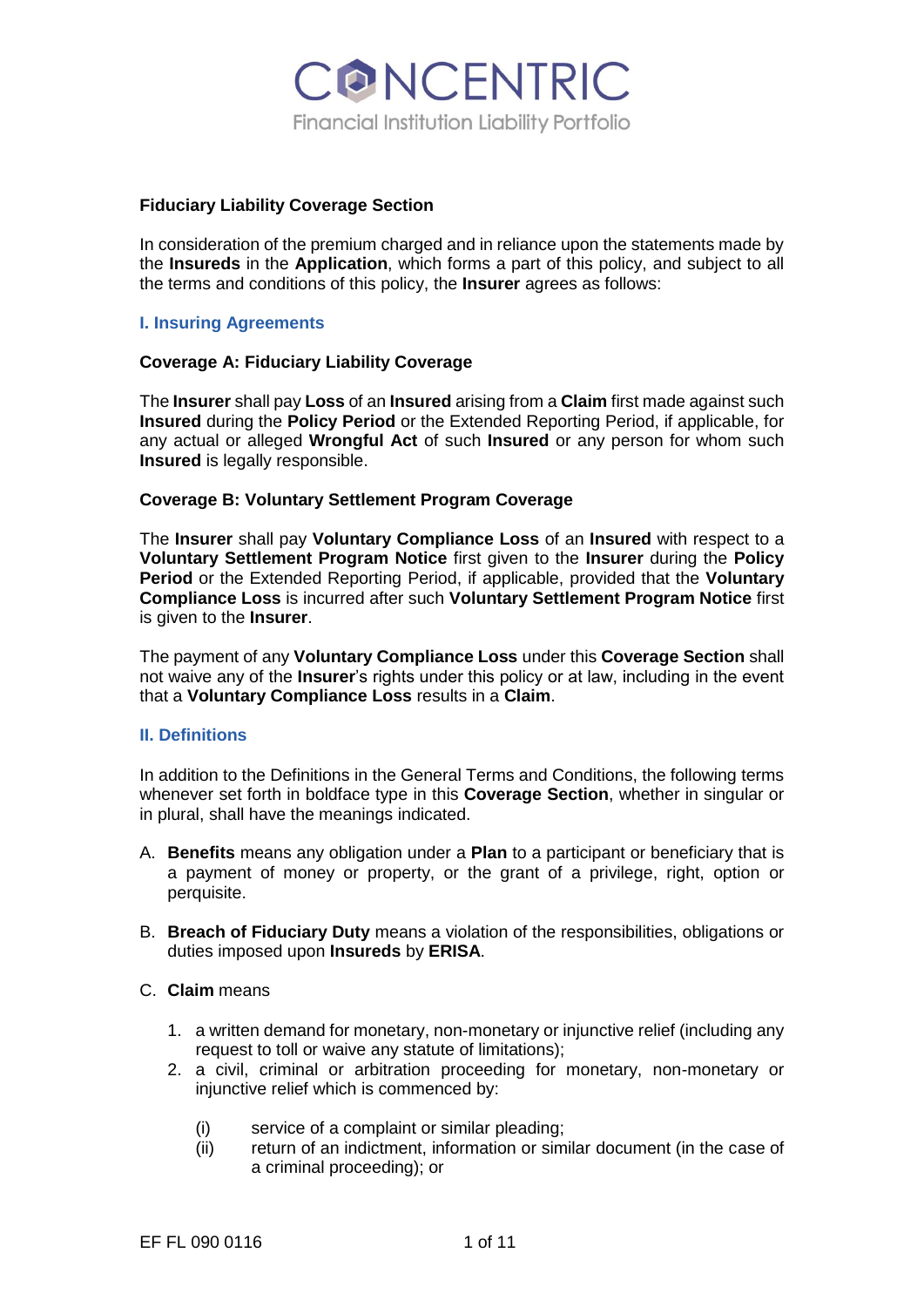- (iii) receipt or filing of a notice of charges;
- 3. a formal agency or regulatory or adjudicative proceeding commenced by the filing of a notice of charges or similar document or by entry of a formal investigative order or similar document to which an **Insured** is subject; or
- 4. a written notice of commencement of a fact-finding investigation by the U.S. Department of Labor, the U.S. Pension Benefit Guaranty Corporation, or any similar governmental authority located outside the United States of America, including, but not limited to, the Pensions Ombudsman appointed by the United Kingdom Secretary of State for Social Services or by the United Kingdom Occupational Pensions Regulatory Authority, pursuant to the English Pension Scheme Act 1993, the English Pensions Act1995, or rules or regulations thereunder.
- D. **Consulting Fees** means fees charged by a third party actuary, benefits consultant or accountant resulting solely from the correction of an actual or potential **Breach of Fiduciary Duty**, but excluding any fees, costs or expenses associated with: (1) a routine or regularly scheduled **Plan** audit; or (2) an audit or review for the purpose of identifying or finding the **Breach of Fiduciary Duty** or assessing the extent of **Loss** resulting from such **Breach of Fiduciary Duty**.
- E. **Defense Costs** means reasonable and necessary fees, costs and expenses consented to by the **Insurer** (including premiums for any appeal bond, attachment bond or similar bond arising out of a covered judgment, but without any obligation to apply for or furnish any such bond), resulting solely from the investigation, adjustment, defense and appeal of a **Claim** against an **Insured**, but excluding compensation of any **Individual Insured**. **Defense Costs** shall not include any fees, costs or expenses incurred prior to the time that a **Claim** is first made against an **Insured**.
- F. **ERISA** means the Employee Retirement Income Security Act of 1974, the English Pension Scheme Act 1993, the English Pensions Act 1995, all as amended, any similar common or statutory law anywhere in the world, and any rules or regulations promulgated under any such Acts or law.
- G. **HIPAA Penalties** means civil monetary penalties imposed upon an **Insured** for violation of the privacy provisions of the Health Insurance Portability and Accountability Act ("HIPAA").
- H. **Individual Insured** means
	- 1. any past, present or future director, officer, governor, general partner, management committee member, duly elected or appointed member of a **Pension Oversight Committee**, member of the board of managers or employee of a **Company** or, if applicable, of a **Plan**;
	- 2. any past, present or future natural person in a position equivalent to a position listed in subparagraph 1 of this Definition in the event that a **Company** is operating in a jurisdiction other than the United States of America or any of its territories or possessions.
- I. **Insured** means
	- 1. any **Individual Insured**;
	- 2. any **Plan**;
	- 3. any **Company**;
	- 4. any **Pension Oversight Committee**; or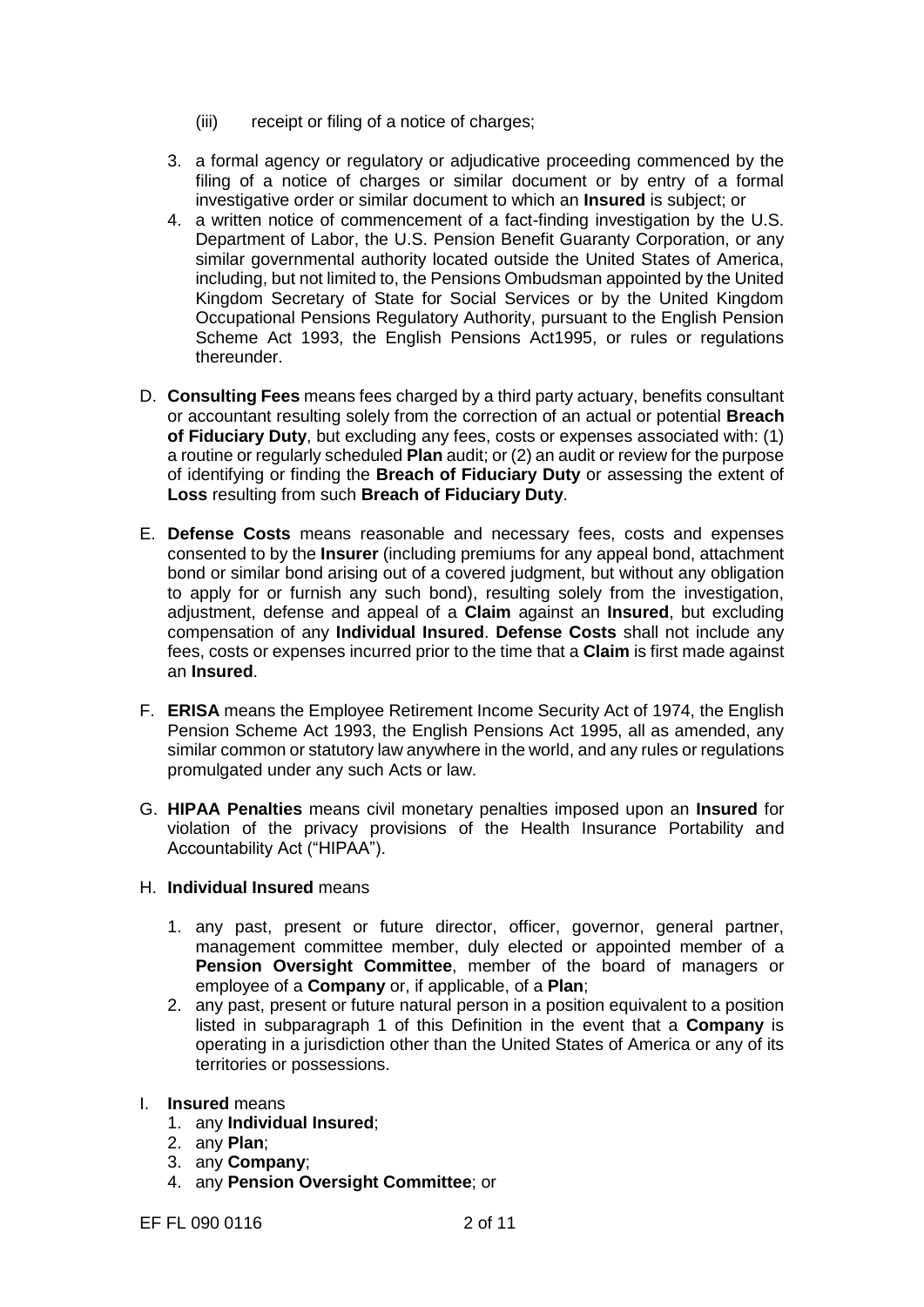- 5. any other person or entity in his, her or its capacity as a fiduciary, administrator or trustee of a **Plan** and included by written endorsement attached to this Fiduciary Liability **Coverage Section**.
- J. **Loss** means
	- 1. the amount that any **Insured** becomes legally obligated to pay in connection with any covered **Claim**, including, but not limited to
		- (i) judgments (including pre-judgment and post-judgment interest on any covered portion thereof) and settlements;
		- (ii) damages, including punitive or exemplary damages and the multiplied portion of multiplied damages relating to punitive or exemplary damages. The enforceability of this subparagraph (ii) shall be governed by such applicable law that most favors coverage for such punitive, exemplary and multiple damages; and
	- 2. **Defense Costs**, except for items specifically excluded from Loss pursuant to subparagraph 6 below; and
	- 3. **Voluntary Compliance Loss** solely with respect to Coverage B.

**Loss** does not include

- 1. any amount for which an **Insured** is not financially liable or which is without legal recourse to the **Insured**;
- 2. any costs incurred by a **Company** or **Plan** to comply with any order for injunctive or other non-monetary relief, or to comply with an agreement to provide such relief;
- 3. any amount incurred by an **Insured** in the defense or investigation of any action, proceeding, investigation or demand that is not then a **Claim** even if (i) such amount also benefits the defense of a covered **Claim**, or (ii) such action, proceeding, investigation or demand subsequently gives rise to a **Claim**;
- 4. matters which may be deemed uninsurable under the law pursuant to which this policy shall be construed;
- 5. taxes, fines or penalties (whether imposed by federal, state, local or other governmental authority), except:
	- (i) the 5% or less, or the 20% or less, civil penalties imposed upon an **Insured** as a fiduciary under Section 502(i) or (l), respectively, of **ERISA**, as amended;
	- (ii) any civil penalties imposed by the Pension Ombudsman appointed by the United Kingdom Secretary of State for Social Services or by the United Kingdom Occupational Pensions Regulatory Authority, pursuant to the English Pension Scheme Act 1993, the English Pensions Act 1995, or rules or regulations hereunder. Any coverage for such civil penalties applies only if the funds or assets of the subject **Plan** are not used to fund, pay or reimburse the premium for this **Coverage Section**;
	- (iii) solely with respect to Coverage B, any fines or penalties paid in connection with **Voluntary Compliance Loss**; or
	- (iv) any **HIPAA Penalties;** or
- 6. **Benefits**, or that portion of any settlement or award in an amount equal to such **Benefits**, unless and only to the extent that recovery of such **Benefits** is based upon a covered **Wrongful Act** and is payable as a personal obligation of an **Individual Insured**. **Loss** shall include a monetary award in, or fund for settling, a **Claim** against any **Insured** to the extent it alleges a reduction in the value of **Plan** assets or a reduction in the value of the actual accounts of **Plan**  participants by reason of a change in value of the investments held by that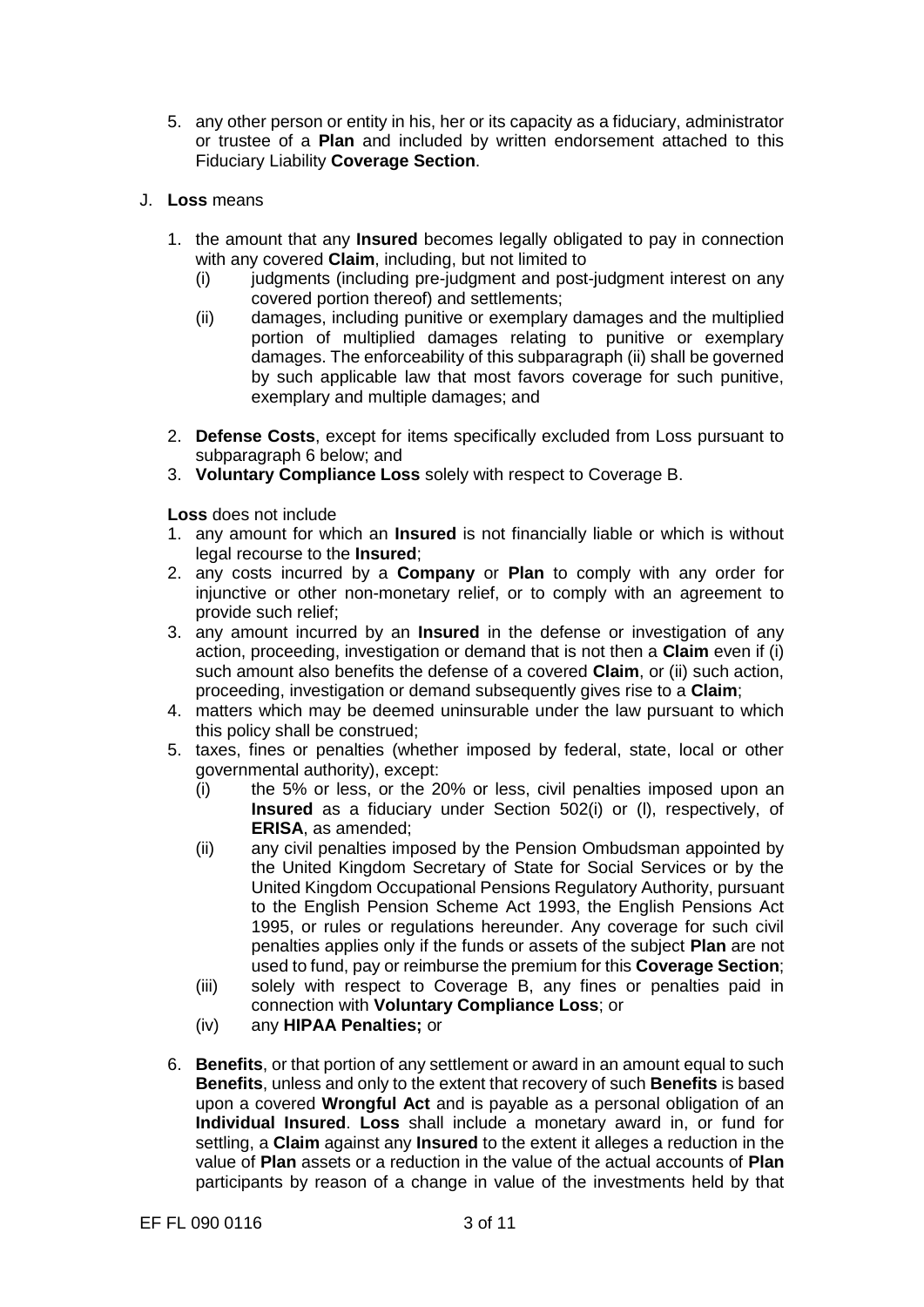**Plan**, regardless of whether the amounts sought in such **Claim** have been characterized by plaintiffs as "benefits" or held by a court to be "benefits."

**Defense Costs** shall be provided for items specifically excluded from **Loss**  pursuant to subparagraphs 1, 2, 3, 4, and 5, subject to the other terms, conditions and Exclusions of this **Coverage Section**. **Defense Costs** shall not be provided for items specifically excluded from **Loss** pursuant to subparagraph 6 above.

- K. **Pension Oversight Committee** means any committee or subcommittee duly formed by a **Trustee Company** and duly appointed to act as a trustee of the **Plan**  or acting as a constructive trustee of the **Plan** with responsibility for pension or **Benefits** oversight.
- L. **Plan** means
	- 1. any plan, fund, trust or program (including any Employee Benefit Plan, Pension Benefit Plan, Welfare Plan or IRA-Based Plan, as each are defined in **ERISA**), established anywhere in the world, which was, is or shall be sponsored solely by a **Company**, or sponsored jointly by a **Company** and a labor organization, solely for the benefit of the employees or the directors and officers of such **Company** and which existed on or before the inception date set forth in Item 2 of the Fiduciary Liability **Coverage Section** Declarations or which is created, formed or acquired after such inception date. Any coverage with respect to any such **Plan** created, formed or acquired during the **Policy Period** shall apply only for **Wrongful Acts** committed, attempted, or allegedly committed or attempted, after the effective date of such creation, formation or acquisition and shall be subject to Section IX. of this **Coverage Section**;
	- 2. any other employee benefit plan or program not subject to **ERISA** which is sponsored solely by a **Company** for the benefit of the employees or directors and officers of such **Company**, including any fringe benefit or excess benefit plan;
	- 3. any other plan or program otherwise described in paragraphs 1 or 2 of this Definition while such plan or program is being actively developed, formed or proposed by a **Company** prior to the formal creation of such plan or program; provided, however, no coverage is afforded under this **Coverage Section** for any **Claim** against an **Insured** as a settler of any plan, fund, trust or program or similar uninsured capacity with respect to any plan or program; and
	- 4. any other plan, fund or program specifically included as a **Plan** by endorsement to this **Coverage Section**.

The Definition of **Plan** also shall include the following government-mandated programs: unemployment insurance, Social Security or disability benefits, but solely with respect to a **Wrongful Act** defined in subparagraph 2(ii) of the Definition of **Wrongful Act**.

In no event, however, shall the Definition of **Plan** include any employee stock ownership plan or multiemployer plan.

- M. **Pollutants** means any solid, liquid, gaseous, biological, radiological or thermal irritant or contaminant, including smoke, vapor, dust, fibers, mold, spores, fungi, germs, soot, fumes, acids, alkalis, chemicals and Waste. "Waste" includes, but is not limited to, materials to be recycled, reconditioned or reclaimed and nuclear materials.
- N. **Remediation Expenses** means reasonable and necessary fees, costs and expenses consented to by the **Insurer** resulting from the correction of an actual or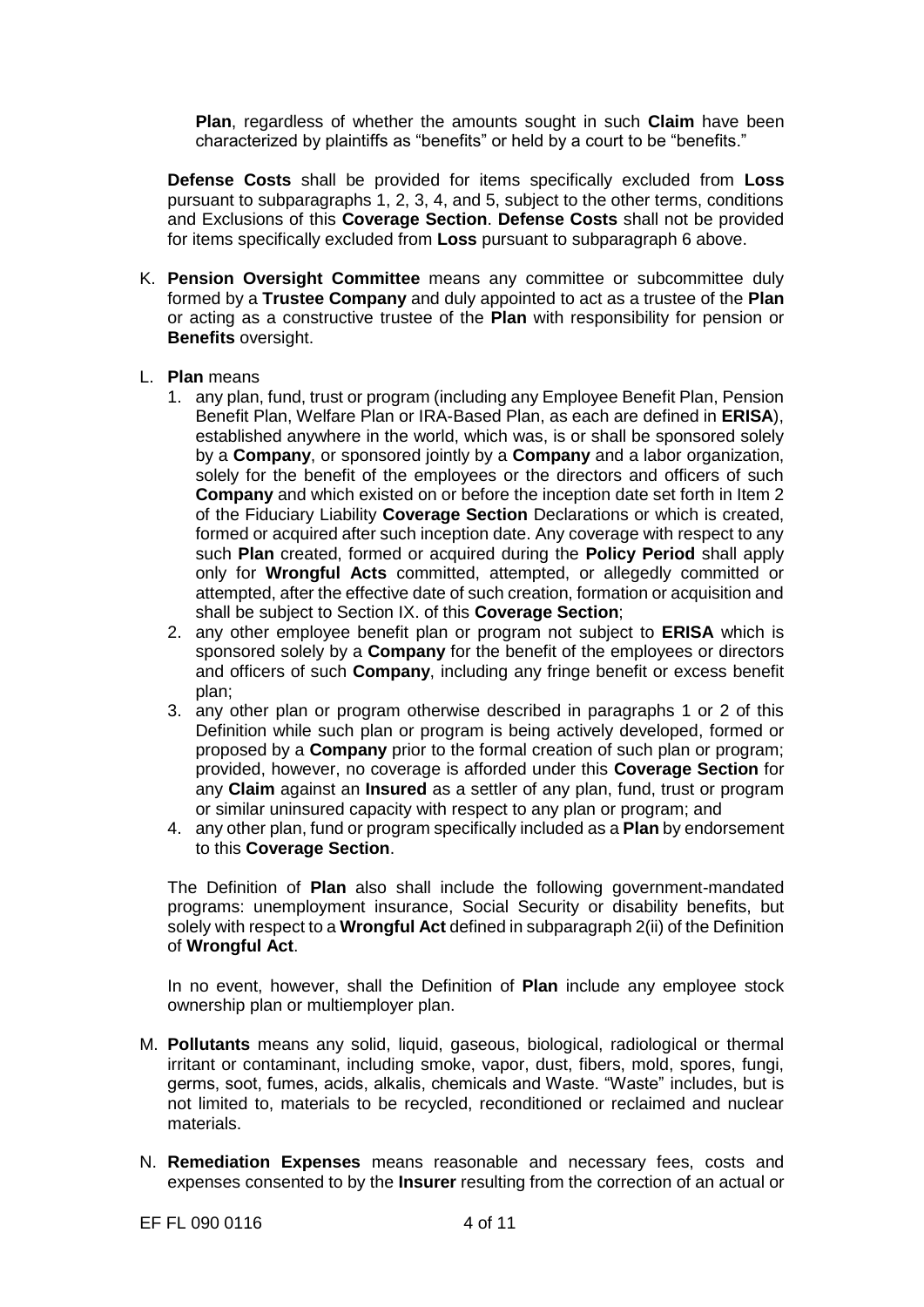potential **Breach of Fiduciary Duty**, but excluding any fees, costs and expenses associated with finding or assessing such **Breach of Fiduciary Duty** and any compensation of **Individual Insureds** or employees of an **Insured**.

- O. **Settlement Opportunity** means the **Insurer** recommended settlement that is within any applicable Limit of Liability and that is acceptable to the claimant.
- P. **Subsidiary** means:
	- 1. any entity, whose securities are not publicly traded, in which the **Company** has or had **Management Control** on or before the inception date of the policy either directly or indirectly through one or more other **Subsidiaries**;
	- 2. any entity, whose securities are not publicly traded, in which the **Company** acquires **Management Control** during the **Policy Period**, either directly or indirectly through one or more other **Subsidiaries**, and whose assets do not exceed 35% of the assets of the **Company** prior to the **Company** acquiring **Management Control of the Subsidiary; or**
	- 3. any entity, whose securities are not publicly traded, in which the **Company** acquires **Management Control** during the **Policy Period**, either directly or indirectly through one or more other **Subsidiaries,** and whose assets exceed 35% of the assets of the **Named Insured** prior to the **Company** acquiring **Management Control** but only for a period of 90 days subsequent to the **Company** acquiring **Management Control.**
- Q. **Trustee Company** means a corporate trustee company that is:
	- 1. established by a **Company** formed and operating in a jurisdiction outside the United States of America, its territories or possession, or any predecessor of such **Company**; and
	- 2. duly appointed to act as a trustee of a **Plan** in a jurisdiction outside the United States of America, its territories or possessions and sponsored solely by such **Company**.
- R. **Voluntary Compliance Loss** means any **Remediation Expenses**, **Consulting Fees** or other amounts paid by an **Insured** to a governmental authority pursuant to a **Voluntary Settlement Program** for the actual or alleged inadvertent noncompliance by a **Plan** with any statute, rule or regulation. **Voluntary Compliance Loss** shall not include: (1) any costs to correct the actual or alleged inadvertent noncompliance, or any other charges, expenses, taxes or damages; or (2) any fees, fines, penalties or sanctions relating to a **Plan** which, as of the earlier of the inception of this **Coverage Section** or the inception of the first policy in an uninterrupted series of policies issued by the **Insurer** of which this **Coverage Section** is a direct or indirect renewal or replacement, any **Insured** had knowledge of the actual or alleged inadvertent non-compliance.
- S. **Voluntary Settlement Program** means any voluntary compliance resolution program or similar voluntary settlement program administered by the U.S. Internal Revenue Service or the U.S. Department of Labor, including, but not limited to, the Employee Plans Compliance Resolution System, the Audit Closing Agreement Program, the Voluntary Compliance Resolution Program, the Walk-in Closing Agreement Program, the Administrative Policy Regarding Self-Correction, the Tax Sheltered Annuity Voluntary Correction Program, the Delinquent Filer Voluntary Compliance Program and the Voluntary Fiduciary Correction Program, or any similar program administered by a governmental authority located outside the United States of America.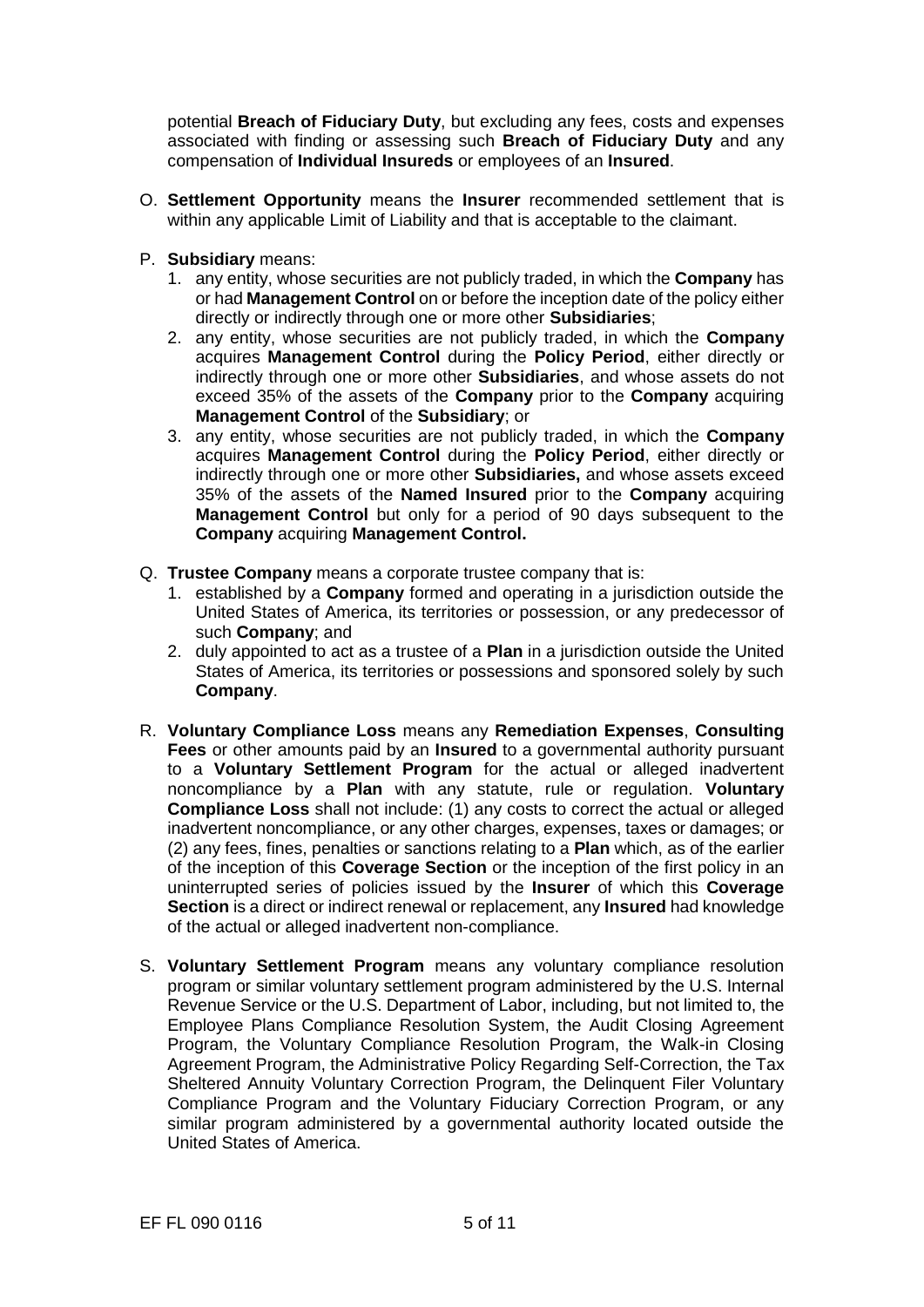- T. **Voluntary Settlement Program Notice** means prior written notice to the **Insurer**  by the **Insured** of the **Insured**'s intent to enter into a **Voluntary Settlement Program**.
- U. **Wrongful Act** means:
	- 1. a violation of any of the responsibilities, obligations or duties imposed upon fiduciaries by **ERISA** with respect to a **Plan**, or any matter claimed against an **Insured** solely by reason of his, her or its status as a fiduciary, but only with respect to a **Plan**; or
	- 2. any act, error or omission solely in the performance of the following administrative duties or activities, but only with respect to a **Plan**:
		- (i) counseling employees, participants and beneficiaries;
		- (ii) providing interpretations;
		- (iii) handling of records;
		- (iv) conducting activities affecting enrollment, termination or cancellation of employees, participants and beneficiaries under the **Plan**;
		- (v) complying with the privacy provisions of the **HIPAA** and any amendments thereto; or
	- 3. any matter claimed against an **Insured** solely by reason of his, her or its status as an administrator, but only with respect to a **Plan**.

## **III. Exclusions**

The **Insurer** shall not be liable to make any payment for **Loss** in connection with any **Claim** made against any **Insured**:

- A. alleging, arising out of, based upon or attributable to:
	- 1. the gaining of any profit or advantage to which any final adjudication establishes the **Insured** was not legally entitled; or
	- 2. the committing of any deliberate criminal or deliberate fraudulent act, or any willful violation of any statute, rule or law, including, but not limited to **ERISA** if any final adjudication establishes that such deliberate criminal or deliberate fraudulent act or willful violation of statute, rule or law was committed.

For purposes of determining the applicability of this exclusion (i) the facts pertaining to and knowledge possessed by any **Insured** shall not be imputed to any other **Individual Insured;** and (ii) only facts pertaining to and knowledge possessed by any past, present or future chief executive officer, chief financial officer, general counsel (or equivalent positions) of a **Company** or the signatory of the **Application**  shall be imputed to such **Company**;

- B. alleging, arising out of, based upon or attributable to the facts alleged, or the same **Wrongful Act** or **Related Wrongful Act(s)** alleged or contained in any claim or demand which has been reported, or to any circumstances of which notice has been given, under any prior insurer's policy or policy of which this **Coverage Section** is a renewal or replacement or which it may succeed in time;
- C. alleging, arising out of, based upon or attributable to any demand, suit or other proceeding pending against, or order, decree or judgment entered for or against any **Insured**, on or prior to the Continuity Date set forth in Item 5 of the Fiduciary Liability **Coverage Section** Declarations, or the alleging of any **Wrongful Act**  which is the same or a **Related Wrongful Act** to that alleged in such pending or prior demand, suit, proceeding or in the underlying demand, order, decree or judgment;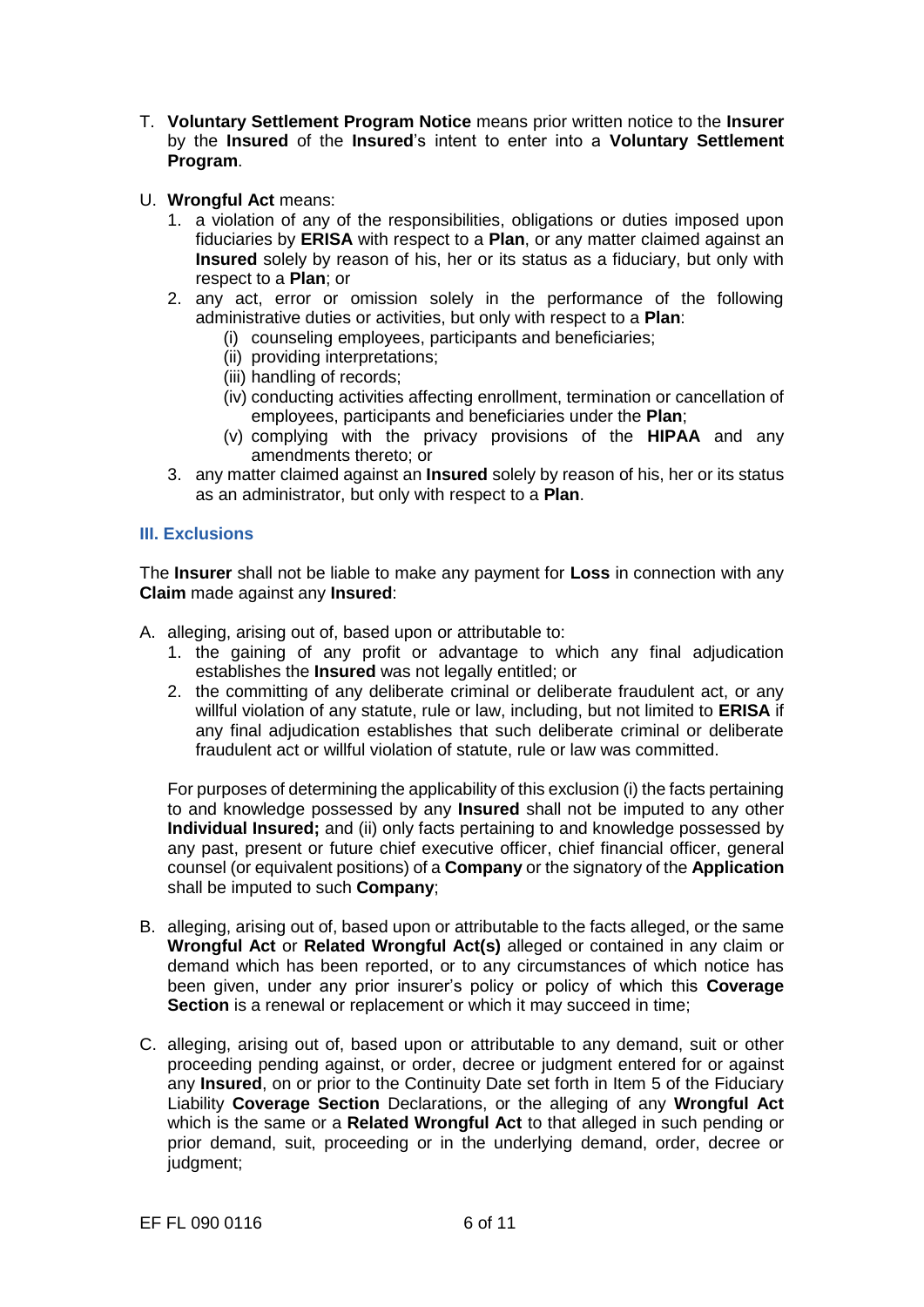- D. for discrimination in violation of any law. This Exclusion shall not apply to discrimination in violation of **ERISA**;
- E. for failure to fund a **Plan** in accordance with **ERISA** or the **Plan** instrument or documents, or the failure to collect contributions owed to the **Plan**. This Exclusion shall not apply to: (1)**Defense Costs**; or (2) the portion of **Loss** that is payable as a personal obligation of an **Individual Insured**;
- F. alleging, arising out of, based upon or attributable to any act, error or omission of an **Insured** in his, her or its capacity as a fiduciary or administrator of any plan, fund or program, other than a **Plan** as defined in this **Coverage Section**, or by reason of his, her or its status as a fiduciary or administrator of such other plan, fund or program;
- G. for bodily injury, sickness, disease, death, emotional distress or mental anguish of any person, or damage to, loss of use or destruction of any tangible property. This Exclusion shall not apply to **Defense Costs** incurred in the defense of a **Claim** for **Breach of Fiduciary Duty**;
- H. alleging, arising out of, based upon or attributable to any **Wrongful Act** with respect to the **Plan** taking place at any time when a **Company** did not sponsor such **Plan** or when the **Individual Insured** was not a fiduciary, administrator, trustee, **Pension Oversight Committee Member**, director, officer, governor, management committee member, member of the board of managers, general partner or employee of a **Company** or, if applicable, a **Plan**; or
- I. for any actual, alleged or threatened discharge, dispersal, release or escape of **Pollutants**, or any direction or request to test for, monitor, clean up, remove, contain, treat, detoxify or neutralize **Pollutants**. Other than for expenses (including, but not limited to, legal and professional fees) incurred in testing for, monitoring, cleaning up, removing, containing, treating, neutralizing, detoxifying or assessing the effects of **Pollutants,** this Exclusion shall not apply to:
	- 1. **Loss** for which the **Company** is neither permitted nor required to indemnify or advance to the **Individual Insureds** arising from a **Claim** alleging damage to a **Plan**, other than expenses (including, but not limited to, legal and professional fees) incurred in testing for, monitoring, cleaning up, removing, containing, treating, neutralizing, detoxifying or assessing the effects of **Pollutants**; or
	- 2. any **Claim** brought by or on behalf of a beneficiary of or participant in any **Plan** based upon, arising from or attributable to the diminution in value of any securities owned by the **Plan** in any entity other than a **Company**, if such diminution in value is allegedly as a result of the matters described above in this Exclusion I.

## **IV. Limits of Liability**

A. Subject to the Policy Aggregate Limit of Liability set forth in Item 3 of the General Declarations, the **Coverage Section** Limit of Liability set forth in Item 3(a) of the Fiduciary Liability **Coverage Section** Declarations shall be the maximum aggregate limit of the **Insure**r's liability for all **Loss** under this **Coverage Section.**  Upon exhaustion of the Limit of Liability set forth in Item 3(a) of the Fiduciary Liability **Coverage Section** Declarations or the Policy Aggregate Limit of Liability set forth in Item 3 of the General Declarations, the **Insurer**'s obligations under this **Coverage Section** shall be deemed completely fulfilled and extinguished and the **Insurer**'s duty to defend and pay **Defense Costs** shall end.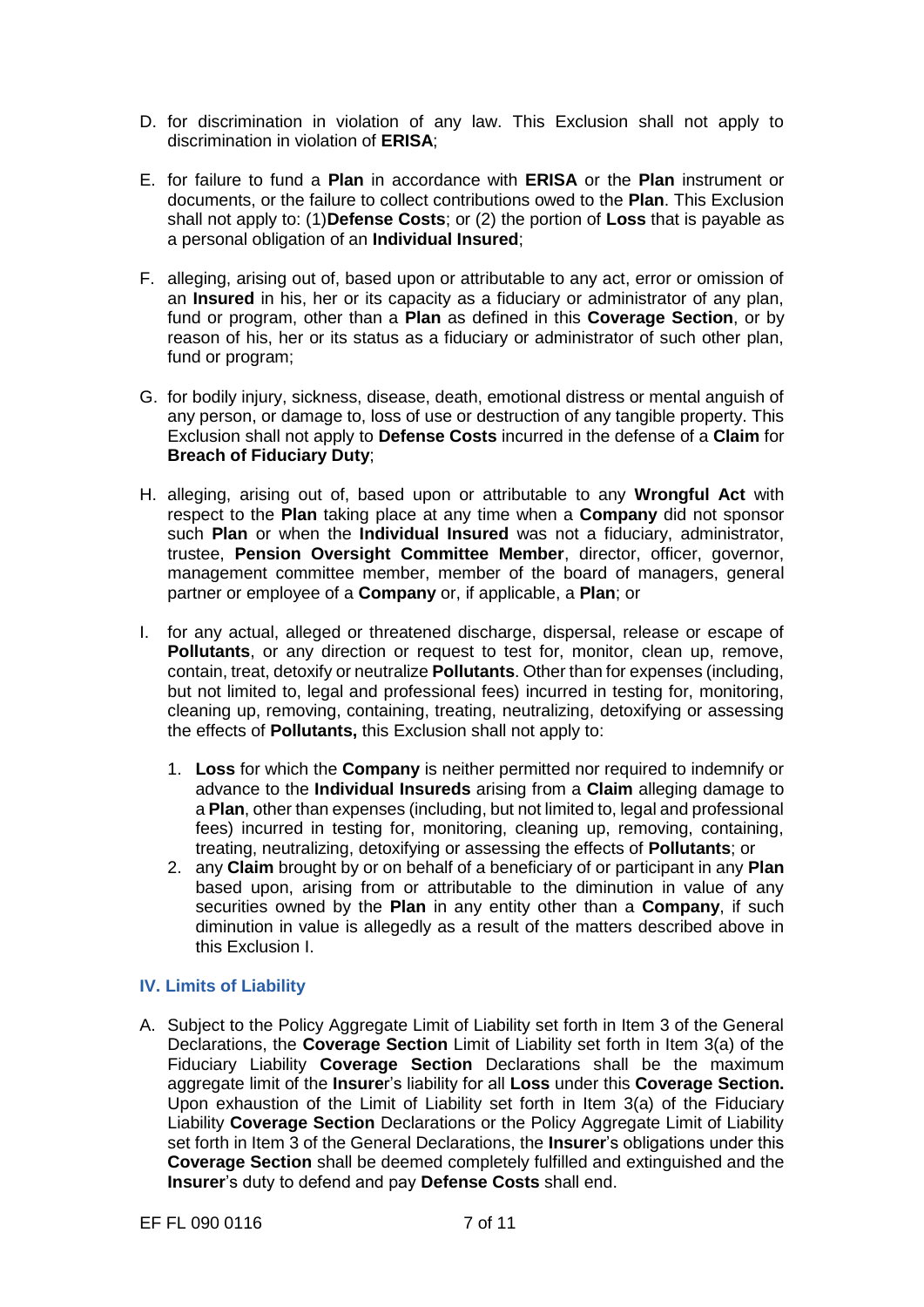- B. The maximum limit of the **Insurer**'s liability for all **Voluntary Compliance Loss**  incurred during the **Policy Period** and the Extended Reporting Period**,** if applicable, in the aggregate, shall be the **Voluntary Compliance Loss** Sub-Limit of Liability set forth in Item 3(b) of the Fiduciary Liability **Coverage Section**  Declarations. The **Voluntary Compliance Loss** Sub-Limit of Liability shall be part of, and not in addition to, the **Coverage Section** Limit of Liability set forth in Item3(a) of the Fiduciary Liability **Coverage Section** Declarations which is also part of and not in addition to the Policy Aggregate Limit of Liability shown in Item 3 of the General Declarations.
- C. The maximum limit of the **Insurer**'s liability for all **HIPAA Penalties** incurred during the **Policy Period** and the Extended Reporting Period**,** if applicable, in the aggregate shall be the **HIPAA Penalties** Sub-Limit of Liability set forth in Item 3(c) of the Fiduciary Liability **Coverage Section** Declarations. The **HIPAA Penalties**  Sub-Limit of Liability shall be part of, and not in addition to, the **Coverage Section**  Limit of Liability as set forth in Item 3(a) of the Fiduciary Liability **Coverage Section**  Declarations which is also part of and not in addition to the Policy Aggregate Limit of Liability shown in Item 3 of the General Declarations.

## **V. Retentions**

The following provision shall apply in addition to the provisions of Section V. Retentions of the General Terms and Conditions:

- A. The **Insurer** shall only be liable for the amount of **Loss** arising from a **Claim** which is in excess of the Retention set forth in Item 4 of the Fiduciary Liability **Coverage Section** Declarations. The Retention shall be borne by the **Insureds** and shall remain uninsured, with regard to (1) **Indemnifiable Loss,** and (2) **Loss** of a **Company**.
- B. A single retention shall apply to **Loss** arising from all **Claims** alleging the same **Wrongful Act** or **Related Wrongful Acts**.
- C. No retention is applicable to:
	- 1. **Loss** for which a **Company** is not permitted to indemnify an **Individual Insured**  pursuant to law, contract or the charter, by-laws, operating agreement or similar documents of such **Company,** or
	- 2. that part of **Loss** constituting **Voluntary Compliance Loss,** or
	- 3. that part of **Loss** constituting **HIPAA Penalties**.

#### **VI . Defense Costs, Defense Counsel, Settlements & Judgments**

A. Defense

Except as hereinafter stated, the **Insurer** shall have both the right and duty to defend any **Claim** against an **Insured** alleging a **Wrongful Act**, even if such **Claim**  is groundless, false or fraudulent. The **Insurer** shall have the right and duty to defend any **Claim** until the Limit of Liability set forth in Item 3 of the Fiduciary Liability **Coverage Section** Declarations or the Policy Aggregate Limit of Liability set forth in Item 3 of the General Declarations has been exhausted by payment of **Loss**. With the express prior written consent of the **Insurer**, an **Insured** may select a defense counsel different from that selected by other **Insured** defendants if such selection is required due to an actual conflict of interest.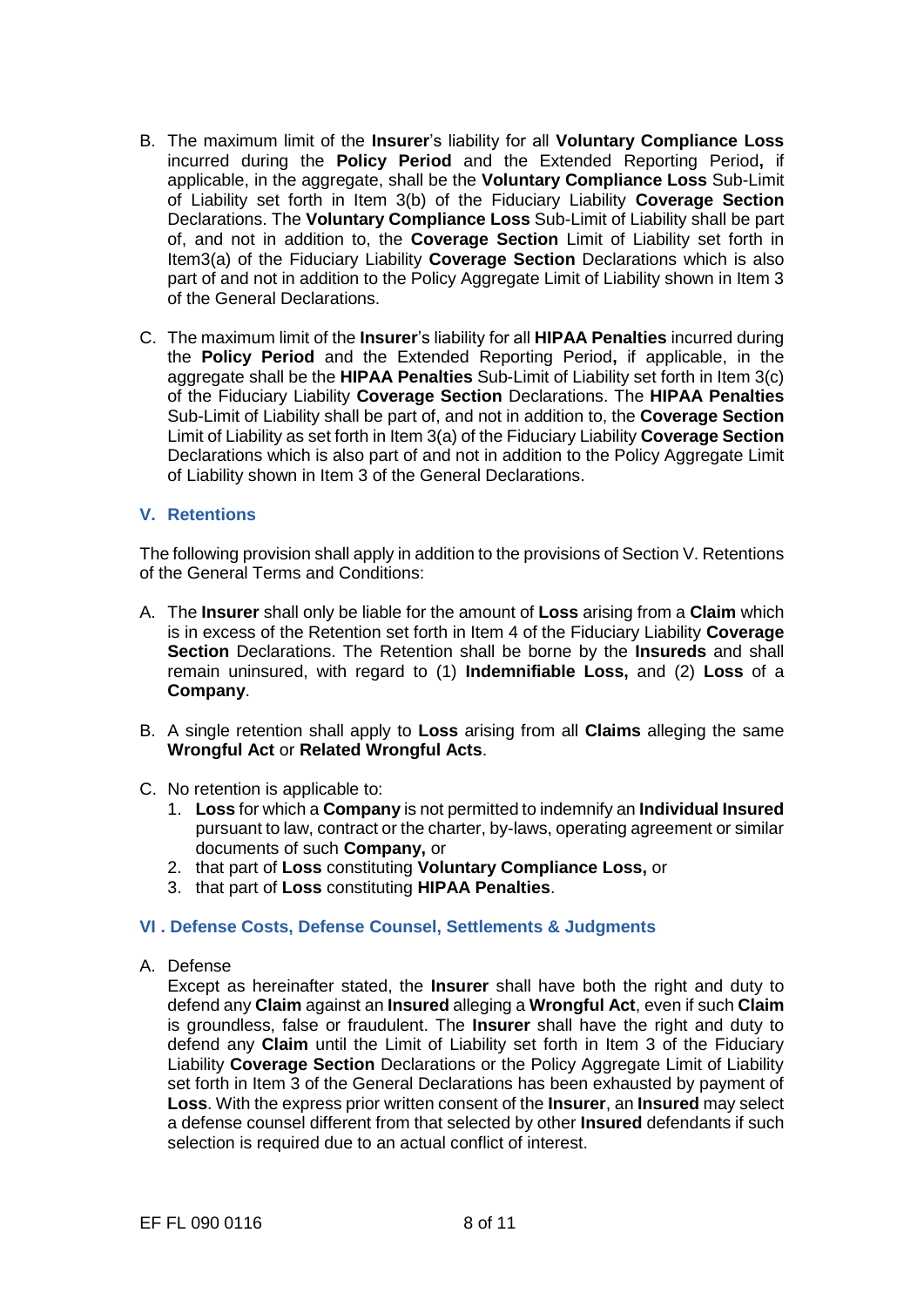The **Insured** shall have the right to associate effectively with the **Insurer** in the defense of any **Claim**, including, but not limited to, negotiating a settlement, subject to the provisions of this Section VII.

B. **Insured's** Option to Assume Defense.

Notwithstanding the above, the **Insureds** shall have the right to assume the defense of any **Claim** made against them. This right shall be exercised in writing by the **Named Insured** on the behalf of all **Insureds** within thirty (30) days of the reporting of the **Claim** to the **Insurer** pursuant to Section VI. of the General Terms and Conditions. Upon receipt of such written request, the **Insurer** shall tender the defense of the **Claim** to the **Insureds** and the **Insurer** cannot re-assume the defense of the **Claim**. The **Insurer** shall have the right to associate effectively with the **Insureds** in the defense of any **Claim**, including, but not limited to, negotiating a settlement and approving the selection of defense counsel. Provided that the **Insurer** shall be permitted to associate effectively with the **Insureds** in the defense of any **Claim**, including, but not limited to, negotiating a settlement of any **Claim**  and approving the selection of defense counsel, the **Insurer**'s consent to settlements, stipulated judgments and **Defense Costs** shall not be unreasonably withheld.

C. Advancement

The **Insurer** shall advance **Defense Costs** on behalf of the **Insured** prior to the final disposition of a **Claim**, subject to the other provisions of this Fiduciary Liability **Coverage Section**. Such advance payments by the **Insurer** shall be repaid to the **Insurer** by the **Insureds**, severally according to their respective interests, in the event and to the extent that the **Insureds** shall not be entitled to payment of such **Loss** under the Terms and Conditions of this Fiduciary Liability **Coverage Section**.

- D. The **Insureds** shall not admit or assume any liability, enter into any settlement agreement, stipulate to any judgment, incur any **Defense Costs** or **Voluntary Compliance Loss** or retain any defense counsel without the prior written consent of the **Insurer**. Only those settlements, stipulated judgments, **Defense Costs** and **Voluntary Compliance Loss** which have been consented to in writing by the **Insurer** shall be recoverable as **Loss** under the terms of this Fiduciary Liability **Coverage Section**.
- E. Settlement

If an **Insured** has not assumed the defense of a **Claim** and does not consent to the first **Settlement Opportunity** within thirty (30) days of the date the **Insureds**  are first made aware of such **Settlement Opportunity** (or in the case of a **Settlement Opportunity** which arises from a settlement offer by the claimant, then within the time permitted by the claimant to accept such settlement offer, but in all events no later than thirty (30) days after the settlement offer was made), then, subject to any applicable Limit of Liability, the **Insurer**'s liability for all **Loss** on account of such **Claim** shall not exceed: (1) the amount for which the **Insurer** could have settled such **Claim** plus **Defense Costs** incurred as of the date such settlement was proposed in writing by the **Insurer** ("**Settlement Opportunity**  Amount"), plus (2) 80% of covered **Loss** in excess of such **Settlement Opportunity** Amount, it being a condition of this insurance that the remaining 20% of such covered **Loss** excess of such **Settlement Opportunity** Amount shall be carried by the **Insureds** at their own risk and be uninsured. Notwithstanding the foregoing, this paragraph shall not apply until such **Settlement Opportunity**  Amount exceeds the applicable Retention set forth in Item 4. of the Declarations or to those **Claims** for which the **Insured** has assumed the defense.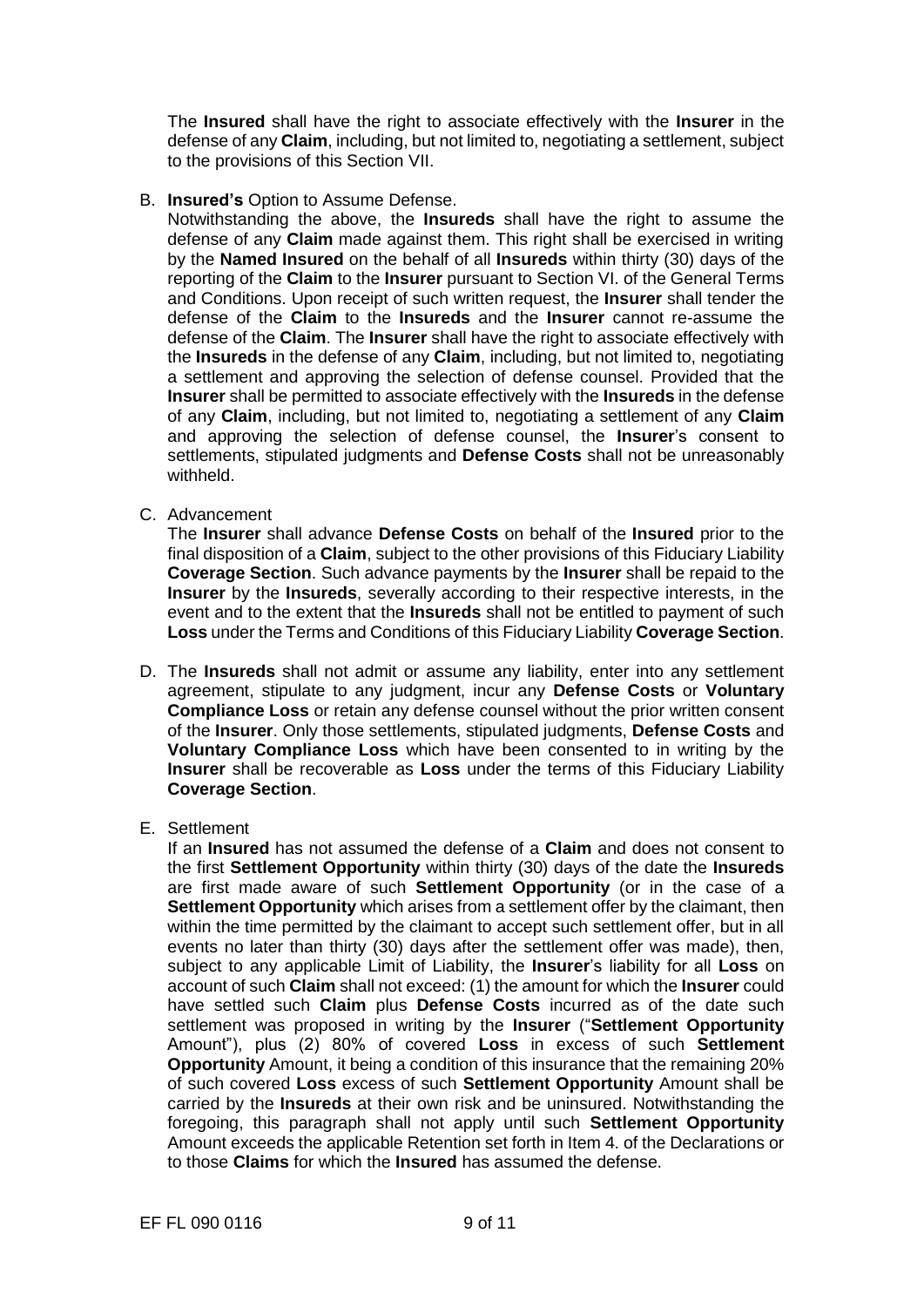F. The **Insureds** shall give the **Insurer** full cooperation and such information as the **Insurer** may reasonably require and take such actions which, in such **Insurer**'s judgment, are deemed necessary and practicable to prevent or limit **Loss** arising from any **Wrongful Act**.

## **VII. Other Insurance**

Such insurance as is provided by this Fiduciary Liability **Coverage Section** shall apply only as excess over any other valid and collectible insurance, unless such other insurance is expressly written to be excess over any applicable Limit of Liability for this policy or any **Coverage Section**. This policy specifically shall be excess of any other policy pursuant to which any other Insurer has a duty to defend a **Claim** for which this policy may be obligated to pay **Loss**.

## **VIII. Allocation**

Provided that the **Insured** does not assume the defense of a **Claim** in accordance with Section VI. above, the following allocation provision shall apply:

If both **Loss** covered under this Fiduciary Liability **Coverage Section** and loss not covered under this Fiduciary Liability **Coverage Section** are incurred by the **Insureds**  on account of any **Claim** because such **Claim** against the **Insureds** includes both covered and non-covered matters, then coverage under this **Coverage Section** with respect to such **Claim** shall apply as follows:

- A. **Defense Costs**: 100% of **Defense Costs** incurred by the **Insurer** on account of such **Claim** will be considered covered **Loss** subject to Clause VII. of this **Coverage Section**; and
- B. **Loss** other than **Defense Costs**: All remaining amounts incurred by the **Insured**  on account of such **Claim** shall be allocated by the **Insurer** pro rata between covered **Loss** and noncovered loss based on the legal liability and financial exposures of the **Insureds** to covered and non-covered matters and, in the event of a settlement in such **Claim**, based on the number of counts, causes of action or allegations against the **Insureds**.

If the **Insureds** and the **Insurer** cannot agree on an allocation of covered **Loss** or noncovered loss

- A. no presumption as to allocation shall exist in any arbitration, suit or other proceeding; and
- B. the **Insurer**, if requested by the **Insureds**, shall submit the dispute to binding arbitration. The rules of the American Arbitration Association shall apply except with respect to the selection of the arbitration panel, which shall consist of one arbitrator selected by the **Insureds**, one arbitrator selected by the **Insurer**, and a third independent arbitrator selected by the first two arbitrators.

## **IX. Plans Created, Formed or Acquired During the Policy Period**

If a **Plan**:

A. is created, formed or acquired during the **Policy Period** as a result of a **Company's** acquisition of a **Subsidiary** whose assets total less than 25% of the total consolidated assets of such **Company** as of the inception date of this **Coverage Section**; or